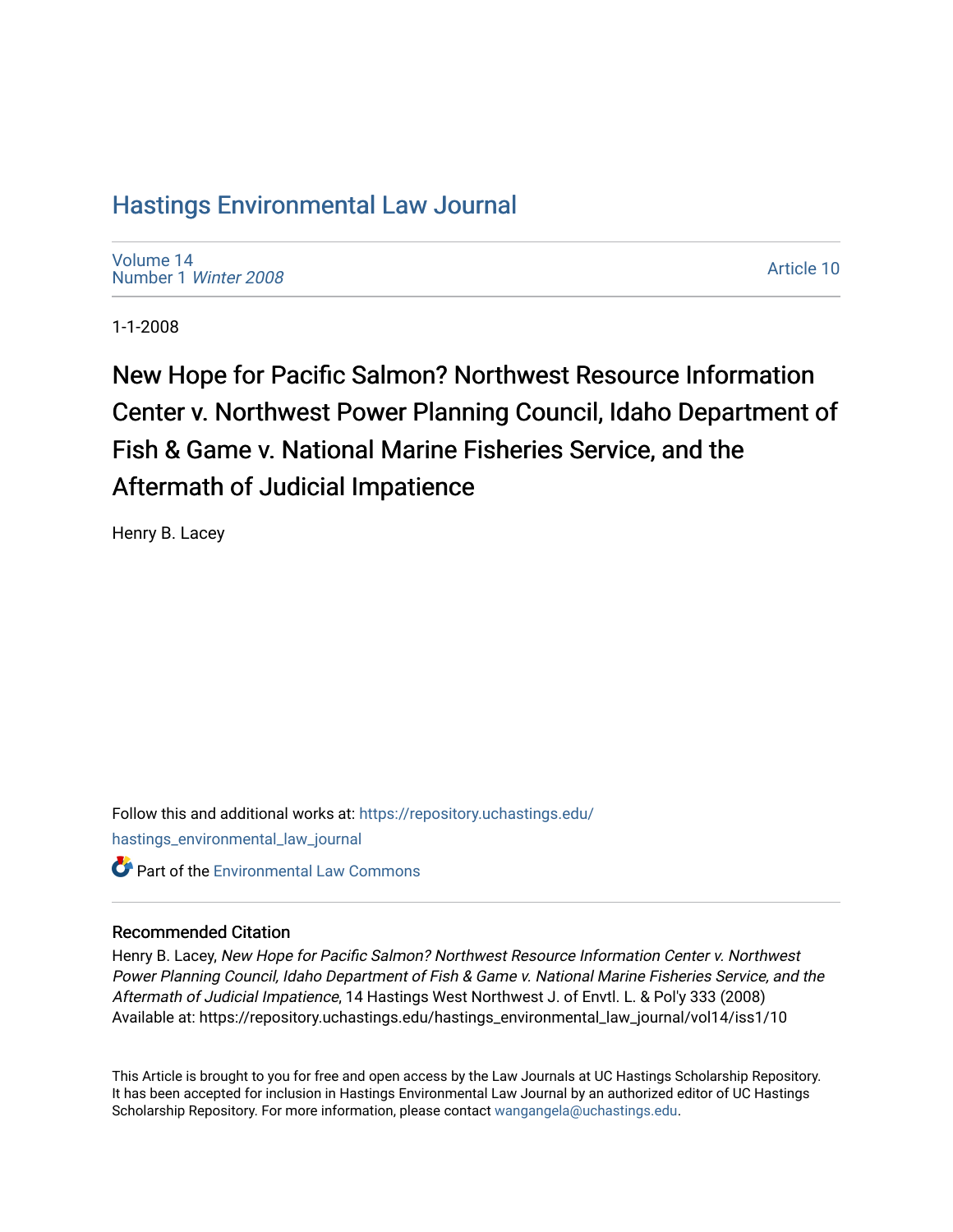# **New Hope for Pacific Salmon?**

# **Northwest Resource Information Center v. Northwest Power Planning Council, Idaho Department of Fish & Game v. National Marine Fisheries Service, and the Aftermath of Judicial Impatience**

*Henry B. Lacey[\\*](#page-1-0)* 

- I. Introduction<br>II. A Short Histo
- A SHORT HISTORY OF THE COLUMBIA RIVER BASIN AND ITS SALMON
- III. THE COUNCIL'S FISH AND WILDLIFE PROGRAM AND THE SALMON LISTINGS<br>A. The Evolution of the Program: 1981-90
	- A. *The Evolution of the Program*: 1981-90
	- B. *The Effects of the Salmon Listings*
- IV. THE STRATEGY FOR SALMON
	- A. *The Salmon Summit No Regional Consensus on Steps Needed to Save the Salmon*
	- B. *The* 1991-92 *Program Amendments: The Council's Strategy for Salmon*
- V. NORTHWEST RESOURCE INFORMATION CENTER V. NORTHWEST POWER PLANNING COUNCIL: THE NINTH CIRCUIT REJECTS THE STRATEGY FOR SALMON
- - A. *The Arguments*
	- B. *The Ninth Circuit's Decision*
		- 1. *The Northwest Power Act's Fish and Wildlife Provisions*
			- 2. *The Ninth Circuit's Interpretations of the Northwest Power Act*
				- a. *The Council Must Provide a Written Explanation of its Decision to Reject Program Recommendations*
				- b. *Biological Objectives*
				- c. *The Council Must Defer to the Expertise of Fish and*
				- *Wildlife Agencies and Tribes* d. *Fish and Wildlife Program Criteria*
					- (i) *The Act's Section 4(h)(6) Criteria are Mandatory And "Substantive"*
						- (ii) *Interpretation of the Section 4(h)(6) Criteria*
				- e. *Balancing the Biological Benefit of a Program*
	- *Recommendation Against its Cost is Not Required* C. *Summary: How Must the Council Change its Ways?*
- VI. IDAHO DEPARTMENT OF FISH & GAME V. NATIONAL MARINE FISHERIES
	- SERVICE: THE END OF COMPROMISE?<br>A. The Nature of NMFS' Power: E
	- A. *The Nature of NMFS' Power: ESA Section7*

<span id="page-1-0"></span><sup>\*</sup> Natural Resources Law Institute Fellow, 1994-95, Northwestern School of Law of Lewis & Clark College, Portland, Oregon. J.D. 1991, B.S. 1988, Arizona State University. The author thanks Mike Blumm, Janice Wies, Brad Borman, Jim Weber, Adam Berger, Dan Rohlf and Reed Benson for their helpful advice and comments. The author is also grateful to Northwestern School of Law of Lewis & Clark College for the fellowship that made research on this article possible.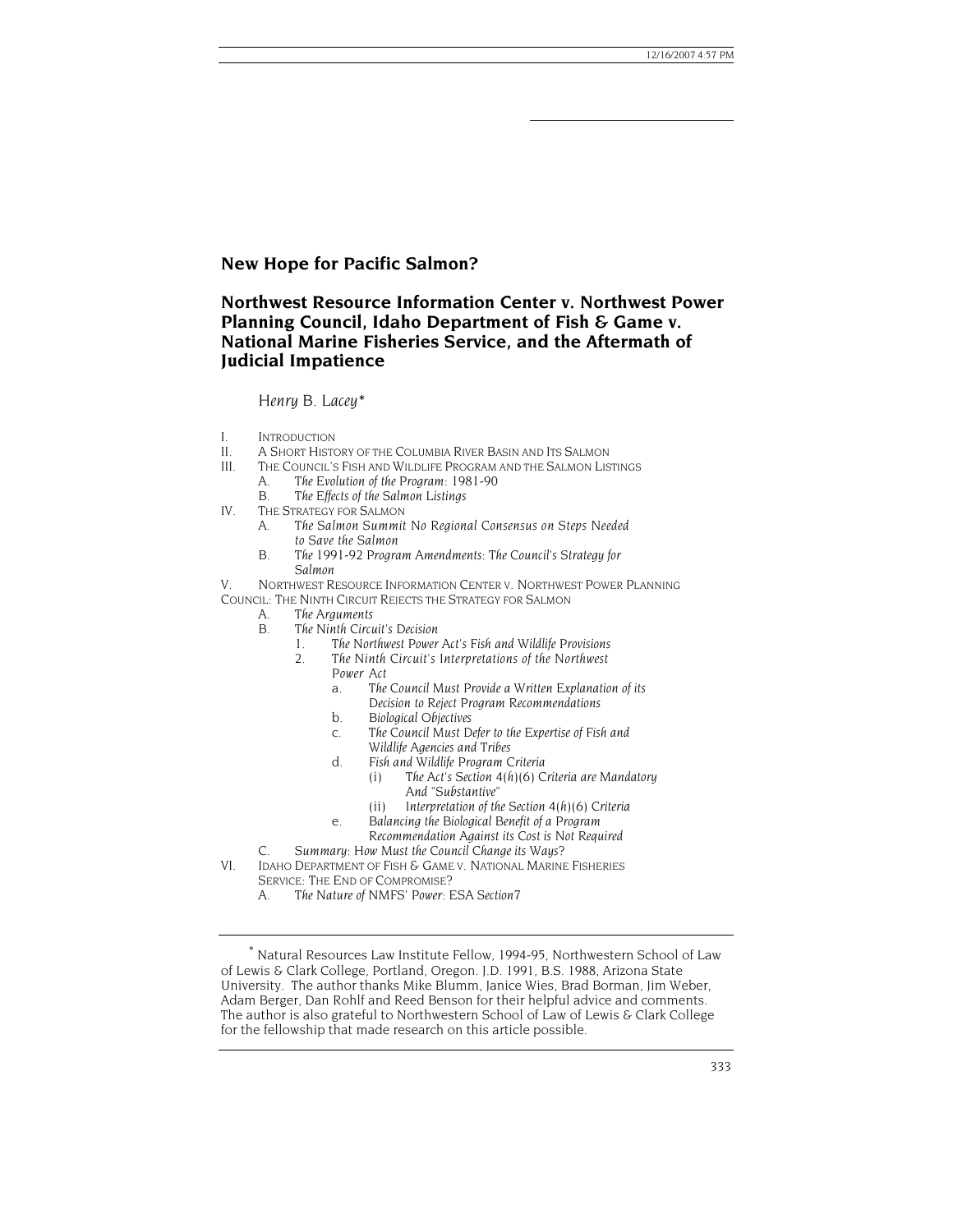- <span id="page-2-1"></span>B. *The 1993 Biological Opinion*
- C. *The Arguments*
- **The Marsh Decision**
- E. *Implications of the Marsh Decision*
- VII. RESPONSES TO NORTHWEST RESOURCE INFORMATION CENTER AND IDAHO DEPARTMENT OF FISH & GAME: LITTLE CAUSE FOR HOPE, NECESSARY STEPS TOWARDS RECOVERY NOT FORTHCOMING
	- A. *The Council's December* 1994 *Program Amendments and Their Aftermath*
		- 1. *Written Explanation*
		- 2. *Biological Objectives*
		- 3. *Other Provisions*
		- 4. *Aftermath of the* 1994 *Program Amendments*
	- B. *The Revised* 1994-98 *Biological Opinion and the Proposed Recovery Plan*
		- 1. *Compliance with Idaho Department of Fish & Game*
		- 2. *Reasonable and Prudent Alternatives*
		- 3. *Flow Augmentation Measures*
		- 4. *Spills*
		- 5. *Changes to Dam Structures to Assist Adult Passage*
		- 6. *Transportation*
		- 7. *Putting it All Together: Will the* 1994-98 *Biological Opinion and Proposed Recovery Plan Restore Wild Salmon to the Pacific Northwest?*
- 
- VIII. CONCLUSION<br>IX. Afterword **AFTERWORD**

# **There was a time when meadow, grove and stream,**

**The earth, and every common sight To me did seem Apparell'd in celestial light, The glory and the freshness of a dream. It is not now as it has been of yore; - Turn wheresoe'er I may, By night or day, The things which I have seen I now can see no more! \*\*\*\*\*\*\***

# **Whither is fled the visionary gleam? Where is it now the glory and the dream?**[1](#page-2-0)

### **I. Introduction**

A defining characteristic of the Pacific Northwest is the Columbia River Basin's legendary wild salmon runs.<sup>2</sup> Sadly, however, some commentators say

<span id="page-2-0"></span><sup>1.</sup> W. Wordsworth, *Ode on Intimations of Immortality*, in RECOLLECTIONS OF EARLY CHILDHOOD.

<sup>2</sup>*. New York Times* reporter Timothy Egan has described the Pacific Northwest as "anywhere a salmon can get to." Michael C. Blumm, *Saving Idaho's Salmon*: *A History of Failure and a Dubious Future*, 28 IDAHO L. REV. 667, 668 (1991-92) [hereinafter Blumm, *Saving Idaho's*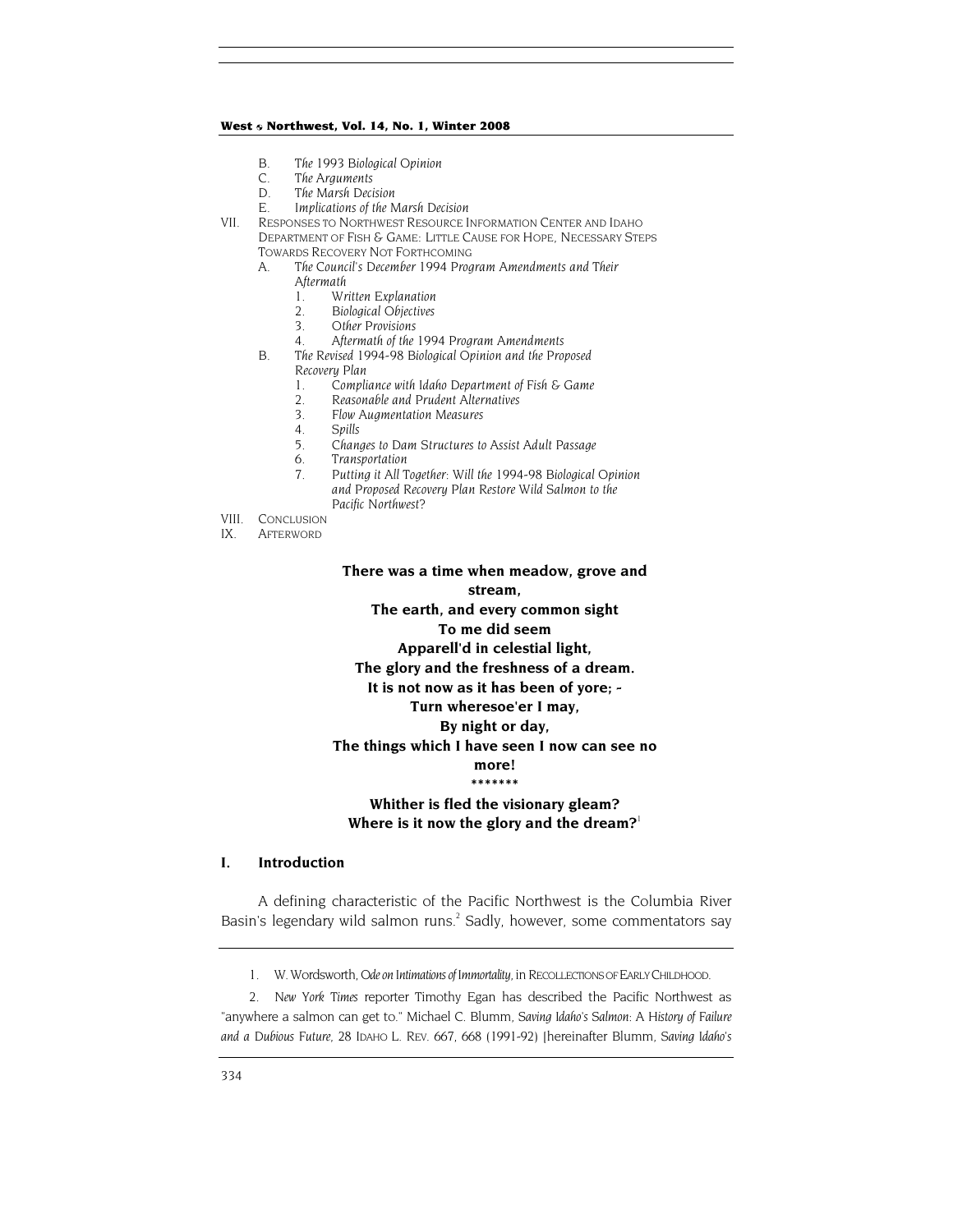<span id="page-3-5"></span>the Columbia River Basin is now "the most endangered river system in the country."3 The backbone of an industry that supports 60,000 jobs in the Pacific Northwest,<sup>4</sup> the region's salmon<sup>[5](#page-3-2)</sup> population has plummeted since the late nineteenth century. From stocks $6$  numbering in the many millions,<sup>7</sup> the wild runs have deteriorated to levels approaching extinction.<sup>[8](#page-3-5)</sup> The salmon's decline is the

*Salmon*] (*citing* Pat Ford, *And Now - The Last Salmon Ceremony?*, HIGH COUNTRY NEWS, Apr. 22, 1991, at 8). Captain Meriwether Lewis knew that his two-year-long expedition to the Pacific Ocean had neared an end when he ate roasted salmon "with a very good relish" as a guest of Shoshoni Indians on the banks of the Lemhi River, in what is now Idaho, on August 13, 1805. Charles F. Wilkinson & Daniel K. Conner, *The Law of the Pacific Salmon Fishery Conservation and Allocation of a Transboundary Common Property Resource*, 32 KAN. L. REV. 17, 22 (1983) (citing THE JOURNALS OF LEWIS AND CLARK 194 (B. DeVoto ed. 1953)).

<span id="page-3-0"></span>3. Brad Knickerbocker, *Salmon Issue Poses a Stiffer Challenge Than The Spotted Owl*, CHRISTIAN SCIENCE MONITOR, Oct. 20, 1993, at 7.

<span id="page-3-1"></span>4. OREGON RIVERS COUNCIL, THE ECONOMIC IMPERATIVE OF PROTECTING RIVERINE HABITAT IN THE PACIFIC NORTHWEST 10 (1992). *See also* THE WILDERNESS SOCIETY, 1 THE LIVING LANDSCAPE: WILD SALMON AS NATURAL CAPITAL V (1993) [hereinafter SALMON AS CAPITAL] (estimating that fishing industry provides 20,000 jobs in region). Salmon may have a current economic impact on the region of as much as \$1 billion. SAVE OUR WILD SALMON COALITION, WILD SALMON FOREVER: A CITIZEN'S STRATEGY TO RESTORE NORTHWEST SALMON AND WATERSHEDS 3 (1994) [hereinafter CITIZENS' STRATEGY].

<span id="page-3-2"></span>5. The term "salmon," as used in this article, refers to all of the species of salmon native to the Columbia River Basin, as well as to steelhead. Salmon are anadromous fish, which means that they are born in fresh water, migrate to and live most of their lives in ocean saltwater, and then return to freshwater to spawn. Wilkinson & Conner, *supra* note 2, at 23-26. There are five species of anadromous salmon native to the Pacific coast. These are *Oncorhyncus*  (O.) *tsawytscha*, or Chinook (king) salmon; O. *nerka*, or sockeye (red) salmon; O. *kisutch*, or coho (silver) salmon; O. *keta*, or chum (dog) salmon; and O. *gorbuscha*, or pink (humpback) salmon. A sixth species of anadromous fish found in the Columbia River Basin is *Salmo gairdneri*, or steelhead trout. The steelhead is a sea-run rainbow trout. Wilkinson & Conner, *supra* note 2, at 18 n.2 (citing R. CHILDERHOSE & M. TRIM, THE PACIFIC SALMON 25-26 (1979)).

<span id="page-3-3"></span>6. The term "stock" is often used interchangeably with the words "run" or "population." A stock is "an isolated reproduction unit that shares both a common environment and a common gene pool and is identified with a specific season and watershed or stream." Wilkinson & Conner, *supra* note 2, at 24 n.33. This article discusses spring, summer and fall runs of Snake River Chinook and Snake River sockeye runs.

<span id="page-3-4"></span>7. During the mid-nineteenth century, the estimated salmon population of the Columbia River Basin was 10 to 16 million fish. CHARLES F. WILKINSON, CROSSING THE NEXT MERIDIAN: LAND, WATER, AND THE FUTURE OF THE WEST 201 (1992); U.S. GENERAL ACCOUNTING OFFICE, ENDANGERED SPECIES: PAST ACTIONS TAKEN TO ASSIST COLUMBIA RIVER SALMON 8 (July 1992) [hereinafter GAO ENDANGERED SPECIES REPORT]; SALMON AS CAPITAL, *supra* note 4, at 5.

Recent estimates indicate that the Columbia River Basin's salmon population has declined to approximately 2.5 million fish. SALMON AS CAPITAL, *supra*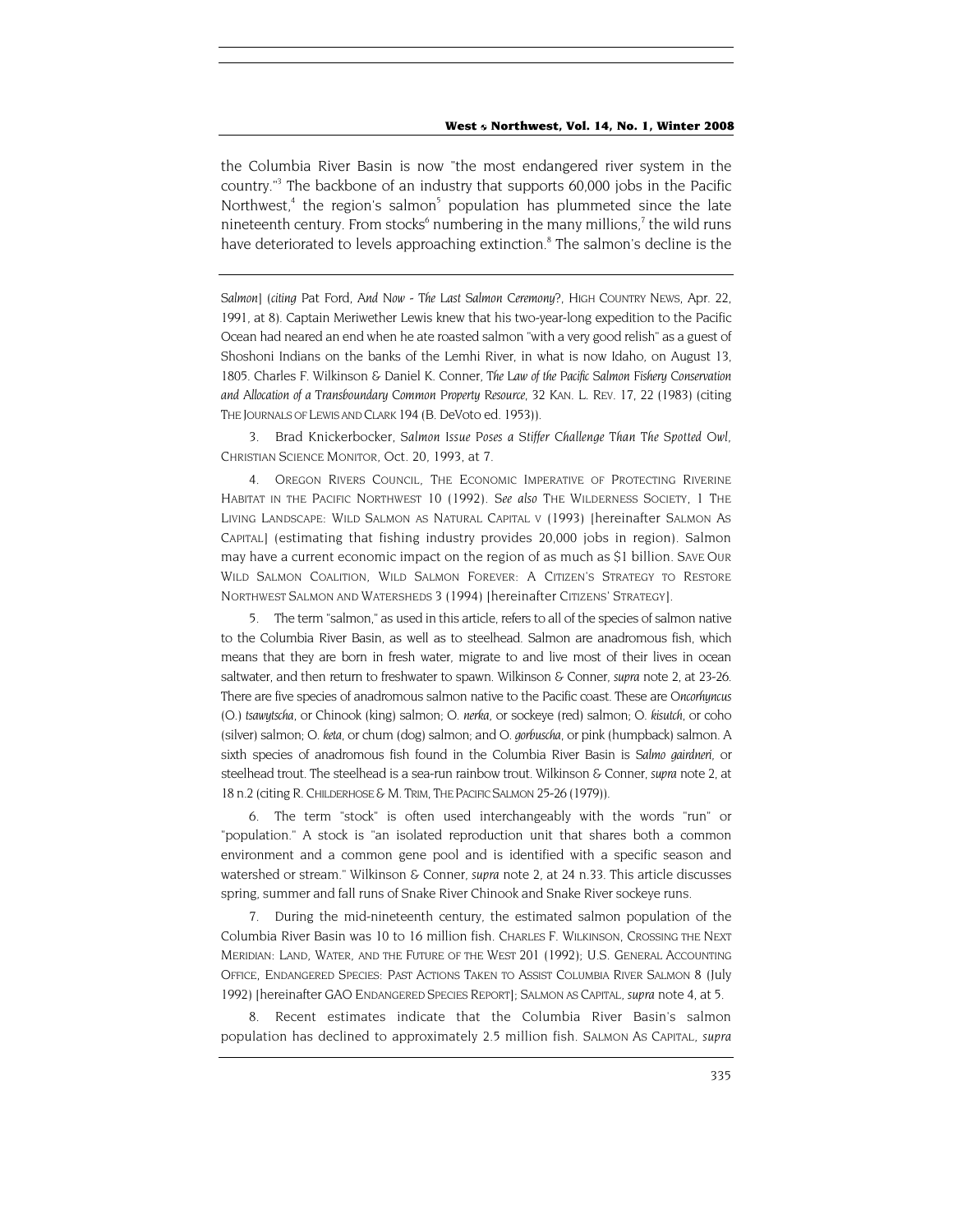<span id="page-4-1"></span>result of ecological harm caused by a variety of human activities.<sup>9</sup> The most significant contributors to salmon mortality, however, are the numerous dams that transformed the once-wild Columbia and Snake Rivers into a series of flowcontrolled reservoirs.<sup>10</sup> Not surprisingly, from the dawn of the dam building era,

note 4, at 5; Michael C. Blumm & Andy Simrin, The Unraveling of the Parity Promise: Hydropower, Salmon, and Endangered Species in the Columbia Bas*in*, 21 ENVTL. L. 657, 663 (1991) [hereinafter Blumm, *Parity* V] (citing NORTHWEST POWER PLANNING COUNCIL, 1987 COLUMBIA RIVER BASIN FISH AND WILDLIFE PROGRAM § 203, at 35 (1987) [hereinafter 1987 PROGRAM]); John Daniel, *The Dance of Denial*, SIERRA, March 1993, at 64. In 1990 only 1.1 million adult salmon returned to the Columbia River Basin from the ocean, of which 300,000 were believed to be wild or naturally spawning fish. GAO ENDANGERED SPECIES REPORT, *supra* note 7, at 11. In 1991, only four sockeye salmon returned to their spawning grounds at Redfish Lake, Idaho. Blumm, *Saving Idaho's Salmon*, *supra* note 2, at 668. That was an improvement over the returns in the immediately preceding two years when none and one Redfish sockeye successfully reached its native spawning bed, *id.*, and compares to a total return of 771 spawners in 1976. *Id.* Unfortunately, even this minimal improvement did not continue. By 1994, Redfish Lake again was graced by only one sockeye spawner. Interview with Adam J. Berger, Sierra Club Legal Defense Fund, Inc. (Dec. 14, 1994). Nor are sockeye Idaho's only endangered run: Chinook nests in the Salmon and Clearwater Rivers of that state declined 92% between 1957 and 1992. Blumm, *Parity* V, *supra*, at 668-69 (citing S. Stuebner, *Counting the Declining "Redds" of Frenchman Creek*, HIGH COUNTRY NEWS, Apr. 22, 1991, at 12; BONNEVILLE POWER ADMINISTRATION, BIOLOGICAL ASSESSMENT ON THE 1992 OPERATION OF THE FEDERAL COLUMBIA RIVER POWER SYSTEM 5 (Jan. 13, 1992)). Idaho's runs of Snake River spring and summer Chinook are at approximately one-half of one percent of their historic average levels. Idaho's historic habitat range - 8,300 miles - has declined to 5,400 miles, 3,000 of which are damaged. TIM PALMER, THE SNAKE RIVER: WINDOW TO THE WEST 221 (1991). Not surprisingly, returns of wild Snake River spring chinook to their spawning grounds has nose-dived from approximately 21,000 in the early 1990s to 3,116 in 1994, while the number of wild Snake River summer chinook fell from an average of 3000-7000 to 799 over the same period. Katherine P. Ransel, *The Last Salmon Run?*, NEW YORK TIMES, Feb. 18, 1995, at 21 (editorial).

<span id="page-4-0"></span>9. Before large-scale dam construction began in the Columbia River Basin during the 1930s, excessive fishing was the leading cause of declining salmon populations. *See Wilkinson & Conner*, *supra* note 2, at 30-35. Other principal adverse influences on the salmon population include timber production, livestock grazing, mining, chemical contamination of streams and rivers, and water withdrawals associated primarily with irrigation. NORTHWEST POWER PLANNING COUNCIL, COMPILATION OF INFORMATION ON SALMON AND STEELHEAD LOSSES IN THE COLUMBIA RIVER BASIN 121-72 (1987) [hereinafter LOSSES STUDY]; Daniel, *supra* note 8, at 65. Timber production harms all salmon, but coho are especially affected because high mountain streams carry the resulting high loads of sediments downstream to coastal spawning beds. *See* Paul Koberstein, *The Decline and Fall of Salmon*, HIGH COUNTRY NEWS, Nov. 15, 1993, at 1, 11.

10. Blumm, *Parity* V, *supra* note 8, at 663-64 (referring to Losses Study, *supra* note 9; U.S. GENERAL ACCOUNTING OFFICE, IMPACTS AND IMPLICATIONS OF THE NORTHWEST POWER BILL 20 app. IV at 1 (1979) [hereinafter GAO STUDY]); Clay Hathorn, *Save our Salmon, Save our Soul*, NATION, Jan. 6, 1992, at 14; Jeanne McDowell, *A Race to Rescue the Salmon*, TIME, Mar. 2, 1992, at 59. By 1968, the proliferation of dams along the Columbia River left only one, fifty-mile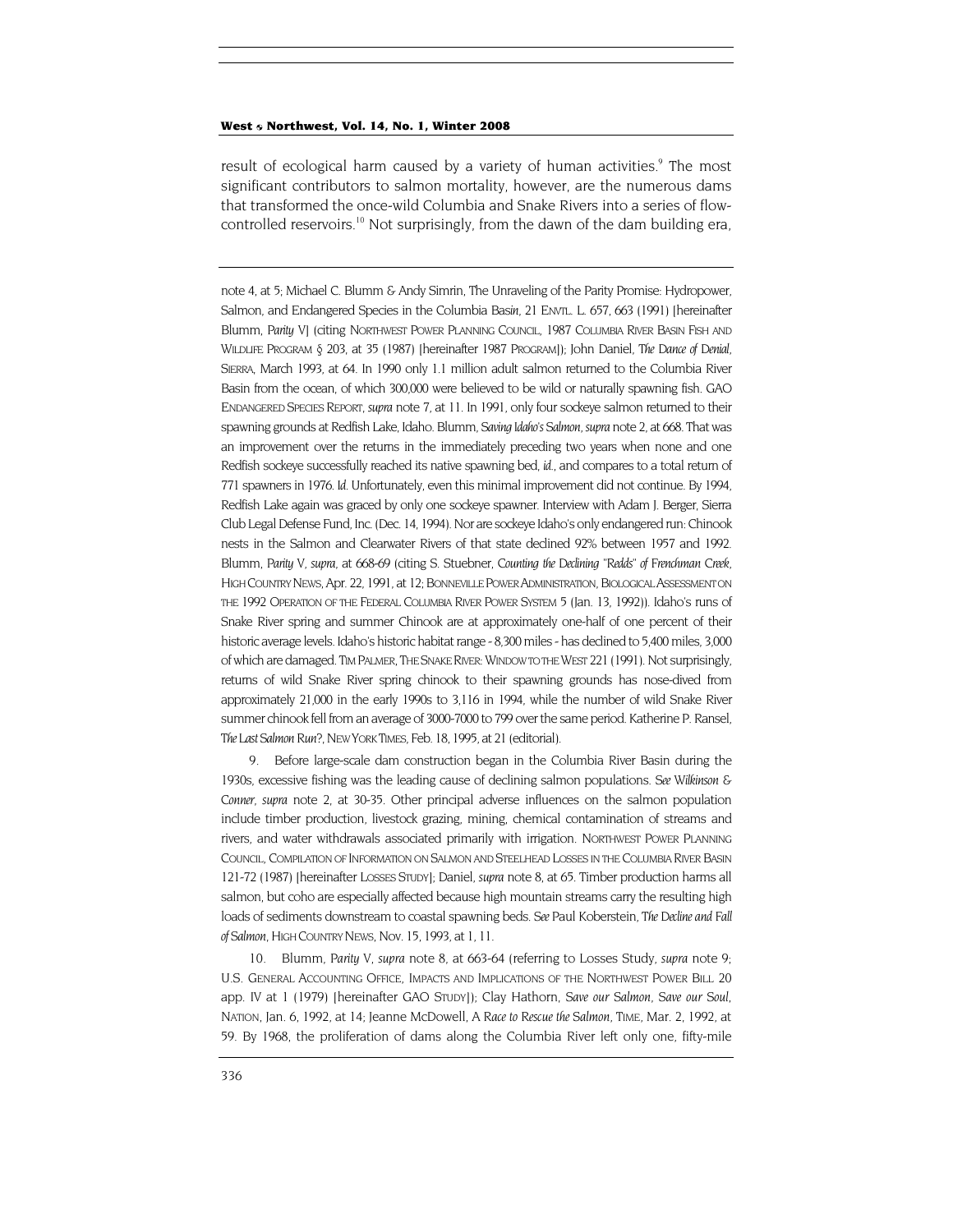<span id="page-5-4"></span>Congress has often expressed its concern over the fate of the Pacific Northwest's once-magnificent salmon runs.<sup>11</sup> Finally, in 1980, Congress passed the Pacific Northwest Electric Power Planning and Conservation Act (Northwest Power Act or the Act).<sup>12</sup> The Northwest Power Act directs that fish and wildlife in the basin be placed on an equal footing with hydroelectric power generation.<sup>13</sup>

Unfortunately, the Northwest Power Planning Council<sup>14</sup> (Council) has not generally implemented the Northwest Power Act in a manner likely to achieve the Act's promise of restored and harvestable runs. During the first decade of its existence, the Columbia River Basin Fish and Wildlife Program (Program) failed to achieve the Act's goal of a renewed salmon fishery in the Pacific Northwest.<sup>15</sup> At the core of this tragic failure to reverse the salmon's

<span id="page-5-0"></span>11. Michael C. Blumm, *Hydropower vs. Salmon: The Struggle of the Pacific Northwest's Anadromous Fish Resources for a Peaceful Coexistence with the Federal Columbia River Power System*, 11 ENVTL. L. 211, 228 (1981) [hereinafter *Hydropower vs. Salmon*]. *See* Bonneville Project Act of 1937, Pub. L. No. 75-329, 50 Stat. 731 (1937) (codified as amended at 16 U.S. C. §§ 832- 832l (1985 & Supp. 1995)); S. Doc. No. 87, 75th Cong. 1st Sess. 1 (1937) (directing Commissioner of Fisheries to study effects of Bonneville Dam on Columbia River fishers and to recommend steps "to attain the full conservation of such fish. . . .").

<span id="page-5-1"></span>12. Pub. L. No. 96-501, 94 Stat. 2697 (codified at 16 U.S.C. §§ 839-839h (1985 & Supp. 1992)).

<span id="page-5-2"></span>13. HOUSE COMMITTEE ON INTERSTATE AND FOREIGN COMMERCE, H.R. REP. NO. 976, 96th Cong. 2d Sess. 49, 56, *reprinted in* 1980 U.S.C.C.A.N. 5989, 6015 [hereinafter COMMERCE COMMITTEE REPORT]. *See also* Nat'l Wildlife Fed'n v. Fed. Energy Regulatory Comm'n, 801 F.2d 1505, 1514-15 (9th Cir. 1986); Confederated Tribes and Bands of the Yakima Indian Nation v. Fed. Energy Regulatory Comm'n, 746 F.2d 466, 473 (9th Cir. 1984).

<span id="page-5-3"></span>14. The Northwest Power Act mandated the establishment of the Northwest Power Planning Council, 16 U.S.C. § 839b(a). Although a creature of federal law, the Council is not a federal agency. 16 U.S.C. § 839b(a)(2)(A)(iv). Instead, the Council is a multi-state agency, analogous to an interstate compact agency, comprised of two members from Washington, Oregon, Idaho, and Montana. The constitutionality of the Council was upheld in Seattle Master Builders Ass'n v. Pacific Northwest Elec. Power and Conservation Planning Council, 786 F.2d 1359 (9th Cir. 1986), *cert. denied*, 479 U.S. 1059 (1987). *See generally* Dale D. Goble, *The Council and the Constitution: An Article on the Constitutionality of the Northwest Power Planning Council*, 1 J. ENVTL. L. & LIT. 11 (1986); Symposium, *Seattle Master Builders and Creative Cooperative Federalism*, 17 ENVTL. L. 767 (1987).

15. A series of articles by Professor Michael Blumm persuasively lays out the history of the Council's ineffective attempts to restore a healthy salmon fishery to the Columbia

stretch of the river - the Hanford Reach - free-flowing. The completion of Lower Granite Dam in 1975 had a similar effect on the Snake River. The National Marine Fisheries Services estimates that 80% of the ten million fish loss that has occurred since the 1930s has been caused by the hydropower dams. NMFS, NATIONAL OCEANIC AND ATMOSPHERIC ADMINISTRATION, FACTORS FOR DECLINE: A SUPPLEMENT TO THE NOTICE OF DETERMINATION FOR SNAKE RIVER SPRING/SUMMER CHINOOK UNDER THE ENDANGERED SPECIES ACT 8 (June 1991). The Columbia and Snake Rivers are commonly described as "placid pools." *See, e.g.,* WILLIAM DIETRICH, NORTHWEST PASSAGE: THE GREAT COLUMBIA RIVER 42 (1995).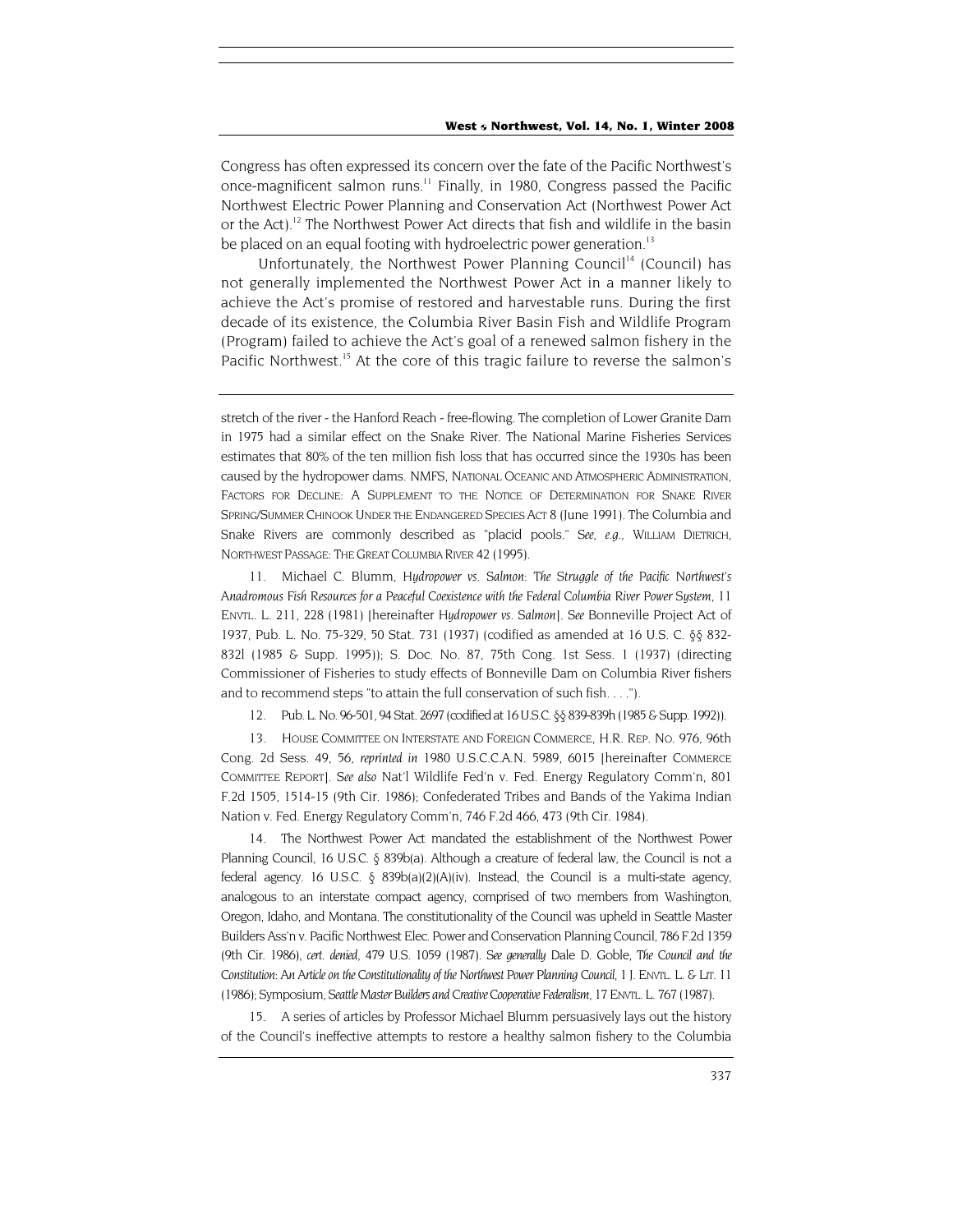continued decline has been the Council's unwillingness to adhere to the role Congress created for it. The Council has generally subjugated state fish and wildlife agency and tribal views on the needs of salmon to a commitment to achieve consensus in the management of the Federal Columbia River Power System (FCRPS). Although Congress warned the Council that it should not assume the role of a "superfish and wildlife agency,<sup>"16</sup> the Council has frequently refused to adopt measures thought by fish and wildlife agencies and tribes to be necessary to restore healthy salmon runs. Nor has the Council traditionally provided written explanations of its reasons for failing to defer to the mission, expertise, and unique roles of the fish and wildlife agencies and tribes.<sup>17</sup>

Recently, however, the United States Court of Appeals for the Ninth Circuit made clear the error of the Council's ways. In September 1994, the court invalidated the Council's 1992 Strategy for Salmon because the process that led to its creation violated several provisions of the Northwest Power Act.<sup>18</sup> The court ruled that the Council unlawfully failed to provide a statutorily required written explanation of its rejection of fish and wildlife agency and tribal recommendations and omitted mandatory biological objectives from the Strategy.<sup>19</sup> The court also indicated a strong belief that

River Basin during the 1980s. *See* Blumm, *Hydropower v. Salmon*, *supra* note 11; Michael C. Blumm & Brad L. Johnson, *Promising a Process for Parity: The Pacific Northwest Electric Power Planning and Conservation Act and Anadromous Fish Protection*, 11 ENVTL. L. 497 (1981) [hereinafter Blumm, *Parity* I]; Michael C. Blumm, *Fulfilling the Parity Promise: A Perspective on Scientific Proof, Economic Cost, and Indian Treaty Rights in the Approval of the Columbia Basin Fish and Wildlife Program*, 13 ENVTL. L. 103 (1982) [hereinafter Blumm, *Parity* II]; Michael C. Blumm, *Implementing the Parity Promise: An Evaluation of the Columbia Basin Fish and Wildlife Program*, 14 ENVTL. L. 277, 283 (1984) [hereinafter Blumm, *Parity* III]; Michael C. Blumm, *Reexamining the Parity Promise: More Challenges than Successes to the Implementation of the Columbia Basin Fish and Wildlife Program*, 16 ENVTL. L. 461 (1986) [hereinafter Blumm, *Parity* IV]. Blumm, *Parity* V, *supra* note 8; Blumm, *Saving Idaho's Salmon, supra* note 2, at 682-87, 689-96.

<span id="page-6-0"></span>16. The Northwest Power Act commands the Council to base the Program on fish and wildlife agency and tribal recommendations and to defer to the expertise of those agencies and tribes. *See infra* notes 159-163 and accompanying text. The quotation is of Congressman John Dingell, chief sponsor of the Act's fish and wildlife provisions and floor manager of the Act. 126 CONG. REC. 29,810 (1980).

<span id="page-6-1"></span>17. Blumm, *Parity* V, *supra* note 8, at 661, 670, 675-76 & nn. 93-99, 683-85 & nn. 147-56, 691 & nn. 198-201. The Northwest Power Act allows the Council to reject fish and wildlife agency and tribal recommendations only on very limited grounds, and if the Council does reject such recommendations it must provide a written explanation of its decision to do so. *See infra* notes 159-163 and accompanying text.

<span id="page-6-2"></span>18. Northwest Resource Info. Center v. Northwest Power Planning Council, 35 F.3d 1371, 1395 (9th Cir. 1994), *cert. denied*, 1995 U.S. LEXIS 5305 (1995).

<span id="page-6-3"></span><sup>19</sup>*. Id.* at 1385-86, 1391-92.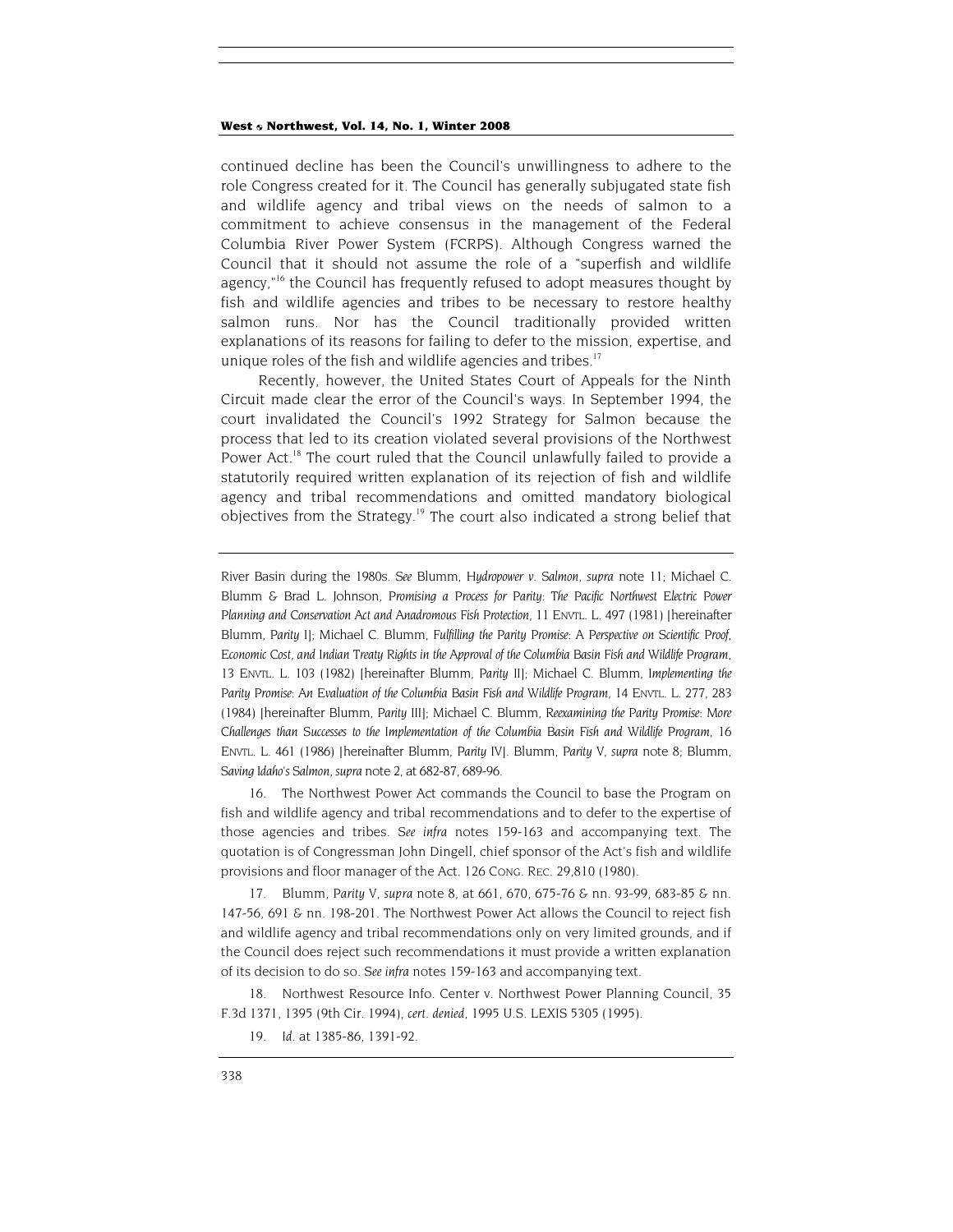the Council failed to give appropriate deference to the region's fish and wildlife agencies and tribes in developing the Strategy for Salmon.<sup>[20](#page-7-0)</sup>

The immediate practical effect of the ruling in *Northwest Resource Information Center v. Northwest Power Planning Council* has been the adoption of 1994 Program amendments that incorporate many of the recommendations of the region's fish and wildlife agencies and tribes offered in 1991.<sup>21</sup> Thus, the 1994 amendments may signal a shift away from the Council's past pattern of failure to lead the region toward resolution of the salmon crisis.<sup>[22](#page-7-2)</sup> *Northwest Resource Information Center* therefore has the potential to force a permanent solution to the Pacific Northwest's salmon crisis. The case provides a sweeping interpretation of the Northwest Power Act that confirms Congress' intent to force a revolutionary change in the way the FCRPS is managed. Moreover, the Ninth Circuit's opinion induced the Council, during its deliberations on the 1994 Program amendments, to afford significantly more deference to the scientific judgments of the region's fish and wildlife agencies and tribes than it had during the Program's first decade.<sup>23</sup> That change has been slow in coming, but the Council's recent decision to adopt recovery measures long advocated by salmon advocates indicates that *Northwest Resource Information Center* may fundamentally alter the weight traditionally accorded the Basin's fish and wildlife in the management of the Columbia River hydroelectric system. If the 1994 Program amendments are a reliable indicator, the Council has taken to heart the court's warnings that the Northwest Power Act's Program criteria impose substantive obligations on it and that the public must be given a complete explanation of the Council's decision to adopt or reject Program recommendations.<sup>24</sup>

The Northwest Power Act is not, however, the only tool that can help bring back the salmon runs. In the short run, it may not even be the most important mechanism. $^{25}$  By the late 1980s, declines in many of the Columbia River Basin's salmon stocks, and the failure of the Northwest Power Act to bring about their restoration, motivated concerned citizens of the region to

<span id="page-7-1"></span><span id="page-7-0"></span>21*. See* Joan Laatz, *Power Council OK's Plan to Save Salmon,* OREGONIAN, Dec. 15, 1994, at A1, A26; Northwest Power Planning Council, News Release, Dec. 14, 1994 (on file with author).

<span id="page-7-2"></span>22*. See* Blumm, *Parity* V, *supra* note 8, at 703, 711-13 (discussing Council's pattern of compromising the recommended fish mitigation measures).

- <span id="page-7-3"></span>23*. See infra* notes 359-405 and accompanying text.
- 24*. See infra* notes 359-361 and accompanying text.

<span id="page-7-5"></span><span id="page-7-4"></span>25. Indeed, there may be some sentiment among the region's political leaders to reexamine the Northwest Power Act in the wake of *Northwest Resource Information Center* and the 1994 Program amendments. *See* Al Gibbs, *Gorton Suggests Federal Law to Solve Region's Salmon Crisis*, [TACOMA] NEWS TRIBUNE, Oct. 13, 1994, at B6 (reporting Washington Senator Slade Gorton's view that a legislative "solution" to the salmon crisis may be necessary).

<sup>20</sup>*. Id.* at 1386-89.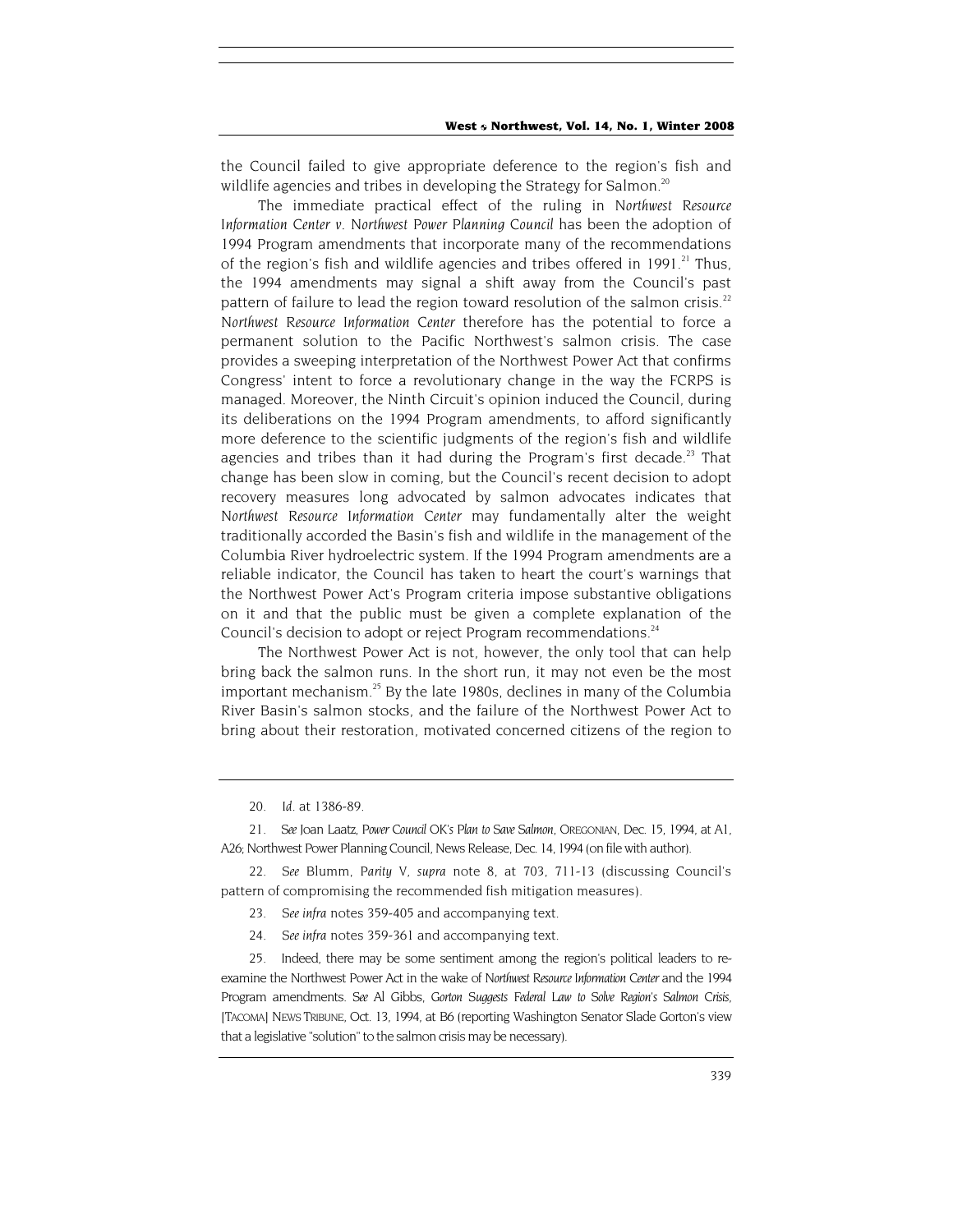seek protection of several runs under the Endangered Species Act (ESA).<sup>26</sup> The resulting listings<sup>27</sup> may guarantee the end of a long era in which federal dam operators downplayed the needs of salmon.

The National Marine Fisheries Service (NMFS) acquired substantial power to protect the runs against further declines in the aftermath of the salmon listings. Unfortunately, since the listings occurred, NMFS has not exhibited the willingness to force fundamental changes that would reduce the hydropower system's awesomely destructive impact on salmon. In 1992, 1993 and 1994, NMFS concluded that the operation of the region's hydroelectric system would not jeopardize endangered salmon. Judge Marsh, as well as the Ninth Circuit, have clearly expressed impatience with NMFS' failure to challenge the status quo in the Columbia River system. In *Idaho Department of Fish & Game v. National Marine Fisheries Service*, Judge Malcom Marsh warned all of the parties directly affected by the operation of the FCRPS that the courts and the region expect a "major overhaul" to rescue the imperiled salmon stocks.<sup>[28](#page-8-2)</sup> Idaho Department of Fish & Game<sup>[29](#page-8-3)</sup> therefore amounted to an invitation for NMFS to exercise bureaucratic courage in the continuing debate over the fate of salmon.<sup>[30](#page-8-4)</sup>

These expressions of judicial impatience should ensure that *Idaho Department of Fish & Game* will be a vital step toward restoration of the runs. If NMFS, and especially irrigators and the operators of the Columbia River hydropower system, respond appropriately to the court's sentiments, *Idaho Department of Fish & Game* will revolutionize the allocation of the region's

<span id="page-8-1"></span><span id="page-8-0"></span>27. 56 Fed. Reg. 58,619 (1991); 57 Fed. Reg. 14,653-54 (1992); 59 Fed. Reg. 54,840 (1994) (proposing downlisting of Snake River spring/summer and fall chinook to endangered). These requests resulted in findings that the Snake River sockeye salmon and the Snake River spring and summer Chinook salmon are endangered species. More salmon listings are possible. NMFS recently proposed to list certain coho runs native to California and Oregon. 60 Fed. Reg. 38,011 (1995). Moreover, while NMFS recently rejected a petition to list the mid-Columbia summer Chinook run, 59 Fed. Reg. 48,855 (1994), the agency is conducting comprehensive, Pacific coast-wide status reviews for coho, steelhead, pink salmon, chum, sockeye, Chinook, and sea-run cutthroat trout. 60 Fed. Reg. 38,011 (1995); 50 Fed. Reg. 46,808 (1994).

<span id="page-8-2"></span>28. Idaho Dep't of Fish & Game v. Nat'l Marine Fisheries Serv., 850 F. Supp. 886, 900 (D. Or. 1994), *remanded*, 56 F.3d 1071 (1995).

<span id="page-8-3"></span>29*. Id.*

<span id="page-8-4"></span>30. Because NMFS used a methodology in its original 1994-98 biological opinion on FCRPS operations similar to that employed in the 1993 biological opinion, *Idaho Department of Fish & Game* cast equal doubt on its validity as well. NMFS responded to *Idaho Department of Fish & Game* by revising the 1994-98 biological opinion on the FCRPS. *See* Letter from Fred R. Disheroon, Esq., U.S. Department of Justice, to Hon. Malcolm F. Marsh (Apr. 7, 1994) (copy on file with author).

<sup>26.</sup> Endangered Species Act of 1973, 16 U.S.C. §§ 1531-1544 (1985 & Supp. 1995).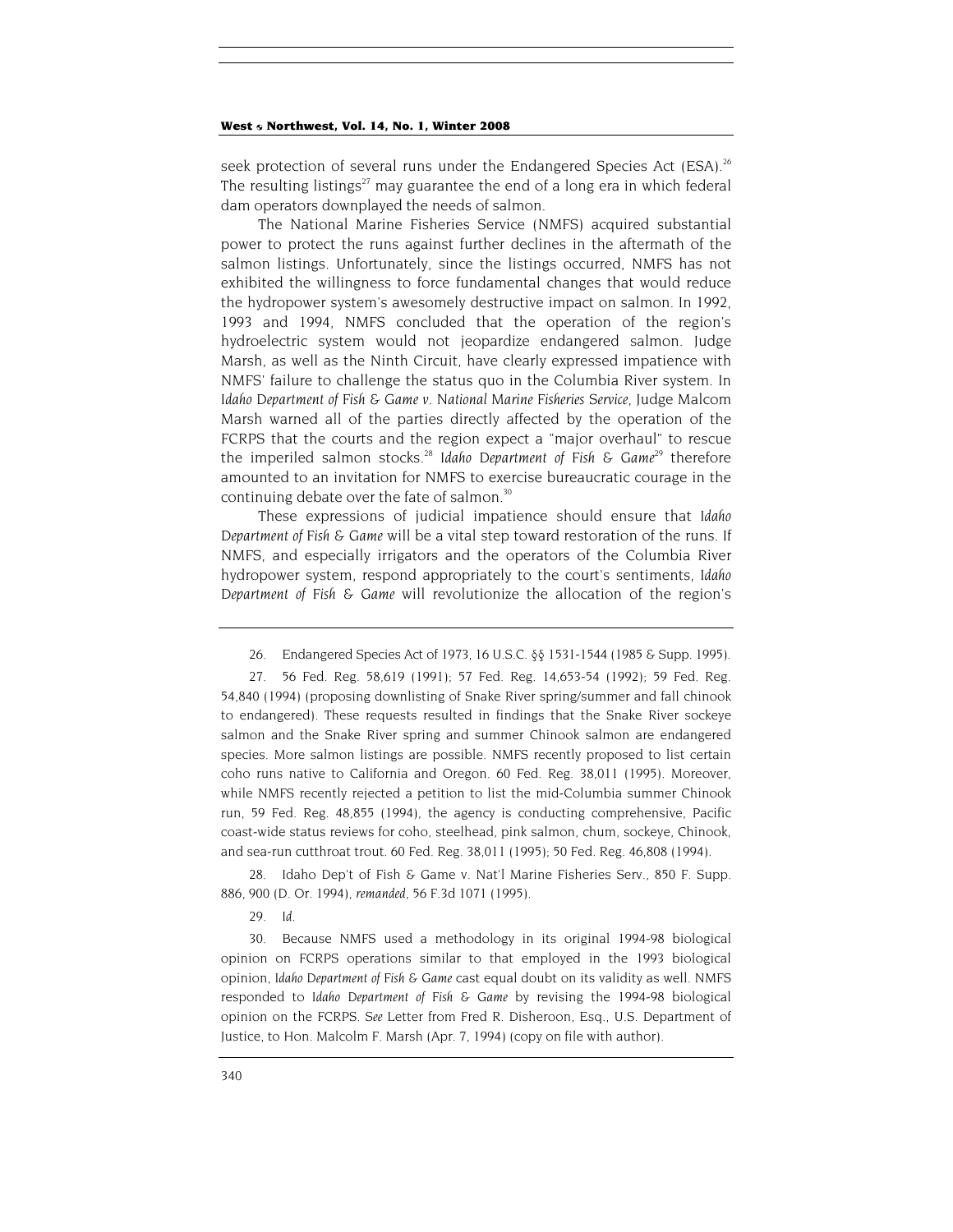<span id="page-9-4"></span>water resources among power interests, navigation needs, irrigators, and fish and wildlife. Unfortunately, the decision has not had any obvious positive impacts to date. In a revised 1994-98 biological opinion on FCRPS operations and in a proposed recovery plan for listed salmon stocks, NMFS has acknowledged that salmon need more and faster water to survive. However, NMFS has failed to provide the tools necessary to provide such water. The revised 1994-98 biological opinion on FCRPS operations and the proposed recovery plan also do not effectively confront other significant impediments to salmon survival, including inadequate flows and excessive reliance on barge and truck transportation.<sup>[31](#page-9-0)</sup>

Sections II, III, and IV of this article summarize the events that led to the listing of several salmon runs under the ESA, outline the fish and wildlife provisions of the Northwest Power Act, discuss the evolution of the Program during its first decade, and outline the Council's 1992 Strategy for Salmon.<sup>32</sup> Sections V and VI describe the decisions in *Northwest Resource Information Center v. Northwest Power Planning Council* and *Idaho Department of Fish & Game v. National* Marine Fisheries Service and analyze the holdings in each case.<sup>33</sup> Section VII discusses and criticizes the impacts produced by the two cases thus far, particularly the 1994 Program amendments and the revised 1994-98 biological opinion on FCRPS operations. Section VIII concludes that *Northwest Resource Information Center* and *Idaho Department of Fish & Game* offer an avenue for overdue and essential changes in the region's hydropower system. However, the prospects for durable change rest on the willingness of the Council and NMFS to exert consistent leadership and on the commitment of the federal dam operators to abide by the Program and to accept fundamental changes in the Basin's scheme for allocating use of the rivers. Thus far, there is little assurance that these results will be forthcoming. *Northwest Resource Information Center* and *Idaho Department of Fish & Game* have not induced the necessary willingness to change the river's status quo. $34$ 

#### **II. A Short History of the Columbia River Basin and Its Salmon**

From its headwaters high in the Selkirk Mountains of central British Columbia, the Columbia River drains nearly 259,000 square miles and flows 1,450 miles to its mouth on the Pacific coast at Astoria, Oregon.<sup>35</sup> The

- <span id="page-9-2"></span>33*. See infra* notes 122-353 and accompanying text.
- <span id="page-9-3"></span>34*. See infra* notes 3, 56-506 and accompanying text.

35. PALMER, *supra* note 8, at 228. The Columbia River drains portions of Oregon, Washington, Idaho, western Montana, western Wyoming, northern Nevada, and northern Utah in the United States and approximately 40,000 square miles of British

<span id="page-9-0"></span><sup>31</sup>*. See infra* notes 406-419 and accompanying text.

<span id="page-9-1"></span><sup>32</sup>*. See infra* notes 35-121 and accompanying text.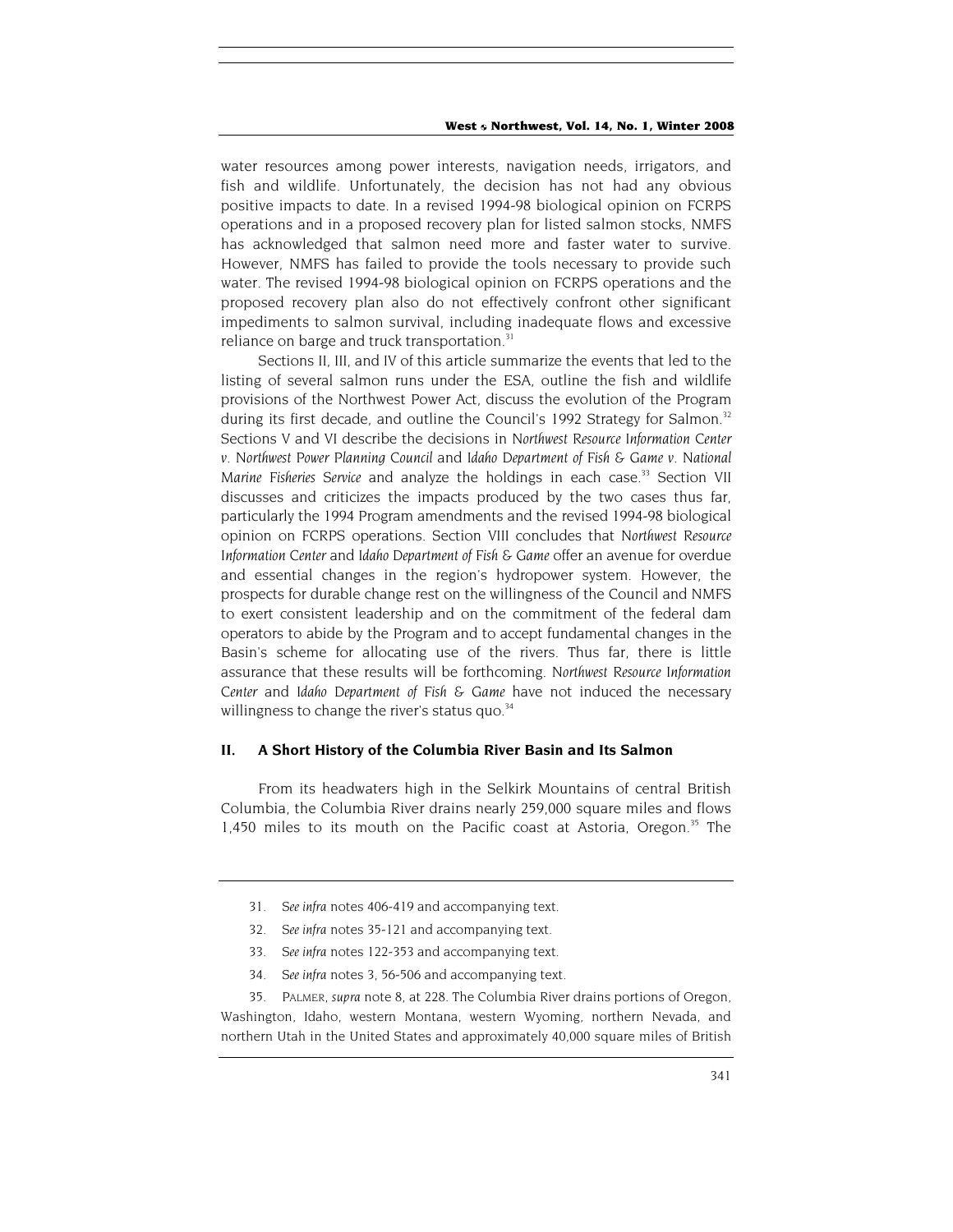<span id="page-10-6"></span>Columbia's principal tributary, the Snake River, flows westerly from its headwaters in western Wyoming<sup>36</sup> before moving north to form a confluence with the Columbia near the city of Pasco, Washington. $37$ 

These rivers have been the stage for one of "nature's most engaging miracles."<sup>38</sup> Each year for millions of years, $39$  salmon have migrated up the region's rivers to their spawning grounds.<sup>40</sup> For most of that millennia their numbers were huge.<sup>41</sup> Before Europeans discovered the Pacific Northwest,<sup>42</sup>

Columbia. *See* Michael C. Blumm, *The Columbia River Basin*, in WATERS AND WATER RIGHTS 57 (Robert E. Beck ed. 1994) [hereinafter Blumm, *Columbia River Basin*].

<span id="page-10-0"></span>36. The Snake River is 1,056 miles long and rises in Yellowstone National Park, Wyoming. It is the tenth largest river in the United States and drains 109,000 square miles of the northern Rocky Mountains, an area larger than Colorado. PALMER, *supra* note 8, at 5. Other tributaries of the Columbia rise from headwaters in Montana, Idaho, and Nevada.

<span id="page-10-1"></span>The Columbia River Basin is the second largest river basin on the continent, after the Missouri-Mississippi River Basin. The Columbia itself is North America's sixth largest river measured by annual runoff, ranking below the Mississippi, MacKenzie, St. Lawrence, Nelson, and Yukon Rivers. Blumm *Columbia River Basin, supra* note 35, at 57. In an average year the Columbia discharges into the Pacific Ocean more than twice the water discharged by the Nile River into the Mediterranean. The Columbia's average annual runoff of 198 million acre-feet (maf) is prodigious, but its flows are neither predictable nor stable: before the first dams were built in the basin, flows ranged from a low of 14,000 cubic feet per second (cfs) to as high as 550,000 cfs. The Columbia River is one of only two rivers in the American West that flow from the interior all the way to the Pacific Ocean. The other is the Klamath, in southern Oregon. *Id.*

<span id="page-10-2"></span>38. Bob Devine, *The Salmon Dammed*, AUDUBON 82, 83 Jan. 1992.

<span id="page-10-3"></span>39. Salmon were present in the rivers of the Columbia basin at least one million years before humans first arrived in the region. WILKINSON, *supra* note 7, at 179-80.

<span id="page-10-4"></span>Pacific salmon migrate over a range extending from the California coast to the Alaskan seas. *See* Wilkinson & Conner, *supra* note 2, at 25.

<span id="page-10-5"></span>41. One early account of Oregon's settlement declared that salmon "literally fill the rivers. . . in their season. And at all the falls and cascades in the various rivers of the country, the quantities take and that might be taken, are beyond all calculation. As they penetrate far into the interior, they afford almost inexhaustible supplies to the Indian tribes of the country, as well as the whites. . . ." Wilkinson & Conner, *supra* note 2, at 30 (quoting G. Hines, OREGON: ITS HISTORY, CONDITION AND PROSPECTS 331 (1851). *See also* STEWART HOLBROOK, THE COLUMBIA 234-50 (2d ed. 1974) (describing early years of Columbia River fisheries).

42. Natives populated the Columbia River Basin for thousands of years before the first European explorers arrived. Wilkinson & Conner, *supra* note 2, at 27 (citing L. CRESSMAN, PREHISTORY OF THE FAR WEST 1-2 (1977)). *See also* GUS NORWOOD, COLUMBIA RIVER POWER FOR THE PEOPLE: A HISTORY OF POLICIES OF THE BONNEVILLE POWER ADMINISTRATION 7 (U.S. Dep't of Energy, Bonneville Power Administration 1981) (noting presence of humans in the pacific Northwest for at least 15,000 years). The arrival in the region by the explorers Meriwether Lewis and William Clark was a "crackling, lightning-bolt event" for the 50,000 natives living in the pacific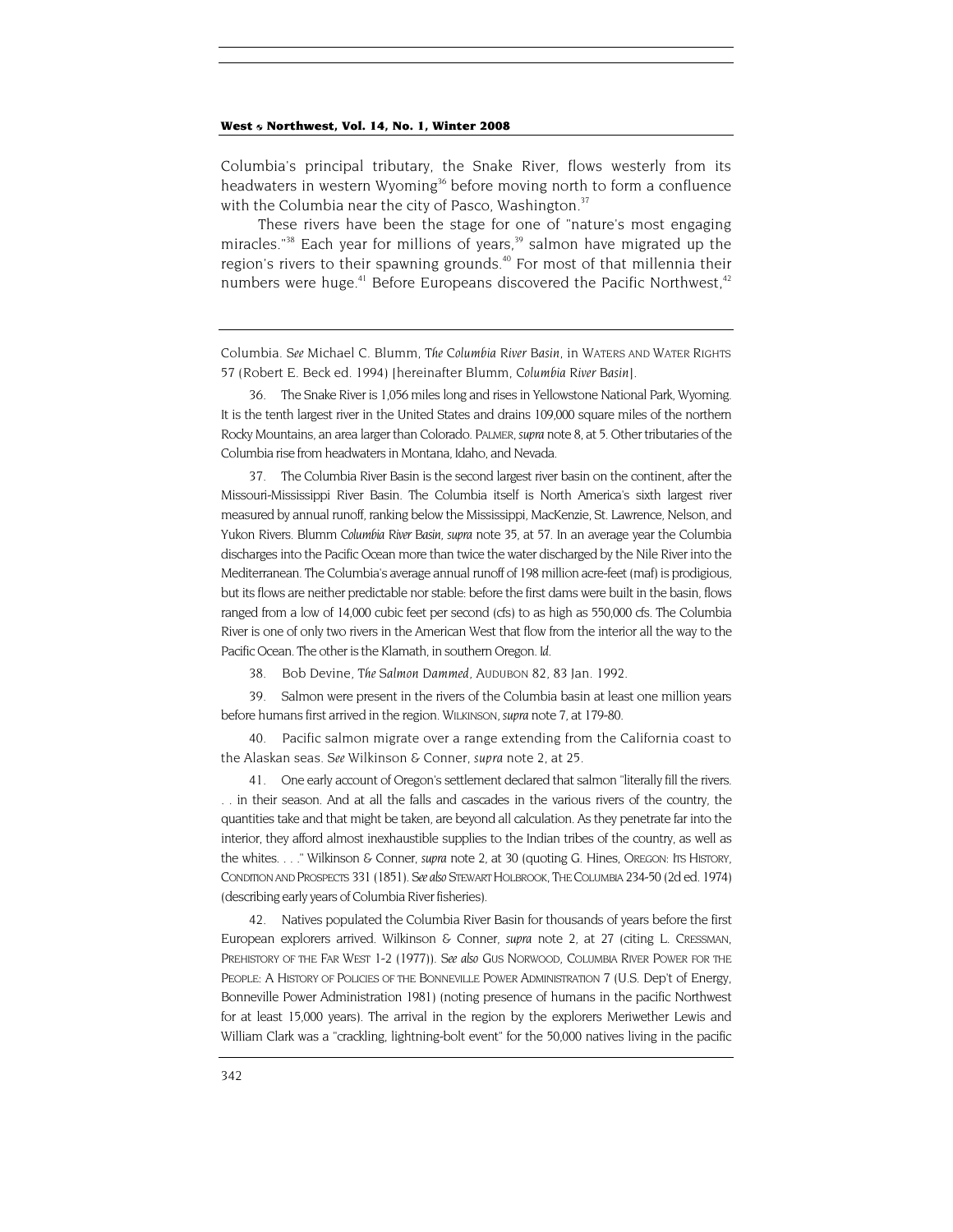natives of the Columbia and neighboring river basins<sup>43</sup> annually caught millions of pounds of fish.<sup>44</sup> After the Lewis and Clark expedition to the region, mountain men, trappers, and settlers arrived and began building the region's resource-based economy.

The federal government began building the dams that now form the FCRPS in the 1930s.<sup>45</sup> During the following decades private parties built hundreds more dams in the Basin. By 1964, the hydroelectric system was integrated through a contract between

Northwest in 1805. WILKINSON, *supra* note 7, at 178. At that time the tribes constituted a strong society, and during the first fifty years after the Lewis and Clark expedition the native tribes felt relatively few adverse effects. Of course, large numbers of native Indians were killed off by diseases transmitted by the white settlers, and conflicts between the natives and white settlers took additional lives. Nevertheless, tribal societies continued to function and "the [Columbia and its tributaries were] completely intact, and so were the great salmon runs." *Id.*

43. Wilkinson & Conner, *supra* note 2, at 27.

<span id="page-11-1"></span><span id="page-11-0"></span>44. The Pacific Northwest's tribes "relied on salmon more than the Plains Indians depended on buffalo." WILKINSON, *supra* note 7, at 184. Before the decline of the fishery began in the mid-nineteenth century, natives of the basin may have caught 42 million pounds of fish each year. *Id.* at 185 (discussing 1986 Council estimate of pre-settlement annual fishing by region's tribes). *See also* Wilkinson & Conner, *supra* note 2, at 28 n. 51 (natives caught approximately 18 million pounds of salmon each year); COURTLAND L. SMITH, FISH OR CUT BAIT 12 (Oregon State University Sea Grant College Program, Publication No. ORESU-T-77-006) (1977) (estimating the average annual catch at Celilo Falls on the lower Columbia to be 4-5 million pounds). In contrast, during the modern era the total commercial salmon catch in the Columbia River Basin is 5-8 million fish per year. The principal native fishery was located at Celilo Falls, near the current location of the city of The Dalles, Oregon, and two hundred miles inland from the Columbia's mouth. Wilkinson & Conner, *supra* note 2, at 26-29. Other falls at which tribal fishers gathered for seasonal harvests were the Cascades of the Columbia, 50 miles downriver of Celilo Falls; Salmon Falls on the Snake River; Kettle Falls on the upper Columbia near the Canadian border; and Williamette Falls southeast of what is now Portland. *Id.* at 27 n. 45. Celilo Falls was inundated when the gates of the Dalles Dam closed in April 1956. The United States government later paid the tribes \$15 million for their fishing rights. *See* Whitefoot v. United States, 293 F.2d 658 (Ct. Cl. 1961), *cert. denied*, 369 U.S. 818 (1962).

<span id="page-11-2"></span>45. The FCRPS is composed of thirty federal dams in the Snake and Columbia basins. The major dams, and the dates of their completion, are: Bonneville (1938), The Dalles (1957), and John Day (1968) on the lower Columbia; and McNary (1953), Ice Harbor (1961), Lower Monumental (1969), Little Goose (1970), and Lower Granite (1975) on the lower Snake. In addition, the FCRPS includes, on the upper Snake River and in the upper Columbia Basin, Dworshak (1974), Hungry Horse (1952), Libby (1975), Chief Joseph (1955), Grand Coulee (1941), and Albeni Falls (1955) dams. BONNEVILLE POWER ADMINISTRATION, MULTIPURPOSE DAMS OF THE PACIFIC NORTHWEST (1993). For an excellent review of the history of dam building in the Pacific Northwest, including an analysis of Congress' purposes in authorizing construction of the region's many dams, see Blumm, *Hydropower vs. Salmon, supra* note 11, at 223-49; DIETRICH, supra note 10, at 249-322.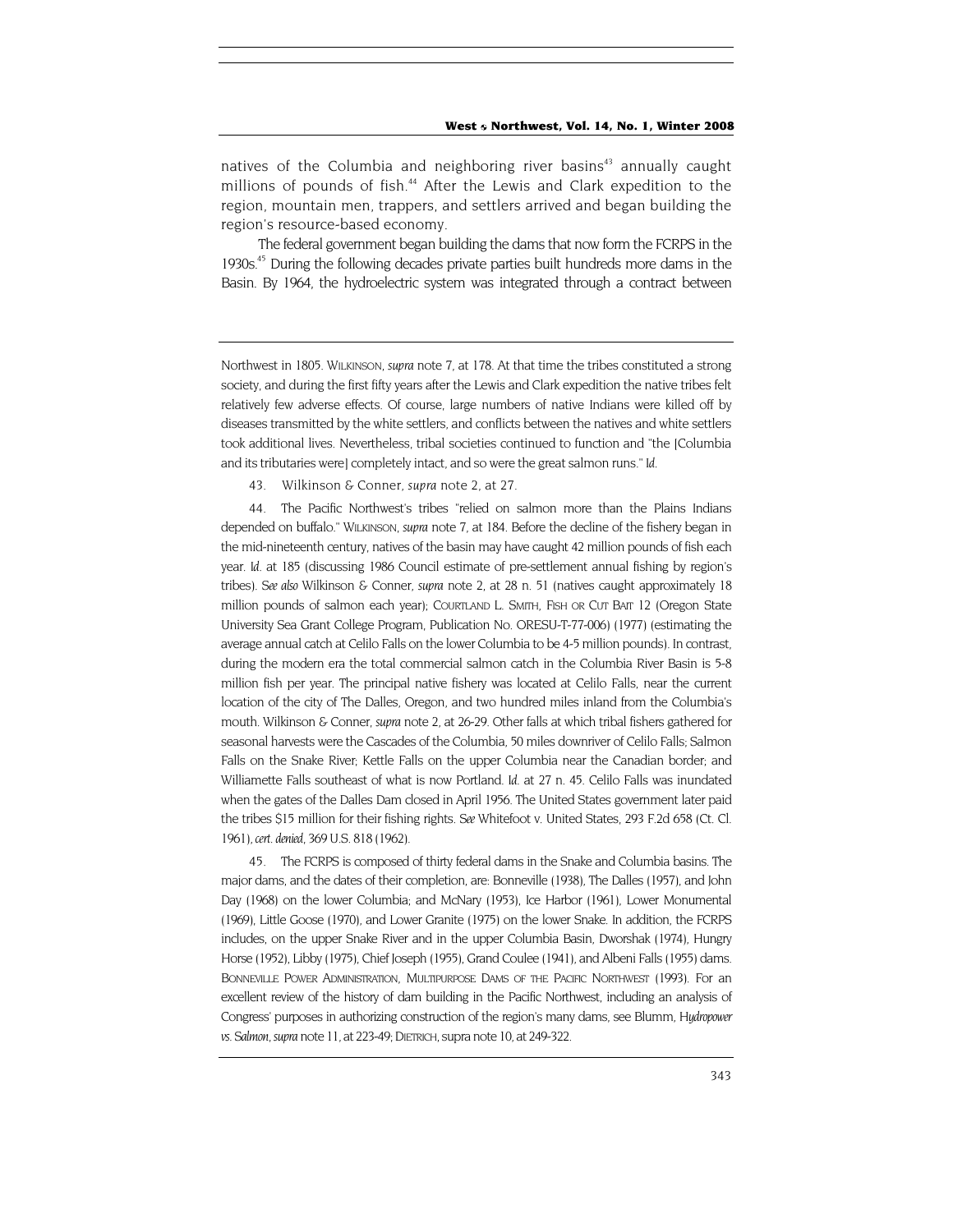Bonneville Power Administration (BPA), the dam operators, and utility customers.<sup>46</sup> That same year, the United States entered into an agreement with Canada under which the U.S. Army Corps of Engineers and the Bureau of Reclamation obtained the ability to store large portions of the spring flows on the upper Columbia River behind four large dams[.47 A](#page-12-1)s a result, the dams now provide seventy-five percent of the Pacific Northwest's electric power<sup>48</sup> and help farmers irrigate seven million acres east of the Cascades.<sup>49</sup> By the late 1970s, however, the cost of these benefits became apparent, as a salmon population that once numbered in the tens of millions each year dwindled to a few

<span id="page-12-0"></span>46*. See* PACIFIC NORTHWEST COORDINATING AGREEMENT, AGREEMENT FOR COORDINATION OF OPERATIONS AMONG POWER SYSTEMS OF THE PACIFIC NORTHWEST (Contract No. 14-02-4822) (1964) (copy on file with author). The Pacific Northwest Coordination Agreement of 1964 established system operating criteria and power exchange guidelines and laid the basis for the system's annual integrated plan. *See* KAI N. LEE, DONNA LEE KLEMKA & MARION E. MARTS, ELECTRIC POWER AND THE FUTURE OF THE PACIFIC NORTHWEST 54-55 (1980).

<span id="page-12-1"></span>47. COLUMBIA RIVER BASIN: COOPERATIVE DEVELOPMENT OF WATER RESOURCES, Jan. 17, 1961, U.S.-Canada, 15 U.S.T. 1555, T.I.A.S. No. 5538 (entered into force Sept. 16, 1964) [hereinafter Columbia River Treaty]. *See generally* Blumm, *Hydropower vs. Salmon, supra* note 11, at 215-19. The treaty authorized Canada to build three storage projects and the Unites States to build a fourth that would inundate Canadian lands. In exchange, the U.S. paid Canada \$64 million and promised Canada a one-half share of the hydropower generated. The four treaty projects went on line in 1970. Blumm, *Columbia River Basin, supra* note 35, at 80.

<span id="page-12-2"></span>48. PUBLIC POWER COUNCIL, PUBLIC POWER ESSENTIALS: AN INTRODUCTION TO NORTHWEST ENERGY ISSUES AS PUBLIC POWER APPROACHES THE 1990S 9 (1987). Over 40% of American's hydropower is generated by the region's dams. Blumm, *Parity* V, *supra* note 8, at 662. The Pacific Northwest's cheap hydroelectricity has also made the region America's manufacturing mecca. Smelters in the Columbia River Basin produce approximately 2 million tons of aluminum each year, approximately 43% of the nation's total annual supply. Jim Simon & Marla Williams, *Lifestyles, Livelihoods Are At Stake Over Pending Endangered Species*, SEATTLE TIMES, Mar. 31, 1991, at A5.

<span id="page-12-3"></span>49. Blumm, *Hydropower vs. Salmon, supra* note 11. In Idaho alone, more than 4 million acres are irrigated. 3.8 million of those acres are in the Snake River Basin. PALMER, *supra* note 8, at 90. That ranks Idaho second only to California among the states for total irrigated acreage. *Id.* at 103. Nevertheless, the reservoirs of the Columbia River Basin are not the only sources of irrigation water east of the Cascades. A significant amount of the region's agricultural land is watered by pumped groundwater and diversions from undammed rivers and streams. Interview with Reed D. Benson, Staff Attorney, WaterWatch of Oregon (Nov. 18, 1994). *See also* Palmer, *supra* note 8, at 118 (irrigation withdrawals from groundwater totaled 8.5 maf in 1986, while surface water withdrawals for irrigation totaled 16.6 maf the same year). Navigation is also a significant economic use of the Columbia and Snake Rivers. Shipping in the Columbia River system transports more than \$11 billion worth of goods each year, making it the nation's second-largest inland waterway. Marla Williams, *What Cost to Save Snake River Sockeye? Release of Salmon Recovery Plan Raises Stakes in Northwest Fish War*, SEATTLE TIMES, Mar. 20, 1995, at A1.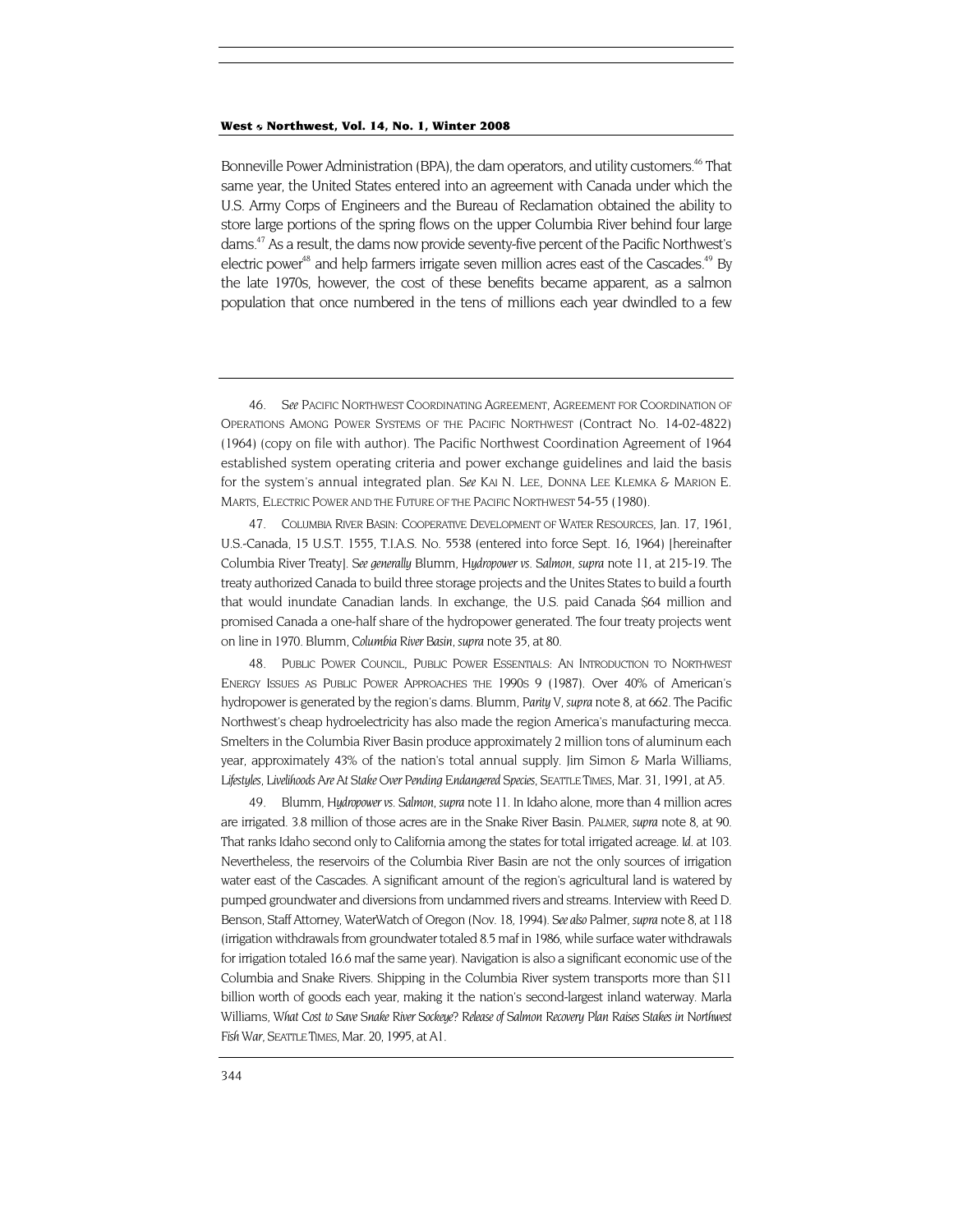<span id="page-13-5"></span>million fish.<sup>50</sup> The plight of the salmon became so severe that NMFS considered listing several runs under the ESA in 1978.<sup>51</sup> The imminent listings convinced Congress that previous legislative efforts to restore the region's famed salmon runs had failed.<sup>52</sup> As a result, Congress included in the Northwest Power Act substantial protection for salmon in an effort to ward off additional ESA listings.<sup>53</sup> Originally conceived as a response to expected power shortages in the Pacific Northwest,<sup>54</sup> the Act became an unprecedented fish and wildlife restoration law.<sup>55</sup>

<span id="page-13-0"></span>50*. See supra* note 8; Lorraine Bodi, *The History of Legislative Background of the Northwest Power Act*, 25 ENVTL. L. 365, 368 (1995). Several *hundred* wild runs native to the region are also at risk of extinction. *See* Willa Nehlsen et al., *Pacific Salmon at the Crossroads: Stocks at Risk from California, Oregon, Idaho, and*  Washington, 16 FISHERIES 4 (1991) (concluding that more than 100 wild stocks are extinct and that 89 more face a high risk of extinction). The adverse effects of dams are numerous: they block access to upstream spawning habitats, flood spawning grounds, change water temperatures, increase water pollution, cause a reduction in available oxygen, and eliminate much of the spring and summer flows needed to transport juvenile salmon to the ocean. *Id.* at 664 (citing LOSSES STUDY, *supra* note 9, at 140, 146 (discussing flooding of spawning grounds and temperature effects)); JOHN D. ECHEVERRIA, ET AL. RIVERS AT RISK: THE CONCERNED CITIZEN'S GUIDE TO HYDROPOWER 4-5 (1989). Notwithstanding their well-known adverse effects, some continue to doubt that the dams are the principal culprit in the destruction of the runs. *See* Brief of the DSIs, at 11, Idaho Dep't of Fish & Game v. National Marine Fisheries Serv., No. 94-35524 (9th Cir., filed Sept. 16, 1994) ("Opponents of the FCRPS and self-styled fishery 'advocates' have labored long and hard to create the myth that the FCRPS is almost singlehandedly responsible for the decline of salmon.") (citation omitted). Even the owner of the FCRPS agrees, however, that the hydropower system has been the principal agent of salmon destruction. *See* NMFS, NATIONAL OCEANIC AND ATMOSPHERIC ADMINISTRATION, BIOLOGICAL OPINION ON 1993 OPERATION OF THE FEDERAL COLUMBIA RIVER POWER SYSTEM 51, 60 (1993) [hereinafter 1993 BIOLOGICAL OPINION]. Not surprisingly, calls for the removal of some dams are growing louder and more frequent. See Michael T. Pyle, *Beyond Fish Ladders: Dam Removal as a Strategy for Restoring America's Rivers,* 14 STAN. ENVTL. L.J. 97 (1995). Congress has even authorized removal of one of the Pacific Northwest's dams. *See* Elwha River Ecosystem and Fisheries Restoration Act of 1992, Pub. L. No. 102-495, 106 Stat. 3137.

<span id="page-13-1"></span>51*. See* 43 Fed. Reg. 45,622, 45,628-29 (Oct. 3, 1978) (notice requesting public help in reviewing biological status of upriver salmon populations), *cited in* Lorraine Bodi, *Protecting Columbia River Salmon Under the Endangered Species Act*, 10 Envtl. L. 349, 349-50 (1980) [hereinafter Bodi, *Protecting Salmon Under the* ESA].

<span id="page-13-2"></span>52*. See* COMMERCE COMMITTEE REPORT, *supra* note 13, at 6015; Blumm, *Parity* II, *supra* note 15, at 108-11. The most important of those previous laws was the Fish and Wildlife Coordination Act (FWCA), 16 U.S.C. §§ 661-666(c) (1988). For a discussion of the flaws of FWCA, see *infra* note 148.

<span id="page-13-3"></span>53. The U.S. General Accounting Office issued a report to Congress highlighting the plight of the salmon in 1979. *See* GAO STUDY, *supra* note 10.

<span id="page-13-4"></span>54*. See* Central Lincoln People's Utility Dist. V. Johnson, 735 F.2d 1101, 1106 (9th Cir. 1984); Ralph Cavanagh, *The Pacific Northwest Electric Power Planning and Conservation (And Thermal Power Plant Relief) Act*, 4 U. PUGET SOUND L. REV. 27, 30-31 (1980).

55. Blumm, *Parity* V, *supra* note 8, at 666. Of course, salmon are not the only fish that have been grievously harmed by the region's huge hydroelectric network. The impacts of the dams are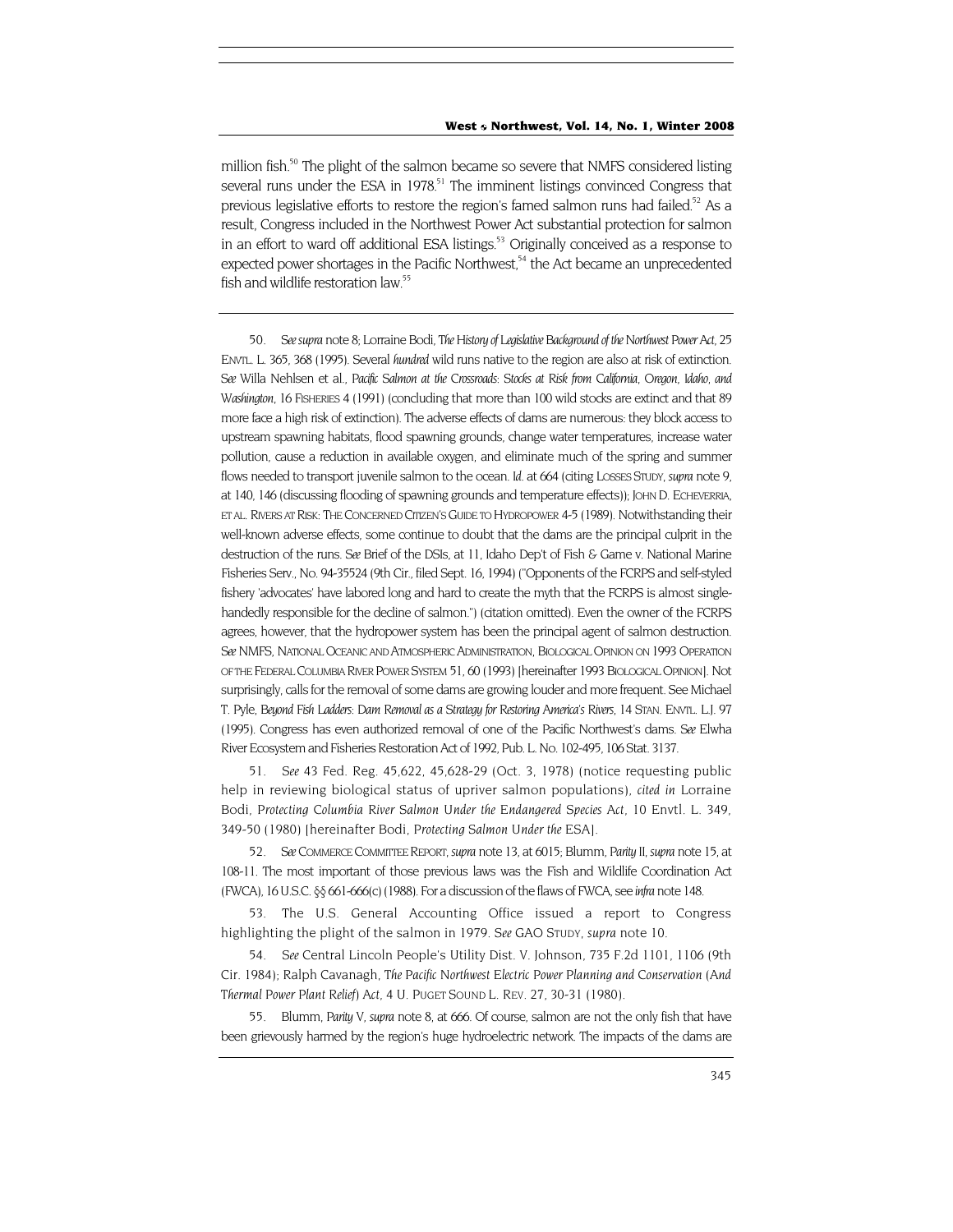#### <span id="page-14-6"></span>**III. The Council's Fish and Wildlife Program and the Salmon Listings**

#### **A. The Evolution of the Program: 1981-90**

As the required first step toward issuance of the Program, the Act directed the Council to ask state fish and wildlife agencies and tribes to recommend actions needed to ensure mitigation of fish and wildlife losses and restoration of the runs.<sup>56</sup> In 1981, a coalition of state fish and wildlife agencies and Columbia River Basin tribes (the "fishery coalition") urged the Council to adopt minimum average weekly spring flows at The Dalles Dam on the lower Columbia<sup>57</sup> and recommended peak flows at The Dalles, Priest Rapids and Lower Granite Dams.<sup>58</sup> The fish and wildlife agencies also proposed a "sliding scale" plan that would allow dam operators to adjust flows in years with high or low runoff.<sup>[59](#page-14-3)</sup>

After unprecedented public involvement, the Council issued the Program in 1982, $60$  but declined to fully implement the fishery coalition's proposal for a sliding scale of flows[.61](#page-14-5) Instead, the Council adopted a "Water Budget" designed to make available a given volume of water to salmon during their annual downstream migration season.<sup>62</sup>

56. Blumm, *Parity* III, *supra* note 15, at 285.

<span id="page-14-1"></span><span id="page-14-0"></span>57. This flow level was below an optimum salmon survival flow level of 300-350 kcfs at The Dalles Dam. *See* NORTHWEST POWER PLANNING COUNCIL, I RECOMMENDATION FOR FISH & WILDLIFE PROGRAM UNDER THE PACIFIC NORTHWEST ELECTRIC POWER PLANNING AND CONSERVATION ACT 167-69 (1981) [hereinafter 1981 COALITION RECOMMENDATIONS].

<span id="page-14-2"></span>58. The recommended flows at Lower Granite Dam were 85 kcfs. *Id.* at 180. Such a flow level would be below the biologically optimum flow level for the lower Snake of 140 kcfs. *See* J. LAWRENCE, K. LEE & N. PALMER, THE WATER BUDGET: A STEP TOWARDS BALANCING FISH AND POWER IN THE COLUMBIA RIVER BASIN 76 (U. of Wash. Water Resources Technical Rep. No. 81) (1988) [hereinafter THE WATER BUDGET] (discussion recommendations of Columbia River Fisheries Committee made in 1979).

<span id="page-14-3"></span>59. The "sliding scale" would have allowed dam operators to reduce flows 25% in low flow years and increase flows by 15% at Priest Rapids and by 60% at Lower Granite in high flow years. The region's tribes opposed the "sliding scale" plan. *See* 1981 COALITION RECOMMENDATIONS, *supra* note 57, at 170 (assertion of Columbia River Inter-Tribal Fish Commission that treaties entitled tribes to optimum flows of 300 kcfs or greater).

<span id="page-14-4"></span>NORTHWEST POWER PLANNING COUNCIL, 1982 COLUMBIA RIVER BASIN FISH AND WILDLIFE PROGRAM (1982) [hereinafter 1982 PROGRAM].

<span id="page-14-5"></span>61. Blumm, *Parity* III, *supra* note 15, at 294.

62. The Council adopted the "Water Budget" instead of a recommendation by a coalition of state fish and wildlife agencies and tribes that it set minimum flows at several lower Columbia

also felt by numerous other anadromous and resident fish, including Pacific Lamprey, burbot, white sturgeon, and redband trout. Each of these fish species is likewise at risk of extinction. *See* John Harrison, *The Forgotten Fish*, 14 NORTHWEST ENERGY NEWS 7 (Summer 1995).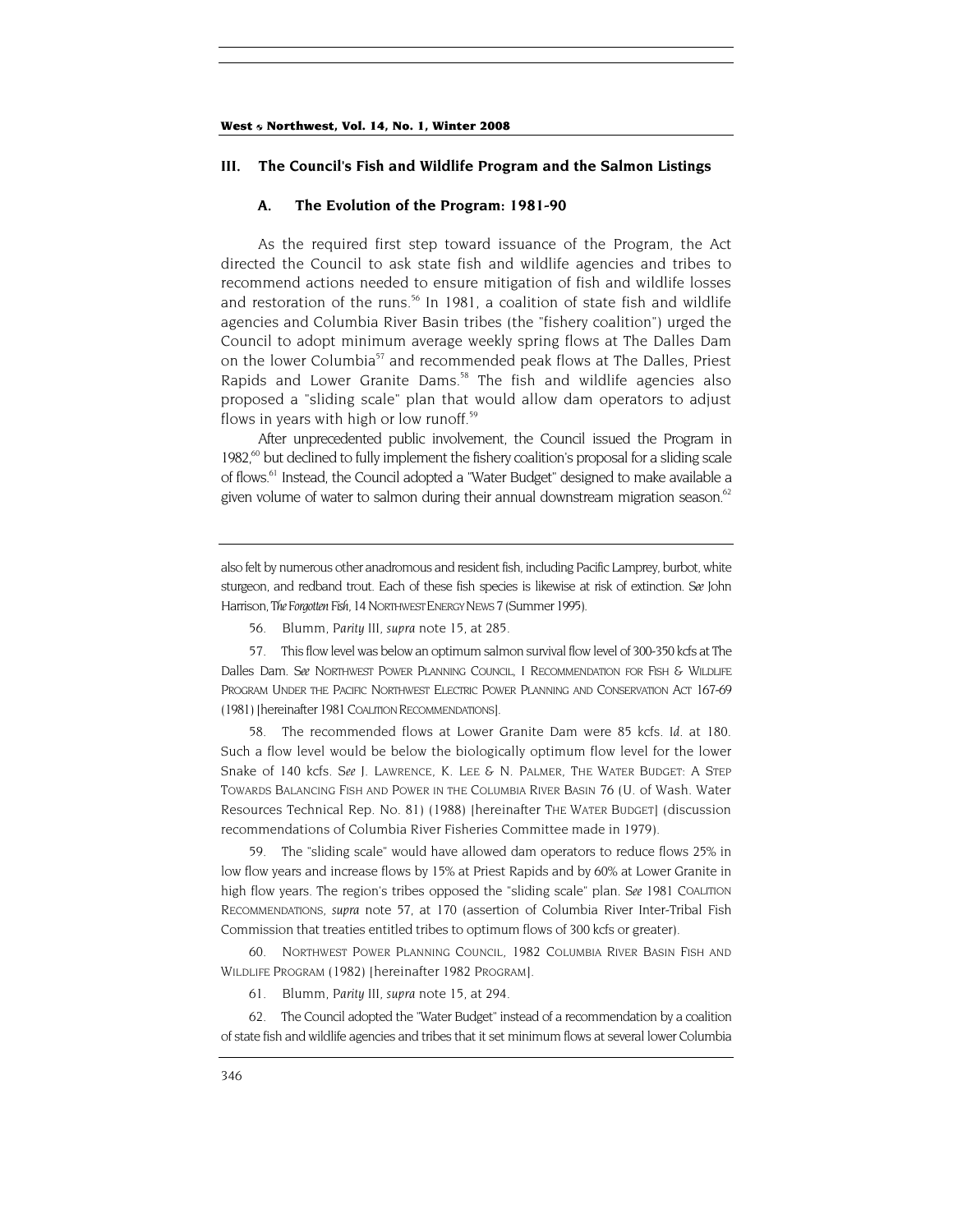<span id="page-15-2"></span>The Council also required installation of mechanical bypass systems to improve juvenile passage<sup>63</sup> and, to enhance the passage of adult fish migrating upriver, called for improvement of fish ladders.<sup>64</sup> Amendments during the early 1980s established specific plans for implementing Program provisions,<sup>65</sup> eliminated BPA's role as a source of funds for "goals" studies,<sup>66</sup> and established a goal of doubling the size of existing salmon runs.<sup>67</sup>

and Snake River dams. The Council allocated 4.64 million acre-feet (maf) to the Water Budget and directed that it be made available for fish passage between April 15 and June 5 under the direction of managers selected by the fish and wildlife agencies and tribes each year. Blumm, *Parity* III, *supra* note 15, at 295-96. The Water Budget reduced the amount of water made available for power production at the dam operator's discretion and instead allocates it to increased flows during salmon migration season. *Id.* at 294 n. 71.

<span id="page-15-3"></span><span id="page-15-0"></span>63. 1982 PROGRAM, *supra* note 60, § 401. Bypass measures are necessary to reduce salmon mortality caused by power turbines built into the dams. As juvenile salmon attempt to pass through the turbines, they are subjected to changes in water pressure, impacts of the turbine blades, and increased water turbulence. In addition to the adverse consequences of the turbines, the juvenile salmon become stunned and disoriented after passing through the turbines. In such a condition they become increasingly vulnerable to predators, especially squawfish, which are abundant at the base of each dam. *See* Blumm, *Parity* III, *supra* note 15, at 302 n.106 (quoting 1982 PROGRAM, *supra* note 60, § 401). The Council did not request biologically adequate interim flows at five public utility district dams on the mid-Columbia pending juvenile bypass improvements. *Id.* at 303-04 (quoting 1982 PROGRAM, *supra* note 60, § 401(a)(10)). For dams on the Snake operated by the Corps, the Council did not order any minimum flows. Instead the Council simply authorized the Corps to continue transporting juvenile salmon from reservoirs above Lower Granite and Little Goose Dams and asked for further studies and proposals for further, undefined action. *Id.* at 309-10 (quoting 1982 PROGRAM, *supra* note 60, § 401(b)(6)-(7)).

<span id="page-15-4"></span><span id="page-15-1"></span>64. The Council established, for all of the dams on the mainstem Columbia and its tributaries, criteria for spills and flows that would ensure the attraction of adult salmon to fish ladders. The Council also ordered improved operation and maintenance of fish ladders and requested various studies of problems related to adult passage. *Id.* 310-12. The program also emphasized reduction of ocean harvests, consideration of habitat improvements in the Yakima River basin, and establishment of fish and wildlife criteria for all new hydroelectric projects and designation of stream reaches where such development would be discouraged. *Id.* at 320-31, 338-43.

65*. See* NORTHWEST POWER PLANNING COUNCIL, 1984 COLUMBIA RIVER BASIN FISH AND WILDLIFE PROGRAM §§ 1503-04 (1984) [hereinafter 1984 PROGRAM]. For a discussion of the three interim Program goals established by the 1984 Amendments, see Blumm, *Parity* III, *supra* note 15, at 298-93; Blumm, *Parity* V, *supra* note 8, at 679 n.127. The 1984 Amendments also attempted to improve fish passage survival a mainstem Columbia dams. "Efficient fish passage is critical to the Program's success because investments in habitat and fish flows cannot materially increase run sizes without significant reductions in fish mortality at mainstem dams." Blumm, *Parity* V, *supra* Note 8, at 680. To improve passage, the Council relied primarily on the Water Budget, which would increase flows and thereby allow fish to pass more efficiently through reservoirs: installation of mechanical bypass systems designed to keep juvenile salmon out of dam turbines; and barge or truck transportation of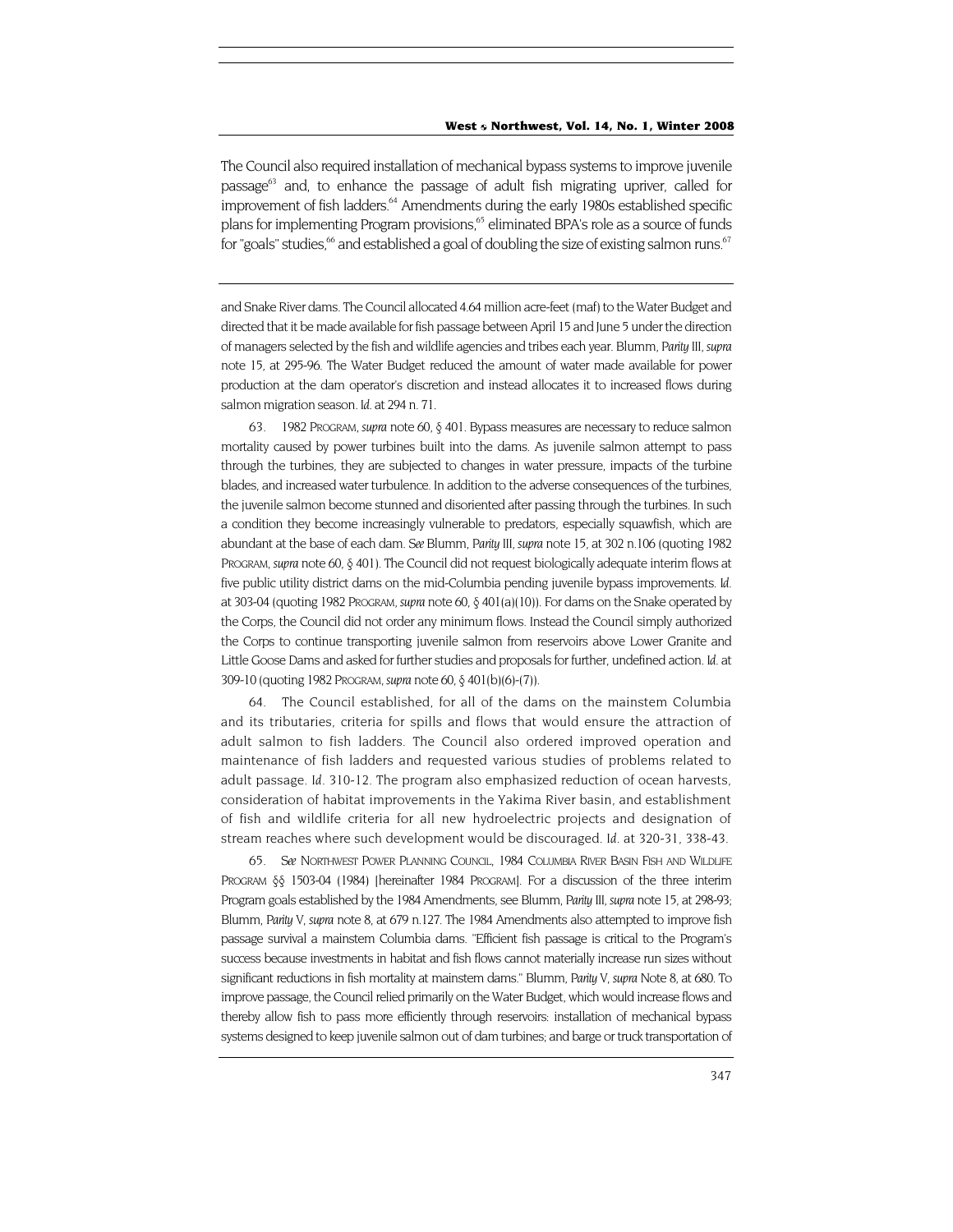The Council intended the innovative conception of the Water Budget to replace lost spring runoff and provide the flows necessary for juvenile salmon to migrate downstream.<sup>68</sup> Nevertheless, by mid-decade it became clear that the Water Budget was not working.<sup>69</sup> Nor were the Council's laudable efforts to encourage and accelerate mainstem passage improvements sufficient to materially increase run sizes. The 1982 Program did not include deadlines for installation of bypass systems on the Corps'

juvenile salmon around dams. The Council declined to adopt fish and wildlife agency and tribal recommendations to provide water spills to allow fish to move around the dams. *Id.* at 682. Unfortunately, these initiatives were doomed to fail once the Council decided not to require mainstem passage improvements sufficient to noticeably increase run sizes. *Id.*

66. The Program originally authorized BPA to fund such "goals studies." 1984 PROGRAM, *supra* note 65, § 201(1). However, some commentators expressed concern that BPA was not adequately committed to restoring the basin's fisheries. *See* Michael C. Blumm, *The Northwest Power Act's Institutional Innovations and Unfulfilled Promises*, 2 J. ENVTL. L. & LITIG. 165, 173 N.53 (1987). As a consequence, the Council amended the Program in 1985. COLUMBIA RIVER BASIN FISH AND WILDLIFE PROGRAM, FINAL AMENDMENTS, 50 Fed. Reg. 11,032, 11,033 (1985) (final amendments to Program § 201). *See also* Blumm, *Parity* V, *supra* note 8, at 682.

67. The Council concluded in 1986 that hydropower production was responsible for the loss of 5-11million of the 7-14 million salmon killed each year by activities that destroy its habitat. LOSSES STUDY, *supra* note 9, at 1. Nevertheless, the 1987 amendments sought only to achieve a total annual run size of five million fish. The Council asserted that current socioeconomic and biological conditions reduce the possibility of restoring fish runs to historic levels. Blumm, *Parity* V, *supra* note 8, at 686.

<span id="page-16-0"></span>68. The Water Budget allocated 4.5 million acre feet (maf) for replacement spring flows, and the Council created managers to oversee Corps implementation of the Budget's requirements. Blumm, *Parity* IV, *supra* note 15, at 470. The attraction of the Water Budget from the Council's point of view lay in its potential for less loss of hydropower revenues than would be the case in a minimum flow regime and also in its involvement of fishery advocates in the day-to-day operational management of the FCRPS. Blumm, *Parity* V, *supra* note 8, at 675.

<span id="page-16-1"></span>69. Operators of the dams on the Snake and Lower Columbia Rivers usually responded to the expiration of the Water Budget period by reducing flows. This was done in order to store water behind the dams for power generation during the fall and winter, but its effect was "a marked reduction in flows during the summer migration season." Blumm, *Parity* V, *supra* note 8, at 688. In addition, the Corps did not consistently grant Water Budget requests, particularly in average or below-average flow years. The Corps' actions were often motivated by a desire to maximize power generation or refill reservoirs rather than meet fish and wildlife needs. *Id.* at 688-89. *See also* Blumm, *Parity* IV, *supra* note 15, at 494-501 (discussing Corps' evasion of Water Budget flow priority over reservoir refill and secondary power considerations, inflexible application of Water Budget during late migration season, and BPA efforts to control activities of managers responsible for assuring adequate Water Budget flows for fish).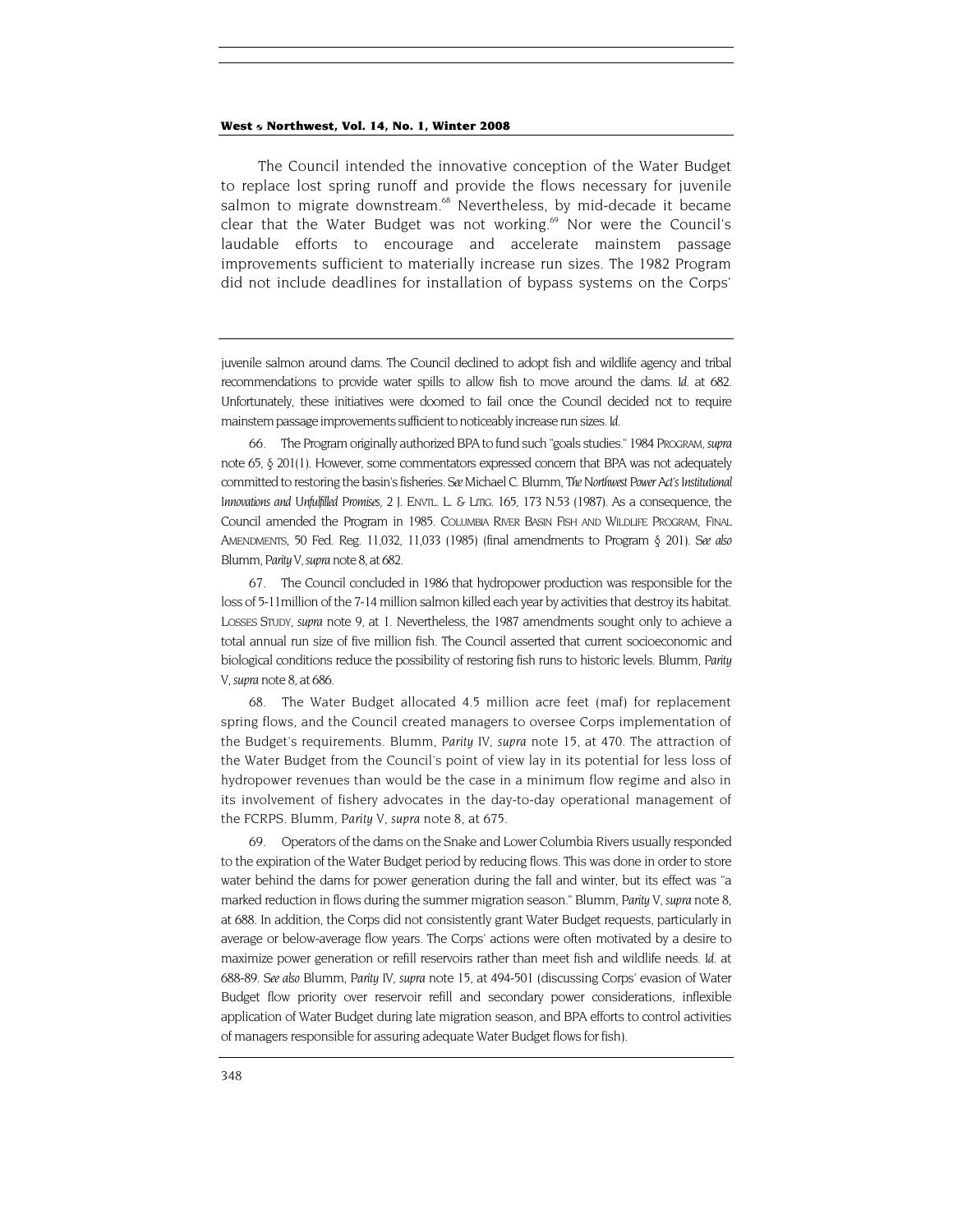<span id="page-17-4"></span>dams on the lower Columbia and Snake, $70$  and by 1991 six of thirteen mainstem Columbia and Snake federal dams still lacked such facilities.<sup>71</sup> The Council also consistently failed to establish minimum interim spill levels at the mainstem dams, which are essential to reduce high levels of juvenile mortality associated with passage through hydroelectric turbines.<sup>[72](#page-17-2)</sup>

During the first decade after the enactment of the Northwest Power Act, the Council showed little willingness to directly confront these problems. The Council rejected fishery coalition recommendations that fish flows be increased and implementation of the Water Budget be improved in 1987, and in 1990 the Council declined to tighten requirements for future hydroelectric development in the basin.<sup>73</sup> The Council did act to improve fish flows in the basin in 1989, but its behavior did not reflect leadership on this issue. The Council merely ratified an agreement among the fish and wildlife agencies, tribes, BPA, and the Pacific Northwest Utilities Conference Committee (PNUCC) that resolved the long-running argument over spill magnitude and timing at mainstem Columbia dams.<sup>74</sup> The Council played no role in negotiating the settlement.<sup>[75](#page-17-5)</sup>

<span id="page-17-0"></span>70. 1982 PROGRAM, *supra* note 60, § 404(b).

<span id="page-17-1"></span>71. Installation schedules at the other seven dams are generally several years behind schedule. Blumm, *Parity* V, *supra* note 8, at 694.

<span id="page-17-2"></span>72. Blumm, *Parity* V, *supra* note 8, at 677. The Council required spill plans that would achieve survival rates comparable to those associated with the best available bypass systems. *Id.* The Council's reluctance to require spills adequate to improve survival beyond that threshold might be a result of their high cost in terms of the electric power that could otherwise be generated with the water spilled.

<span id="page-17-5"></span><span id="page-17-3"></span>73. In 1988 the Council designated approximately 44,000 miles of basin streams as "protected areas" which would be unavailable for hydroelectric project construction. Blumm, *Parity* V, *supra* note 8, at 696 (citing NORTHWEST POWER PLANNING COUNCIL, PROTECTED AREAS SUMMARY AND RESPONSE TO COMMENTS (1988)). However, in 1990, the Council declined to adopt a recommendation that the designation be applied to approved but unconstructed hydroelectric projects. The fishery coalition had urged the Council to invoke protected area designation to prevent construction of hydroelectric projects which were issued a preliminary permit or awaiting a decision by the Federal Energy Regulatory Commission (FERC) on a pending license application and to impose protected area status on all projects for which "there had not been a substantial investment of resources." *Id.* at 701-02 (citing NORTHWEST POWER PLANNING COUNCIL, PROTECTED AREA SUMMARY AND RESPONSE TO COMMENTS 2, 4-15, 17-18 (1990)). In fact, the Council's 1990 actions reflected a willingness to allow new hydroelectric development to go forward. The Council removed approximately 500 miles of basin streams from protected area designation in response to thirty requests for exemptions by FERC. *Id.*

74*. Id.* at 699 (citing NORTHWEST POWER PLANNING COUNCIL, NOTICE OF FINAL ACTION ON SPILL AMENDMENTS (1989)). The "Fish Spill Memorandum of Agreement" was a result of a settlement of litigation alleging that proposed Pacific Intertie expansion violated the National Environmental Policy Act, 42 U.S.C. § 4321. It provided for spills at Lower Monumental, Ice Harbor, John Day, and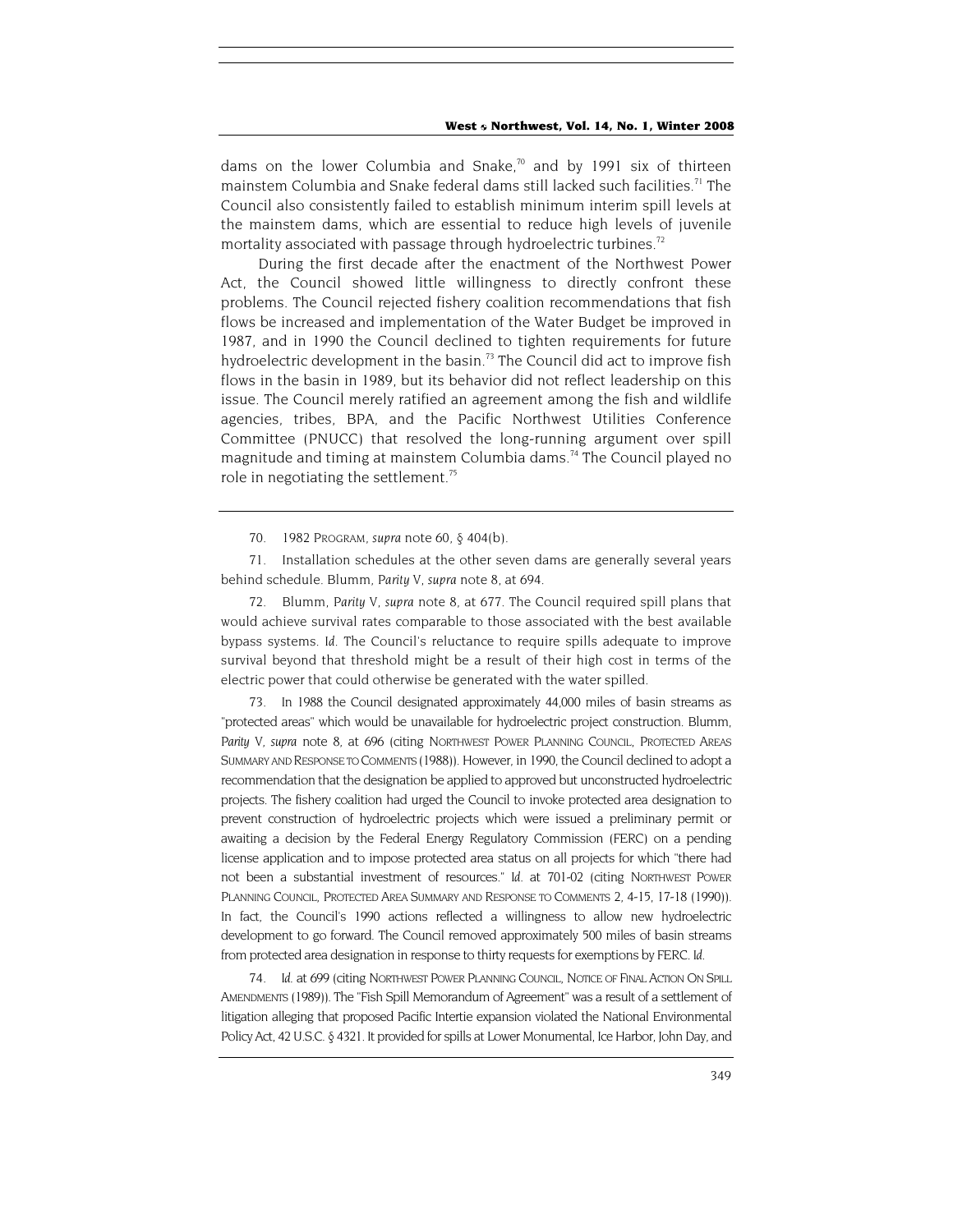By the end of its first decade, the Program enjoyed success in some key respects. However, many of the successes were evident only on paper or fleeting in terms of improved run sizes. In 1987 the Council restructured the implementation of the Program, creating a sub-basin planning process aimed at avoiding unanticipated impacts on local fish production and inconsistencies with overall Program goals and policies; issued principles to guide salmon research and production objectives; directed that implementation of the Program give priority to adequate genetic diversity, rapid improvement of mainstem dam passage, and restoration of fisheries existing above Bonneville Dam, frequently reiterated its concern that salmon production be increased and harvests reduced; and institutionalized "roundtable" discussions among all parties interested in fishery health.<sup>76</sup> The 1988 creation of the "Protected Areas" list must also be considered an accomplishment since it makes new hydroelectric development in the basin less likely, although not impossible.<sup>77</sup> The Council also took steps

The Dalles dams over a 10-year period. Those dams lack adequate fish bypass systems. The agreement is designed to provide spills sufficient to protect a significant percentage of salmon runs migrating between April 15 and August 21 each year and requires completion of an annual spill plan by November 1 of each year. The spill plan governs during the following year's spill and summer migration seasons and must be integrated with annual smolt monitoring programs maintained by the fish and wildlife agencies and tribes. Although the Corps of Engineers and the region's utilities refused to sign the Agreement, its implementation was "encouraging" in 1989 and 1990. *Id.* at 699-700. The Agreement was achieved following a long period of negotiations commenced after salmon advocates filed a complaint aimed at blocking expansion of BPA's proposed Pacific Intertie. The Pacific Intertie links power generating facilities in the Pacific Northwest to California, thereby increasing power sales to that state and making spills less likely. PNUCC is a non-profit corporation that represents many of the Pacific Northwest's electricity customers. Blumm, *Columbia River Basin*, *supra* note 35, at 134.

75. Blumm, *Parity* V, *supra* note 8, at 700 n.255. In 1990, the Council again failed to come to terms with the flow problem. That year the Council rejected a comprehensive, biologicallybased flow regime proposed by a coalition of fish and wildlife agencies and tribes and supported by a detailed scientific justification. *Id.* at 671-72, 675-77. The recommendations would have required that the flows be considered "hard restraints" on hydropower system operations, to be met under all conditions; reiterated the 1981 request for minimum flows on the lower Columbia; requested summer flows through August of each year; and incorporated the "sliding scale" concept originally proposed in 1981. *Id.* The Council instead opted for flows still below the threshold through by biologists necessary to ensure juvenile salmon survival on the lower Columbia and Snake. *Id.* at 675-76. Nor did the Council improve flows in 1991. The 1991 Amendments established a "low flow target" of 200 kcfs on the lower Columbia, increased the Water Budget allocation to 6.45 million acre feet (maf), proposed the lowering of John Day reservoir to minimum operating pool, and removed a 140 kcfs "flow cap" on the mid-Columbia. *See* Blumm, *Saving Idaho's Salmon, supra* note 2, at 691-92.

- <span id="page-18-0"></span>76. 1987 PROGRAM, *supra* note 8, §§ 204(a)-(g) to 205, at 39-44.
- <span id="page-18-1"></span>77. Blumm, *Parity* V, *supra* note 8, at 697.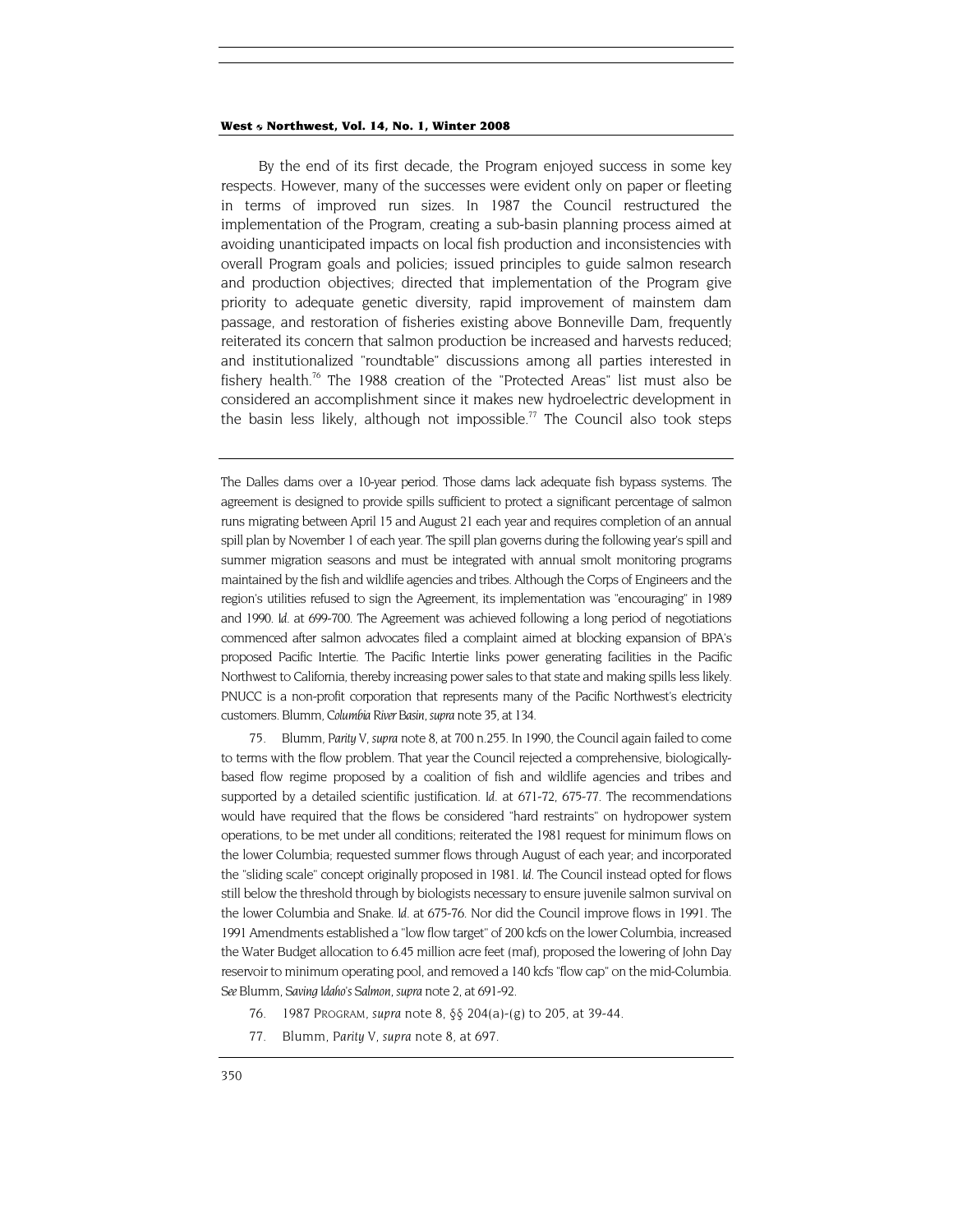toward prioritizing the implementation of the Program's wildlife mitigation provisions.<sup>78</sup> By 1988, the Council's efforts apparently helped stocks in some Columbia River sub-basins, such as the Yakima and the Hanford Reach, increase perceptibly.<sup>79</sup> However, the improvement proved illusory. By 1989, data indicated that runs throughout the Pacific Northwest and California were again uniformly in a rapid decline.<sup>80</sup> That decline continues to the present day.<sup>[81](#page-19-3)</sup>

Notwithstanding the Council's adoption of these effective measures, the Council's refusal to adopt fishery coalition recommendations for larger flows effectively precluded significant reductions in heavy smolt mortality caused by the hydropower system.<sup>82</sup> Without such improvements in juvenile passage survival, the health of many of the Pacific Northwest's salmon runs precipitously declined.<sup>83</sup> By 1990, the continued deterioration of the resource had induced several environmental groups and tribes to successfully petition for the listing of several stocks under the ESA. In April 1990, the Shoshone-Bannock tribe asked NMFS to list the Snake River sockeye as endangered.<sup>84</sup> Two months later, a coalition of Pacific Northwest environmental groups petitioned for the listing of the Snake River spring, summer, and fall chinook and lower Columbia coho runs.<sup>85</sup>

<span id="page-19-0"></span>78*. Id.* at 702 (citing Letter from Northwest Power Planning Council to Interested Parties (Oct. 24, 1990)).

<span id="page-19-1"></span>79. John M. Volkman, *Making Room in the Ark: The Endangered Species Act and the Columbia River Basin*, 34 ENVIRONMENT 18, 38 (May 1992).

<span id="page-19-2"></span>80*. Id.*

<span id="page-19-3"></span>81*. See* Joan Laatz, *The New Order: The Endangered Species Act and Political Reality Clash as new Leaders Look to Save Salmon*, OREGONIAN Nov. 29, 1994, at A1 (noting that "[m]any salmon runs are at record lows").

<span id="page-19-4"></span>82. The Water Budget for the lower Snake River was met in 1992, after a number of the basin's tribes and environmental groups successfully petitioned NMFS to list several stocks of salmon. Blumm, *Saving Idaho's Salmon, supra* note 2, at 689 n.127.

<span id="page-19-5"></span>83. According to a report issued by the American Fisheries Society in 1991, 101 wild salmon stocks native to the region between California and the U.S.-Canada border are facing a high risk of extinction, 58 are at moderate risk of extinction, and 54 others are considered to be of "special concern." *See* Willa Nehlsen, et al., *Pacific Salmon at the Crossroads: Stocks at Risk from California, Oregon, Idaho, and Washington*, 16 FISHERIES 4 (1991). BPA believes that thirteen wild runs native to the Columbia River Basin are in critical condition. *See* Paul Koberstein, *Battle Lines Form Over Wild Salmon's Future*, OREGONIAN, May 27, 1990, at A1. Some estimate that as many as 200 stocks in Oregon and Washington alone face the threat of extinction. *See* Volkman, *supra* note 79, at 19.

- <span id="page-19-6"></span>84. 55 Fed. Reg. 22,942 (1990).
- <span id="page-19-7"></span>85. 55 Fed. Reg. 37,342 (1990).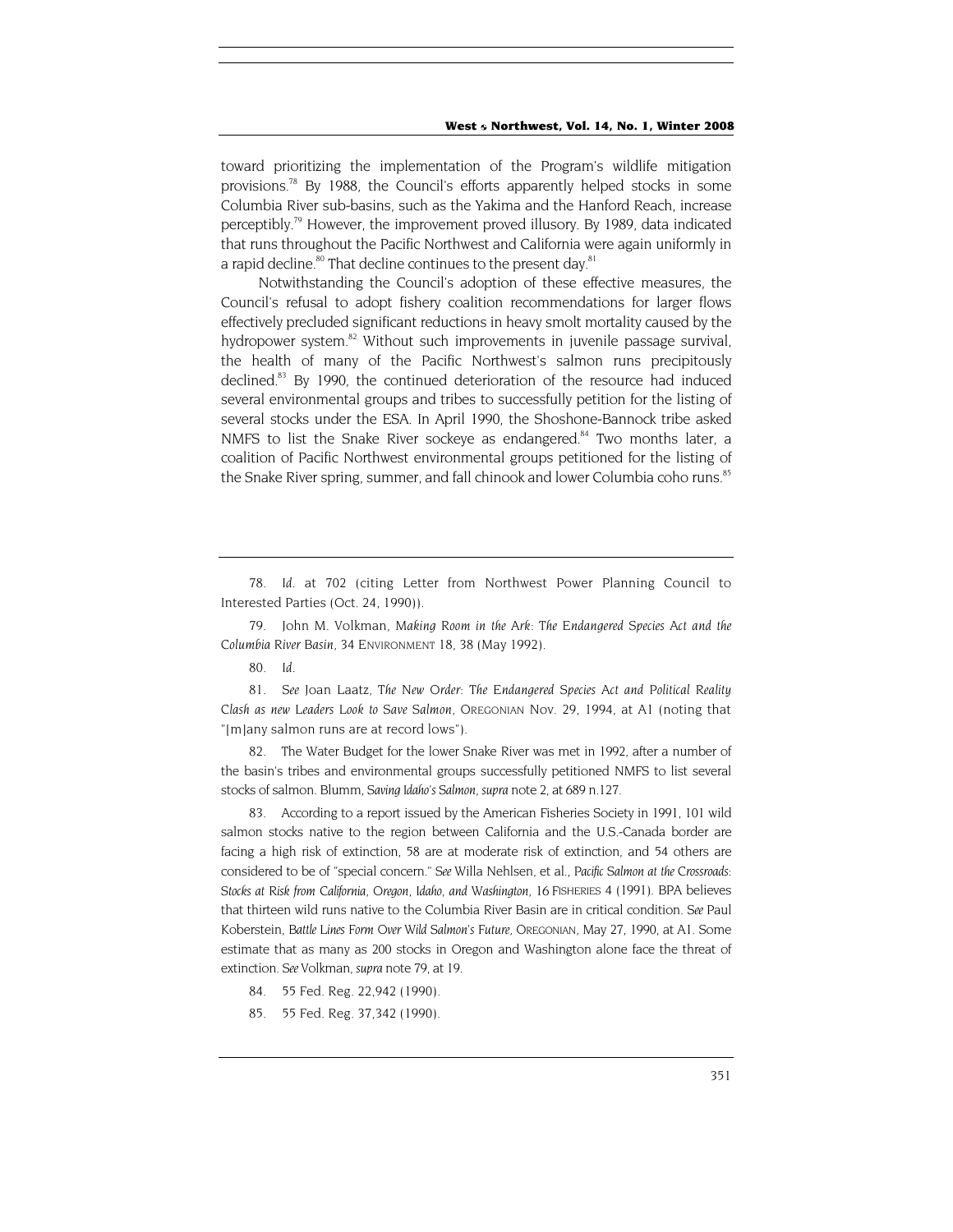In 1991, NMFS responded by listing the Snake River sockeye as endangered.<sup>86</sup> The agency also listed the chinook runs as threatened in 1992.<sup>87</sup>

#### **B. The Effects of the Salmon Listings**

The listing of several salmon stocks triggered the ESA's command that federal dam operators consult with NMFS before continuing status quo operations of FCRPS dams.<sup>88</sup> In 1992, NMFS<sup>89</sup> issued a biological opinion concluding that operation of the dams in the Columbia River Basin would not jeopardize the listed

<span id="page-20-1"></span>87. 57 Fed. Reg. 14,653 (1992) (codified at 50 C.F.R. § 17.11.) NMFS denied listing of the lower Columbia coho on grounds that those runs were not distinguishable from hatchery coho. Environmental groups have also requested listing of the mid-Columbia summer chinook runs. 58 Fed. Reg. 46,944 (1993). NMFS denied listing of the mid-Columbia summer chinook, 59 Fed. Reg. 48,855 (1994). However, NMFS recently proposed to list certain steelhead runs native to southwest Oregon and northern California as threatened, 60 Fed. Reg. 14,253 (1995), and will consider listing numerous coho stocks native to California and Oregon, 60 Fed. Reg. 38,011 (1995). NMFS is also considering petitions to list other steelhead and coho runs in the Basin, as well as a number of pink salmon, chum, sockeye, chinook, and sea-run cutthroat trout runs. 59 Fed. Reg. 46,808 (1994).

<span id="page-20-2"></span>88*. See* 16 U.S.C. § 1536(a). *See generally* DANIEL J. ROHLF, THE ENDANGERED SPECIES ACT: A GUIDE TO ITS PROTECTIONS AND IMPLEMENTATION 12-35 (1989) [hereinafter ROHLF, ESA]; James C. Kilbourne, *The Endangered Species Act Under the Microscope: A Closeup Look from a Litigator's Perspective*, 21 Envtl. L. 499, 525-60 (1991) (outlining the ESA § 7 process). Prior to 1986, agencies considered that an adverse effect did not have to be likely before the consultation requirement of the ESA applied. *See* ROHLF, *supra* at 114-16 (criticizing changes in regulations, issued that year, which allowed federal agencies to make decisions without complete biological information). Notwithstanding the 1986 regulation, the Ninth Circuit recently ruled that consultations is required whenever a federal agency action "may affect" a listed species. *See* Pacific Rivers Council v. Thomas, 30 F.3d 1050, 1056 (9th Cir. 1994), *cert. denied,* 115 S. Ct. 1793 (1995).

<span id="page-20-3"></span>89. NMFS and the U.S. Fish and Wildlife Service share jurisdiction over salmon because they are species that survive in both marine and freshwater habitats at various stages of their life cycle. Bodi, *Protecting Salmon Under the* ESA, *supra* note 51, at 353. *See* 16 U.S.C.  $\delta$  1532(15) (defining the term "Secretary" as either the Secretary of the Interior or Secretary of Commerce because both are vested with responsibilities under the ESA). However, NMFS has assumed primary jurisdiction over anadromous fish because they spend the bulk of their lives in the ocean. Bodi, *Protecting Salmon Under the* ESA*, supra* note 51, at 353, n.21 (citing "Memorandum of Understanding Between the U.S. Fish and Wildlife Service and the National Marine Fisheries Service Regarding Jurisdictional Responsibilities and Listing Procedures Under the Endangered Species Act" (August 28, 1974)).

<span id="page-20-0"></span><sup>86. 56</sup> Fed. Reg. 58,619 (1991) (codified at 50 C.F.R. § 17.11.)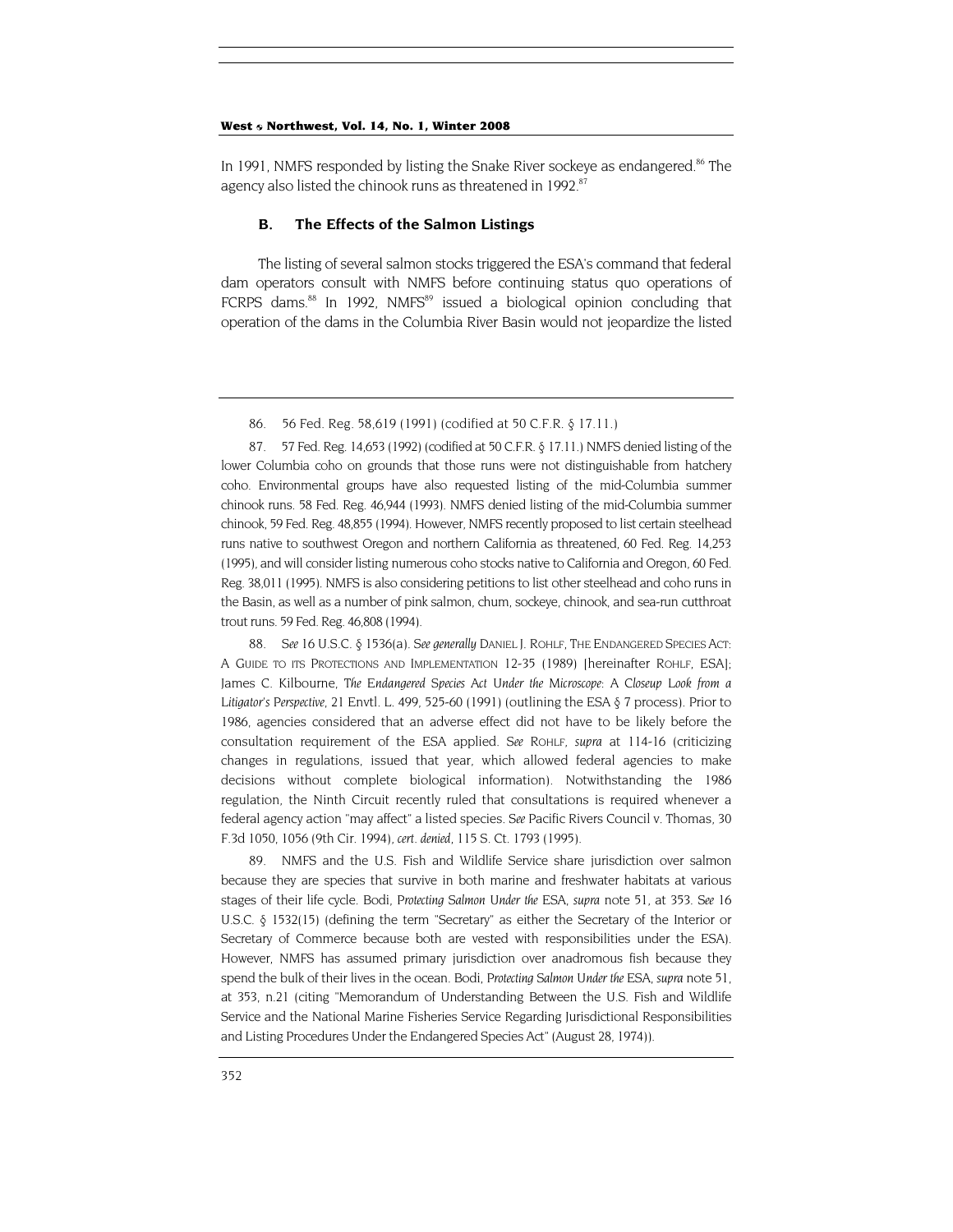salmon runs.<sup>90</sup> This conclusion was surprising in light of NMFS' notice to BPA, the Corps and the Bureau that those agencies would be asked to "make progress" toward reversing the decline of the listed salmon.<sup>91</sup> The 1992 biological opinion did, however, warn BPA, the Corps, and the Bureau that "future standards [likely] will impose far more stringent requirements than are necessary to achieve the 1992 interim goal."<sup>92</sup> Nevertheless, the 1993 biological opinion left the FCRPS status quo undisturbed. Although the 1993 biological opinion ratified the improvements called for in the Council's 1991-92 Program amendments, NMFS again found no jeopardy to the listed salmon even though the Corps' and the Bureau's mitigation measures were expected to result in only marginal improvements in salmon survival.<sup>93</sup>

### **IV. The Strategy for Salmon**

# **A. The Salmon Summit: No Regional Consensus on Steps Needed to Save the Salmon**

The imminent listing of several stocks prompted Oregon Senator Mark O. Hatfield to convene a "grand roundtable on salmon issues"<sup>94</sup> in the spring of 1990. The participants included major users of the Columbia River system, including power interests, fishing industry representatives, and farmers, as well as representatives of environmental groups and the region's tribes.<sup>95</sup> Over a sixmonth period, the participants sought to find ways to increase the amount of water allocated by BPA, the Corps, and the Idaho Power Company<sup>96</sup> for fish flows.<sup>97</sup> The group also persuaded federal land managers to consider how best to protect salmon habitat under their jurisdiction.<sup>98</sup>

The attempt to build a regional consensus on other steps needed to restore the runs failed, however. The participants could not agree on how

<span id="page-21-1"></span>91. Letter from William M. Fox, Director, National Oceanic and Atmospheric Administration, to Maj. Gen. Ernest J. Harrell, U.S. Army Corps of Engineers (April 10, 1992), at 2 (quoted in Renewed Motion of Idaho Department of Fish & Game for Summary Judgment, at 4, Idaho Dep't of Fish & Game v. Nat'l Marine Fisheries Serv., 850 F. Supp. 886 (D. Or. 1994) (Dec. 28, 1993) (Idaho Motion)).

- <span id="page-21-2"></span>92. 1992 BIOLOGICAL OPINION, *supra* note 90, at 15-16.
- <span id="page-21-3"></span>93. 1993 BIOLOGICAL OPINION, *supra* note 50, at 64-65.
- <span id="page-21-4"></span>94. Blumm, *Saving Idaho's Salmon, supra* note 2, at 688.
- <span id="page-21-5"></span>95. Volkman, *supra* note 79, at 39.
- <span id="page-21-6"></span>96*. Id.* Idaho Power Company owns Hells Canyon Dam complex on the Snake River.
- <span id="page-21-7"></span>97*. Id.* at 39.
- <span id="page-21-8"></span>98*. Id.*

<span id="page-21-0"></span><sup>90.</sup> NMFS NATIONAL OCEANIC AND ATMOSPHERIC ADMINISTRATION, BIOLOGICAL OPINION ON THE OPERATION OF THE FEDERAL COLUMBIA RIVER POWER SYSTEM 50 (1992) [hereinafter 1992 BIOLOGICAL OPINION].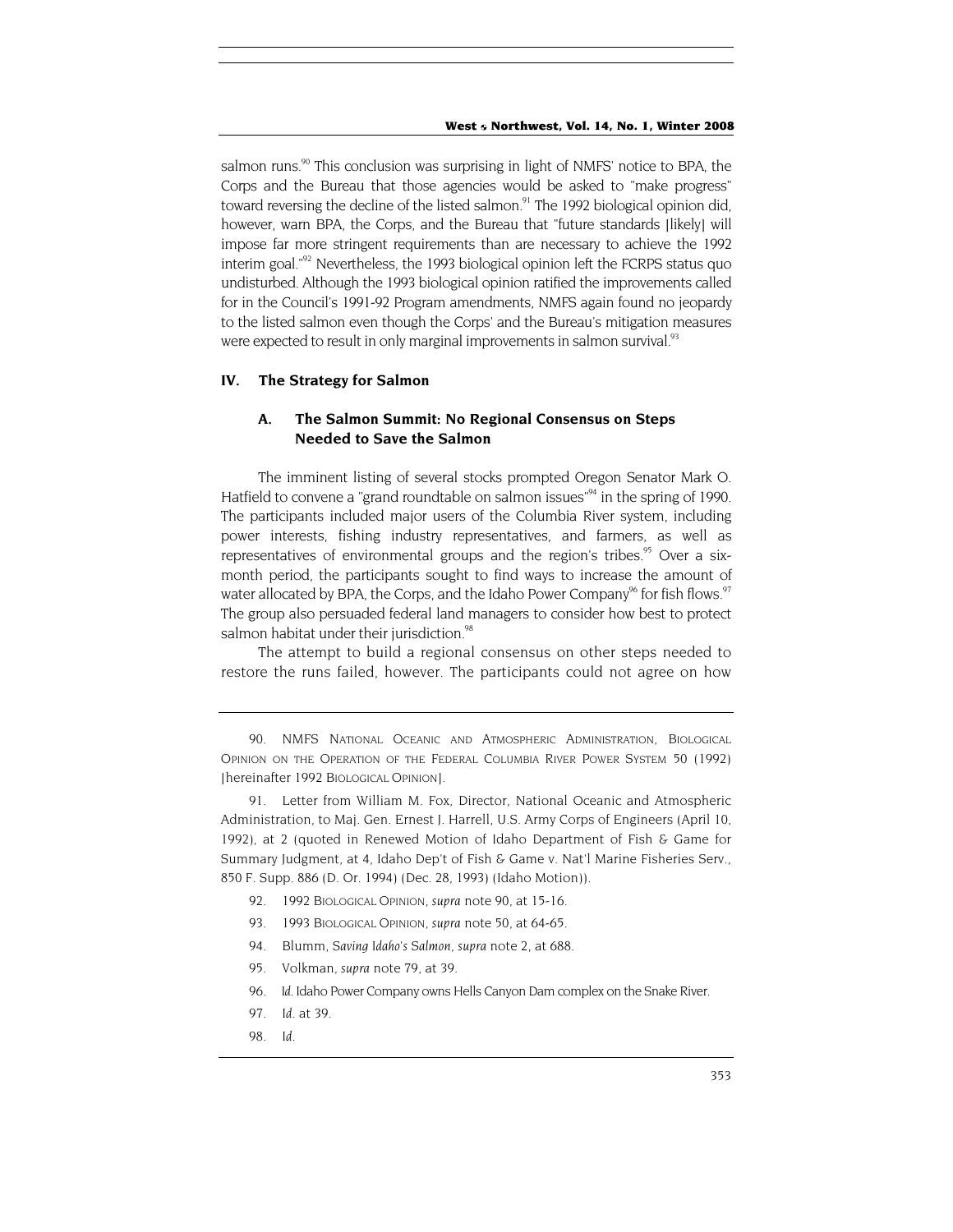<span id="page-22-5"></span>much to increase flows in the lower Columbia, the degree to which salmon harvests should be reduced, or on appropriate changes to the region's hatchery system.<sup>99</sup> The failure of the "Salmon Summit" to resolve these issues induced the governors of the four Pacific Northwest states to turn to the Council for solutions to them.<sup>100</sup> Thus, the Council again found itself acting as the region's *de facto* salmon manager. Unfortunately, the Council's subsequent attempt to play this role did not result in a restoration program likely to return healthy wild salmon runs to the region.

# **B. The 1991-92 Program Amendments: The Council's Strategy for Salmon**

In May 1991, the Council requested recommendations for 1991 amendments to the Program. The fish and wildlife agencies of Idaho and Oregon, the Columbia River Inter-tribal Fish Commission (CRIT-FC),<sup>101</sup> and the Columbia River Basin Fish and Wildlife Authority (CBFWA)<sup>102</sup> were among the parties that responded to the Council's request.<sup>103</sup> At the core of the recommendations offered by these agencies and tribes were two concepts: (1) significant increases in spring and summer flows on the Columbia and Snake Rivers, as well as minimum flows on the lower Columbia and extension of summer flow requirements through August of each year; and (2) establishment of tangible biological objectives, which would make it easier to evaluate the restoration effort.<sup>104</sup>

<span id="page-22-3"></span>102. CBFWA is a coalition of Pacific Northwest fishery agencies and Indian tribes and was formed to enhance the coordination of fish and wildlife policies of regional importance. The coalition members include NMFS, the U.S. Fish and Wildlife Service, the fish and wildlife agencies of Oregon, Washington, and Idaho, and CRITFC. Blumm, *Columbia River Basin, supra* note 35, at 133.

<span id="page-22-4"></span>103*. See* NORTHWEST POWER PLANNING COUNCIL, RECOMMENDATIONS FOR AMENDMENTS TO THE SALMON AND STEELHEAD PROVISIONS OF THE COLUMBIA RIVER BASIN FISH AND WILDLIFE PROGRAM (1991) [hereinafter 1991 RECOMMENDATIONS].

104*. See* 6 1991 RECOMMENDATIONS, *supra* note 103, at 1437-45 (Idaho Department of Fish and Game recommendations); 4 1991 RECOMMENDATIONS, at 663-63 (Oregon Department of Fish and Wildlife recommendations); 5 1991 RECOMMENDATIONS,, at 889-92 (CRITFC recommendations); 4 1991 RECOMMENDATIONS, at 693-94 (U.S. Fish and Wildlife Service recommendations). CBFWA recommended minimum instantaneous flows all year at The Dalles Dam, with average daily flows of 80 kcfs between January-March and September-December, 250 kcfs between April 1-15, 300 kcfs between April 16-June 15, 200 kcfs between

<span id="page-22-0"></span><sup>99</sup>*. Id.*

<span id="page-22-1"></span><sup>100</sup>*. Id.*

<span id="page-22-2"></span><sup>101.</sup> CRITFC is a coordinating fisheries agency representing four tribes that possess treaty rights to harvest salmon in the basin. CRITFC's participants are the Confederated Tribes and Bands of the Warm Springs, Umatilla, and Yakama Indian Nations, and the Nez Perce Tribe. Blumm, *Columbia River Basin, supra* note 35, at 133.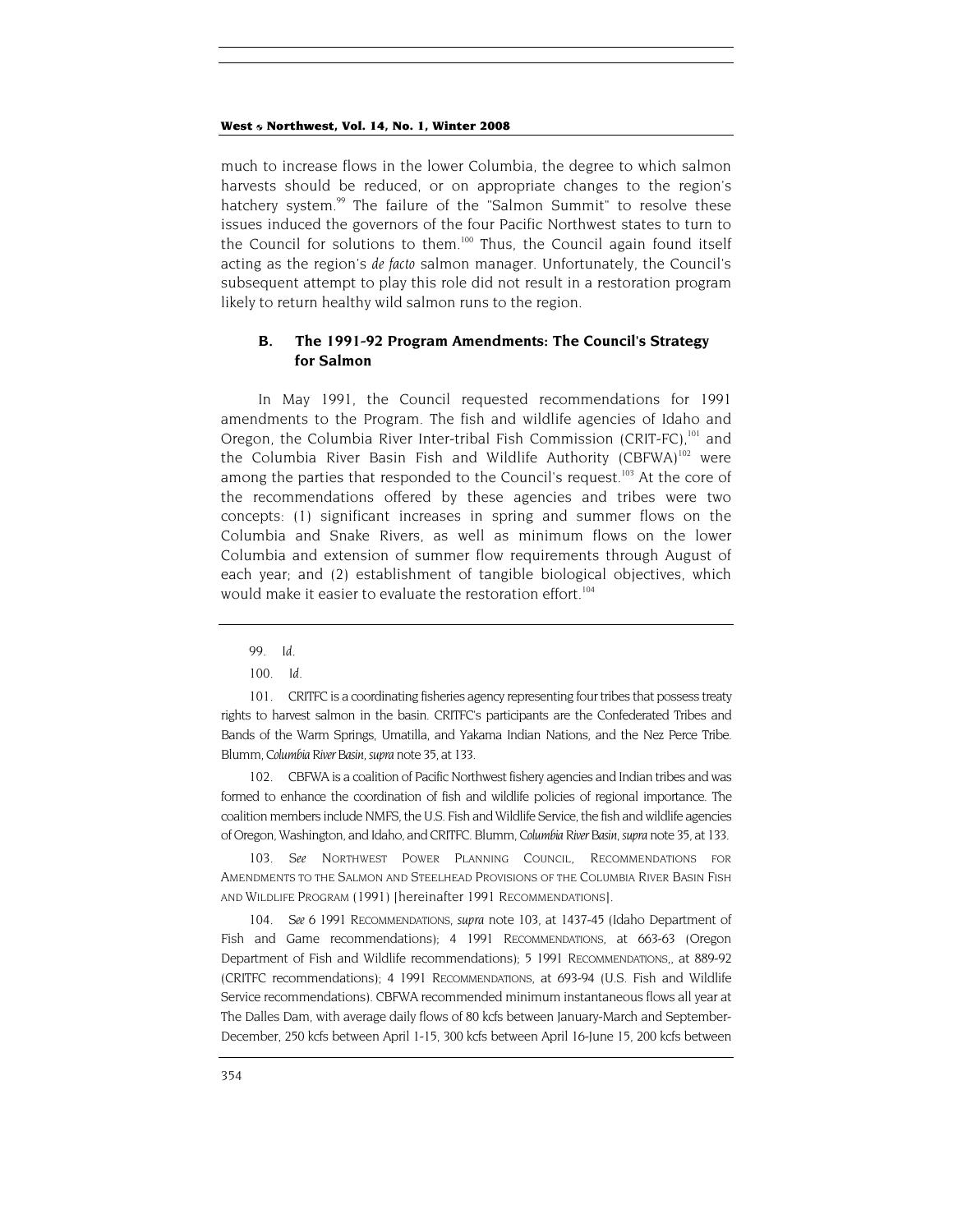<span id="page-23-2"></span>The Basin's fish and wildlife agencies and tribes recommended flows of 140 thousand cubic feet per second (kcfs) on the lower Snake and 300 kcfs on the lower Columbia.<sup>105</sup> In addition, the agencies and tribes asked the Council to adopt specific water particle travel time objectives that would serve as an effective measure of the impact of increased spring and summer flows on juvenile survival.<sup>106</sup> BPA and several of its industrial customers argued against the adoption of a travel-time objective and questioned the increased biological benefits of flows above 85 kcfs on the lower Snake River and above 200 kcfs on the lower Columbia.<sup>[107](#page-23-2)</sup>

June 16-July 15, and 160 kcfs between July 16-August 21. At Priest Rapids Dam, CBFWA proposed minimum flows of 70 kcfs between January 1-May 31, 36 kcfs between June 1- October 15, and 50 kcfs between October 16-November 30. At Ice Harbor Dam, CBFWA recommended minimum flows of 10 kcfs between January 1-March 31 and 30 kcfs between April-December 31. CBFWA also advocated daily average flows of 140 kcfs at Priest Rapids between April 1 and June 15 and at Ice Harbor Dams between April 16 and June 15. Blumm, *Parity* V, *supra* note 8, at 708 (table).

105*. See, e.g.,* 6 1991 RECOMMENDATIONS,, *supra* note 103, at 1437-39.

<span id="page-23-1"></span><span id="page-23-0"></span>106. Most biologists believe that juvenile salmon survival is related to the velocity of river flows. *See generally* THE BIOLOGICAL AND TECHNICAL JUSTIFICATION FOR THE FLOW PROPOSAL OF THE COLUMBIA BASIN FISH AND WILDLIFE AUTHORITY 8-30 (citing numerous scientific studies and academic articles), *attached as appendix to* Comments of Northwest Environmental Defense Center (1991), *reprinted in* 3 1991 RECOMMENDATIONS,, *supra* note 103, at 582. A consensus exists among the Pacific Northwest's fish and wildlife agencies and tribes that the Council should adopt a juvenile travel time objective. The recommendation for travel time objectives submitted by the Idaho Department of Fish and Game (IDFG) is representative of that view. IDFG recommended that the Council:

> Establish<sup>[]</sup> a biological objective of decreasing fish travel time from the point of origin to below Bonneville Dam to as near the pre-dam condition as practicable. This biological objective is measured by the physical parameter of water particle travel time, which is directly related to fish travel time.

6 1991 RECOMMENDATIONS,, *supra* note 103, at 1437 (Text of Proposed Program Amendment). For a non-scientific overview of the importance of smolt travel-time objectives, see John Ogan, *The Need for a Smolt Travel Time Objective in the Columbia River Basin Fish and Wildlife Program to Protect and Restore the Northwest's Imperiled Salmon Runs*, 21 ENVTL. L. 673 (1994).

107. BPA urged the Council to retain a 1.5 maf Water Budget for the Snake and a 3.45 maf Water Budget for the lower Columbia. 5 1991 RECOMMENDATIONS,, *supra* note 103, at 1187, 1189. Interestingly, BPA admitted that it did not support even these modest flow targets. BPA acknowledged that its Snake River Water Budget recommendation would achieve a minimum flow of 50 kcfs for 46 days of the April 15-June 15 migration period, with "pulses" to achieve flows of 85-100 kcfs on "as many of the 46 days as possible." *Id.* at 1271. The Pacific Northwest Utilities Conference Committee (PNUCC) recommended even less, adoption of Water Budgets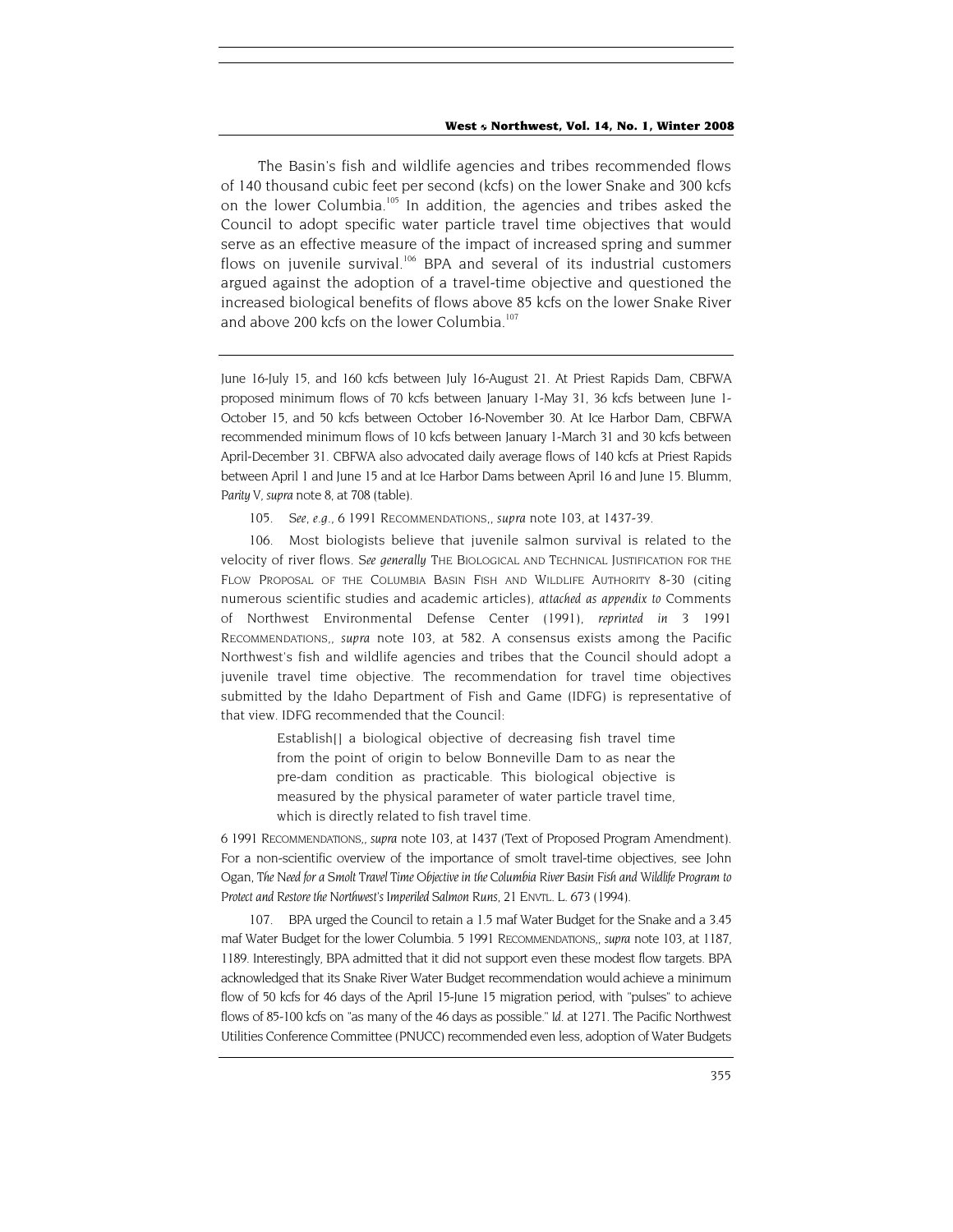<span id="page-24-4"></span>In phase two of the 1991 amendments,<sup>108</sup> the Council improved flows in the mainstem Columbia and on the Snake for the first time since the adoption of the Program nearly a decade before. The Council called upon FCRPS operators to provide, as an "immediate action," a minimum monthly average flow equivalent of 85 kcfs at Lower Granite Dam between mid-April and mid-June<sup>109</sup> and to achieve a "low flow target" of 200 kcfs on the lower Columbia[.110](#page-24-2) The adoption of even these status quo flow targets was not reassuring, however, because phases one and two did not include specific measures guaranteed to achieve them.<sup>111</sup> Moreover, the Council postponed consideration of long-term biological objectives, escapement goals, and run rebuilding schedules until phase three.<sup>112</sup>

<span id="page-24-0"></span>108. The Council completed phase one of the 1991 amendments on September 10, 1991. The phase two amendments were adopted on December 11, 1991. *See* 57 FED. REG. 3,077 (1992).

<span id="page-24-1"></span>109. NORTHWEST POWER PLANNING COUNCIL, AMENDMENTS TO THE COLUMBIA RIVER BASIN FISH AND WILDLIFE PROGRAM (PHASE TWO) 34 (1992) (hereinafter PHASE TWO AMENDMENTS). A "flow equivalent" is "the flow level required to achieve the same particle travel time as 85,000 cfs at average normal pool elevations at all projects." *Id.* at 34 n.9. To achieve the desired minimum monthly flow equivalent on the lower Snake, the Council asked the Corps to lower the four mainstem Snake River dams to "near minimum operating pools," which would cause the release of 900,000 acre-feet from Dworshak Dam for fish flows in low water years; shifted flood control storage space away from Snake basin reservoirs; requested use of uncontracted storage water at several Bureau of Reclamation reservoirs and at Idaho Power Company's Brownlee project to enhance fish flows; and called for efficiency improvements, marketing, conservation, option-leasing, and storage buy-backs that would produce excess water to be made available for juvenile migration. Blumm, *Saving Idaho's Salmon*, *supra* note 2, at 690-91. To accomplish the "low flow target" on the lower Columbia, the Council called for lowering John Day reservoir to minimum operating pool during the summer, *id.* at 39; removed a "flow cap" on the mid-Columbia, *id.* at 42; and asked BPA to release an unspecified amount of water from its nontreaty storage allocation, so that studies of greater summer flows on the lower Columbia could be performed, *id.* at 43.

110. PHASE TWO AMENDMENTS, *supra* note 109, at 34.

<span id="page-24-3"></span><span id="page-24-2"></span>111*. See* Blumm, *Saving Idaho's Salmon, supra* note 2, at 692 (noting that provisions for summer flows depend on cooperation by actions by the Bureau and Idaho Power Company that may be considered "uncertain propositions").

112*. See Blumm, Saving Idaho's Salmon, supra* note 2, at 693-94 (citing PHASE TWO AMENDMENTS, *supra* note 109). The Council did ask the Corps to study the impacts of drawing down reservoirs and to begin planning to implement them. PHASE TWO AMENDMENTS, *supra* note 109, at 43-48. The Council also emphasized continued mechanical bypass installation, harvest management, *id.* at 63, and predator control measures. *Id.* at 27. Earlier in 1991 the Council requested certain high priority habitat projects; a program to insert screens in water diversion canals; and that measures to protect wild salmon from hatchery stocks proceed. NORTHWEST

of 1.2-1.5 maf for the Snake and 3.45 maf for the mid-Columbia. 4 1991 RECOMMENDATIONS,, *supra* note 103, at 793-95.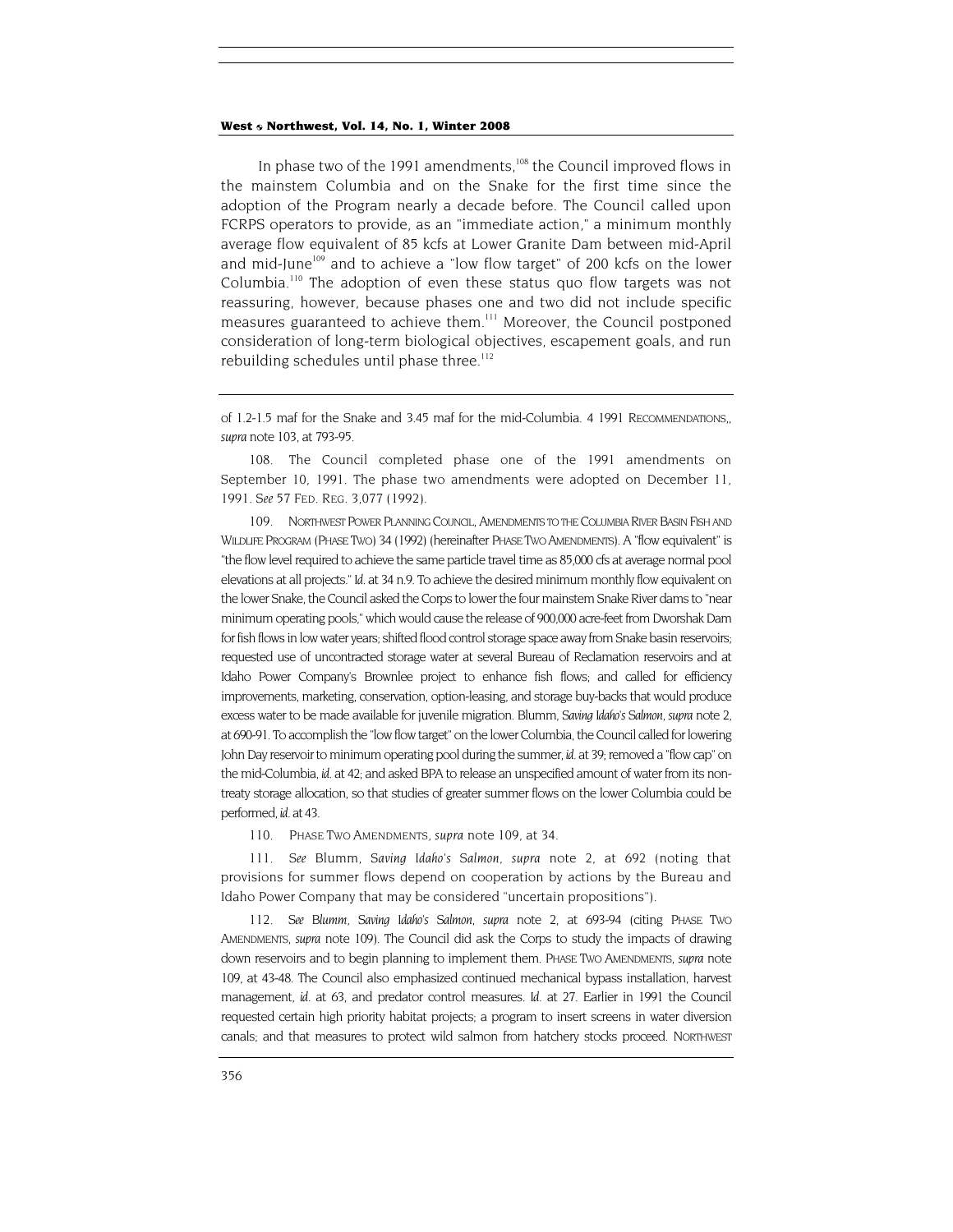Phase three incorporated the first two phases of the 1991 amendments and was adopted by the Council as its "Strategy for Salmon" in September 1992.<sup>113</sup> The Strategy did not adopt the smolt travel time objectives advocated by the fish and wildlife agencies and tribes,<sup>114</sup> and it did not alter the lower Columbia and lower Snake flow levels to those levels decided upon during phase one.<sup>115</sup> The Strategy did include numerous measures designed to improve juvenile salmon passage at federal and privately owned hydroelectric projects throughout the Basin,<sup>116</sup> called for various measures to reduce predation of juvenile salmon<sup>117</sup> and improve adult passage at federal and non-federal dams.<sup>118</sup> recommended that fishery regulators effectively

POWER PLANNING COUNCIL, AMENDMENTS TO THE COLUMBIA RIVER BASIN FISH AND WILDLIFE PROGRAM (PHASE I) (1991) (hereinafter PHASE ONE AMENDMENTS).

<span id="page-25-0"></span>113. COLUMBIA RIVER BASIN FISH AND WILDLIFE PROGRAM, FINAL AMENDMENTS, 57 Fed. Reg. 56,935 (1992).

<span id="page-25-1"></span>114. The Council adopted a goal of doubling the basin's salmon from 2.5 million fish returning to the mouth of the Columbia each year to 5 million fish "with no appreciable risk to the biological diversity of fish populations." 2 NORTHWEST POWER PLANNING COUNCIL, STRATEGY FOR SALMON 1-2 (1992) [hereinafter STRATEGY FOR SALMON]. The Council also announced that it would seek to achieve "rebuilding targets" for naturally spawning Snake River salmon, and to apply six principles to the evaluation of planning activities. *Id.* at 20. These principles include: (1) giving priority to rebuilding weak, upriver populations; (2) avoiding appreciable risk to biological diversity among or within fish populations; (3) approaching habitat and production activities from a total-watershed perspective; (4) fulfilling obligations under Indian treaties and providing fish for harvesters; (5) engaging in activities that are designed as experiments to increase understanding of salmon, and (6) avoiding hatchery construction unless existing hatcheries cannot meet fishery resource needs or a new hatchery would better achieve Program objectives. *Id.* at 18-19.

115*. See* STRATEGY FOR SALMON, *supra* note 114, at 2.

<span id="page-25-3"></span><span id="page-25-2"></span>116. The specific measures include studying and installing screens and other turbine bypass systems. The Council called for turbine screen installation to be completed at Lower Monumental Dam by march 1992, Ice Harbor Dam by March 1996, and The Dalles Dam by March 1998, and also requested that the Corps spill sufficient water over the tops of those dams to aid juvenile migration in the interim. The Council also asked the Corps to design and test extended-length turbine screens at McNary Dam by March 1995; Lower Granite Dam by March 1996; Little Goose Dam by March 1996; John Day Dam by March 1998; and The Dalles Dam by march 1998, and to immediately commence improvements to the both powerhouses at Bonneville Dam. The Council asked Eugene Water and Electric Board to improve the screening and bypass systems at its Leaburg Canal and Walterville Canal projects and requesting testing, evaluation, and installation of appropriate screening and bypass systems at the public utility district dams: Wells Dam, Rocky Reach Dam, Rock Island Dam, Wanapum Dam, and Priest Rapids Dam. STRATEGY FOR SALMON, *supra* 114, at 36-38.

<span id="page-25-4"></span>117*. Id.* at 38-39.

<span id="page-25-5"></span>118*. Id.* at 41-43.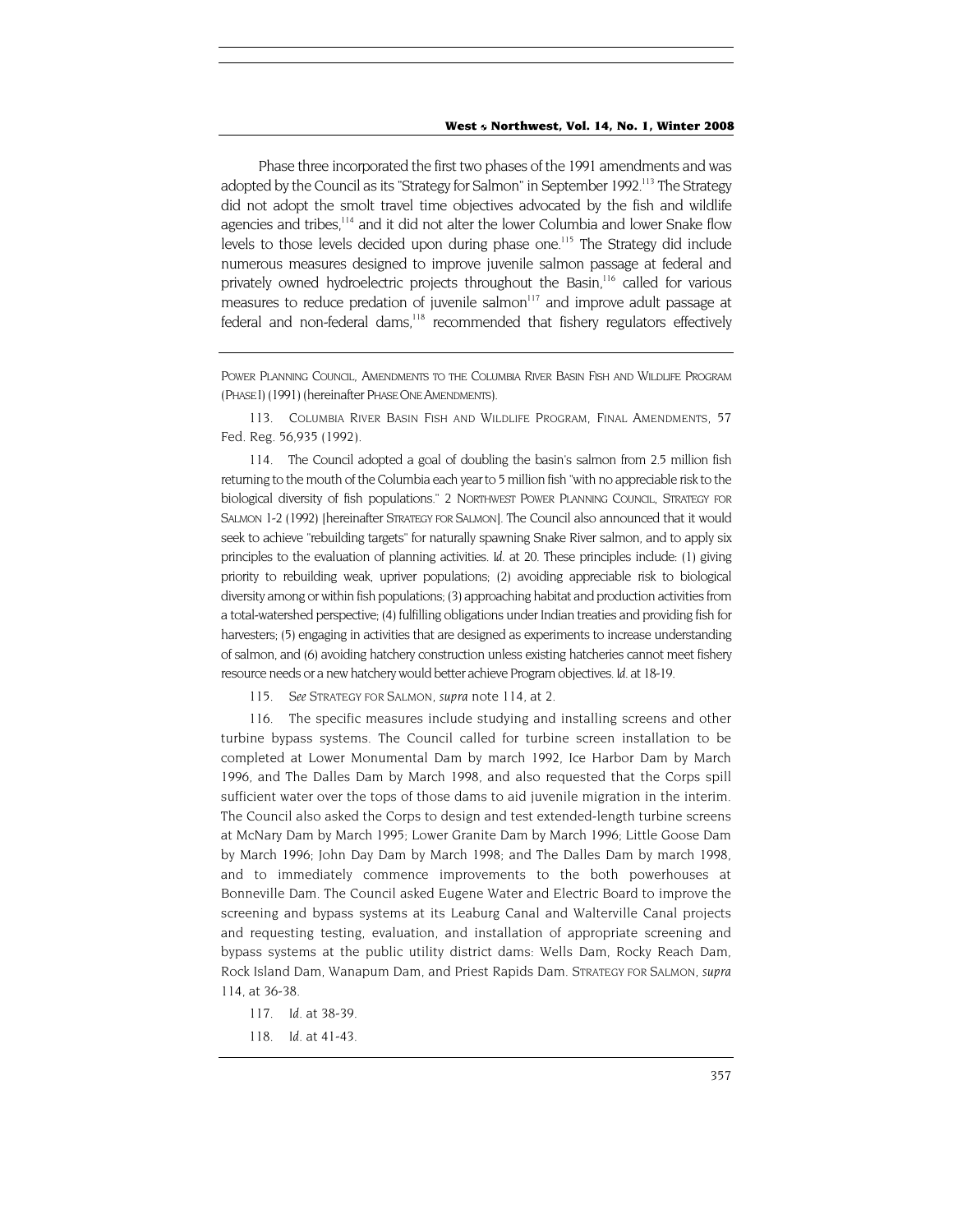monitor and control salmon harvests,<sup>119</sup> and required actions to improve habitat enhancement and mitigation, weakened wild stock populations, and hatchery operations[.120](#page-26-1) However, the Council never attempted to explain its reasons for failing to adopt the recommendations of the region's fish and wildlife agencies and tribes.<sup>[121](#page-26-2)</sup>

# **V. Northwest Resource Information Center v. Northwest Power Planning Council: The Ninth Circuit Rejects the Strategy for Salmon**

#### **A. The Arguments**

Few parties interested in the management of the Columbia River system found the Strategy for Salmon satisfactory. Consequently, in February 1993, Northwest Resource Information Center (NRIC),<sup>122</sup> the Yakama Indian Nation,<sup>123</sup> and a group of BPA industrial customers petitioned the United States Court of Appeals for the Ninth Circuit for review of the 1991-92 Program amendments.<sup>124</sup>

NRIC's principal concern with the Strategy was that it did not guarantee adequate flows.<sup>125</sup> Accordingly, NRIC argued that the Strategy was invalid because the Council violated the Northwest Power Act by (1) failing

<span id="page-26-2"></span>121*. See* STRATEGY FOR SALMON, *supra* note 114, at 8-9, 15 (noting "intense debate" over "relationship of increased flows to fish survival"), 17-22 (establishing "Program Framework and Goal" without discussion or mention of fishery coalition recommendations), 23-26 (discussing mitigation measures without mention of fishery coalition recommendations).

<span id="page-26-3"></span>122. NRIC, the brainchild of Idaho consultant Ed Chaney, has consistently maintained that changes in the dams and reservoirs are needed to restore wild salmon to the region. Hathorn, *supra* note 10, at 16 (quoting Ed Chaney as criticizing barge and truck transportation of juvenile salmon in the Basin and harvest reductions as tools to restore the runs: "Once they stop fishing, you can't blame *them*. Then you figure it has to be something else. It doesn't take a rocket scientist to figure out what that something else is.").

<span id="page-26-4"></span>123. After the tribal council agreed to change the spelling of the tribes' name to its original form, Congress recognized the change of the Yakima Indian Nation's name to "Yakama" in the Yakima River Basin Water Enhancement Project Act of 1994, Publ. L. No. 103-434, Tit. XII, § 1204(g), 108 Stat. 4526, 4557. The name change does not affect the city, river, or ski rack of the same name.

<span id="page-26-5"></span>124. NRIC and the Yakama Indian Nation filed petitions for review of the Council's phases one and two rules on March 27, 1992. Briefing on these petitions for review were stayed until after the Council issued its phase three amendments, and ultimately the petitions were consolidated with those challenging the Council's adoption of the entire Strategy for Salmon.

<span id="page-26-6"></span>125*. See* Adam Berger, *An Insider's Perspective on Northwest Resource Info Center v. Northwest Power Planning Council*, 25 ENVTL. L. 369, 372-73 (1995) [hereinafter *An Insider's Perspective*].

<span id="page-26-0"></span><sup>119</sup>*. Id.* at 45-51.

<span id="page-26-1"></span><sup>120</sup>*. Id.* at 53-78. Among the specific steps the Council requested were studies to determine the impacts of hatchery production on wild spawning salmon populations. *Id.* at 63.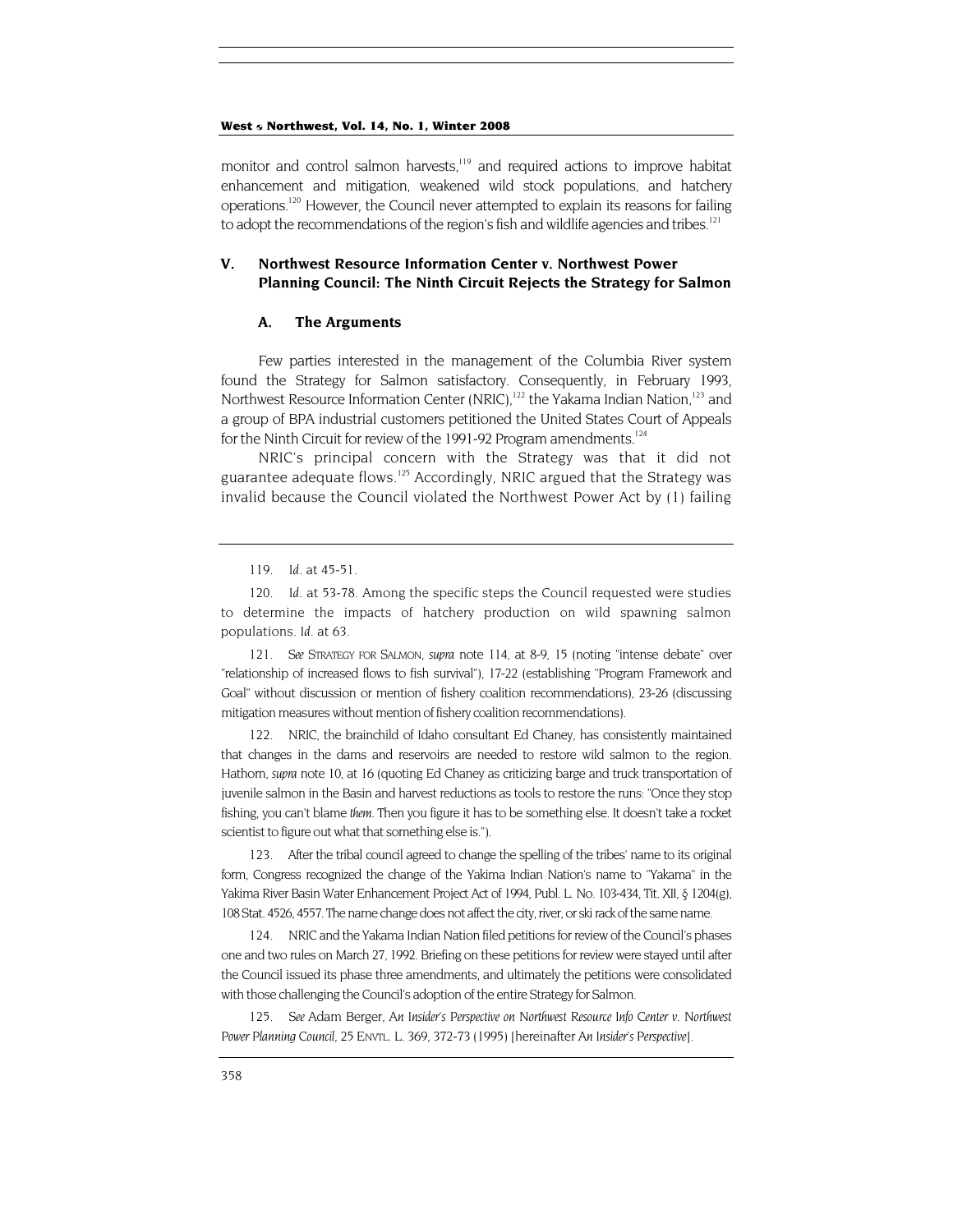to establish biological objectives for the operation of FCRPS and for provision of instream flows;<sup>126</sup> (2) failing to adopt flow targets deemed beneficial by fish and wildlife agencies, tribes, and its own staff and instead instituting measures that would not ensure the attainment of the adopted flow targets;<sup>127</sup> (3) rejecting fish and wildlife agency and tribal recommendations without adequate written explanation and failing to give the "due weight" to those recommendations required by the Act;<sup>128</sup> and (4) improperly subjecting the biological opinions of the fish and wildlife agencies and tribes to a standard of proof higher than "best available scientific knowledge."<sup>[129](#page-27-3)</sup>

The Yakama Indian Nation shared NRIC's belief that the Council established flows on the lower Columbia and lower Snake at levels too low to protect migrating smolts. However, the Yakamas' motivation for participating in the process of formulating the Program, and its reason for contesting the Strategy for Salmon, lay in its obligation to protect its treaty rights to harvest Snake River chinook.<sup>130</sup> Thus, the Yakamas' principal objections to the 1991-92 amendments centered around the Council's failure to adopt measures likely to restore those runs to stable sizes. The Yakamas were concerned that the 1991-92 amendments did not include measures designed to assess progress toward harvestable wild runs and argued forcefully that the Council had not adequately deferred to the scientific expertise of the region's state and tribal fish and wildlife managers.

The Direct Service Industries  $(DSIs),<sup>131</sup>$  as large-scale purchasers of federal hydropower, believed that the Council had adopted recommendations that would dramatically increase power costs while offering very little benefit for salmon. Thus, while agreeing with NRIC and the Yakamas that the Council had not adequately explained the basis for its

- <span id="page-27-1"></span>127*. Id.* at 31-32, 43-47.
- <span id="page-27-2"></span>128*. Id.* at 32, 47.
- 129*. Id.* at 33-34, 48.

<span id="page-27-4"></span><span id="page-27-3"></span>130. Brief for Petitioner Yakama Indian Nation, at 7-42, -45. Confederated Tribes and Bands of the Yakama Indian Nation v. Northwest Power Planning Council, 35 F.3d 1371 (9th Cir. 1994) (Nos. 92-70191-92, -70055) (Sept. 10, 1993) (Yakama Brief).

<span id="page-27-5"></span>131. The DSIs are aluminum and other electro-process industries, including one pulp and paper plant, many of which were drawn to the Pacific Northwest during the 1940s and 1950s by an abundance of low-cost federal hydroelectric power. HOUSE COMM. ON INTERIOR AND INSULAR AFFAIRS, H.R. Rep. No. 976, pt. II, 96th Cong., 2d sess. 27, *reprinted in* 1980 U.S.C.C.A.N. 6023, 6025. There are fifteen such industries operating 51 plants in the region. They account for approximately one-third of BPA's energy sales. *Id.* at 27-28.

<span id="page-27-0"></span><sup>126.</sup> Brief for Northwest Resource Information Center, Inc. at 30-31, 39-42, Northwest Resource Info. Center, Inc. v. Northwest Power Planning Council, 35 F3d 1371 (9th Cir. 1994) (Nos. 92-70190, 70064) (Sept. 10, 1993) (NRIC Brief) (relying on 16 U.S.C. § 839(h)(2)(B), (6)(E)(ii)).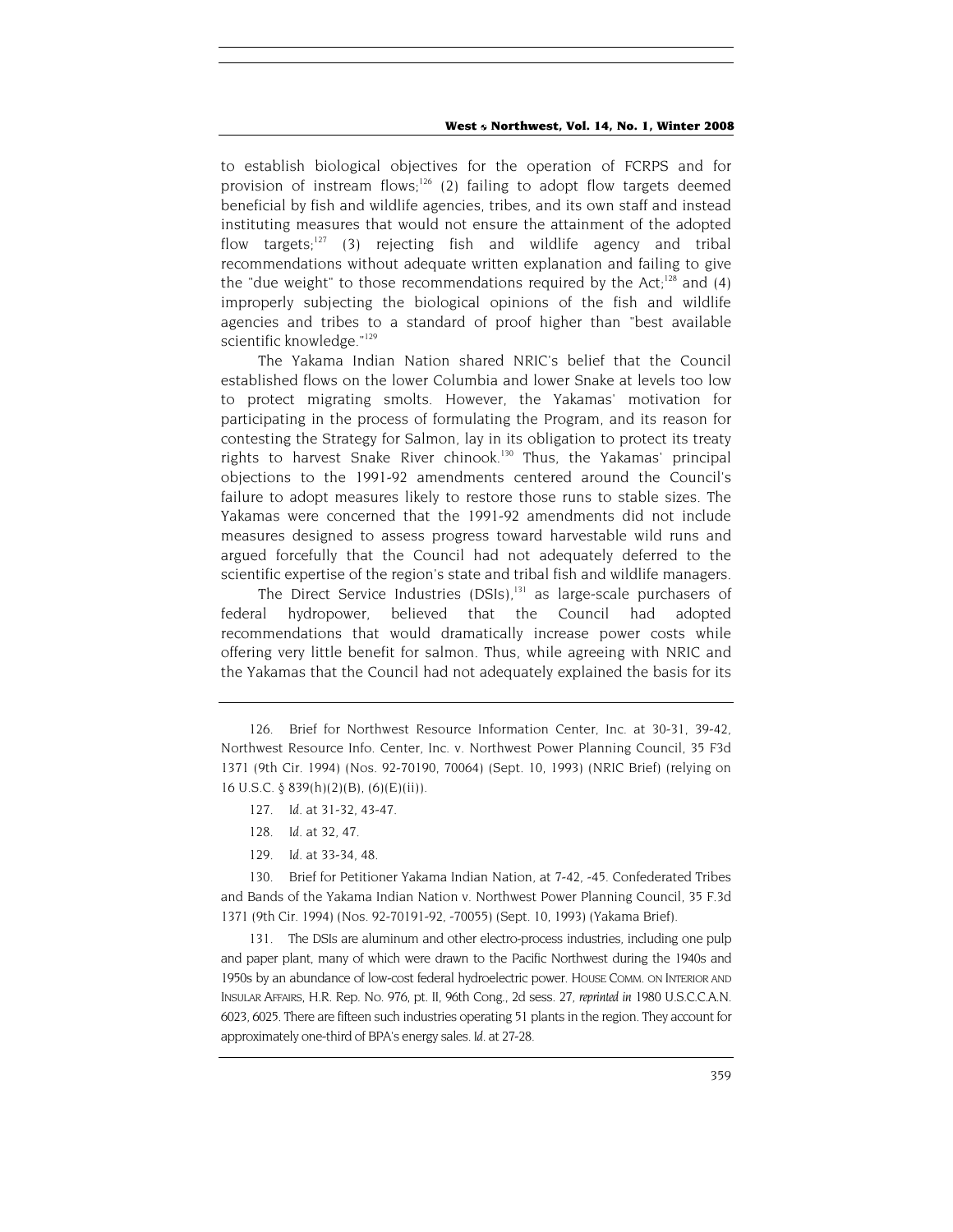adoption of the measures contained in the Strategy for Salmon, $132$  the DSIs complained that the Council improperly had failed to compare the biological benefit of each adopted measure to its expected cost in terms of power losses and increases in BPA power rates.<sup>[133](#page-28-1)</sup>

The Council's response to the petitions for review rested on a claim that its decisions were, for all practical purposes, beyond judicial scrutiny.<sup>134</sup> The Council also argued that the Northwest Power Act did not obligate it to provide any more of a written explanation of its decisions regarding particular recommendations than it had.<sup>135</sup> Thus, the arguments of all of the parties revolved around two basic questions: (1) which regional interests or parties determine the scientific soundness of proposed salmon mitigation and restoration measures? and (2) to what extent must the Council explain publicly the reasons for its refusal to adopt such proposals?

### **B. The Ninth Circuit's Decision**

On September 9, 1994, the Ninth Circuit granted review and remanded the Strategy for Salmon to the Council for reconsideration.<sup>136</sup> The court did not determine the measures that the Council should have included in the Strategy for Salmon. Instead, the court held that the Council (1) improperly declined to explain its reasons for failing to adopt fish and wildlife agency and tribal recommendations,<sup>137</sup> and (2) unlawfully omitted biological objectives from the 1991-

<span id="page-28-3"></span>135*. Id.* at 63.

<span id="page-28-5"></span>137*. Id.* at 1386-89.

<span id="page-28-0"></span><sup>132.</sup> Brief for Petitioners Aluminum Co. of America, Columbia Aluminum Corp., Columbia Falls Aluminum Co., Elf Atachem North America, Inc., Intalco Aluminum Co., Kaiser Aluminum & Chemical Corp., Northwest Aluminum Co., Oregon Metallurgical Corp., Reynolds Metals Co., and Vanalco, Inc., at 11-12, 22-26, Pacific Northwest Generating Cooperative v. Pacific Northwest Electric Power Planning and Conservation Council, 35 F3d 1371 (9th Cir. 1994) (No. 93-70070) (Sept. 10, 1993) (DSI Brief).

<span id="page-28-1"></span><sup>133.</sup> DSI Brief, *supra* note 132, at 11, 12-20l; Reply Brief of DSIs, at 7-11, Pacific Northwest Generating Cooperative v. Northwest Power Planning Council, 35 F3d 1371 (9th Cir. 1994) (No. 93-70070) (Mar. 16, 1994).

<span id="page-28-2"></span><sup>134</sup>*. See* Brief for Respondent Northwest Power Planning Council, at 20-22, Northwest Resource Info. Center, Inc. et al. v. Northwest Power Planning Council, 35 F3d 1371 (9th Cir. 1994) (Nos. 92-70190, 92-70064) (Council Brief) (asserting that Strategy cannot be judicially reviewed for compliance with 16 U.S.C.  $\S$  839(h)(6) because the statutory section "set[s] the agenda but does not dictate the substance of measures" that must be included in Program and that Congress intended for court to review only whether Council "considered" the measures specific in that statutory section and arguing that court should not review Strategy because issues are too "factually complex").

<span id="page-28-4"></span><sup>136</sup>*. Northwest Resource Info. Center,* 35 F.3d at 1395.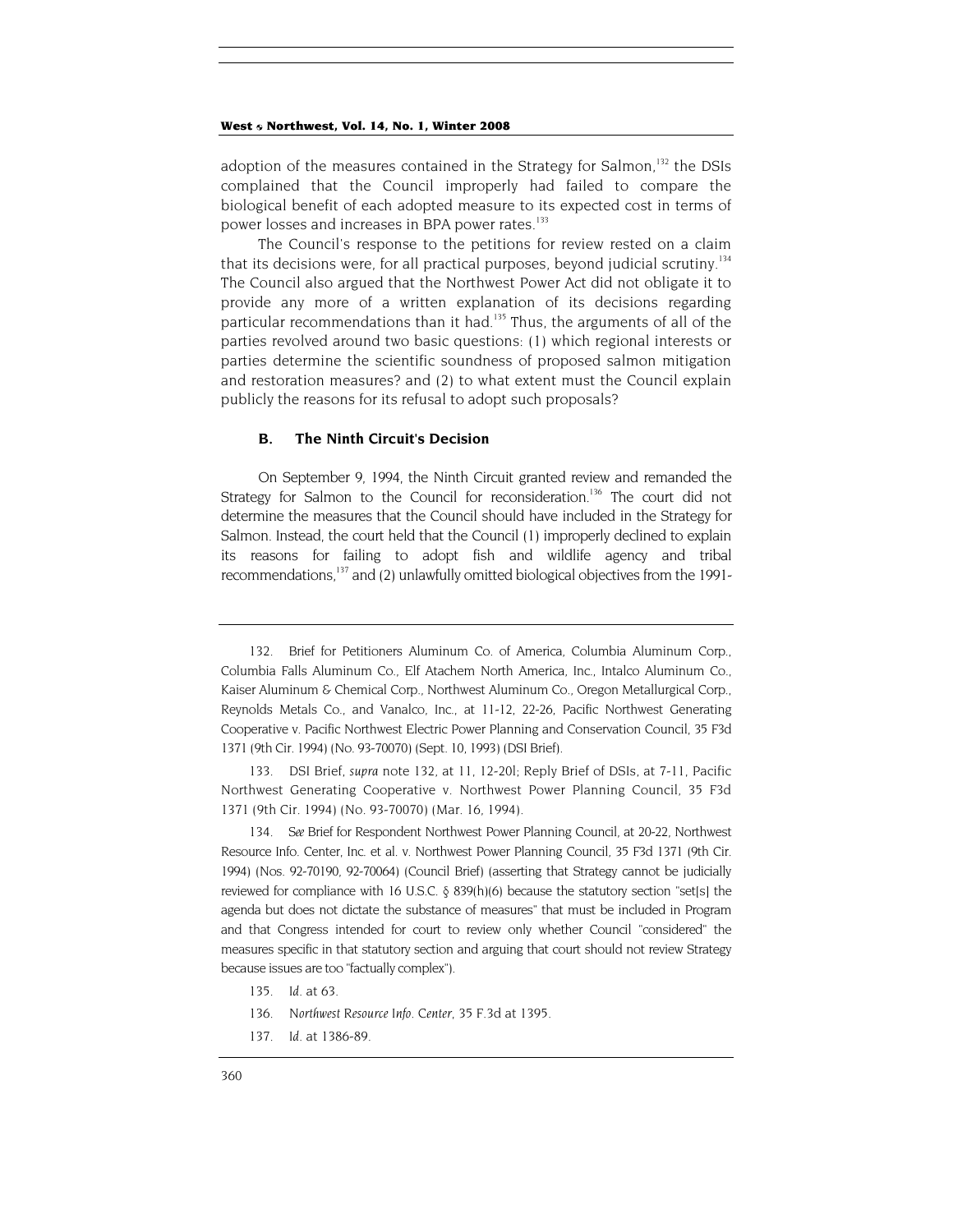92 amendments.<sup>138</sup> While important as mandatory constraints on the Council's procedure for developing future Program amendments, these two rulings were not the only noteworthy findings of the court. The court also provided the Council with a detailed explanation of its obligations under the Fish and Wildlife Program provisions of the Northwest Power Act, including: (1) the Council must afford significant deference to the expertise and mission of state and tribal fish and wildlife agencies, and (2) the Council is not obligated to compare, before including a recommended measure in the Program, its biological benefits to the costs it imposes on the power system.<sup>139</sup> Moreover, the Ninth Circuit determined that each of the Program criteria contained in section  $4(h)(6)$  of the Act<sup>140</sup> are mandatory and function as judicially-enforceable constraints on the Council's discretion.<sup>141</sup> The judges also provided the Council and the public with its interpretation of each of those criteria.<sup>142</sup> Each of these findings strongly reinforced Congress' intent that the Northwest Power Act elevate fish and wildlife considerations in regional river planning. They also substantially increased the likelihood that the Council would take more aggressive action to restore the runs.<sup>143</sup>

This subsection will first provide an overview of the Northwest Power Act's fish and wildlife provisions.<sup>144</sup> The following subsection will then explain the court's resolution of (1) the Council's argument that it was not obligated to afford more than nominal deference to state fish and wildlife agencies and tribes, and (2) the DSIs' claim that no Program measure can be adopted unless the benefit it produces for fish and wildlife is likely to outweigh the costs it imposes on the power system.<sup>145</sup> Finally, the subsection summarizes the court's interpretation of each of the Act's mandatory Program criteria.<sup>146</sup>

#### **1. The Northwest Power Act's Fish and Wildlife Provisions**

The Northwest Power Act is an unprecedented law. Congress' primary reason for enacting it was a desire to avoid then-predicted power shortages in the region.<sup>147</sup>

- <span id="page-29-2"></span>140. 16 U.S.C. § 839b(h)(6).
- <span id="page-29-3"></span>141*. Northwest Resource Info. Center*, 35 F.3d at 1389.
- 142*. Id.* at 1390-93.

<span id="page-29-5"></span><span id="page-29-4"></span>143*. See infra* notes 354-419 and accompanying text for a discussion of the Council's response to the Ninth Circuit's decision.

- <span id="page-29-6"></span>144*. See infra* notes 147-168 and accompanying text.
- <span id="page-29-7"></span>145*. See infra* notes 194-200, 239-241 and accompanying text.
- <span id="page-29-8"></span>146*. See infra* notes 208-237 and accompanying text.
- <span id="page-29-9"></span>147. Devine, *supra* note 38, at 83.

<span id="page-29-0"></span><sup>138</sup>*. Id.* at 1389.

<span id="page-29-1"></span><sup>139</sup>*. Id.* at 1394-95. However, the Council can reject a recommendation on the ground that it is inconsistent with the Act's mandate to ensure an economical and reliable power system. *See* 16 U.S.C. §§ 839b(h)(5), (7).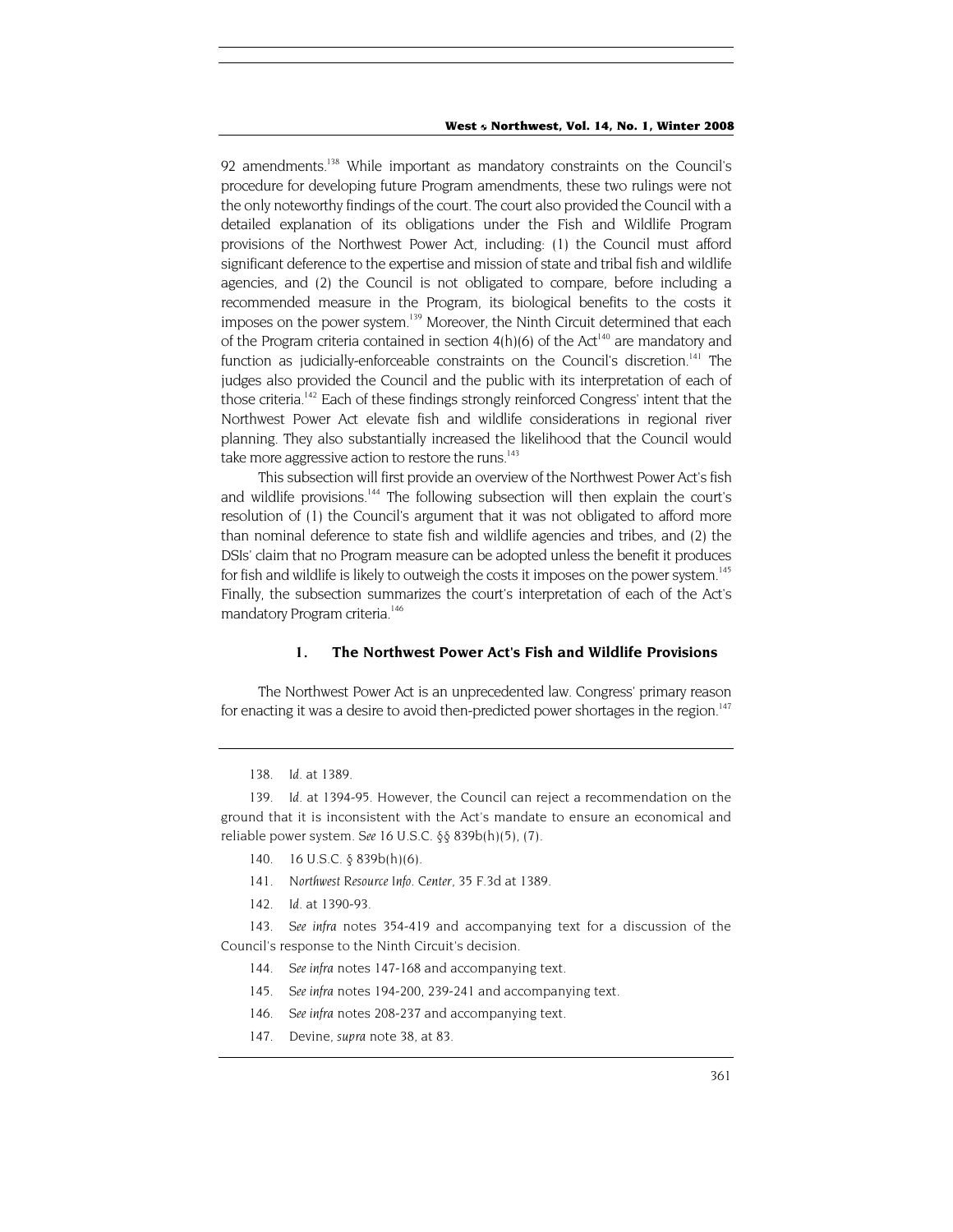However, Congress also wanted to return healthy and harvestable salmon fisheries to the Pacific Northwest. Previous legislative efforts to assure the conservation of the region's salmon populations were not successful, in part because they did not afford fish and wildlife protection and enhancement significant priority in the management of the FCRPS[.148](#page-30-0) Congress therefore specified that one purpose of the Northwest Power Act is to ensure the "protect[ion], mitigat[ion] and enhance[ment] [of] fish and wildlife" native to the Columbia River Basin.<sup>149</sup> To accomplish this purpose, Congress directed the Council to create and implement the Program. Congress specified that the Program's aim should be to "protect, mitigate, and enhance" the Basin's fish and wildlife "to the extent affected by the development and operation" of the FCRPS and other hydroelectric projects in the region.<sup>150</sup> The Program provisions of the Act sharply limit the Council's discretion in designing the Program by including a number of procedural and substantive constraints.<sup>151</sup>

Five basic principles form the statutory boundaries of the Council's freedom in developing the Program. First, protection and enhancement of fish and wildlife is to be afforded management consideration equivalent to that given power production and other economic uses of the Columbia River system. This provision, also known as the

<span id="page-30-0"></span>148. Before the Northwest Power Act was created, the Fish and Wildlife Conservation Act (FWCA) was the principal federal law protecting fish and wildlife in the region not listed as endangered or threatened under the ESA, FWCA aimed to assure "equal consideration" of wildlife and "other features" of water-resource development programs, 16 U.S.C. § 661. However, the consultation process created by FWCA to achieve this objective failed for a number of reasons. While Congress intended that fish and wildlife agency recommendations for mitigation be given "full consideration," water project managers were given the discretion to reject mitigation measures if they determined that they did not maximize "overall project benefits." 16 U.S.C. § 662(b). *See* Blumm, *Parity II, supra* note 15, at 110-11. Second, because the extent of water project impacts on fish and wildlife frequently could not be determined until after operation of the project commenced, water project managers were able to reject proposed mitigation measures on grounds that they were not tied to losses proven at the time the project was approved. *Id.* A third reason for FWCA's failure was that the mitigation measures most often adopted were hatcheries concentrated in the lower Columbia Basin, thus depriving upriver fishers, recreationalists, and native Americans the benefits of restored salmon runs. *Id.* Finally, FWCA does not allow citizens to judicially enforce any particular substantive level of wildlife protection. *See* Enos v. Marsh, 616 F. Supp. 32, 64 (D. Haw. 1984), *aff'd* 769 F.2d 1363 (9th Cir. 1985); Environmental Defense Fund v. Froehlke, 473 F.2d 346, 356 (8th Cir. 1972). For a general overview of FWCA's ineffectiveness, see MICHAEL J. BEAN, THE EVOLUTION OF NATIONAL WILDLIFE LAW 181-95 (1983).

- <span id="page-30-1"></span>149. 16 U.S.C. § 839(6).
- 150. 16 U.S.C. § 839b(h)(10)(A).

<span id="page-30-3"></span><span id="page-30-2"></span>151. 16 U.S.C. § 839B(d)-(f). *See* Seattle Master Builders Ass'n v. Pacific Northwest Elec. Power and Conservation Planning Council, 786 F.2d 1359, 1367 (9th Cir. 1986) ("The preparation and consideration of the [1983 Northwest Conservation and Electric Power] [P]lan is a matter within Council authority over which the Act accords the Council considerable flexibility."), *cert. denied*, 479 U.S. 1059 (1987).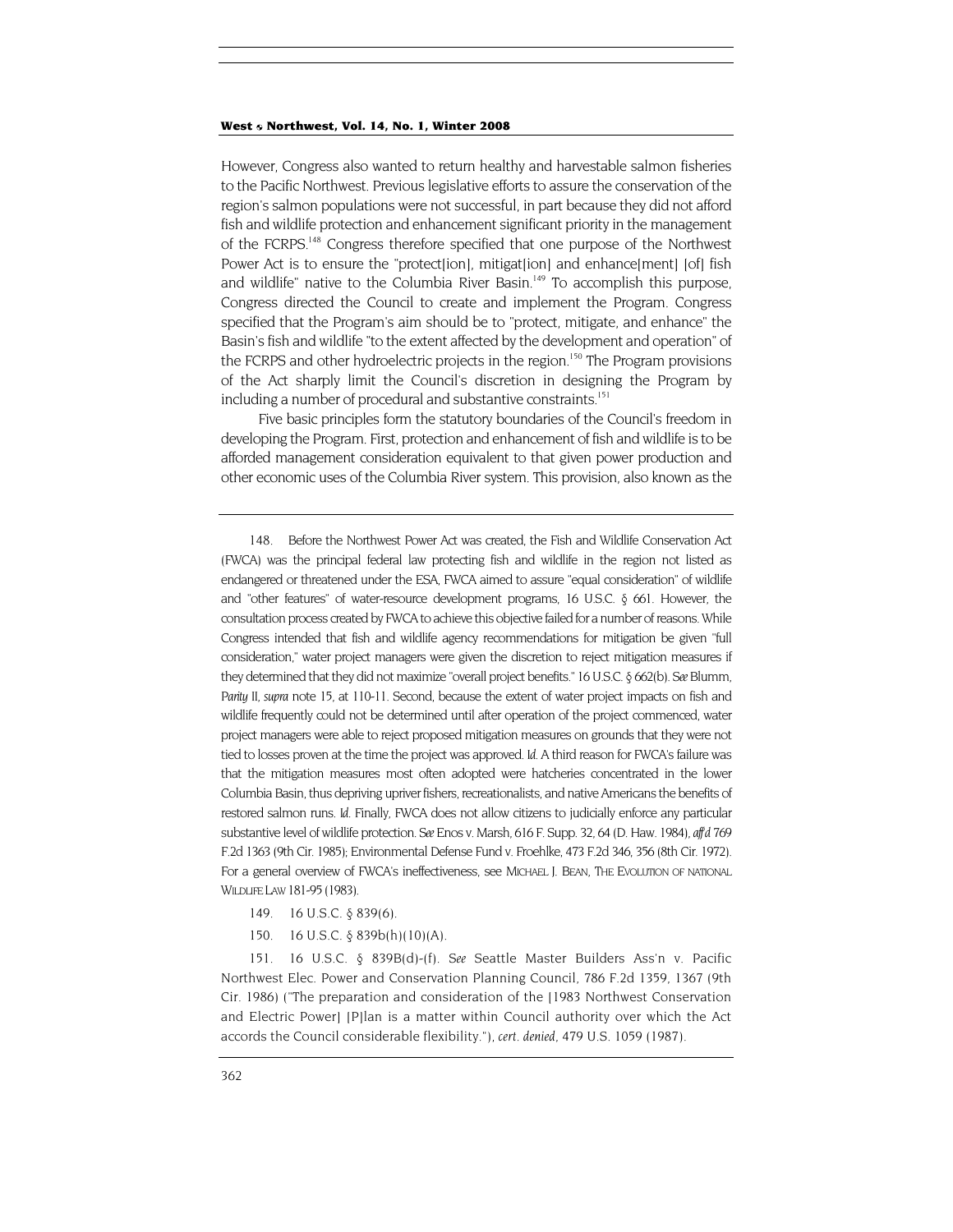equitable treatment mandate, was added to the regional power bill by the House Committee on Energy and Commerce after fishery advocates complained to thenchairman John Dingell that federal managers of the FCRPS "ignored or treated with disdain" their concerns.<sup>152</sup> The Ninth Circuit has indicated that the equitable treatment mandate constitutes a judicially enforceable restraint on the Council's discretion to adopt or reject the policies, plans and priorities contained in the Program.<sup>153</sup>

Second, the Act requires the Council to set appropriate objectives by which the success or failure of the Program can be measured.<sup>154</sup> Congress intended that these biological objectives remedy the tendency of hydropower system managers to focus only on power production and other economic goals.<sup>155</sup> Thus, the Council must determine which species must be protected, recovered, or restored and then incorporate into the Program appropriate biological methods by which such goals will be achieved.<sup>156</sup> The biological objectives in turn help hydrosystem managers to focus on the impacts of power production on fish and wildlife. The Council must establish the Program's biological objectives with the guidance of the region's fish and wildlife agencies and tribes.<sup>157</sup>

The Act's public participation requirements constitute the third significant limit to the Council's authority. The Council is to obtain the benefits of the fish and wildlife agencies' and tribes' biological expertise by

<span id="page-31-0"></span>152. H.R. Rep. No. 976, Pt. 1, 96th Cong., 2d Sess. 45, 46 (1980), *reprinted in* 1980 U.S.C.C.A.N. 5989.

<span id="page-31-1"></span>153*. See* Confederated Tribes and Bands of the Yakima Indian Nation v. Fed. Energy Regulatory Comm'n, 746 F.2d 466, 473 (9th Cir. 1984). Some commentators have argued that the equitable treatment mandate obligates the Council and federal dam operators only to consider hydropower production impacts on fish and wildlife. Michael B. Early & Egil Krogh, *Balancing Power Costs and Fisheries Values Under the Northwest Power Act*, 13 U. Puget Sound L. Rev. 281, 311 (1990) (citing H.R. Rep. No. 976, Pt. II, 96th Cong., 2d Sess. 37 (1980), *reprinted in* 1980 U.S.C.C.A.N. 6023). Under this view, the clause does not require any increased protection of the region's salmon runs if such an effort would cause losses of power production, increases in BPA's costs, or higher regional electricity rates. *Id.* at 295. Aside from the Ninth Circuit's apparent disagreement with this view, see *infra* note 264, this interpretation of the Act's other fish and wildlife provisions. For example, Congress explicitly contemplated that changes in dam operations would be necessary. *See* 16 U.S.C. § 839(h)(2)(B). Moreover, the Act specifies that the Program must require flows sufficient to allow "improve[d] production, migration and survival" of salmon. 16 U.S.C. § 839(h)(6)(E)(ii).

<span id="page-31-2"></span>154. 16 U.S.C. § 839b(h)(2)(B) (directing the Council to establish "objectives for the development and operation of [hydroelectric] project on the Columbia River and its tributaries in a manner designed to protect, mitigate, and enhance fish and wildlife").

<span id="page-31-3"></span>155*. See, e.g.,* 126 Cong. Rec. 29,808 (Nov. 17, 1980) (statement of Rep. Dingell) ("[The biological objective requirement] is clearly intended that no longer will fish and wildlife be given a secondary status by [BPA] or other federal agencies.").

<span id="page-31-4"></span>156. 16 U.S.C. § 839b(h)(2)(B).

<span id="page-31-5"></span>157*. Id.*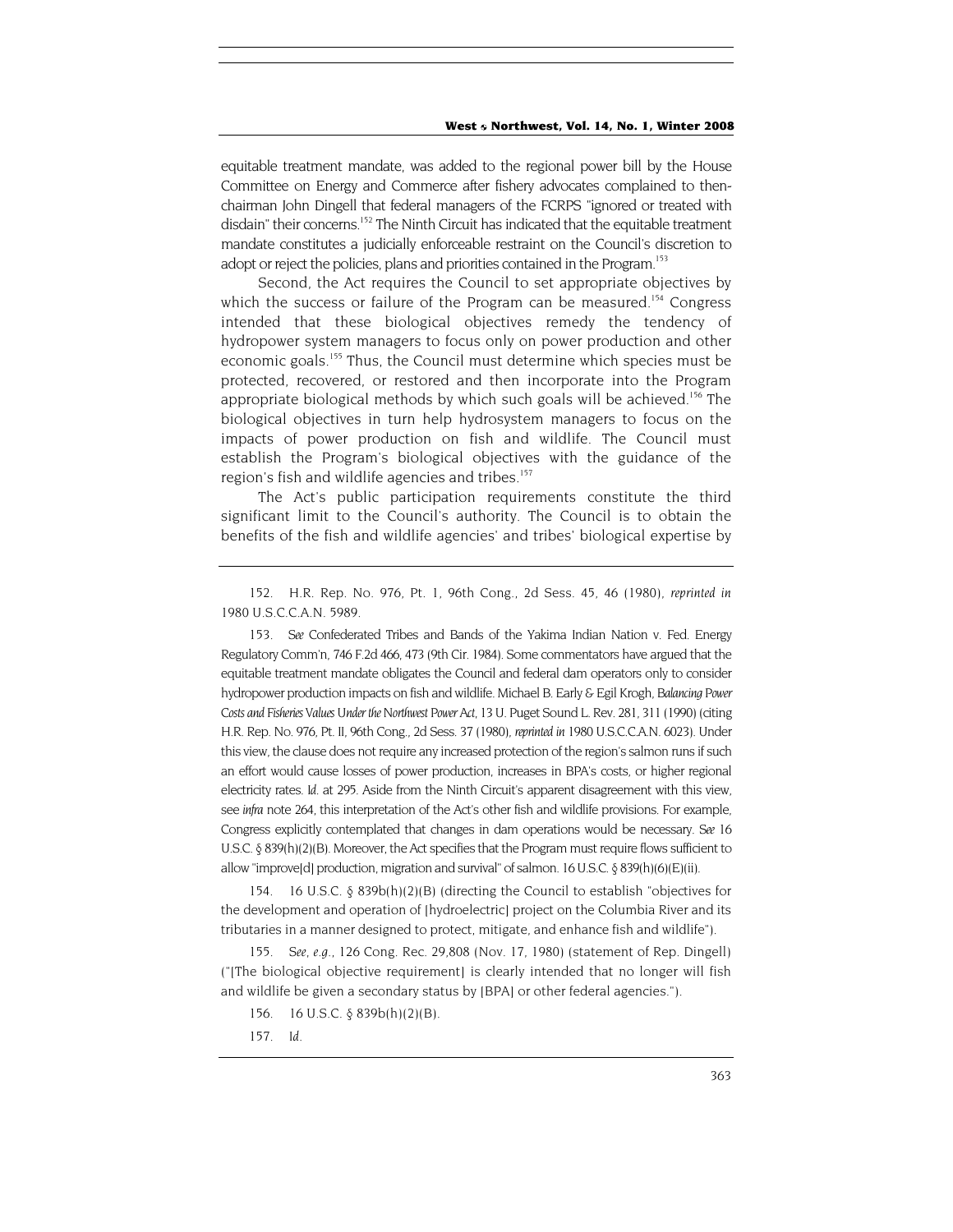<span id="page-32-7"></span>requesting recommendations for Program measures, including appropriate biological objectives.<sup>158</sup> In addition to complying with Congress' command that interested parties be given a voice in the creation and modification of the Program, the Council must explain in writing its reasons for failing to adopt those recommendations not incorporated into the Program.<sup>[159](#page-32-1)</sup>

Fourth, the Council is forbidden to act as a scientific free agent. All recommendations accompanied by scientific justification that are submitted by fish and wildlife agencies or tribes must be presumed to be scientifically meritorious.<sup>160</sup> In the event that fish and wildlife agency or tribal recommendations conflict with those submitted by other interested parties, the Council must resolve the differences by giving "due weight" to the "expertise" of the fish and wildlife agencies and tribes, as well as to their "legal rights and responsibilities."<sup>161</sup> The Northwest Power Act permits the Council to reject recommendations submitted by fish and wildlife agencies and tribes only if they are economically or technically infeasible. The Council may not reject such recommendations on grounds that "it knows more biology.<sup>"162</sup> Indeed, the Act specifies the particular types of technical or economic infeasibility adequate to support rejection of fish and wildlife agency or tribal recommendations. Such recommendations may be rejected only if: (1) they are inconsistent with the Act's goal of ensuring an "adequate and economical power supply" for the region; (2) they would be "less effective" than other fish and wildlife protection, mitigation, and enhancement measures to be included in the Program; or (3) they will not complement the existing or future structure of the region's fish and wildlife management system, are not supported by the "best available scientific knowledge," or would achieve the same biological objectives as other measures but at a higher cost.<sup>[163](#page-32-5)</sup>

The fifth constraint on the Council's discretion exists in Congress' desire to achieve biological objectives through changes in dam operations.<sup>164</sup> In addition to requiring the Program to mandate flows sufficient to recover the region's salmon runs,<sup>165</sup> the Act commands that the Program be based on the "best available

163. 16 U.S.C. § 839b(h)(7).

165. 16 U.S.C. § 839b(h)(6)(E)(ii). Congress specified that the Program must establish adequate flows because the legislators were convinced that the absence of this essential characteristic of salmon habitat has been the main cause of the salmon's decline. *See* H.R. REP. NO. 976, *supra* note 152, at 46 (quoting GAO STUDY, *supra* note 10) ("The river no longer has the strong, swift current needed to carry the smolts rapidly downstream and out to sea. It now

<span id="page-32-0"></span><sup>158</sup>*. Id.*

<span id="page-32-1"></span><sup>159. 16</sup> U.S.C. § 839b(h)(7).

<span id="page-32-2"></span><sup>160</sup>*. Id.*

<span id="page-32-3"></span><sup>161</sup>*. Id.*

<span id="page-32-4"></span><sup>162.</sup> Blumm, *Parity V, supra* note 8, at 737.

<span id="page-32-6"></span><span id="page-32-5"></span><sup>164</sup>*. See* 16 U.S.C. §§ 839b(h)(1)(A), (h)(2)(B), (h)(5), (h)(6)(E)(ii); Blumm, *Parity V, supra* note 8, at 667.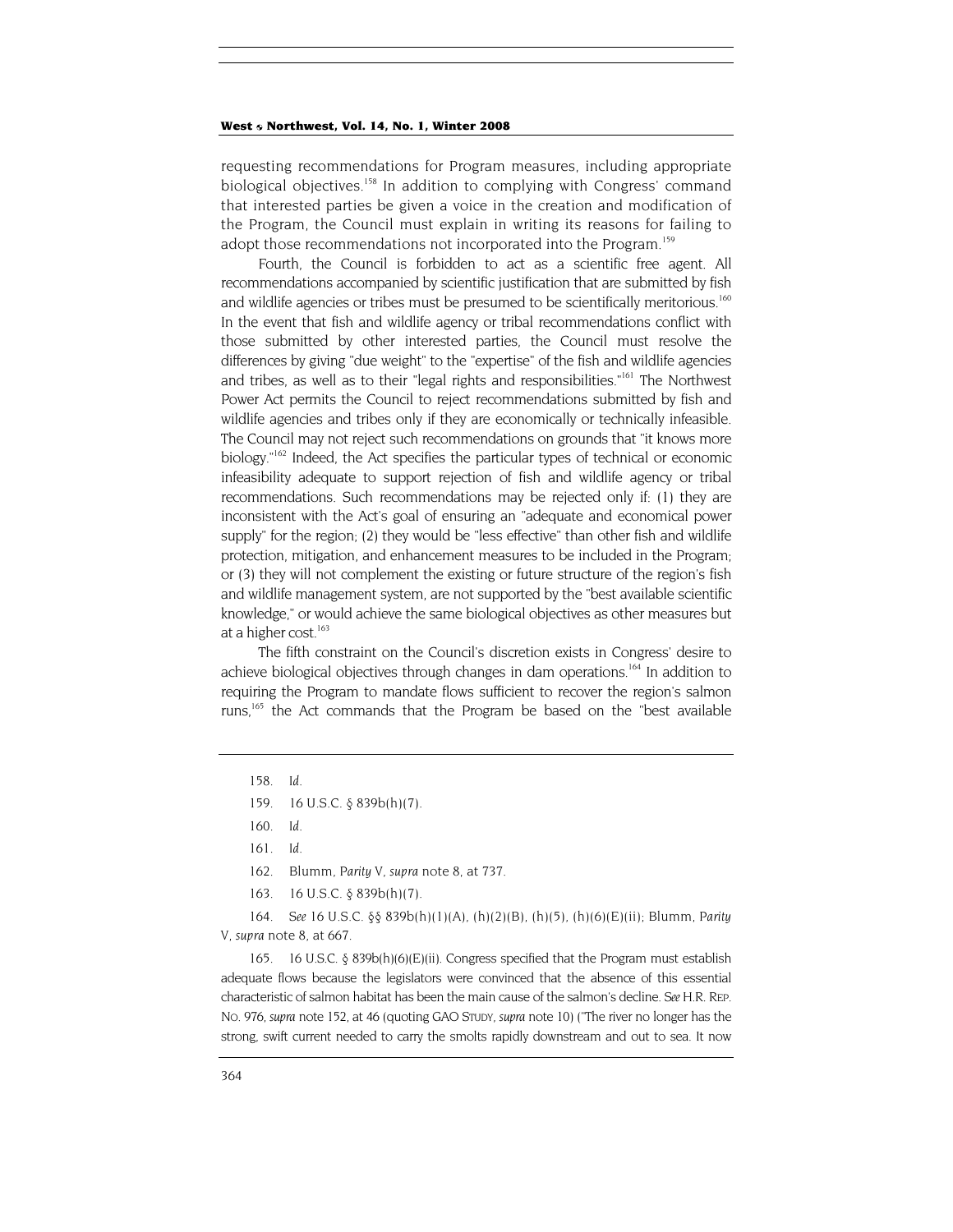scientific knowledge."<sup>166</sup> The Council must, as is the case with biological objectives, primarily rely on the region's fish and wildlife agencies and tribes for a determination whether Program measures meet this standard.<sup>167</sup> Moreover, Congress intended that the Council build the Program upon a foundation of today's scientific knowledge, not on a concern that biologists may change their minds in the future. The Council must act without waiting for certainty and may not delay efforts to restore the wild runs while endless study proceeds. The Act therefore effectively forbids the Council from imposing upon fish and wildlife advocates the burden of proving that the region's dams cause harm to salmon or that appropriate modifications to them will produce ecological benefits for the region.<sup>168</sup>

# **2. The Ninth Circuit's Interpretations of the Northwest Power Act**

# **a. The Council Must Provide a Written Explanation of its Decision to Reject Program Recommendations**

Section 4(h)(7) of the Northwest Power Act provides:

[i]f the Council does not adopt any recommendation of the fish and wildlife agencies and tribes as part of the program or any other recommendation, it shall explain in writing, as part of the program, the basis for its finding that the adoption of such recommendation

takes young fish more than twice as long to migrate downstream as it did before the dams were built. . . . It is the cumulative effects of hydro facilities which is so destructive. . . . River waste is released from upstream reservoirs when needed to best serve flood control, power production, and irrigation purposes. This may or may not provide enough water at the right time to aid the downstream migration of young salmon and steelhead."); 126 Cong. REC. 28,814 (Nov. 17, 1980) (letter from U.S. Comptroller General) (recommending that Power Act bill "establish minimum stream flows on the main-stream Columbia River system adequate to protect and enhance the anadromous salmon and steelhead fisheries"); *id.* at 29,814 (statement of Rep. Dingell) (expressing view that Congress expected Council to adopt "increased flows at opportune times to enhance fish migration").

<span id="page-33-0"></span>166. 16 U.S.C. § 830b(h)(6)(B). *See* H.R. REP. NO. 976, *supra* note 152 ("The quality or quantity of the data should not serve as a basis for turning down any recommendation.") *See* Blumm, *Parity V, supra* note 8, at 667-68 n.47 (Northwest Power Act essentially places Council in circumscribed role as a regional biological policy analyst) (citing Kai N. Lee & Jody Lawrence, *Adaptive Management: Learning from the Columbia Basin Fish and Wildlife Program*, 16 ENVTL. L. 431, 435 (1986)).

<span id="page-33-1"></span>167. 16 U.S.C. §§ 839b(h)(5), requiring Council to develop Program, "on the basis of, *inter alia*, consultation with the [fish and wildlife] agencies [and] tribes"); 839b(h)(6)(B) (Program must be "based on, and supported by, the best available scientific knowledge").

<span id="page-33-2"></span>168*. See* Blumm, *Parity V, supra* note 8, at 667-68 n.46; Blumm, *Hydropower vs. Salmon, supra* note 11, at 298.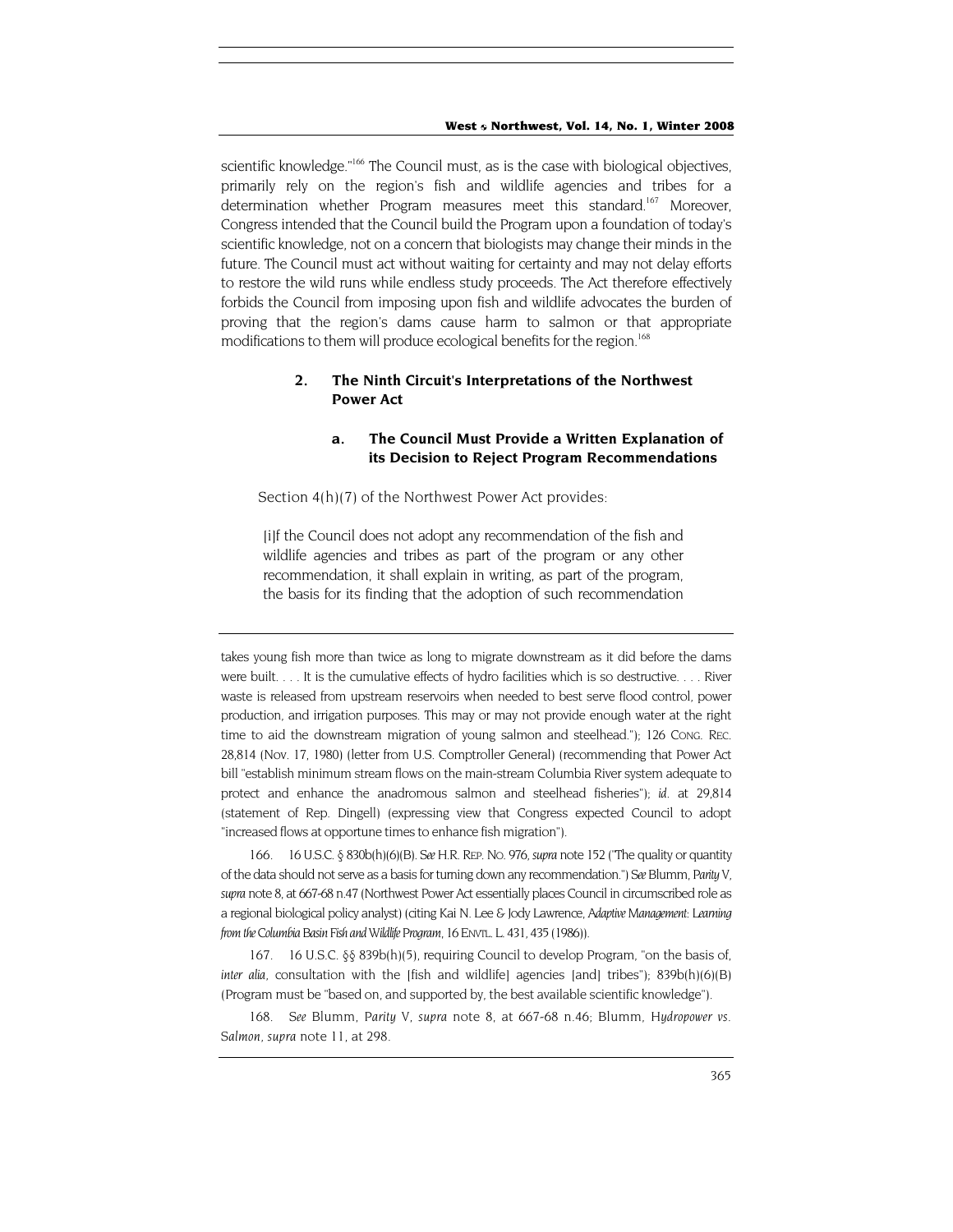would be (A) inconsistent with paragraph (5) of this subsection; (B) inconsistent with paragraph (6) of this subsection; or (C) less effective than the adopted recommendations for the protection, mitigation, and enhancement of fish and wildlife.<sup>169</sup>

In *Northwest Resource Information Center* the Ninth Circuit ruled, unsurprisingly, that this clear language requires the Council to explain in writing its reasons for rejecting Program recommendations.<sup>170</sup> The court also confirmed that the written justification must be supported by specific constraints contained in section 4(h)(7) of the Act and that the explanation must be made a part of the Program itself.<sup>[171](#page-34-2)</sup>

The Council acknowledged that it had failed to include in the Strategy for Salmon itself a response to recommendations not incorporated into the Program. However, the Council argued that it complied with the Act's written explanation requirement by providing a separate official response to comments during the phase one and two rulemakings. The Council, in effect, urged the court to find that those responses applied to comments received during phase three.<sup>172</sup> The Ninth Circuit did not find the Council's position persuasive because the Council had previously announced its intent that phase three supersede phases one and two. The judges thought the Council's argument "somewhat analogous to a court's reference to a judicial decision it previously vacated." $173$  Accordingly, the court noted that its agreement with the Council on this point would cause "the validity and authoritativeness of final decisions" to be undermined.<sup>174</sup> Alternatively, the Council maintained that its official response to the comments received during phase three satisfied the Act's explanation requirement. The court rejected this argument because the Council had not based its written responses on the factors allowable under section  $4(h)(7)$ .<sup>[175](#page-34-6)</sup>

The Ninth Circuit's ruling that the Council failed to comply with the Act's written explanation requirement is significant for two reasons. First, it confirms Congress' intent that the public be given an opportunity to participate in the creation and evolution of the Program. Future Program amendments will also be subject to effective judicial review. The Council will be less able to insulate itself from popular pressure to restore the salmon runs. Consequently, Council decisions may more clearly reflect the importance Congress assigned to protection and enhancement of the Columbia River Basin's fish and wildlife. In the past the Council

- <span id="page-34-1"></span>170*. Northwest Resource Info. Center,* 35 F.3d at 1384-85.
- <span id="page-34-2"></span>171*. Id.*
- <span id="page-34-3"></span>172*. Id.* at 1385.
- <span id="page-34-4"></span>173*. Id.*
- <span id="page-34-5"></span>174*. Id.* at 1385-86.
- <span id="page-34-6"></span>175*. Id.* at 1386.

<span id="page-34-0"></span><sup>169. 16</sup> U.S.C. § 839b(h)(7).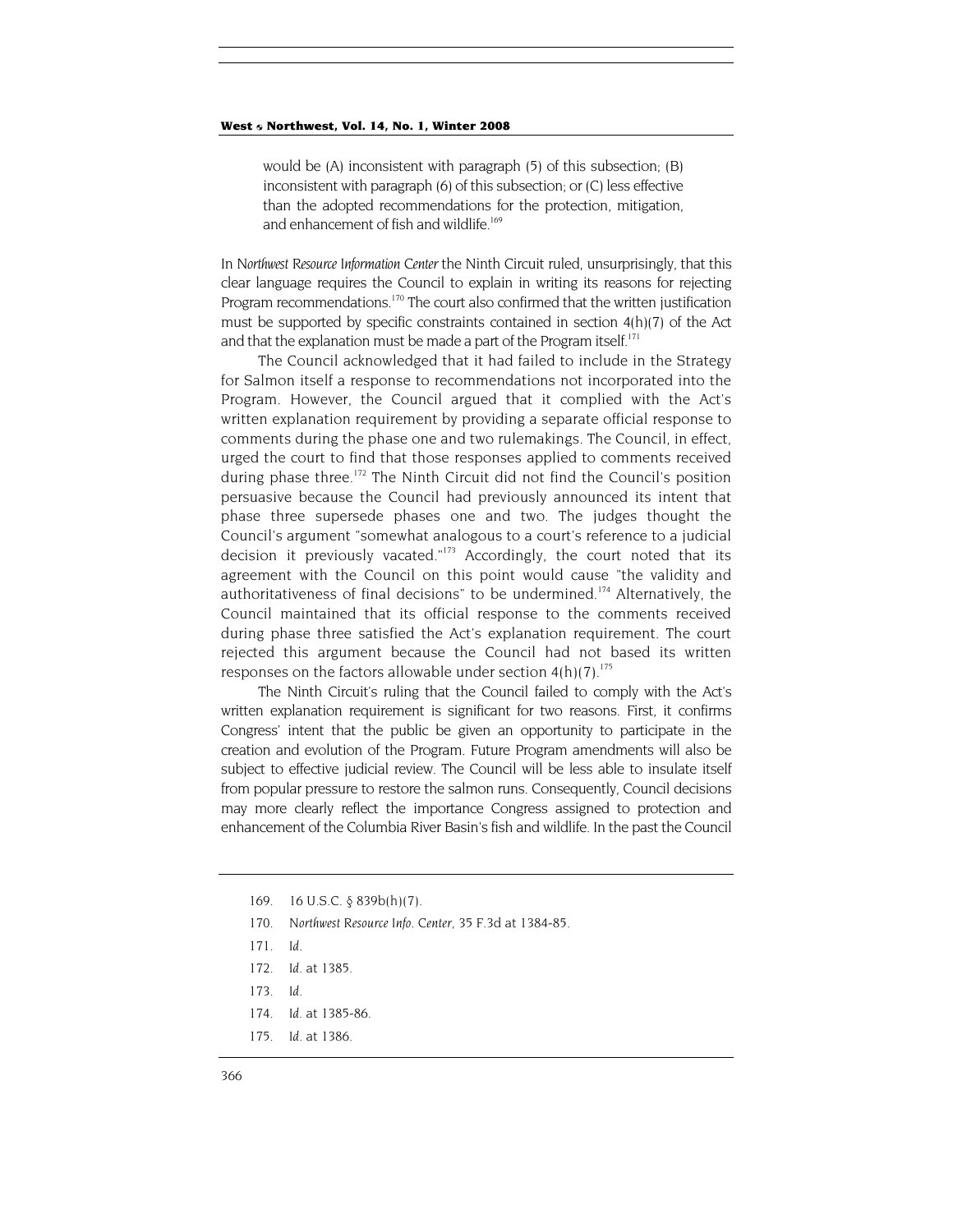has often failed to give appropriate weight to this aspect of its mandate, preferring instead to consider the economic concerns of BPA, utilities, and industrial energy consumers the most significant restraints on its power.<sup>176</sup> The Council may also take more care to assure that its actions are supported by the statutory constraints on its authority, since its actions will be more easily scrutinized by the public and the region's fish and wildlife managers.

The second benefit of the court's ruling will be its reinforcement of the Act's deference principle. The court apparently found the Council's failure to explain in writing its reasons for rejecting fish and wildlife agency and tribal recommendations more troubling than the Council's omission of appropriate responses to other recommendations.<sup>177</sup> The public can expect less second-guessing of the scientific foundations supporting fish and wildlife agency recommendations if the Council heeds the Ninth Circuit's warning on this point in the future. Moreover, the Council will face increased pressure to provide scientifically and legally adequate explanations for its decisions. As a result, the Council will find it difficult to continue its practice of summarily announcing that recommendations beneficial to salmon are not supported by "good science" or enough information.<sup>178</sup>

### **b. Biological Objectives**

The Northwest Power Act contains several references to "biological objectives."<sup>179</sup> However, Congress failed to explain how the Council should proceed to establish them or to define the term.[180](#page-35-4) In *Northwest Resource Information Center* the Ninth Circuit confirmed that Congress nevertheless

<span id="page-35-2"></span>178. The Council often rejected fish and wildlife agency and tribal recommendations during the first decade of the Program without providing reasons consistent with the Act's equitable treatment mandate or deference principle. *See supra* notes 79, 86, 112-119 and accompanying text.

<span id="page-35-3"></span>179*. See* 16 U.S.C. § 839b(h)(2)(B) ("The Council shall request…recommendations for…establishing objectives for the development and operation of such [hydroelectric] projects…in a manner designed to protect, mitigate, and enhance fish and wildlife."); 839b(h)(6)(C) ("The Council shall include in the Program measures which it determines…will… utilize, where equally effective alternative measures of achieving the same sound biological objective exist, the alternative with the minimum economic cost."); 839B(h)(6)(E)(ii) ("The Council shall include in the Program measures which it determines...will...in the case of anadromous fish...provide flows of sufficient quality and quantity between such [hydroelectric] facilities to improve production, migration, and survival of such fish as necessary to meet sound biological objectives.")

<span id="page-35-4"></span>180*. See* Blumm, *Parity II, supra* note 15, at 131.

<sup>176.</sup> Blumm, *Parity V, supra* note 8, at 711-12.

<span id="page-35-1"></span><span id="page-35-0"></span><sup>177</sup>*. Northwest Resource Info. Center,* 35 F.3d at 1386 ("Th[e] [written explanation] mandate is particularly forceful with respect to the recommendations of those to whom the statute gives deference—fish and wildlife agencies and Indian tribes.").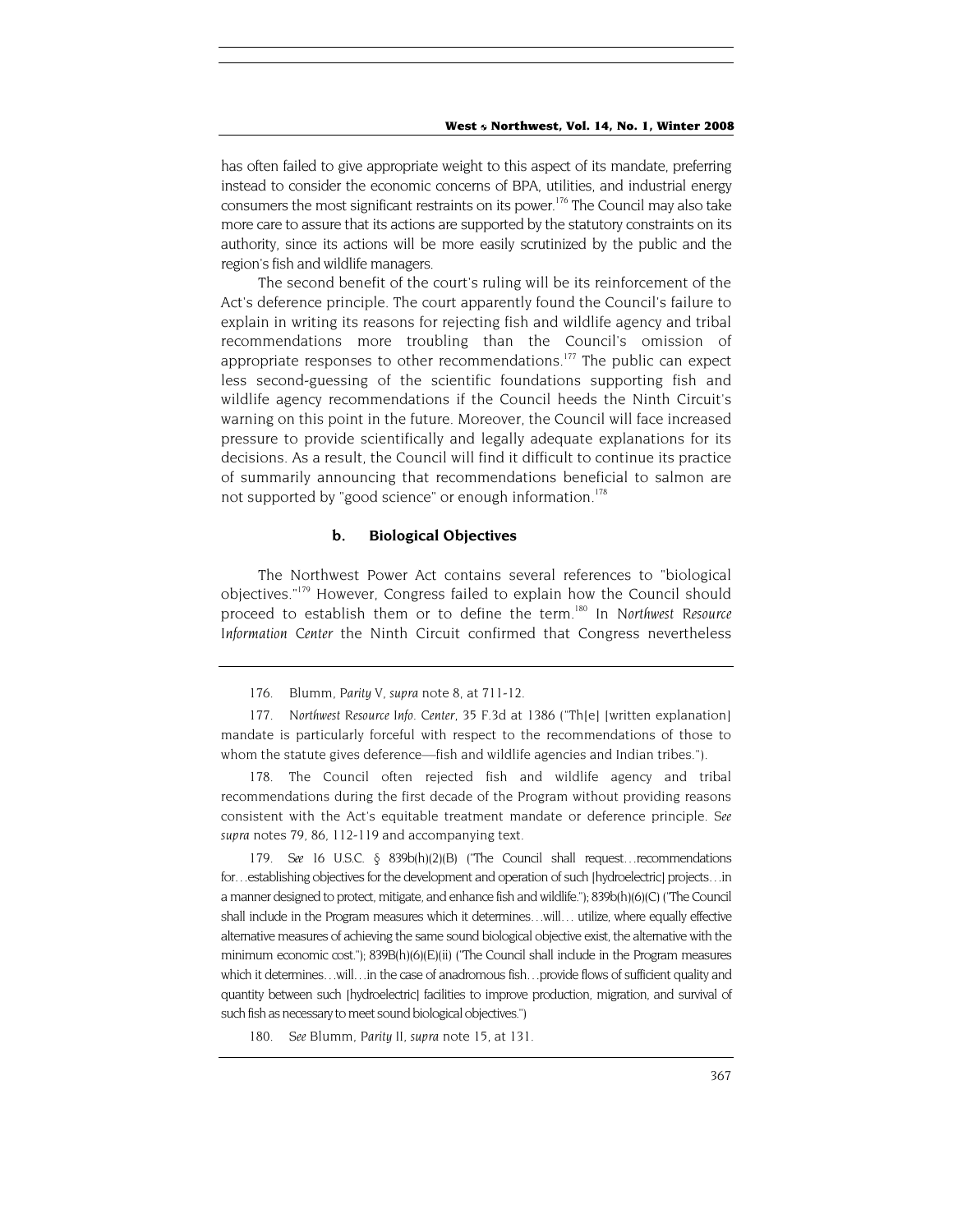intended that clear benchmarks by which the Program's success could be measured should guide the Council's administrative discretion.<sup>181</sup> The court also limited the Council's ability to fashion such measurement tools by requiring the Council to give "due weight" to fish and wildlife agency and tribal opinions as to appropriate biological objectives.<sup>182</sup> Moreover, the judges explained that the Act requires biological objectives to be "specific" and "discrete."<sup>183</sup> Although the court did not find that the Council failed to adhere to these principles, the court instructed the Council to assure, on remand, that the Strategy for Salmon incorporated adequate biological objectives.<sup>[184](#page-36-3)</sup>

The genesis of the dispute over this issue was the Council's refusal to establish smolt travel-time objectives. A number of state fish and wildlife agencies and tribes had unsuccessfully urged the Council adopt them as the Program's primary tool of measuring salmon survival.<sup>185</sup> NRIC and the Yakamas argued that their omission from the Program would render it impossible to evaluate the success of flow requirements aimed at achieving the ultimate goal of increased juvenile survival.<sup>186</sup> The Council maintained that the Strategy for Salmon's goal of doubled salmon populations, rebuilding targets and performance standards were adequate

- <span id="page-36-0"></span>181*. Northwest Resource Info. Center*, 35 F.3d at 1392.
- <span id="page-36-1"></span>182*. Id.*
- <span id="page-36-2"></span>183*. Id.*
- <span id="page-36-3"></span>184*. Id.*
- 185*. See supra* notes 106-107, 114 and accompanying text.

<span id="page-36-5"></span><span id="page-36-4"></span>186*. Northwest Resource Info. Center,* 35 F.3d at 1391; Berger, *An Insider's Perspective, supra* note 125, at 375. Some commentators oppose travel-time objectives as an ineffective and costly burden on the hydropower system. *See, e.g.*, James L. Buchal, *some Fallacies About Salmon Restoration*, 25 ENVTL. L. 375, 380 (1995) (discussing "gross fallacies" in argument that salmon survival will increase with greater instream flows; "[T]he correlation between flow and travel time is weak, nonexistent for some stocks, a little stronger for others. But the correlation is nowhere near one to one."); Harvey Spigal, *The Implications of Salmon Recovery for the Bonneville Power Administration and the Region*, 25 ENVTL. L. 407, 408-09 (1995) ("[W]e do not know whether there is a causal relationship between the types of measures which we have been taking and proposes to take, [including smolt travel-time objectives,] and the survival and recovery of these species…. [A]lchemy cannot turn lead into gold, and the law cannot turn politics into science."); Al Wright, *Should the Courts Run the River?*, 25 ENVTL. L. 403, 405 (1995)) ("[T]he courts have apparently concluded, and a lot of the socially correct rhetoric is, that we do not need a balanced, comprehensive fishery management plan. Apparently all we need is an adequate water particle travel time…. [I]f we follow that particular quest, I urge that there be at least consideration to the costs of losing a 12,000 megawatt firm hydrosystem…."). Notwithstanding the skepticism of these utility and industrial power consumer representatives, there is substantial reason to believe that smolt travel-time objectives are highly likely to provide a reliable device for assuring increased juvenile survival. *See generally* Ogan, *supra* note 106.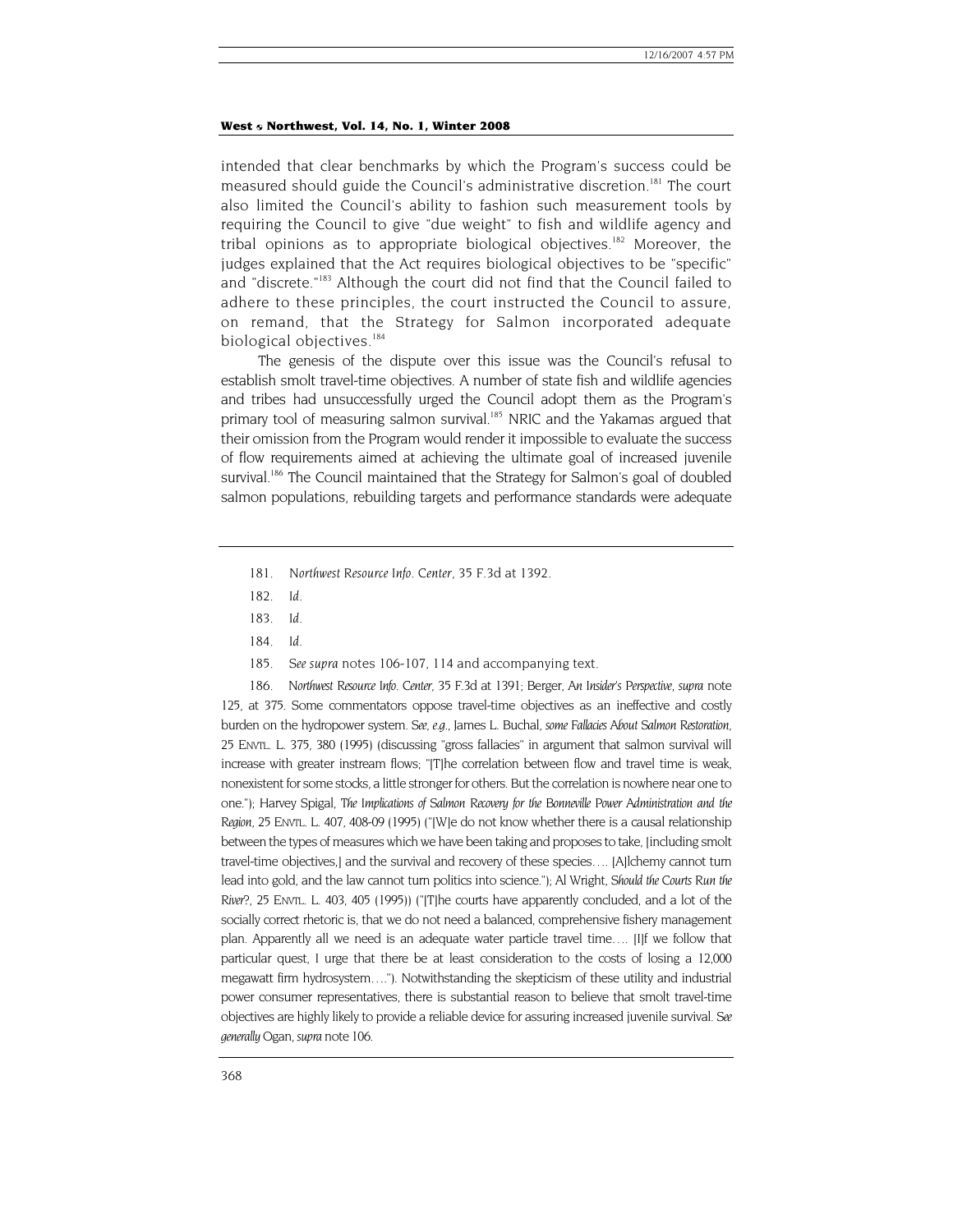biological objectives.<sup>187</sup> The court did not find the Council's position persuasive, explaining that the Council's expressed desire that the Strategy for Salmon result in doubled salmon populations was no more than a "policy statement" and not a "sound," "specific," and 'discrete" biological objective.<sup>188</sup> The judges pointed out that the Council failed to establish a deadline by which the salmon populations were to reach this hoped-for threshold. The same flaw contaminated the Strategy for Salmon's rebuilding targets and performance standards. All three "framework elements" of the Program were therefore deemed insufficient as measuring tools because the Council did not specify a way to determine the Strategy for Salmon's progress in achieving them.<sup>189</sup>

The significance of the Ninth Circuit's finding that the Strategy for Salmon may not have incorporated appropriate biological objectives lies in the central importance of these devices to the success of the Program. Without biological objectives, the public cannot know the return on its investment in fish and wildlife restoration.<sup>190</sup> But biological objectives provide more than measurement capability[.191](#page-37-4) They also facilitate application of the Act's command that fish and wildlife needs be given more consideration than the costs of fulfilling them.<sup>192</sup> Congress specified that the Council must first distinguish between Program recommendations on the basis of their effectiveness at achieving the Act's fish and wildlife mitigation, protection, and enhancement criteria. The costs of the recommendations are properly taken into account only after the Council determines that they are equally likely to achieve the same fish and wildlife-related objectives.<sup>193</sup> Biological objectives must exist in order for this analytical process to take place.

<span id="page-37-0"></span>187*. Northwest Resource Info. Center*, 35 F.3d at 1392.

<span id="page-37-1"></span>188*. Id.*

<span id="page-37-2"></span>189*. Id.* The Ninth Circuit also noted the Council's failure to use the population goals, rebuilding targets, or performance standards as guides in evaluating Program recommendations submitted during the 1991-92 amendment process. Accordingly, the court pointedly remarked that the Council may have intended these devices to serve as substitutes for biological objectives. *Id.* 

<span id="page-37-3"></span>190*. See* Ogan, *supra* note 106, at 706-11 (explaining necessity of biological objectives as tools to measure Program success).

<span id="page-37-4"></span>191. The measurement function is particularly vital in light of the Act's mandate that the Program ensure "improved survival of [anadromous] fish at hydroelectric facilities located on the Columbia river system" and "flows of sufficient quality and quantity between such facilities to improve production, migration, and survival of [anadromous] fish." 16 U.S.C. § 839b(h)(6)(E).

<span id="page-37-5"></span>192*. See* Blumm, *Parity II, supra* note 15, at 131-39. Section 4(h)(6)(C) implies that the Council must create a mechanism for determining the effectiveness of Program measures: "The Council shall include in the Program measures which it determines…will…utilize, *where equally effective alternative means of achieving the same sound biological objective exist*, the alternative with the minimum economic cost." 16 U.S.C. § 839b(h)(6)(C) (emphasis added).

<span id="page-37-6"></span>193*. See* 16 U.S.C. §839b(h)(6)(C).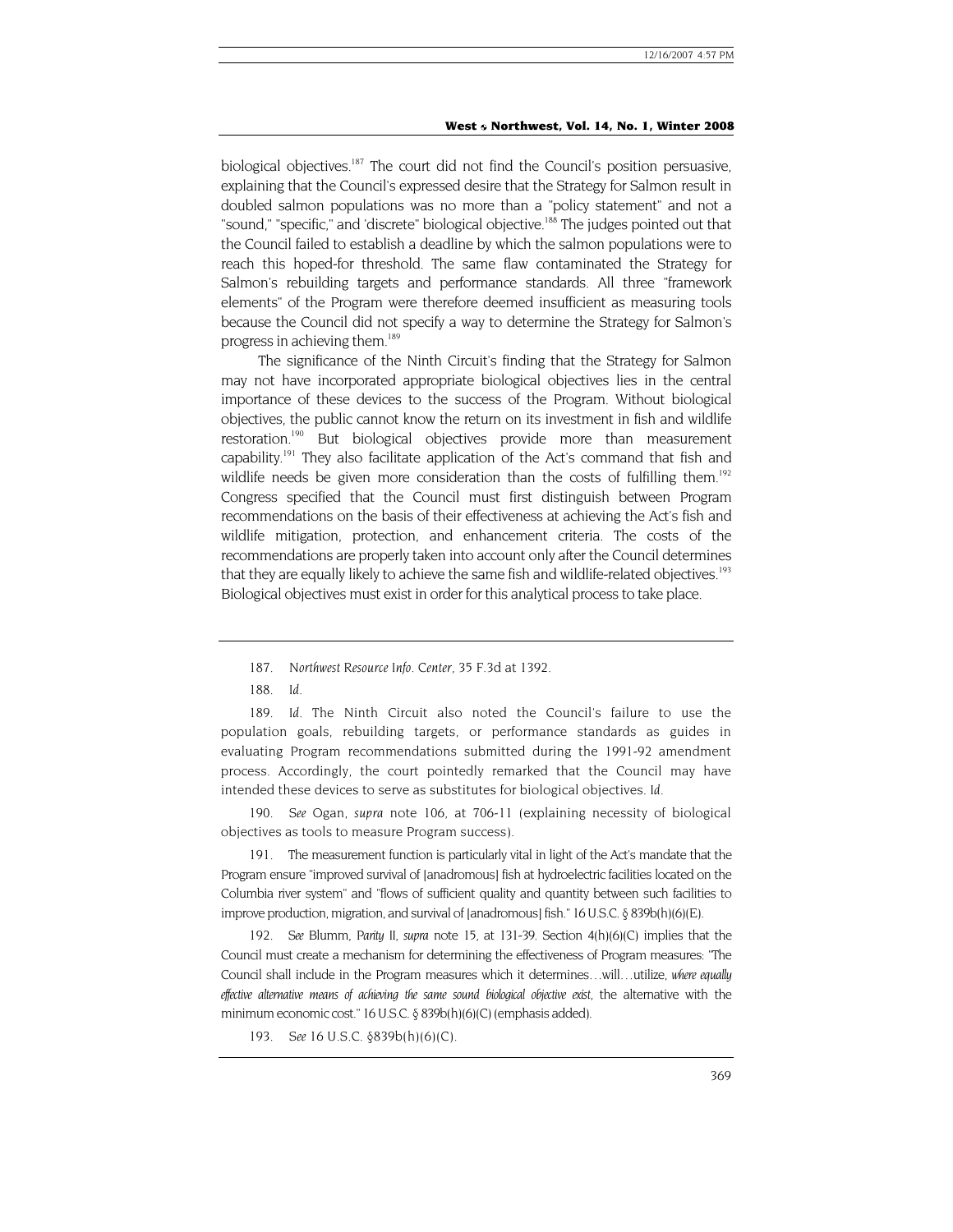# **c. The Council Must Defer to the Expertise of Fish and Wildlife Agencies and Tribes**

<span id="page-38-4"></span>All of the parties agreed that fish and wildlife agencies and tribes were entitled to deference, although the Council asserted that it was obligated to afford only "minimal" deference.<sup>194</sup> NRIC and the Yakamas maintained that the Council had not adequately deferred to the fishery managers. Although the court declined to rule on this point because the Council had failed to provide a written explanation of its decisions,<sup>195</sup> the opinion nevertheless provides guidance on the question of how much deference is due the fish and wildlife agencies and tribes.<sup>196</sup> The court's conclusion is another important legacy of its decision because it will force the Council to include in the Program, subject only to the Council's authority to ensure that other specific requirements of the Act are not violated, fish and wildlife agency and tribal recommendations for appropriate mitigation measures.

The Ninth Circuit found that the Act's fish and wildlife provisions "bind[], more than unleash[], the Council's discretion."<sup>197</sup> This conclusion followed from the "stark contrast" between the fish and wildlife provisions and the rest of the Northwest Power Act.<sup>198</sup> In particular, the court's comparison of the Act's fish and wildlife provisions to

<span id="page-38-0"></span>194*. Northwest Resource Info. Center,* 35 F.3d at 1386, *See also id.* at 1389 (discussing Council's argument that 16 U.S.C. § 839b "grants it virtually unfettered discretion in creating a fish and wildlife program") (emphasis omitted).

<span id="page-38-1"></span>195*. Id*. at 1389. The court did, however, express its "concern" that the Council had not appropriately deferred to the expertise of the fish and wildlife agencies and tribes. *Id.* ("This failure of the Council is disturbing given that it adopted, for the most part, the flows and measures recommended by power interests and DSIs, despite the overwhelming consensus among agencies and tribes in favor of significantly higher flows and more scientifically-based biological objectives.").

- <span id="page-38-2"></span>196*. Id.* at 1389-93.
- 197*. Id.* at 1388.

<span id="page-38-3"></span>198*. Id.* at 1387. The court explained that the Act's fish and wildlife provisions "require[] the Council to develop the [P]rogram from sources outside the Council," and that the Council "must adopt [P]rogram measures that are consistent with …the protection, mitigation, and enhancement of fish and wildlife, while assuring the region an adequate, efficient, economical, and reliable power supply." *Id.* Accordingly, Congress specified, in section 4 of the Northwest Power Act, detailed rules governing the Council's responsibility for creating the Program. In contrast, the power conservation plan requirements contained in section 3 of the Act are significantly less confining. *See* Seattle Master Builders Ass'n v. Pacific Northwest Electric Power Planning and Conservation Council, 786 F.2d 1359, 1367 (9th Cir. 1986) (noting that the Council has "considerable flexibility" under the Act's power conservation planning provisions), *cert. denied*, 479 U.S. 1059 (1987). In preparing the power conservation plan, the Council is directed only to "set forth a general scheme for implementing conservation measures and developing resources," and must give "due consideration" to environmental quality, the limitations of the existing hydropower system, and conservation and enhancement of fish and wildlife. 16 U.S.C. §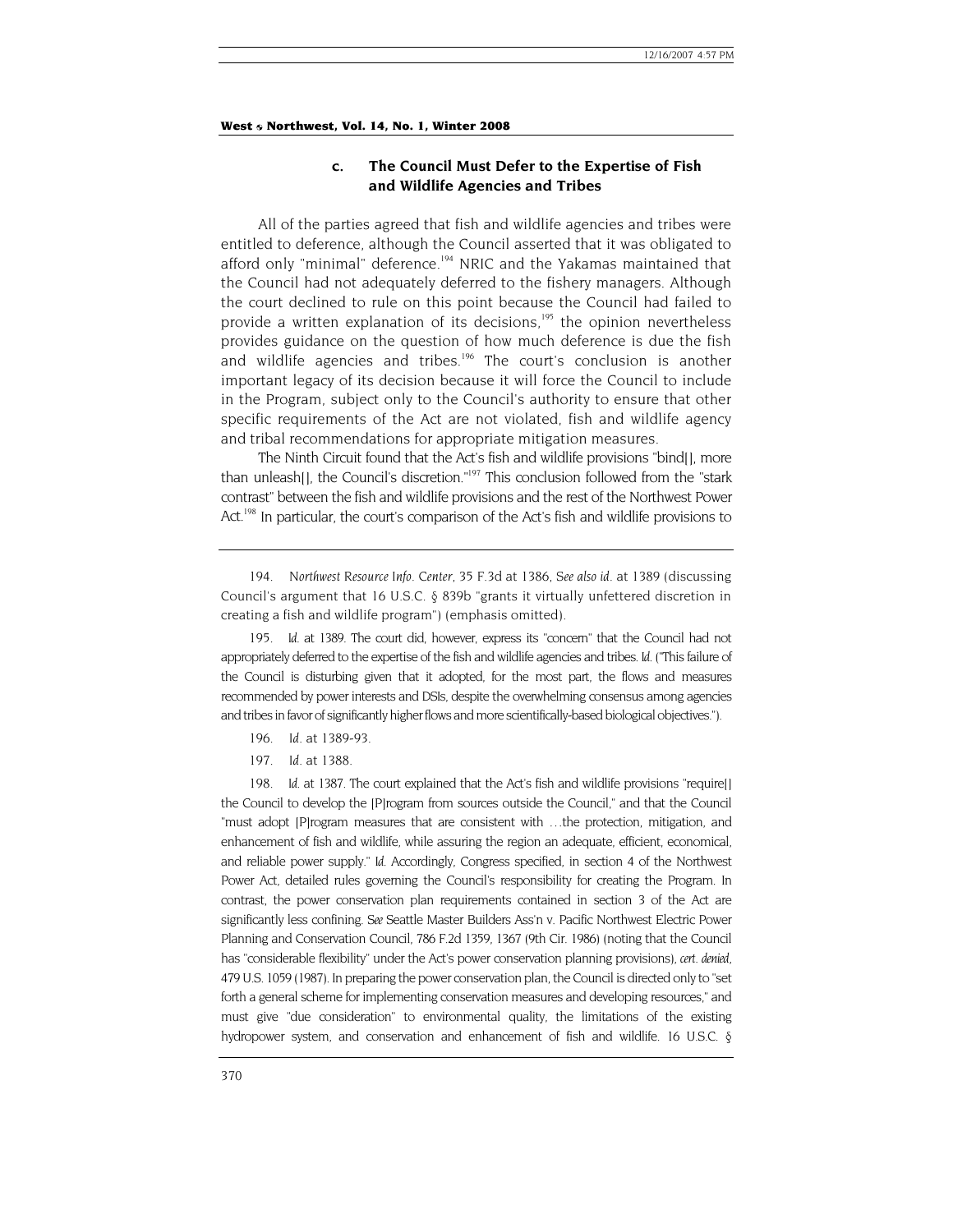its power planning requirements proved persuasive. Quoting Congressman Dingell's admonition that the Council should "not try to become a superfish and wildlife entity," the court concluded that "Congress intended that the Council not simply tap this resource of information and advice, but that it heavily rely upon it."<sup>199</sup> Thus, the court found that the Act "require[s] that a high degree of deference be given to fishery managers' interpretations of such provisions and their recommendations for [P]rogram measures."[200](#page-39-1)

# **d. Fish and Wildlife Program Criteria**

# **(i) The Act's Section 4(h)(6) Criteria are "Mandatory" and "Substantive"**

The court rejected the Council's argument that the criteria for the Program contained in section  $4(h)(6)$  of the Act<sup>201</sup> are advisory only, and declared that the criteria are "mandatory." $202$  The court thought the matter was resolved by reference to Congress' choice of the word "shall" in that statutory section.<sup>203</sup> Nevertheless, the court also explained that a construction of section  $4(h)(6)$  that circumscribes the Council's ability to

<span id="page-39-1"></span>200*. Id.* at 1388. The court did not limit the applicability of the Act's deference requirement to Program recommendations. The court also declared that the Council must defer to fish and wildlife agency and tribal interpretations of the Act's fish and wildlife program provisions: "We find it inherently reasonable to give agencies and tribes, those charges with the responsibility of managing our fish and wildlife, a high degree of deference in the creation of a program and in the interpretation of the Act's fish and wildlife provisions." *Id.* at 1389.

<span id="page-39-2"></span>201. 16 U.S.C. § 839b(h)(6).

<span id="page-39-3"></span>202*. Northwest Resource Info. Center*, 35 F.3d at 1389. Standards specified by 16 U.S.C. § 839b(h)(6) are "substantive" criteria that each program measure must meet. *Id.*

 $839b(e)(2)$ . Congress also required the Council to give priority to alternative energy resource determined to be "cost effective," and mandated that the power conservation plan include: (1) an energy conservation program; (2) recommendations for research and development; (2) recommendations for research and development; (3) a method for determining environmental costs and benefits; (4) an energy demand forecast; (5) data on the region's energy reserve and power reliability needs and ways of providing for them at minimum cost; and (6) a method for calculating any surcharges imposed pursuant to the Act. *Id.* § 839b(e)(3). The Council must also incorporate the Program into its power conservation plan. *Id.* § 839(e)(3)(F).

<span id="page-39-0"></span><sup>199</sup>*. Northwest Resource Info. Center,* 35 F.3d at 1388 (quoting 126 Cong. Rec. E10,683 (1980). Three paragraphs later, the court gave an additional hint about the degree of deference due fishery managers and implied that it is substantial indeed: the court declared that the Act's fish and wildlife provisions "*significantly circumscribed* the Council's discretion." *Id.* at 1389 (emphasis added).

<span id="page-39-4"></span><sup>203</sup>*. Id.*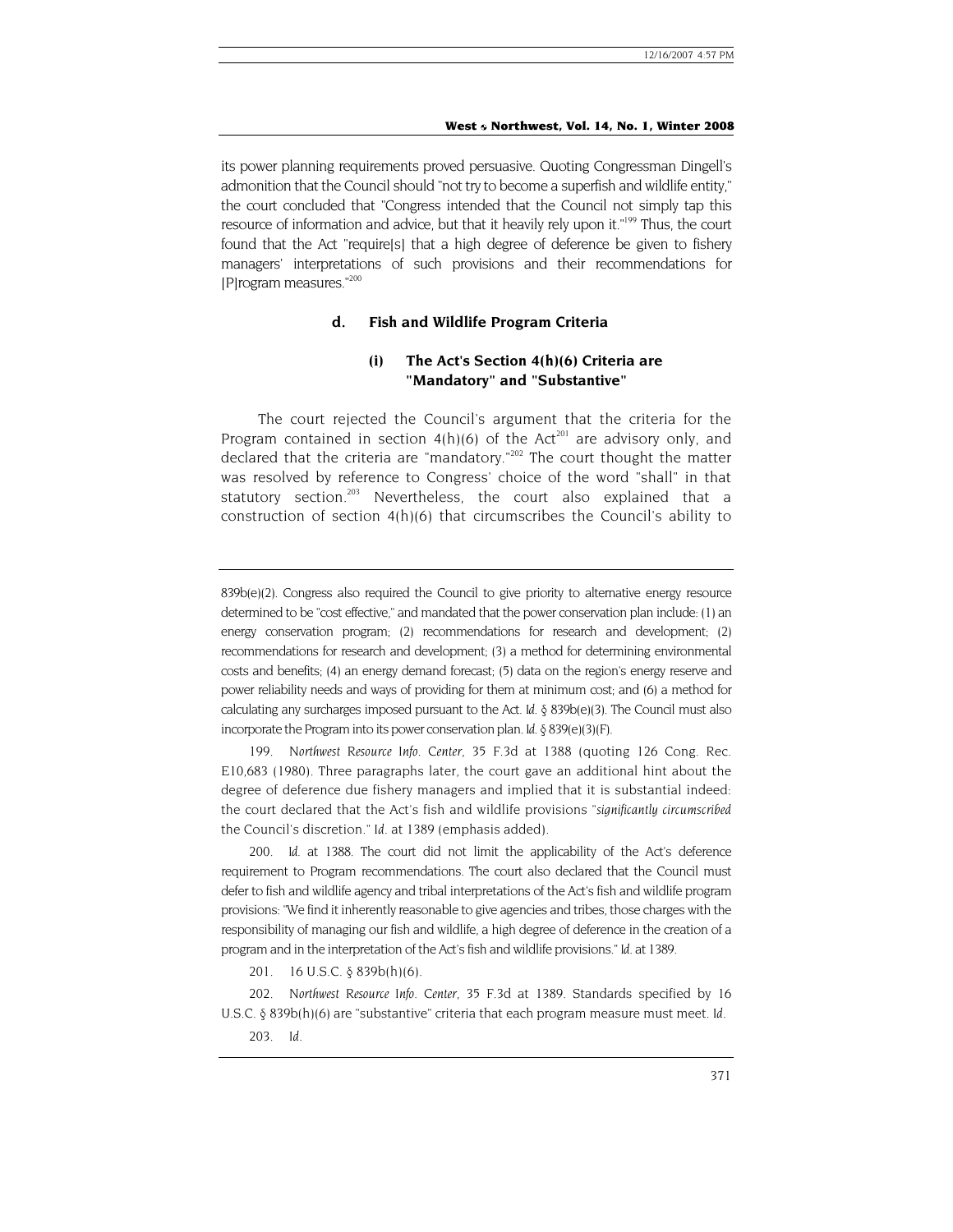evade the Program criteria was consistent with Congress' intent to limit the Council's discretion in creating the Program. $^{204}$ 

The Council's position that the section 4(h)(6) criteria "merely set the agenda but do not dictate the substance of measures" failed to satisfy the court.<sup>205</sup> The court reiterated that the Northwest Power Act "significantly circumscribe[s] the Council's discretion with respect to fish and wildlife" and invoked precedent holding other provisions of section 4(h) "substantive" to conclude that the fish and wildlife program criteria should be treated similarly.<sup>206</sup>

# **(ii) Interpretation of the Section 4(h)(6) Criteria**

The court did not limit its opinion to the procedural questions at the heart of the case. It also focused on the five specific Program criteria contained in section 4(h)(6) of the Act, and provided its interpretation of each. The court's discussion of many of these criteria may be dictum because the application of only a few of them was contested by the parties. Nevertheless, the court's interpretation of the Act's detailed Program mandate will no doubt influence the Council's future actions.<sup>207</sup> Moreover, the court's interpretation will undoubtedly be invoked by the Ninth Circuit itself should the Program again be challenged in the future.

# **(a) Section 4(h)(6)(A)**

This provision "requires that measures complement the existing and future activities of the Federal and the region's state fish and wildlife agencies and appropriate Indian tribes."<sup>208</sup> The court quoted at length from Judge Marsh's ruling in *Idaho Department of Fish & Game* and pointed out that that case "involve[d] . . . what to do about preserving and restoring the salmon [and] urge[d] policy and operation in a direction away from the status quo towards affirmative action."<sup>209</sup> The court also expressed concern that "the Council's rejection of the agencies' and

<span id="page-40-0"></span>204*. Id.* The court also took the opportunity to warn against inclusion in the Program of measures unaccompanied by specific completion dates and commitments to meet the Act's specified Program criteria: "[We] construe the Program as the Council's binding commitment to the timely implementation of all measures, if they satisfy the substantive criteria" of the Act. *Id.* at 1389.

205*. Id.* at 1389.

<span id="page-40-2"></span><span id="page-40-1"></span>206*. Id.* (citing Confederated Tribes and Bands of the Yakima Indian Nation v. Federal Energy Regulatory Comm'n, 746 F.2d 466, 473 (9th Cir. 1984) (interpreting "equitable treatment" clause of 16 U.S.C. § 839b(h)(11)(A)(i)).

<span id="page-40-3"></span>207*. See infra* notes 362-419 and accompanying text for a discussion of the Council's December 1994 Program amendments, which were issued after the Ninth Circuit's decision.

- <span id="page-40-4"></span>208*. Northwest Resource Info. Center*, 35 F.3d at 1390.
- <span id="page-40-5"></span>209*. Id.*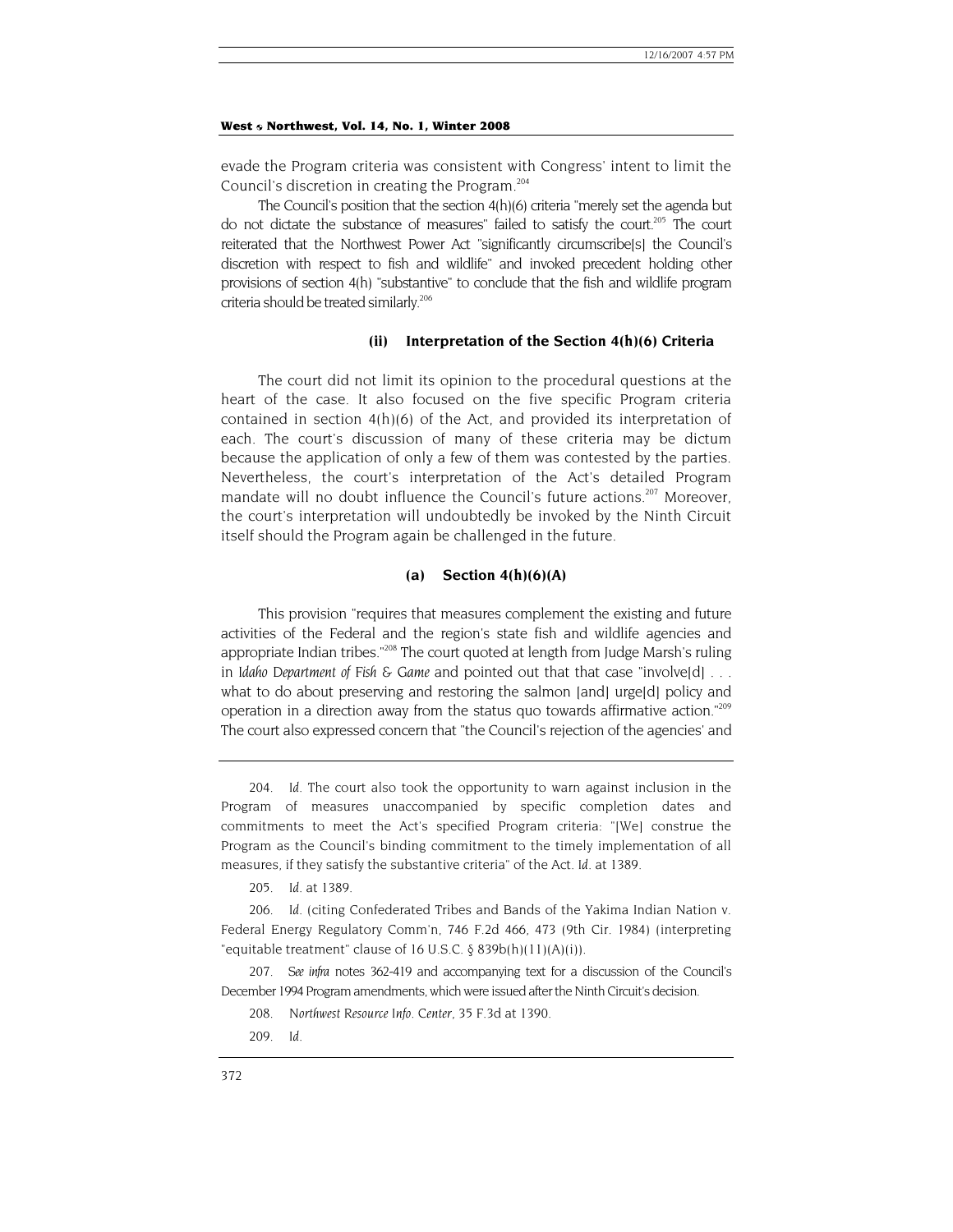tribes' consensus as to increased flows and biological objectives does not appear to square well with those efforts."<sup>210</sup> The significance of this portion of the opinion is easy to overlook, but it underscores Judge Marsh's warning six months earlier that the courts would not long remain satisfied with the status quo on the river.<sup>211</sup>

# **(b) Section 4(h)(6)(B)**

The court pointed out that the "best available scientific knowledge" standard "ensures action in the promulgation and implementation of a [Program]."<sup>212</sup> Importantly, however, the court explained that the Council must defer to the fish and wildlife agencies' and tribes' view as to what is "best available scientific knowledge." $^{213}$ The standard does *not* require the "best available data"; decisions may be based on "reasonable inferences and predictions" extracted from the "best available scientific knowledge."<sup>214</sup> The court did not rule on the question whether the Strategy for Salmon was based on the "best available scientific knowledge" because the Council did not provide the required written explanation of its decisions to reject fish and wildlife agency and tribal recommendations.<sup>215</sup>

The court's interpretation of section  $4(h)(6)(B)$  may be the most significant portion of the opinion. During the first decade of the Program, the Council frequently rejected recommendations for mitigation measures submitted by fish and wildlife agencies and Indian tribes. The Council frequently justified these decisions by professing doubt about the scientific support for such recommendations.<sup>216</sup> Requiring the Council to defer to the scientific expertise of fish and wildlife managers will foreclose that mechanism for avoiding decisions likely to be unpopular with parties primarily interested in economic uses of the Columbia River system. The Council may therefore find itself somewhat less able to continue its traditional cautious approach to salmon recovery.<sup>217</sup>

- <span id="page-41-1"></span>211*. See Idaho Dep't of Fish & Game,* 850 F. Supp. at 900.
- <span id="page-41-2"></span>212*. Northwest Resource Info. Center,* 35 F.3d at 1391.
- <span id="page-41-3"></span>213*. Id.*
- <span id="page-41-4"></span>214*. Id.* ("[T]he standard requires only the best available scientific knowledge, not data.").
- <span id="page-41-5"></span>215*. Id.*
- <span id="page-41-6"></span>216*. See supra* notes 60, 72, 103-112 and accompanying text.

<span id="page-41-7"></span>217. Indeed, the Council's response to *Northwest Resource Information Center* indicates that the Council intends to be more aggressive in leading the region's effort to restore wild salmon runs. *See infra* notes 354-419 and accompanying text.

<span id="page-41-0"></span><sup>210</sup>*. Id.*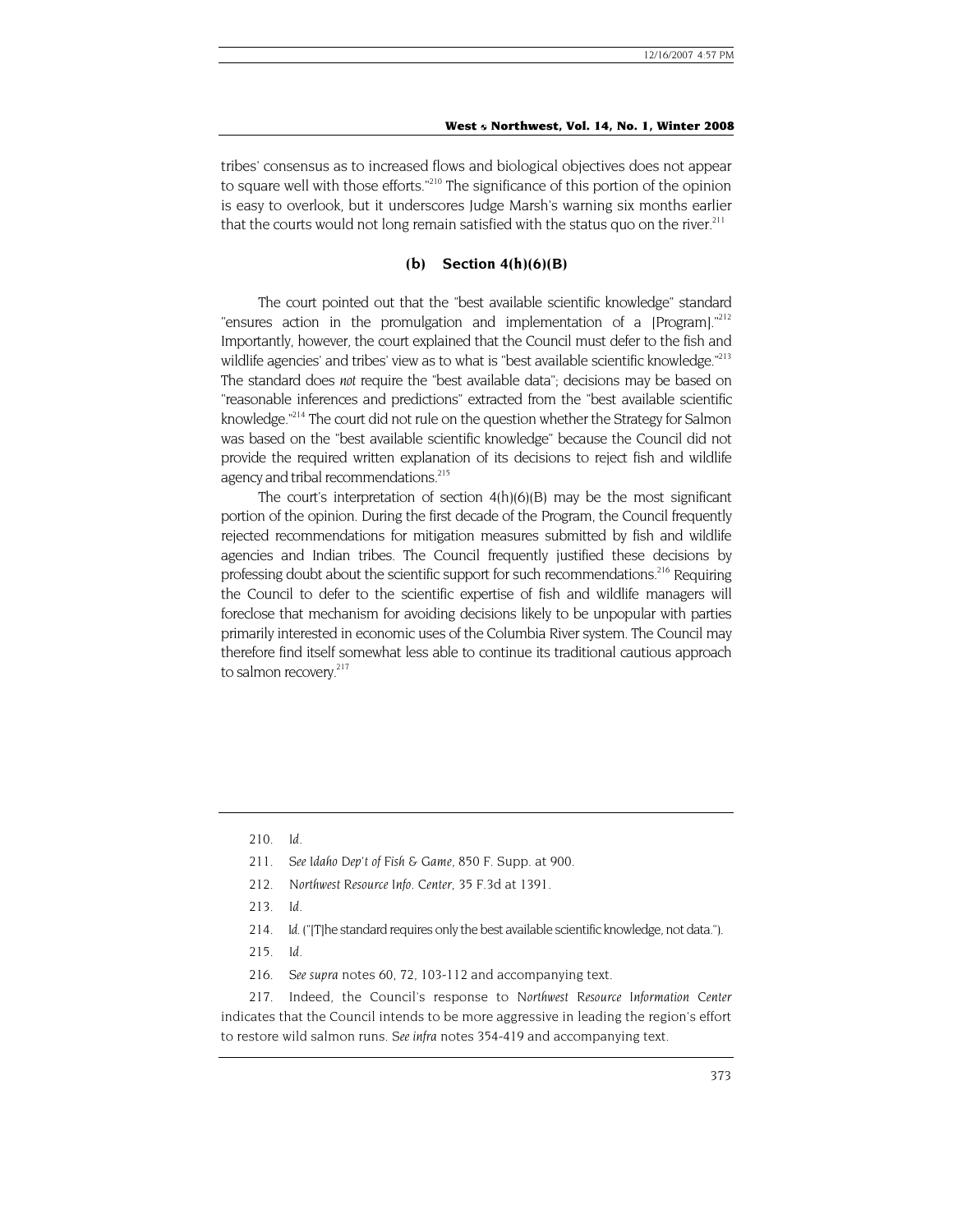### **(c) Section 4(h)(6)(C)**

<span id="page-42-3"></span>This standard requires the Council to evaluate alternative Program measures "for effective(ness) in achieving sound biological objectives."<sup>218</sup> The court instructed the Council to determine the extent to which recommended measures achieve "specific" biological objectives and ordered the Council to give "due weight" to agency and tribal recommendations as to what biological objectives to employ.<sup>219</sup>

# **(d) Section 4(h)(6)(D)**

This provision makes clear that the Northwest Power Act does not affect either treaties which guarantee Pacific Northwest Indian tribes the right to take fish at "accustomed grounds and stations"<sup>220</sup> or tribal rights to adequate water supplies.<sup>221</sup> Because the Northwest Power Act does not

- <span id="page-42-0"></span>218*. Northwest Resource Info. Center*, 35 F.3d at 1391.
- <span id="page-42-1"></span>219*. Id.* at 1392.

<span id="page-42-2"></span>220. Treaty of Medicine Creek, Dec. 26, 1854, 10 Stat. 1132, 1133. Similar language was included in other treaties protecting tribal fishing rights. *See, e.g.,* Treaty of Point No Point, Jan. 26, 1855, 12 Stat. 933, 934. The treaties protecting tribal fishing rights, known as the "Stevens Treaties" in honor of Washington territorial Governor and federal Indian Affairs Superintendent Isaac Stevens, also secured for America 64 million acres lf land. Comment, *Empty Victories: Indian Treaty Fishing Rights in the Pacific Northwest*, 10 ENVTL. L. 413, 416-17 (1980). Governor Stevens negotiated the Treaty of Medicine Creek; the Treaty of Point Elliot, Jan. 22, 1855, 12 Stat. 927; the Treaty of Point No Point; the Treaty of Neah Bay, Jan. 31, 1855, 12 Stat. 939; the Treaty with the Walla Walla, June n9, 1855, 12 Stat. 945; the Treaty with the Yakimas, June 9, 1855, 12 Stat. 951; the Treaty with the Nez Perce, June 11, 1855, 12 Stat. 957; the Treaty with the Tribes of Middle Oregon, June 25, 1855, 12 Stat. 963; the Treaty with the Quinaielts, July 1, 1855 and Jan. 25, 1856, 12 Stat. 971; and the Treaty with the Flathead, July 16, 1855, 12 Stat. 975. The Shoshone-Bannock tribe does not have a Stevens Treaty - guaranteed right to a tribal fishery. However, their treaty hunting rights have been interpreted to include fishing rights. *See* State v. Tinne, 94 Idaho 759, 497 P.2d 1386 (1972) (implying fishing right from Article IV of the Treaty of Fort Bridger, July 3, 1868, 15 Stat. 1020-21).

221. Under the rule of Winters v. United Sates, 207 U.S. 564 (1908), the establishment of an Indian reservation implies reservation of water sufficient to fulfill the purposes of the reservation. Thus, the *Winters* doctrine protects tribal water rights utilized for agricultural production or maintenance of fisheries. *Id.* (enjoining construction of off-reservation dams and reservoirs that would have deprived the Fort Belknap Indian Reservation of water needed for irrigation); Cappaert v. United States, 426 U.S. 128 (1976) (fishery needs may be basis of reserved water right under *Winters* doctrine); Colville Confederated Tribes v. Walton, 647 F.2d 42 (9th Cir.) (reaching similar holding), *cert. denied*, 454 U.S. 1092 (1981). But *cf., e.g.,* Crow Tribe of Indians v. Repsis, 866 F. Supp. 520 (D. Wyo. 1994) (tribe is not guaranteed right to hunt or fish on national forest lands by applicable treaties, notwithstanding *Winters* doctrine or United States v. Winans, 198 U.S. 371 (1905) and Tulee v.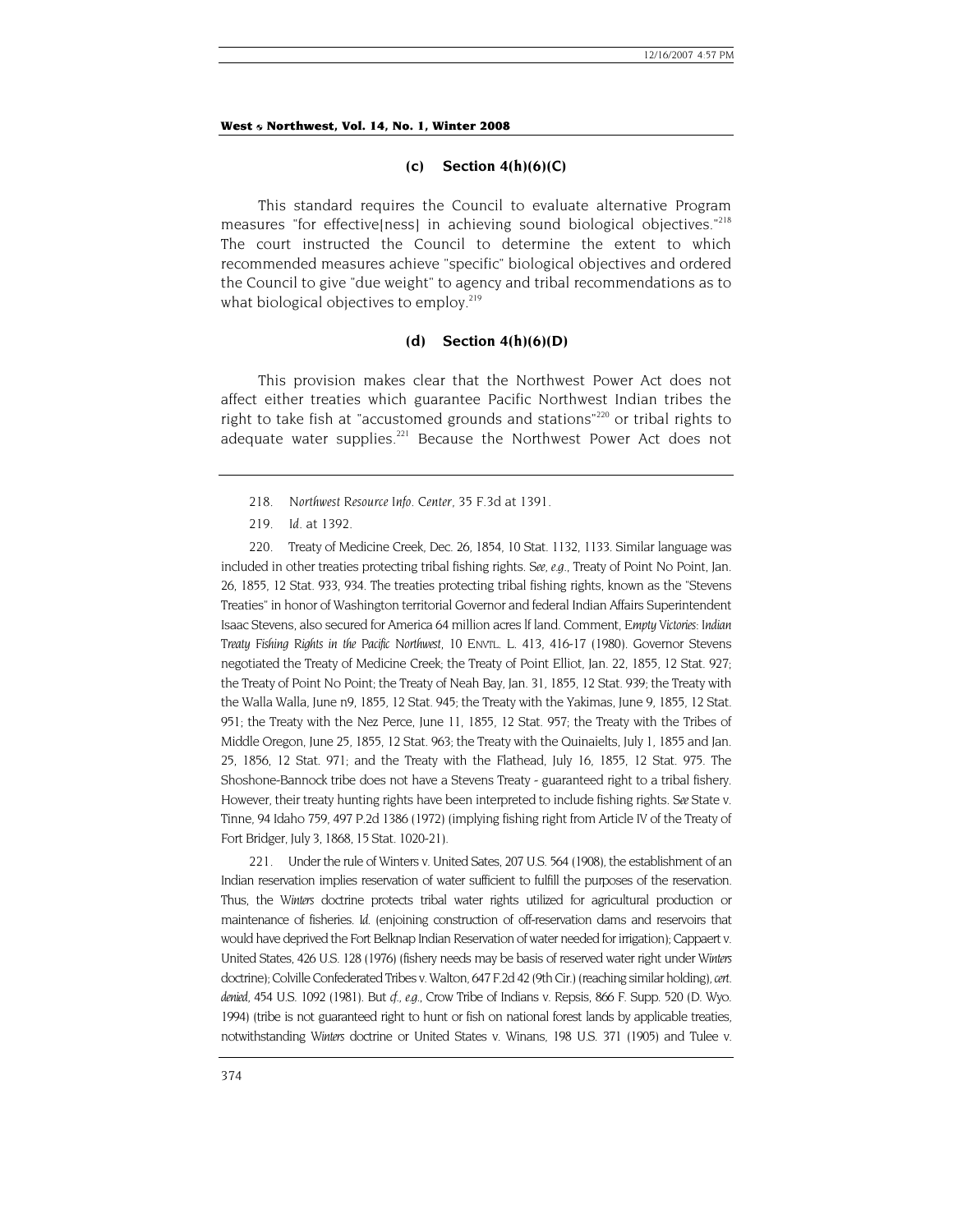authorize the Council or any federal agency to infringe on the tribes' treaty fishing rights, the Program must protect such rights.<sup>222</sup> Accordingly, the Ninth Circuit expressed sympathy with the Yakamas' argument that the Strategy for Salmon violated section 4(h)(6)(D).

The court found it "reasonable" to conclude, based on the administrative record before the Council which demonstrated that the Program would allow the extinction of Snake River fall chinook, that the Strategy for Salmon "may very well" have violated the Yakama Indian Nation's treaty-reserved fishing rights.<sup>223</sup> There is no reason to assume that this warning does not also apply to other salmon stocks and other tribes. This aspect of the Ninth Circuit's opinion is therefore likely to induce the

<span id="page-43-0"></span>222. Tribal treaty rights are reserved rights, subject to infringement only if Congress explicitly abrogates them. *See generally* Washington v. Washington State Commercial Passenger Fishing Vessel Ass'n, 443 U.S. 658 (1979). Courts are generally extremely reluctant to find that Congress has exercised its power to negate treaty-guaranteed rights. *Id.* at 690. Thus, unlike other policy priorities that federal agencies may balance in an effort to implement Congress' will, tribal treaty rights are property. Unless purchased by agreement or through subsequent treaty, or extinguished in a "just war," they must be left undiminished by the United States and its political subdivisions. *See* FELIX S. COHEN, HANDBOOK OF FEDERAL INDIAN LAW 50-58 (1982). Treaty tribes have an "absolute right" to maintain their historic fisheries in the Columbia River Basin and are entitled to a "fair share" of the fish present in the river system. *See* Sohappy v. Smith, 302 F. Supp. 899 (D. Or. 1969), *aff'd as modified sub nom.,* United States v. Oregon, 529 F.2d 570 (9th Cir. 1976). Later judicial decisions have clarified that treaty tribes must be allocated fifty percent of each fishrun destined for or passing through traditional tribal fishing areas. *See* United States v. Washington, 384 F. Supp. 312 (W.D. Wash. 1974), *aff'd* 520 F.2d 676 (9th cir. 1975), *cert. denied sub nom.,* Northwest Steelheaders Council v. United States, 423 U.S. 1086 (1976). The Supreme Court upheld this allocation in *Washington State Commercial Passenger Fishing Vessel Association*. Tribal treaty rights also require federal, state and local governments to impose "environmental restraints on activities" that may adversely affect treaty fishing or water rights. United States v. Washington, 694 F.2d 1374, 1375, 1381-82, 1389 (9th Cir. 1982), *vacated, op. replaced, on rehearing en banc,* 759 F.2d 1353 (9th Cir.), *cert. denied*, 474 U.S. 994 (1985). *But see* Nez Perce Tribe v. Idaho Power Co., 847 F. Supp. 791 (D. Id. 1994) (adopting magistrate's report that concluded that Stevens treaties do not provide tribes with right to protection of ecosystems). *See Generally* Michael C. Blumm, *Why Study Pacific Salmon Law?*, 22 IDAHO L. REV. 629, 637 n.94 (1986) (asserting that all appellate judges who have considered the issue on the merits have concluded that an implied environmental right exists). The Pacific Northwest's treaty tribes estimate that violations of their fishing rights caused by reductions in harvest quotes entitles them to \$4 billion in damages. *See Tribes Declare Ambitious Salmon Recovery Proposal*, AMERICAN POLITICAL NETWORK: GREENWIRE, June 19, 1995 (available on Westlaw, APN-GR Database).

<span id="page-43-1"></span>223*. Northwest Resource Info. Center*, 35 F.2d at 1392.

Washington Dep't of Game, 315 U.S. 681 (1942)). For a good overview and critique of the federal government's handling of its trust obligations to the treaty tribes, see Mary Christina Wood, *Indian Land and the Promise of Native Sovereignty: The Trust Doctrine Revisited*, 1994 UTAH L. REV. 1471 (1994), and Mary Christina Wood, *Fulfilling the Executive's Trust Responsibility Towards the Native Nations on Environmental Issues: A Partial Critique of the Clinton Administration's Promise and Performance*, 25 Envtl. L. 733 (1995).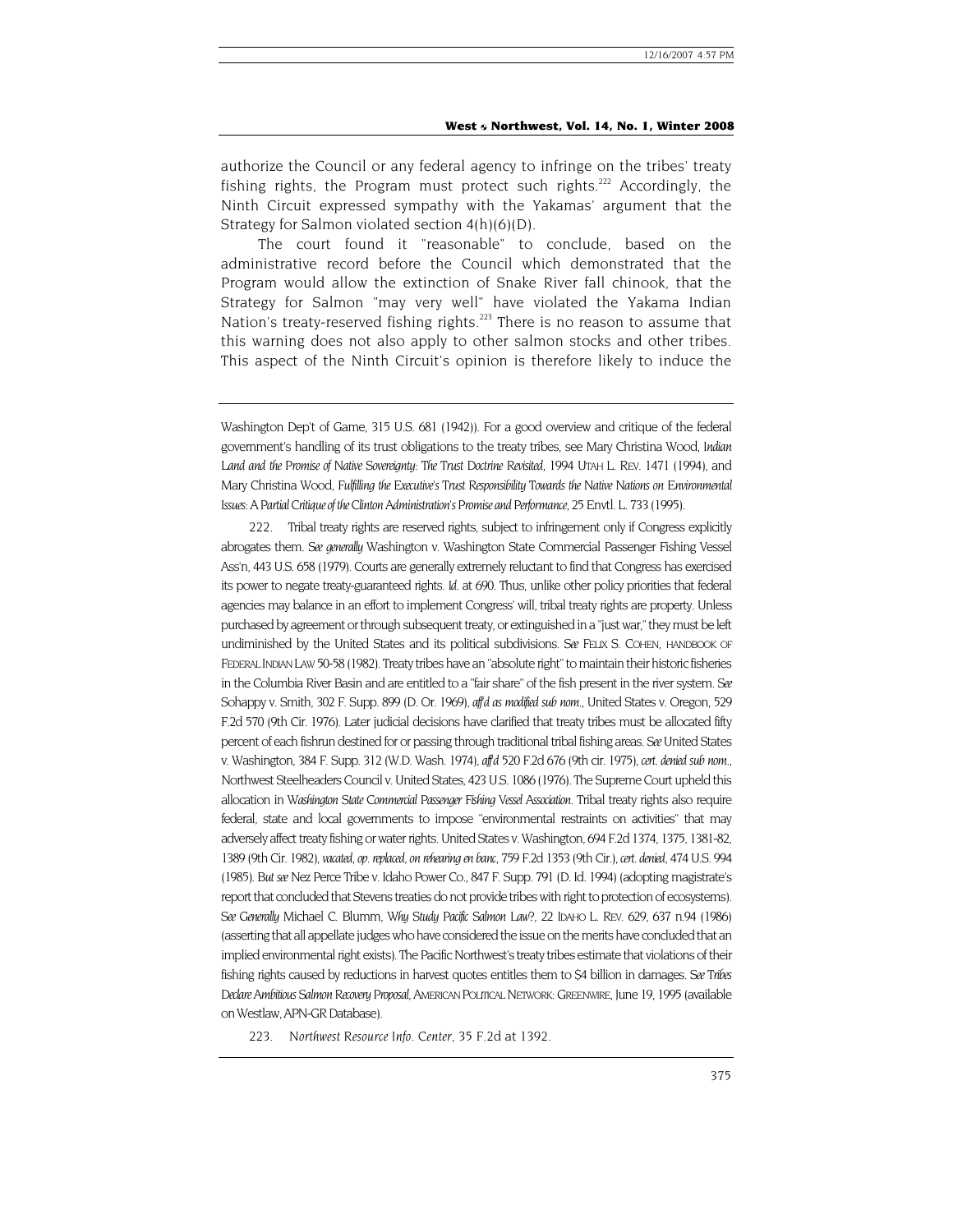Council to adopt only those Program recommendations not likely to allow any stocks to slide closer to extinction.<sup>224</sup>

### *(***e) Section 4(h)(6)(E)**

This provision specifies Program criteria unique to anadromous fish. The Council must: (i) provide for improved survival of such fish at hydroelectric facilities located on the Columbia River system; and (ii) provide flows of sufficient quality and quantity between such facilities to improve production, migration, and survival of such fish as necessary to meet sound biological objectives.<sup>[225](#page-44-1)</sup>

The court explained that the criteria in this subsection "accent[] the importance of the Council strictly complying with the Act's mandates with regard to fish and wildlife, especially that requiring that a high degree of deference be given to fishery managers."<sup>226</sup> While the court did not decide whether the Council had failed to afford adequate deference to the fish and wildlife agencies and tribes, it expressed concern that the Council has been more concerned with avoiding economic duress than in improving salmon survival: "The record evokes in us. . .a strong sense of skepticism; without explanation, the Council rejected the consensus of most fishery managers on the issues of flows and biological objectives in favor of the recommendations of power interests and DSIs."<sup>[227](#page-44-3)</sup>

The court declined to address the argument that the Council did not, as the Act requires, defer to the expertise of fish and wildlife agencies and tribes and therefore afford a presumption of scientific correctness to their recommendations. The judges could not do so because the Council's failure to explain its decisions rendered it impossible to determine how much deference was actually given.<sup>228</sup> But the court made it clear that the Council had provided very weak support for its decision not to increase fish flows. Rejecting the Council's reliance on NMFS' 1992 biological opinion on FCRPS operations, the court pointed out that NMFS had warned the Council that the status quo would not sustain the runs.<sup>229</sup> The court also noted that the Council's own staff had concluded that the Strategy for Salmon would "probably" push low productivity stocks to extinction and stabilize, but not rebuild, medium productivity stocks.<sup>230</sup>

- <span id="page-44-1"></span>225. 16 U.S.C. § 839b(h)(6)(E)(i), (ii).
- <span id="page-44-2"></span>226*. Northwest Resource Info. Center*, 35 F.3d at 1392.
- <span id="page-44-3"></span>227*. Id.* at 1392-93.
- <span id="page-44-4"></span>228*. Id.* at 1389.
- <span id="page-44-5"></span>229*. Id.* at 1393.
- <span id="page-44-6"></span>230*. Id.*

<span id="page-44-0"></span><sup>224</sup>*. But see* Nez Perce Tribe v. Idaho Power Co., 847 F. Supp. 791 (D. Idaho 1994) (treaty tribe cannot pursue claim for damages based on adverse impacts of FCRPS on salmon runs under Federal Power Act, 16 U.S.C. § 803(c), or federal or state common law).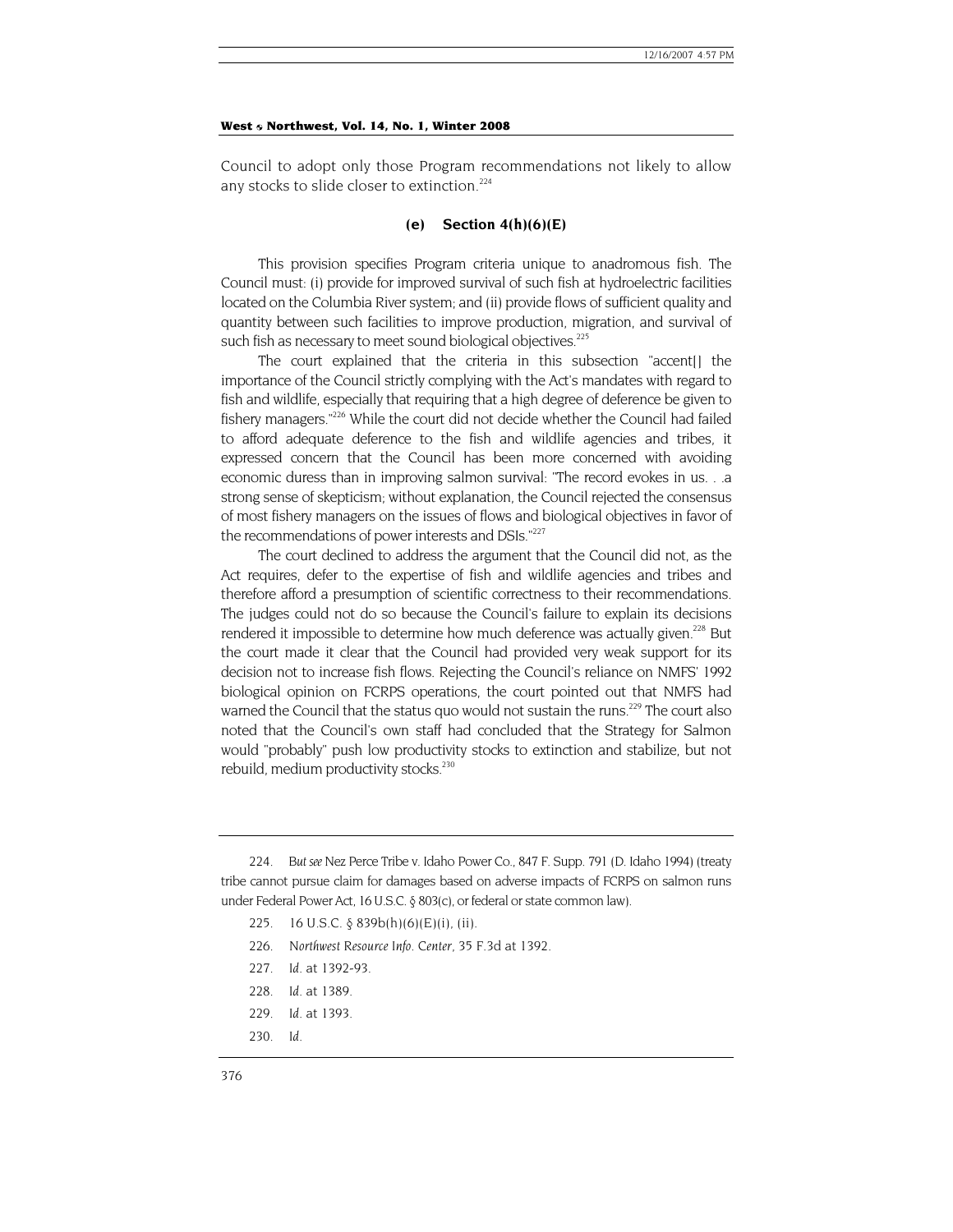# **e. Balancing the Biological Benefit of a Program Recommendation Against its Cost is Not Required**

The court rejected the DSIs' argument that each Program measure must be subjected to a comparison of its biological benefit to the costs it imposes on the hydropower system. Because Congress did not intend for cost considerations to preclude restoration of the basin's salmon runs as long as the Act's baseline condition of an "adequate, efficient, economical, and reliable power supply" remains in place, the court found that such comparisons are not permitted.<sup>231</sup> The court's dismissal of the DSIs' argument on this point eliminates an obstacle often invoked by commentators as a basis for blocking ecologically beneficial reform of the Basin's hydropower system.<sup>232</sup> This aspect of the Ninth Circuit's decision is therefore another important legacy of the case.

The court offered a summary of the role of cost calculations in the adoption of a Program that confirms academic opinion that measures are acceptable even if they impose substantial costs on the hydropower system.<sup>[233](#page-45-2)</sup>

We conclude from our study of  $\delta$  839b(h)(5) and the legislative history that: (1) Congress did not say the Council should perform a critical cost-benefit analysis of each measure; (2) a fish and wildlife measure cannot be rejected solely because it will result in power losses and economic costs; and (3) the Council must assess overall power and economic impacts so that the Program does not cause an inadequate, inefficient, uneconomic, and unreliable power supply.<sup>[234](#page-45-3)</sup>

<span id="page-45-0"></span>231*. Id.* at 1394. 16 U.S.C. § 839b(h)(6)(c) "emphasizes the achievement of predetermined biological objectives in a least cost manner….[C]ost effectiveness, in this context, prevents cost considerations from precluding the biologically sound restoration of anadromous fish in the Columbia River Basin to the extent affected by hydropower development and operations so long as an adequate, efficient, economical, and reliable power supply is assured." *Id.* Note the use of the word "power." As the court explained, "the statute assures a 'power supply,' not a 'hydropower supply.'" *Id.* at 1378, no.13.

<span id="page-45-1"></span>232*. See, e.g.,* Early & Krogh, *supra* note 153, at 300 (arguing that the intent behind the Northwest Power Act was to require the Council to balance "the incremental cost to power as measured from current power costs, against the incremental value to the fishery of the proposed mitigation measure.").

<span id="page-45-2"></span>233*. See* Blumm, *Parity I, supra* note 15, at 122-38 (biologically sound measure must be adopted unless it would cause "large scale power outages," a "demonstrated BPA inability to fulfill [its] self-financing requirement," or "an entire class of power customers [being forced] out of business.").

<span id="page-45-3"></span>234*. Northwest Resource Info. Center,* 35 F.3d at 1394.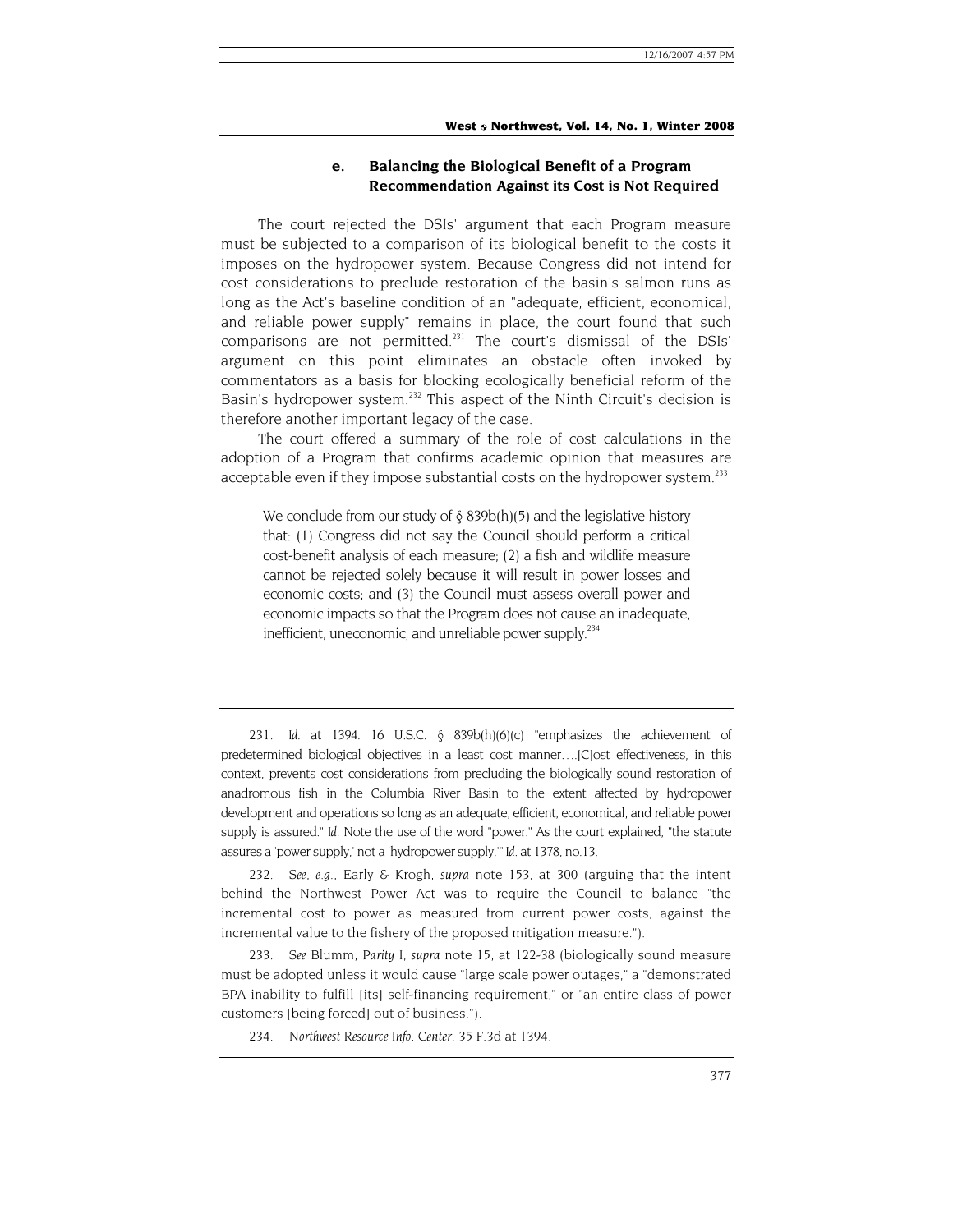The court's handling of this issue turned on the state of the administrative record before the Council. The judges found that there was insufficient evidence to conclude that the "minimum cost" requirement imposed by section 4(h)(5) was violated.<sup>235</sup> Nevertheless, the court also explained that it could not apply section  $4(h)(5)$  of the Act unless a biological objective was first established.<sup>236</sup> The court also noted that the DSIs had not proved that the Program's "overall economic impact" on the hydropower system was "unreasonable." $^{237}$ 

# **C. Summary: How Must the Council Change its Ways?**

The Ninth Circuit's decision ensures several important changes in the way the Council has traditionally crafted the Program. First, the court's opinion left the Council no choice but to establish clear biological objectives. Moreover, the Council must not dismiss as scientifically unsupportable, without adequate explanation, the fish and wildlife agencies' and tribes' view that smolt survival can best be improved by anchoring the Program to water particle travel times. The Program may therefore include smolt travel time objectives in the future.<sup>238</sup> The Council must also heed the court's warnings that it should give substantial deference to the scientific views and recommendations of state fish and wildlife agencies and tribes.<sup>239</sup> The court did not say, or even imply, that the recommendations of the fish and wildlife agencies and tribes are conclusive. However, the court left the Council very little room to ignore these recommendations, going so far as to say that deference is due even the interpretation of the Act by the fish and wildlife agencies and tribes. $240$ 

*Northwest Resource Information Center* eliminates the possibility that future Program amendments will be so weak as to allow the extinction of listed salmon stocks.<sup>241</sup> The court strongly suggested in its discussion of section 4(h)(6)(D) that protection of tribal treaty rights to a salmon harvest must be

<span id="page-46-2"></span>237*. Id.* The court also rejected the DSIs' argument that reservoir drawdowns would violate the Act because the Council had included in the Strategy qualifying language to the effect that drawdowns would not proceed if they are not consistent with sections 4(b)(5)-(7) of the Act. *Id.* at 1395.

<span id="page-46-3"></span>238*. See* Ogan, *supra* note 106.

<span id="page-46-4"></span>239. The Council apparently is finally convinced. Although speaking as an individual and not in his role as the Council's chief counsel, John Volkman has indicated that the Council reads the Ninth Circuit's opinion as a warning that the Council should avoid substituting its own view of biology for that of the fish and wildlife agencies and tribes. John M. Volkman, *Steering By Dicta*, 25 ENVTL. L. 385 (1995).

<span id="page-46-5"></span>240*. Northwest Resource Info. Center*, 35 F.3d at 1388.

<span id="page-46-6"></span>241*. See supra* notes 220-224 and accompanying text.

<span id="page-46-0"></span><sup>235</sup>*. Id.* at 1395.

<span id="page-46-1"></span><sup>236</sup>*. See id.,* at 1394-95.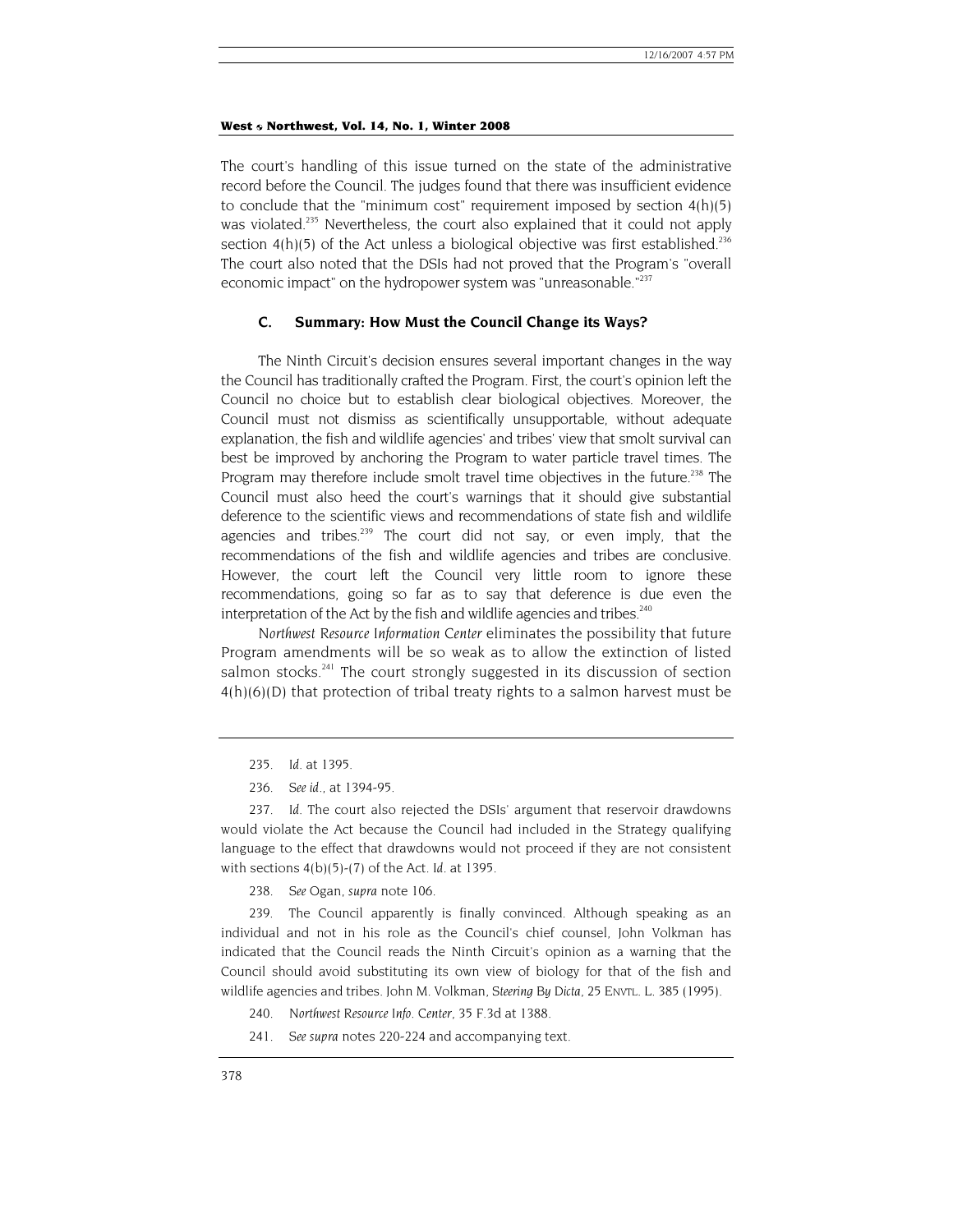protected, and in any event a failure to provide this protection raises questions of potential liability that counsel against risking the loss of any runs.<sup>242</sup> Thus, the Program is likely to include measures more protective of the most imperiled runs, particularly Snake River fall chinook.

The Council must justify, in writing, any decision not to adopt recommendations submitted by fish and wildlife agencies or tribes. The Council must also avoid the temptation to act as the region's scientific arbitrator. One immediate consequence of these two limitations on the Council's authority should be the adoption of higher minimum instream flows on the lower Columbia and lower Snake Rivers, since such measures have been advocated and scientifically justified by the fishery coalition for more than a decade.<sup>243</sup>

*Northwest Resource Information Center* does not erase all of the Council's discretion. The Act gives the Council authority to make an independent evaluation of Program recommendations for consistency with the section 4(h)(6) criteria and also authorizes the Council to reject any recommendation that is "less effective than the adopted recommendation for the protection, mitigation, and enhancement of fish and wildlife."<sup>244</sup> These provisions of the Act allow the Council to reject recommendations on the grounds that they are insufficiently supported by current scientific knowledge, so long as the Council affords fish and wildlife agencies and tribes the deference to which they are entitled.<sup>245</sup>

<span id="page-47-0"></span>242. Although the Council is an interstate compact agency, and not a part of the federal government, it is obligated to respect Indian tribal treaty rights. *See* 16 U.S.C. §  $839b(h)(6)(d)$ . Moreover, the region's tribes might well have a substantial claim for compensation under the takings clause of the Constitution if a government agency allows the tribes' treaty-guaranteed property right to a productive fishery to be destroyed. Lorraine Bodi, Panel Discussion, in *Colloquium: Who Runs the River?*, 25 ENVTL. L. 417, 421 (1995).

<span id="page-47-1"></span>243. In the past the Council has asserted authority to determine whether fishery coalition flow recommendations are justified by its own view of correct biology. Kai N. Lee, *Rebuilding Confidence: Salmon, Science, and Law in the Columbia Basin*, 21 ENVTL. L. 745, 750, 795 N.190 (1991) (maintaining that Council has engaged in a "science-driven planning process" and that requests for higher flows on lower Columbia and lower Snake Rivers do not "represent any biology"). Of course, if the Council adheres to Professor Lee's views on the flow issue, it will be at risk to violating the Ninth Circuit's admonition that the Council's task is to find out from the state fish and wildlife agencies and tribes the nature and extent of management actions justified by scientific knowledge. *See* Blumm, *Parity V, supra* note 8, at 737 n.442.

244. 16 U.S.C. § 839b(h)(7)(B), (C).

<span id="page-47-3"></span><span id="page-47-2"></span>245. Thus, future Program amendments may incorporate additional scientific information aimed at reinforcing application of section 4(h)(7) criteria. In addition, the Ninth Circuit's opinion does not affect the Council's authority to require scientific support for all submitted recommendations. Nevertheless, rejection of fish and wildlife agency and tribal recommendations on the grounds that biological knowledge does not support them entails the risk that the Council will cross the line between permissible independence and necessary deference to fishery managers' expertise.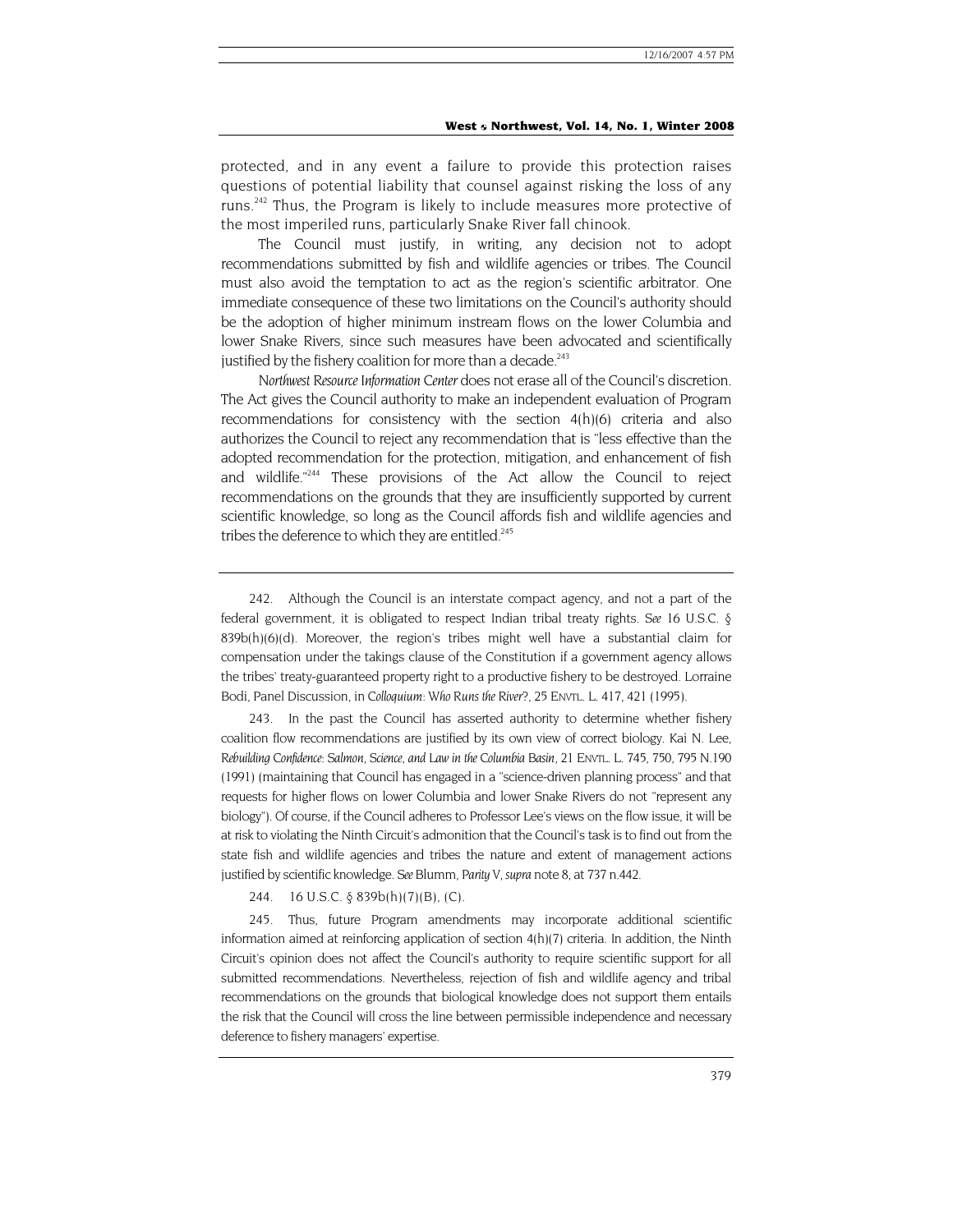During future proceedings to amend the Program the Council may invoke the Act's power supply assurance clause as an excuse for avoiding fishery coalition or environmentalist recommendations.<sup>246</sup> The Ninth Circuit has not defined the scope of this constraint on the Program.[247 H](#page-48-1)owever, *Northwest Resource Information Center* indicates that Congress' desire to preserve for the region a reliable and affordable source of electricity may not be a significant barrier to an aggressive salmon restoration effort. The Ninth Circuit emphasized that the Act's drafters sought only to prevent the creation of an "inadequate, inefficient, uneconomical, and unreliable power supply."<sup>248</sup>

While BPA may legitimately fear intense price competition from other electric wholesalers if salmon restoration costs rise, $249$  the Northwest Power

<span id="page-48-0"></span>246*. See* 16 U.S.C. § 839b(h)(7)(A), (B).

<span id="page-48-1"></span>247*. Northwest Resource Information Center* does not include any detailed discussion of the power supply assurance. *Cf.* PACIFIC NORTHWEST UTILITIES CONFERENCE COMMITTEE, DEGREE OF POWER COUNCIL FLEXIBILITY IN RESPONDING TO FISHER AGENCY RECOMMENDATIONS FOR DEVELOPMENT AND ADOPTION OF A FISH AND WILDLIFE PROGRAM 5 (no date) (arguing that phrase should be read as a qualifying ingredient to the Act's specific requirements to "compliment[] existing and future agency and tribal objectives," achiev[e] sound biological objectives," and "be consistent with treaty rights"), *quoted in* Blumm, *Parity II, supra* note 15, at 120 n.71. *But see* Early & Krogh, *supra* note 153, at 295 (arguing that Congress did not intend for electricity consumers to pay a higher price for power in order to pay for fish and wildlife restoration and protection measures; power costs "must be considered before large scale power shortages occur, before the BPA is unable to pay its bills, and before customers are driven from the region due to high power costs"). The Krogh and Early view of Congress' intent is not supported by the language of the Act. Section 4(h)(8)(B) explicitly contemplates that power users must "bear the cost of measures designed to deal with adverse impacts caused by the development and operation of electric power facilities and programs."  $16$  U.S.C.  $\S$  839b(h)(8)(B).

<span id="page-48-2"></span>248*. Northwest Resource Info. Center*, 35 F.3d at 1394. BPA has hinted that it would invoke this clause to avoid implementing Program measures it deems too expensive. *See* Bill Mackenzie & Joan Laatz, *Planners Weigh Cheap Power, Salmon*, OREGONIAN, Dec. 7, 1994, at C1, C7 (quoting BPA Administrator Randy Hardy) (BPA considers costs of saving salmon "risk[y]…from a reliability and financial standpoint" and would "rather not be in the position of having the [C]ouncil say to do something and we say, 'No, we won't….'").

<span id="page-48-3"></span>249. Increased costs associated with salmon recovery are hardly the most significant drain on BPA's bank account, since they amount to a very small fraction of the amount BPA allocates toward payment on bonds issued to build Washington Public Power Supply System (WPPSS) nuclear plants. Blumm, *Parity V, supra* note 8, at 741. BPA owes approximately \$7 billion to the lenders who financed the one remaining and three discontinued plans. *Nuke Debt: Hole That May Become a Grave*, 14 NORTHWEST CONSERVATION ACT REPORT 1, 3 (Mar. 17, 1995). Maintenance of BPA's WPPSS debt costs the agency approximately one-fourth its entire annual budget. *See* BONNEVILLE POWER ADMINISTRATION, SERVING THE NORTHWEST: 1994 ANNUAL REPORT 26 (reporting FYI1994 WPPSS debt service of approximately \$469 million) [hereinafter BPA 1994 REPORT].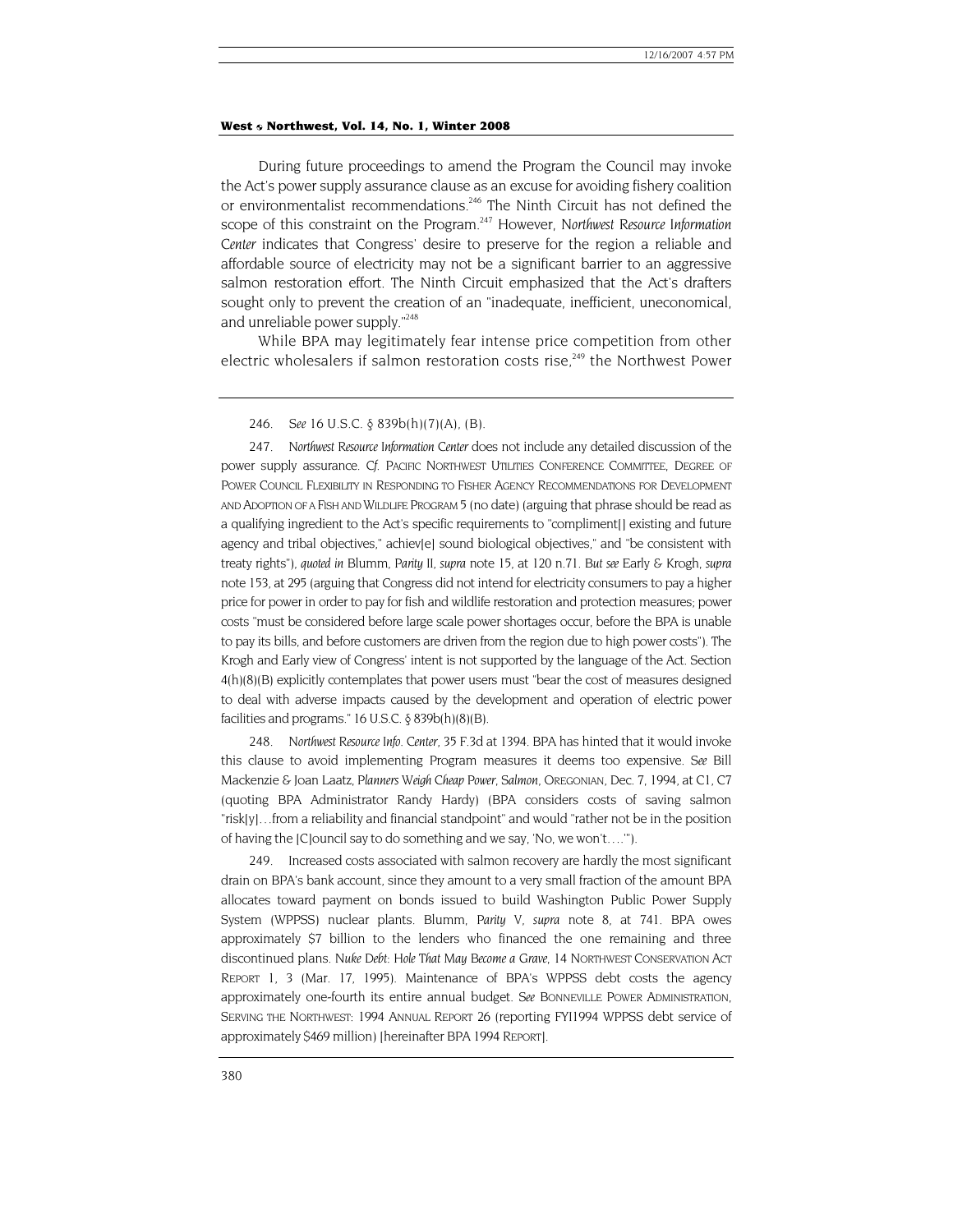Act does not permit BPA to disregard the Program. BPA must implement the Program unless the Administrator can provide specific reasons why doing so would be inconsistent with either the power conservation plan, into which the Program is incorporated, or other legal obligations facing that agency.<sup>250</sup> In fact, Congress clearly explained that BPA must "coordinate," "to the greatest extent practicable," its actions under the Program with federal and state fish and wildlife managers and tribes.<sup>251</sup> Refusal to do so solely on the grounds that the agency fears losing customers does not appear to fit within the statutory authority for such a decision. Section 4(h) of the Act does not contemplate resistance to the Program simply because it will increase power production costs or reduce BPA's revenues.<sup>252</sup>

The structure of the Act also indicates that the Program cannot be evaded on financial grounds. The Act mandates that the hydropower system pay the costs of fish and wildlife losses for which it is responsible.<sup>253</sup> Moreover, section  $4(h)(8)(D)$  of the Act indicates that Congress contemplated that the Program would cause a loss of electric power and that BPA should allocate those costs and power losses "consistent with individual project impacts and system wide objectives."[254](#page-49-4) Thus, *Northwest Resource Information Center* unsurprisingly confirms that the Council may not reject recommended measures just because they impose power losses and economic costs on the region.<sup>255</sup> The Northwest Power Act does not guarantee an effective, efficient, economic, and reliable *hydropower* supply.<sup>256</sup> Thus, while the Council theoretically possesses the ability to reject biologically beneficial measures thought by the region's power interests and DSIs to be too onerous, its discretion to do so does not appear to be wide enough to accommodate the status quo.

<span id="page-49-0"></span>250*. See* 16 U.S.C. § 839b(j)(2)B).

<span id="page-49-2"></span>252*. See Northwest Resource Info. Center,* 35 F.3d at 1394 (Northwest Power Act guarantees only that an "inadequate, inefficient, uneconomical, and unreliable power supply" should not be the consequence of Program implementation).

<span id="page-49-3"></span>253. 16 U.S.C. § 839b(h)(8)(B). Section 2)4) of the Act declares that this allocation of the burdens of salmon restoration follows from the Act's purpose to ensure that users of electricity "pay all costs necessary to produce, transmit, and *conserve* resources to meet the region's electric power requirements." 16 U.S.C. § 839(4) (emphasis added).

<span id="page-49-4"></span>254. 16 U.S.C. § 839b(h)(8)(D). *See also* COMMERCE COMMITTEE REPORT, *supra* note 13, at 57 ("[C]ost should not be a deterrent if a fish and wildlife need might be sacrificed to save dollars.").

<span id="page-49-5"></span>255*. Northwest Resource Info. Center,* 35 F.3d at 1395.

<span id="page-49-6"></span>256*. See id.* at 1379, n.13. There is some doubt as to how large a power cost increase has to be before being considered "uneconomic." However, the Council has indicated that t his standard is *not* violated where power rate increases "constitute a burden for specific consumers and relatively electricity-intensive industries." NORTHWEST POWER PLANNING COUNCIL, DOC. NO. 94-56, ASSURING AN EFFECTIVE, EFFICIENT, ECONOMICAL AND RELIABLE POWER SUPPLY AND THE ABILITY TO CARRY OUT OTHER PURPOSES OF THE POWER ACT 26 (Dec. 1994) [hereinafter ASSURING POWER SUPPLY].

<span id="page-49-1"></span><sup>251</sup>*. Id.* § 839b(h)(11)(B).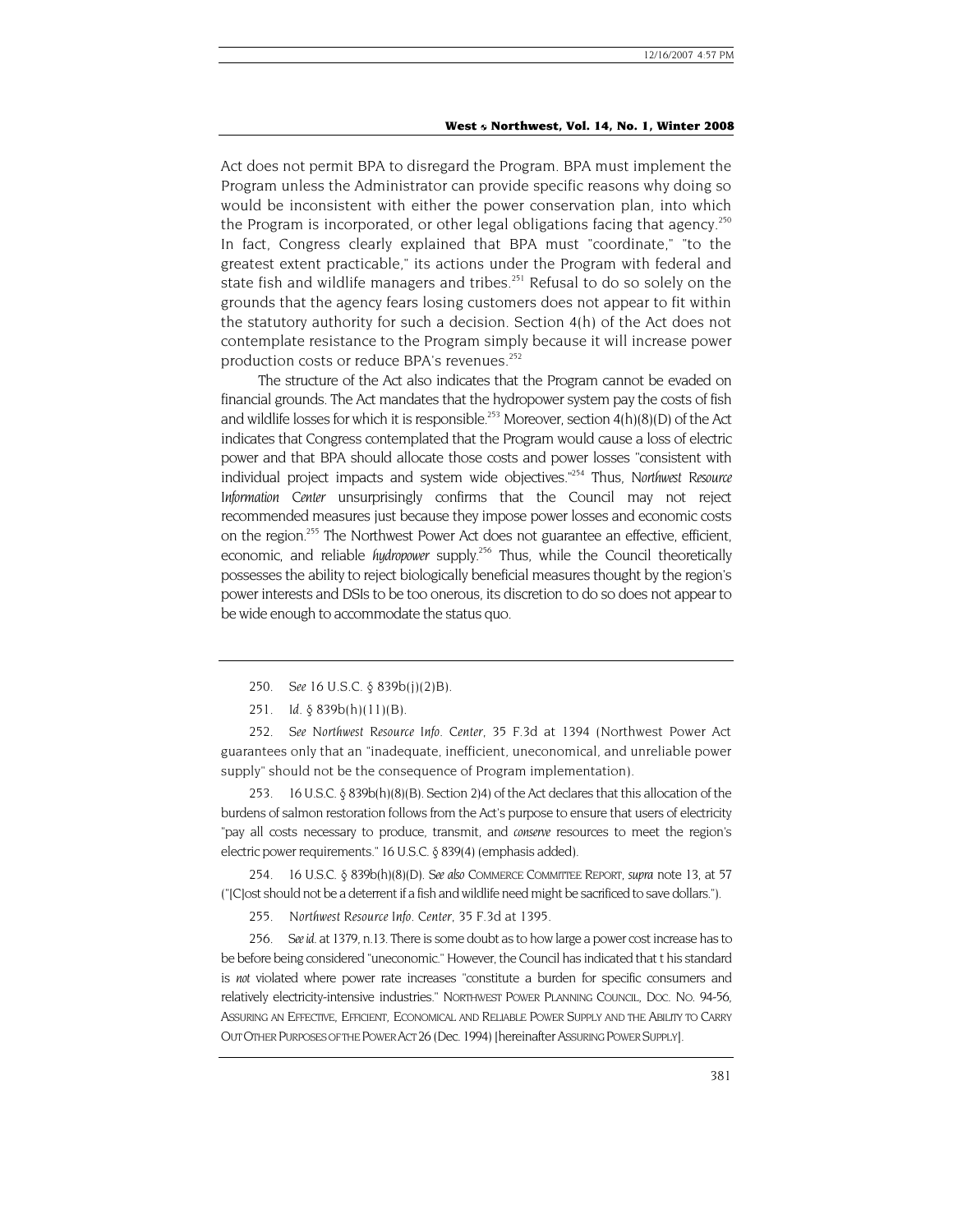Of course, the Council's future course of action implies that the Council members will continue to agree on one. The Council, however, faces a risk that its members will deadlock and be unable to maintain majority support for a more aggressive Program. The Act requires that Program amendments be approved by either a majority of the Council's members, "including the vote of at least one member from each State" represented on the Council, or at least six members.<sup>257</sup> The Council's recent decision to pursue a more effective salmon restoration effort will not prove durable unless a consensus of each state's Council representatives can be maintained. That may prove elusive. The Washington representatives object, in general, to measures that would require drawdowns of lower Snake reservoirs.<sup>258</sup> The newlyappointed Idaho members have made clear their unwillingness to support allocation of upper Columbia River Basin water currently used by that state's irrigated agriculture sector for salmon recovery.<sup>259</sup> Montana can be expected to continue its resistance to bold salmon recovery efforts, since it has little incentive to surrender storage water or hydroelectric generating capacity to sustain anadromous fish that do not reach its rivers, streams and lakes.<sup>260</sup> The Montana representatives to the Council have also expressed concern about the possible impacts of drawdowns and increased flows on resident fish indigenous to reservoirs in that state.<sup>261</sup> These conflicts among Pacific Northwest states may render it impossible for the Council to achieve the necessary degree of agreement on the kinds of steps needed to restore the salmon runs.<sup>262</sup>

<span id="page-50-0"></span>257. 16 U.S.C. § 839b(c)(2).

258. Interview with Laird Lucas, Esq., Land and Water Fund of the Rockies (Nov. 4, 1994).

<span id="page-50-2"></span><span id="page-50-1"></span>259. Northwest Power Planning Council, UPDATE, vol. 12, no. 2 (Feb. 1995), at 1; *Idaho Power Attacks Salmon Recovery Plan,* Oregonian, Feb. 25, 1995, at F3; interview with Tim Weaver, Esq., counsel for Yakama Indian Nation (Nov. 4, 1994). That attitude will likely be strengthened as a consequence of Idaho voters' election of Republican onion farmer Phil Batt as Governor. Batt has said that he believes reservoir drawdowns are unnecessary and too costly for Idaho's agriculture and navigation interests. Bill Loftus, *Salmon Plan: Power Council's Idaho Members Have Doubts: Republican Governor Also Has His Own Ideas,* LEWISTON MORNING TRIBUNE, Jan. 17, 1995, at A5.

<span id="page-50-3"></span>260*. See* John Etchert & Stan Grace, *Salmon Plan Disregards Evidence,* SEATTLE POST-INTELLIGENCER, Jan. 12, 1995, at A15 (editorial).

<span id="page-50-4"></span>261*. Id.* Additional water needed to provide fishery coalition-recommended flows for salmon may be sought from Montana reservoirs that provide habitat for kokanee, white sturgeon, and bull trout. Montana may find it difficult in any event to surrender water stored in that state's reservoirs, since the bull trout may be listed under the ESA in the near future and therefore conservation requirements affecting the availability of stored waster may be imposed. *See Groups Sue for Protection of Bull Trout,* OREGONIAN, Nov. 1, 1994, at B8; Alliance for the Wild Rockies v. U.S. Fish & Wildlife Serv., No. CV 94-1318-JO (D. Or. Filed Oct. 31, 1994). Indeed, Montana has threatened to sue in an effort to prevent use of water stored in that state for salmon recovery. Lynn Francisco, *Doubts over Spill and Salmon Flows Plague Idaho and Montana*, CLEANING UP: NORTHWEST ENERGY MARKETS, May 8, 1995, at 7.

<span id="page-50-5"></span>262. That prospect has already led the Council to reconsider the scientific rationale for its December 1994 Program amendments. *See infra* note 426 and accompanying text.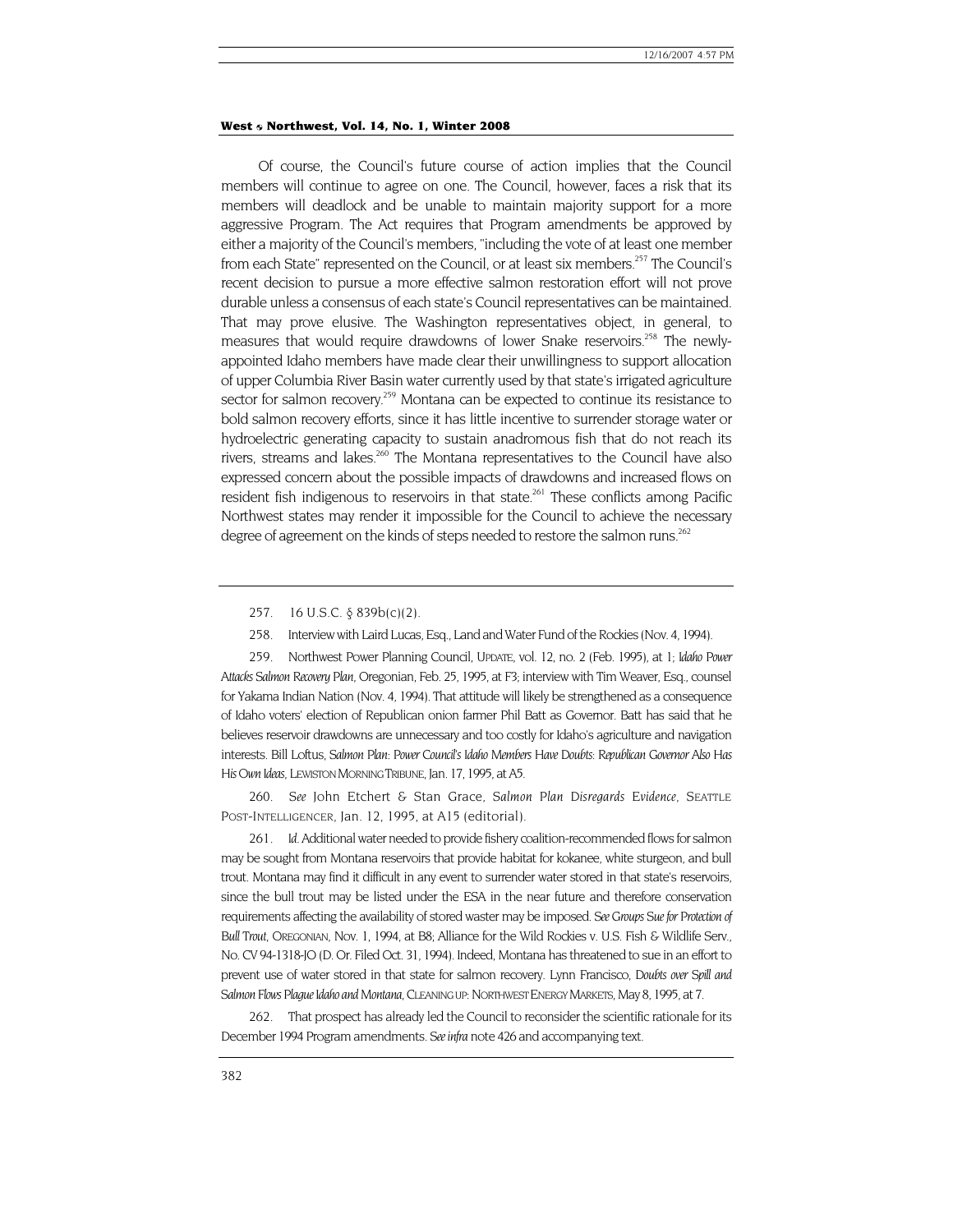<span id="page-51-2"></span>Even if the Council maintains the consensus necessary to sustain support for a stronger Program that includes higher flow levels and reservoir drawdowns, the Ninth Circuit's decision does not guarantee that the dam operators will follow the Program. Although BPA must abide by the Program,<sup>263</sup> the Northwest Power Act gives the Corps and the Bureau discretion in deciding how much of the Program to incorporate into their activities.<sup>264</sup> The question is how much that discretion is confined.<sup>265</sup> Ninth Circuit

<span id="page-51-0"></span>263*. See* 16 U.S.C. § 839b(h)(1)(A). BPA's general counsel has hinted that BPA may not consider the Program enforceable against it because it constitutes "state law." He also has stated his personal belief that section  $4(h)(1)(A)(i)$  of the Act grants BPA the authority to reject Program measures if they are not "consistent with" the Act's other purposes, particularly the assurance of an "adequate, efficient, economical, and reliable power supply" for the region. Spigal, *supra* note 186, at 412. *See infra* notes 265-267 and accompanying text for this writer's view of the validity of those arguments.

<span id="page-51-1"></span>264. 16 U.S.C. § 839b(h)(11)(A) provides that BPA, the Corps, the Bureau, "and other [f]ederal agencies…responsible for…regulating Federal or non-Federal" dams in the basin must:

(i) exercise such responsibilities consistent with the applicable purposes of this chapter and other applicable laws, to adequately protect, mitigate, and enhance fish and wildlife, including related spawning grounds and habitat, affected by such projects or facilities *in a manner that provides equitable treatment* for such fish and wildlife with the other purposes for which such system and facilities are managed and operated; [and]

(ii) exercise such responsibilities, *taking into account eat each relevant stage of decisionmaking processes to the fullest extent practicable*, the Program adopted by the Council…."

(emphasis added). The Ninth Circuit has not interpreted the extent to which this provision gives federal agencies the authority to ignore the Program or its particular requirements. Nevertheless, it is clear that the agencies retain "a great deal of discretion." Blumm, *Columbia River Basin*, *supra* note 35, at 129.

265. In making decisions that affect FCRPS operations, BPA, the Corps, and the Bureau must take the Program into account "to the fullest extent practicable." 16 U.S.C. § 839b(h)(11)(A)(ii). The Council apparently believes that the Northwest Power Act essentially places it in the position of an "advocate" with respect to the federal agencies, rather than as a basin manager with authority over their decision making. Blumm, *Parity V, supra* note 8, at 712. BPA, on the other hand, may doubt that the Program is enforceable against it. According to BPA's general counsel, BPA is concerned that Congress has not clearly subjected that agency to the authority of an interstate compact agency. Spigal, *supra* note 186, at 412. The courts will defer to BPA's interpretation of the Northwest Power Act. *See* California Energy Resources Conservation & Dev. Comm'n v. Bonneville Power Admin., 831 F.2d 1467, 1472 (9th Cir. 1987) (citing Aluminum Co. of America v. Central Lincoln People's Utility Dist., 467 U.S. 380, 389 (1984)). Nevertheless, this objection is difficult to take seriously in light of the Act's clear reflection of Congress' intent to create a regional mechanism for solving the basin's salmon crisis. To be effective, Congress must authorize state regulation of a federal agency in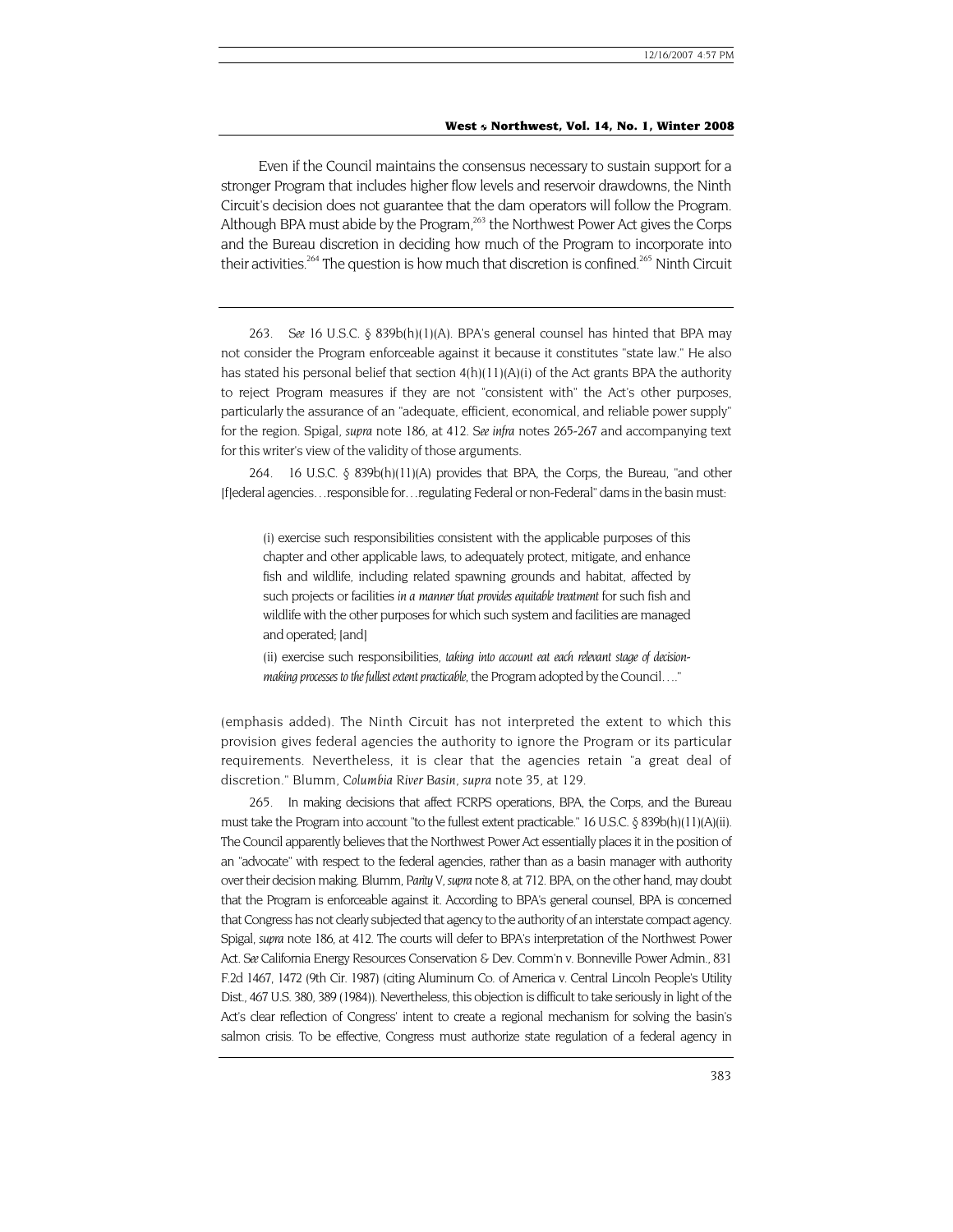case law and Council evidence conflict on that issue. Several cases have indicated that BPA, the Corps, the Bureau, and FERC are obligated only to consider the Program as one factor controlling their actions, not as a restraint.<sup>266</sup> The Council has interpreted this to mean that these agencies must either implement the measures included in the Program or provide a written explanation of the physical, legal, or other reason that would make compliance impracticable.<sup>267</sup>

On the other hand, the broad language of the Northwest Power Act and the lack of clear judicial guidance does not necessarily mean that no constraints exist. Whatever amount of discretion is conferred on federal dam operators and regulators by the broad language of the Act is constrained by two more specific factors. First, the Act includes an explicit recognition of Indian treaty rights to harvest salmon.<sup>268</sup> Thus, to the extent that a Program measure is necessary to protect treaty rights, a federal dam operating or regulatory agency is obliged to follow it.<sup>269</sup> Second, the Act

language that is "clear and unambiguous." Hancock v. Train, 426 U.S. 164, 179 (1976). *See* also United States Environmental Protection Agency v. California *ex rel.* State Water Resources Control Board, 426 U.S. 200, 211 (1976). The foundation for this rule is the supremacy clause of the Constitution. Because the Constitution and federal law take priority over state law, "the activities of the Federal Government are free from regulation by any state" unless Congress declares otherwise. *Hancock*, 426 U.S. at 178 (quoting Mayo v. United States, 319 U.S. 441, 445 (1943)). This principle does not apply to the Council, however. The Council is an agency of an interstate compact and has received Congress' express sanction. See Seattle Master Builders, 786 F.2d at 1363. Thus, the Program, which is issued by the Council pursuant to Congress' command, is enforceable as a matter of federal, not state, law. *See* Cuyler v. Adams, 449 U.S. 433, 440 (1981). Moreover, the language of the Act leaves little doubt that Congress has clearly subjected BPA to the authority of the Council. *See* 16 U.S.C. § 839b(h)(11)(A)(i), (ii). *Cf.* Flint Ridge Dev. Co. v. Scenic Rivers Ass'n, 426 U.S. 776, 787-88 (1976) (finding that federal agencies must comply with the similar requirements of the National Environmental Policy Act unless doing so would conflict with other statutory obligations). As to the obligations of the Federal Energy Regulatory Commission (FERC), which licenses privately built hydroelectric projects, to comply with the Program, *see* Blumm, *Parity IV, supra* note 15, at 508-10.

<span id="page-52-0"></span>266*. See* Public Utility Dist. No. 1 of Douglas County v. Bonneville Power Admin., 947 F.2d 386, 392 (9th Cir. 1991) (interpreting 16 U.S.C. § 839(h)(11)(A) to mean not that BPA and other agencies "are *limited* to the program in exercising their responsibilities under the Act," but only that "a measure be something that results from a federal agency taking the Program into consideration at each relevant state of the decision-making processes, in exercising their responsibilities consistent with the Act and other applicable law."), *cert. denied,* 503 U.S. 1004 (1992); Nat'l Wildlife Fed'n v. Fed. Energy Reg. Comm'n, 801 F.2d 1505, 1514-15 (9th Cir. 1986), *later proceeding,* 870 F.2d 542 (9th Cir. 1989).

<span id="page-52-1"></span>267*. See* Blumm, *Parity III, supra* note 15, at 296, n.80, 336-37.

<span id="page-52-2"></span>268*. See* 16 U.S.C. § 839b(h)(b)(A) (Program measures must "complement the existing and future activities" of region's tribes), (D) (Program must "be consistent with the legal rights of appropriate Indian tribes in the region.").

<span id="page-52-3"></span>269*. See* 16 U.S.C. § 839b(h)(6)(D); Washington v. Washington State Passenger Fishing Vessel Ass'n, 443 U.S. 658, 695 (1979).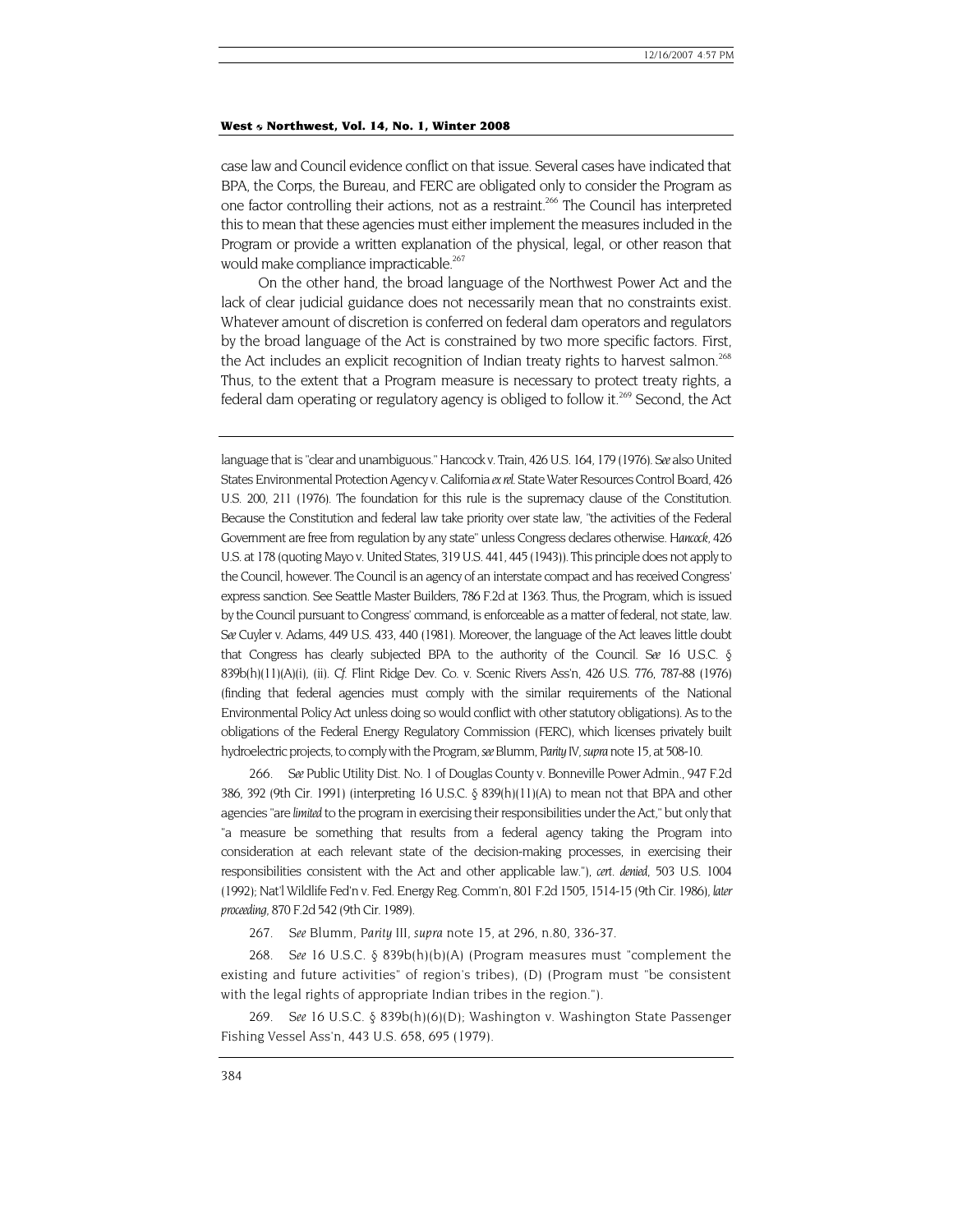specifically requires federal agencies to "exercise [their] responsibilities consistent with. . . other applicable laws."<sup>270</sup>

While the Council has never tested the extent of its authority to require the Corps and the Bureau to comply with the Program, $^{271}$  the question is, for the present, academic. The ESA unquestionably removes a substantial amount of the federal dam operators' freedom to ignore some of the measures contained in the Program because similar mandates may be imposed as a result of consultation or in a recovery plan. Thus, the importance of the recent decision in *Idaho Department of Fish & Game v. National Marine Fisheries Service* is clear: the case could prove to be a strong boost of the Council's ability to enforce the Program, at least if NMFS requires dam operators to undertake similar measures. NMFS' reaction to the holding in *Idaho Department of Fish & Game* also may have the effect of severely reducing the ability of the Corps, the Bureau, and FERC to avoid taking actions that would effectively restore and mitigate salmon populations at the expense of power generation.

# **VI. Idaho Department of Fish & Game v. National Marine Fisheries Service: The End of Compromise?**

The Ninth Circuit's decision in *Northwest Resource Information Center* was not the first occasion for judicial scrutiny of the Pacific Northwest's response to the continuing decline of the salmon runs. In March 1994, Judge Malcolm Marsh of the U.S. District Court for the District of Oregon ruled that NMFS violated the ESA and the Administrative Procedure Act  $(APA)^{272}$  when it decided that operation of the FCRPS would not jeopardize the continued existence of listed salmon stocks[.273](#page-53-3) *Idaho Department of Fish & Game v. National Marine Fisheries Service* should produce, in the short run, a greater impact than will *Northwest Resource Information Center* . The ESA, and thus *Idaho Department of Fish & Game,* will govern the actions of BPA and the region's federal dam operators until the listed stocks are no longer at risk of extinction. *Idaho Department of Fish & Game* should also motivate NMFS and the Council to coordinate their salmon recovery actions.<sup>[274](#page-53-4)</sup>

<span id="page-53-0"></span><sup>270. 16</sup> U.S.C. § 839b(h)(11)(A)(i). *See also* 16 U.S.C. § 839 (Purposes of Act "are . . . intended to be construed in a manner consistent with applicable environmental laws.").

<span id="page-53-1"></span><sup>271.</sup> Blumm, *Parity V, supra* note 8, at 738.

<sup>272. 5</sup> U.S.C. §§ 701-06.

<span id="page-53-3"></span><span id="page-53-2"></span><sup>273.</sup> Idaho Dep't of Fish & Game v. Nat'l Marine Fisheries Serv., 850 F. Supp. 886 (D. Or. 1994), *remanded,* 56 F.3d 1071 (9th Cir. 1995).

<span id="page-53-4"></span><sup>274</sup>*. Idaho Department of Fish & Game* may have already affected the Council's actions in the wake of the Ninth Circuit's decision in *Northwest Resource Information Center*. *See infra* notes 354-405 and accompanying text. Both the Council and NMFS have expressed a desire to coordinate their actions in an effort to avoid judicial control of the region's salmon recovery process. *See* Laatz, *Power Council OK's Plan to Save Salmon,supra* note 21, at A1, A26; Volkman, *supra* note 79, at 41-43.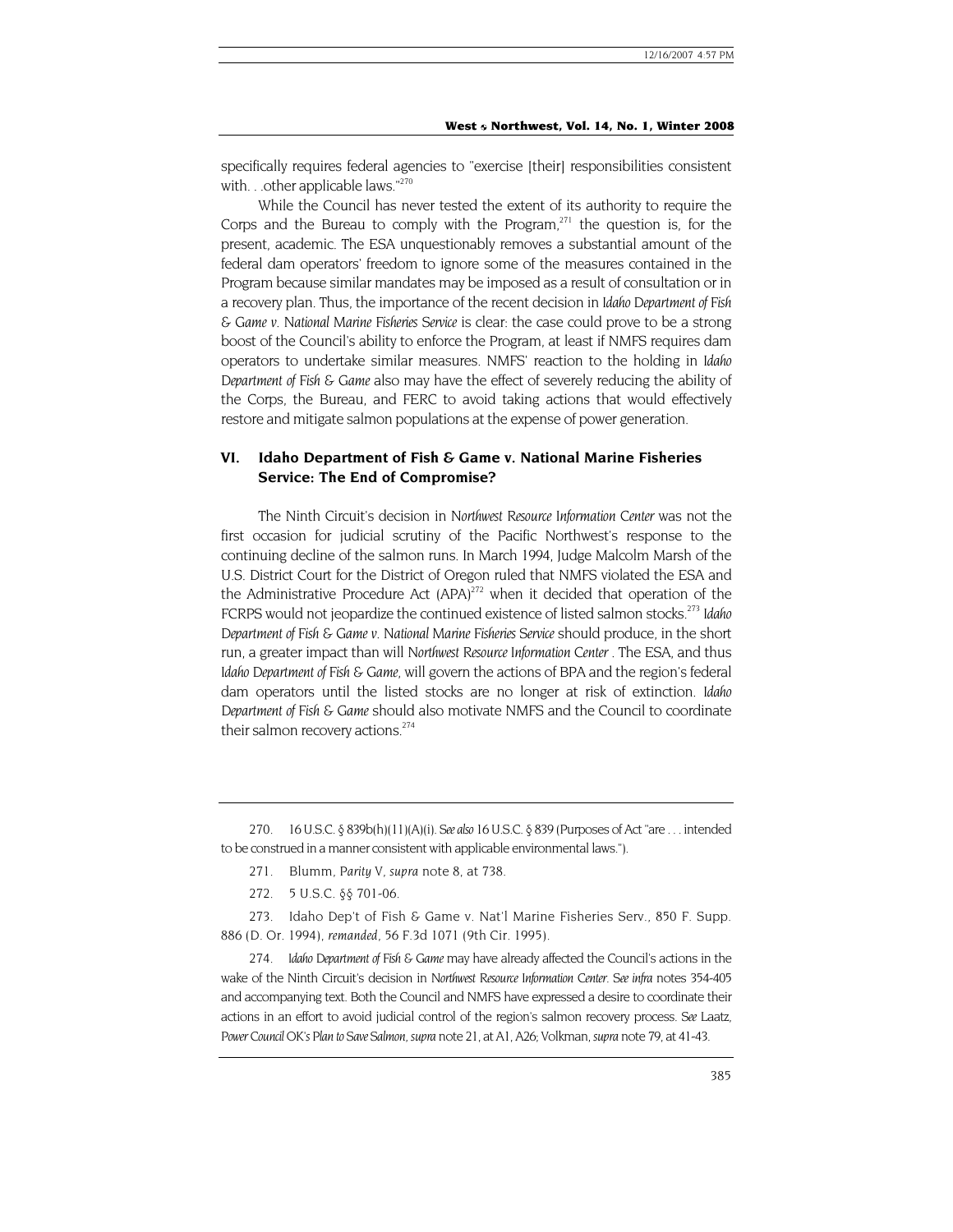This section first outlines NMFS' power, under section 7 of the ESA, to force changes in federal agency activities.<sup>275</sup> It next provides an overview of the 1993 biological opinion on FCRPS operations, which concluded that status quo management of the region's hydropower system would not cause an increased threat to the survival of listed stocks.<sup>276</sup> After summarizing the arguments of the parties in the case, this section analyzes Judge Marsh's opinion in *Idaho Department of Fish & Game*. [277](#page-54-2) The section concludes with a brief discussion of the decision's likely impacts on other Basin-wide river management efforts and other activities affecting the salmon's vitality.<sup>278</sup>

# **A. The Nature of NMFS' Power: ESA Section 7**

The ESA allows NMFS to exercise substantial control over the actions of federal dam operators insofar as they affect listed species. The foundation of this power lies in section 7 of the ESA.<sup>279</sup> Under the ESA, BPA, the Corps and the Bureau are required to "insure" that "any action" that they "authorize[], fund[], or carr[y] out. . .is not likely to jeopardize the continued existence of any endangered species or threatened species."<sup>280</sup> The relevant federal agency must therefore first determine whether its proposed action will affect a listed species.<sup>281</sup> If so, then the action agency must evaluate the effects of the proposed action in a biological assessment.<sup>[282](#page-54-7)</sup>

If the biological assessment demonstrates that listed species will be adversely affected, then the action agency must consult with NMFS before engaging in the action.<sup>283</sup> NMFS then issues a biological opinion<sup>284</sup> which evaluates the nature and extent of the impacts to a listed species posed by the action agency's proposed undertaking.<sup>285</sup> During the pendency of this required consultation, the action agency is forbidden to make "any irreversible or irretrievable commitment of resources with respect to the. . .action which has the effect of foreclosing the formulation or

- <span id="page-54-0"></span>275*. See infra* notes 279-287 and accompanying text.
- <span id="page-54-1"></span>276*. See infra* notes 288-302 and accompanying text.
- <span id="page-54-2"></span>277*. See infra* notes 303-326 and accompanying text.
- <span id="page-54-3"></span>278*. See infra* notes 328-353 and accompanying text.
- <span id="page-54-4"></span>279. 16 U.S.C. § 1536.
- 280. 16 U.S.C. § 1536(a)(2).

<span id="page-54-6"></span><span id="page-54-5"></span>281. 16 U.S.C. § 1536(c)(1); 50 C.F.R. §§ 402.02, 402.12. *See generally* Rohlf, ESA, *supra* note 88, at 107-10.

<span id="page-54-7"></span>282. 16 U.S.C.  $\S$  1536(c)(1). The implementing regulations for the ESA limit an agency's obligation to prepare a biological assessment to "major construction activities." 50 C.F.R. § 402.12(b).

- <span id="page-54-8"></span>283. 16 U.S.C. § 1536(a)-(b); 50 C.F.R. § 402.13.
- <span id="page-54-9"></span>284. 16 U.S.C. § 1536(b).
- <span id="page-54-10"></span>285*. Id.*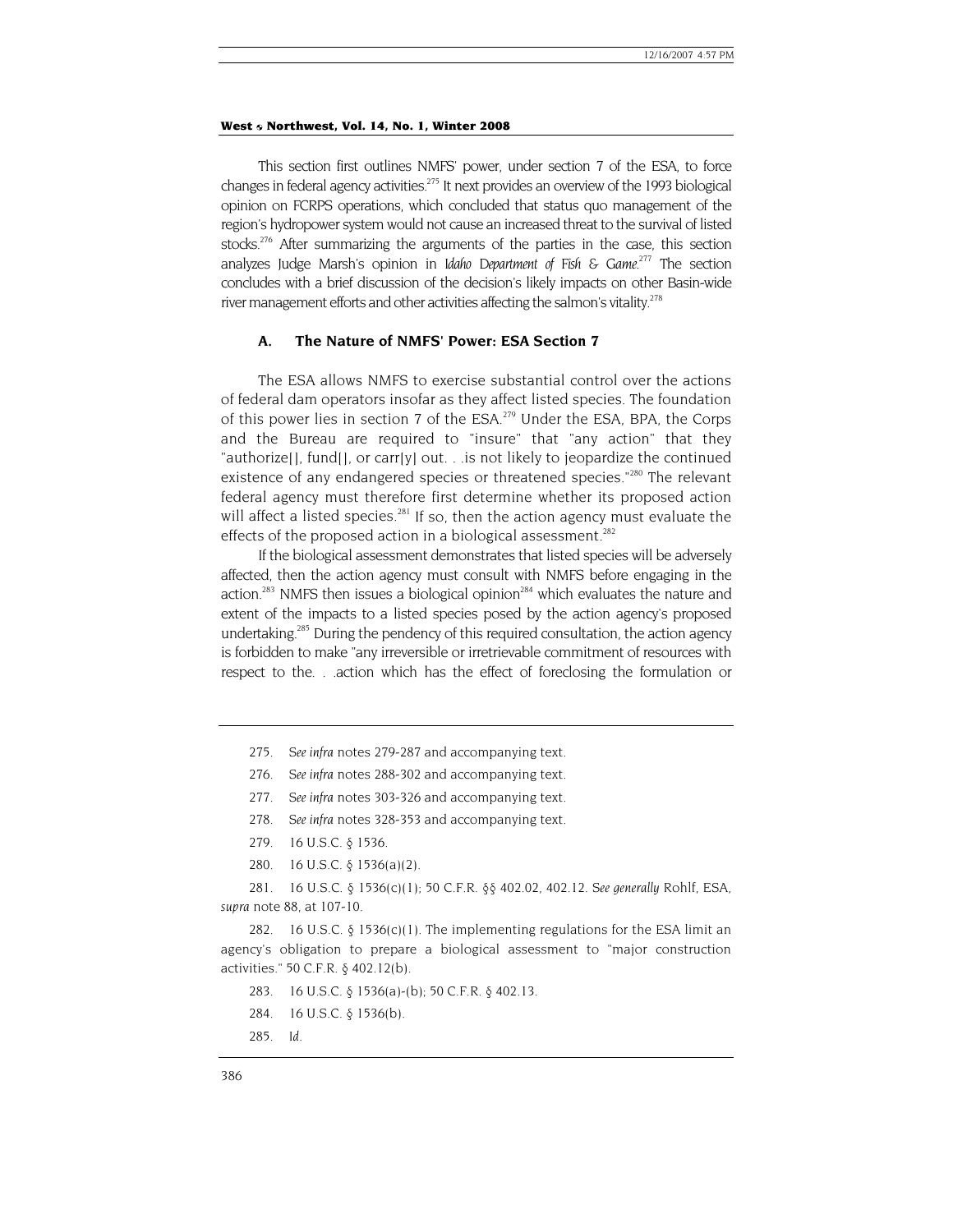<span id="page-55-6"></span>implementation of any reasonable and prudent alternatives."<sup>286</sup> The action agency is also prohibited from "taking" a listed species without first obtaining the "incidental take statement" that ordinarily accompanies a biological opinion.<sup>287</sup>

### **B. The 1993 Biological Opinion**

After the listings of chinook and sockeye occurred, NMFS had its first opportunity to compel changes in FCRPS operations, but NMFS declined to issue a jeopardy opinion.<sup>288</sup> That unwillingness to compel ecologically beneficial change on the river persisted in 1993. The biological opinions on FCRPS operations issued during 1992 and 1993 were limited in scope to a nine and one-half month period and did not require any immediate changes in FCRPS operations.<sup>289</sup> NMFS issued a "no jeopardy" opinion in 1992, but the agency also put BPA, the Corps, and the Bureau on notice that it would require changes in dam operations in future years.<sup>290</sup>

Notwithstanding its own warning, NMFS was unwilling to challenge the FCRPS status quo in 1993.<sup>291</sup> NMFS first concluded in a draft 1993 biological opinion that FCRPS operations *would* jeopardize listed salmon,<sup>292</sup>

<span id="page-55-2"></span>288. 1992 BIOLOGICAL OPINION, *supra* note 90, at 50.

<span id="page-55-3"></span>289. 1992 BIOLOGICAL OPINION, *supra* note 90, at 2; 1993 Biological Opinion, *supra* note 50, at 1.

<span id="page-55-4"></span>290. 1992 BIOLOGICAL OPINION, *supra* note 90, at 15-16.

<span id="page-55-5"></span>291*. See* 1993 BIOLOGICAL OPINION, *supra* note 50.

292. NMFS, NATIONAL OCEANIC AND ATMOSPHERIC ADMINISTRATION, 1993 DRAFT BIOLOGICAL OPINION ON THE OPERATIONS OF THE FEDERAL COLUMBIA RIVER POWER SYSTEM (May 5, 1993) [hereinafter 1993 DRAFT BIOLOGICAL OPINION], *cited in* Idaho Department of Fish & Game's Renewed Motion for

<span id="page-55-0"></span><sup>286. 16</sup> U.S.C. § 1536(d). *See* Pacific Rivers Council v. Thomas, 30 F.3d 1050, 1057 (9th Cir. 1994), *cert. denied*, 115 S. Ct. 1793 (1995); Conner v. Burford, 848 F.2d 1441, 1455 N.34 (9th cir. 1988), *cert. denied sub nom.*, Sun Exploration & Prod. Co. v. Lujan, 489 U.S. 1012 (1989); North Slope Borough v. Andrus, 486 F. Supp. 332, 356 (D.D.C.), *aff'd in part, rev'd in part on other grounds,* 642 F.2d 589 (D.C. Cir. 1980).

<span id="page-55-1"></span><sup>287. 16</sup> U.S.C. § 1536(b)(4), (o); 1538(a)(1)(B). *See generally* Forest Conservation Council v. Roseboro Lumber Co., 50 F.3d 781 (9th Cir. 1995). In theory, BPA, the Corps, and the Bureau could reject an NMFS opinion that their actions in operating the dams jeopardize salmon. 50 C.F.R. § 402.15. *See* Pyramid Lake Paiute Tribe of Indians v. U.S. Dep't of Navy, 898 F.2d 1410, 1418 (9th Cir. 1990). Such a response is unlikely, however, because failing to abide by the reasonable and prudent alternatives suggested by NMFS would place the agencies at risk in violating the prohibitions against jeopardizing and taking species contained in ESA sections 7(a)(2) and 9, 16 U.S.C. §§ 1536(a)(2), 1538(a)(1)(B). *See, e.g.,* Tribal Village of Akutan v. Hodel, 859 F.2d 651 (9th Cir.), *amended*, 869 F.2d 1185 (9th Cir. 1988), *cert. denied sub nom.,* Cowper v. Secretary of Interior, 493 U.S. 873 (1989); Roosevelt Campobello Int'l Park Comm'n v. U.S. EPA, 684 F.2d 1041 (1st Cir. 1982); Nat'l Wildlife Fed'n v. Coleman, 529 F.2d 359 (5th Cir. 1976), *cert. denied sub nom.,* Boteler v. Nat'l Wildlife Fed'n, 429 U.S. 979 (1976).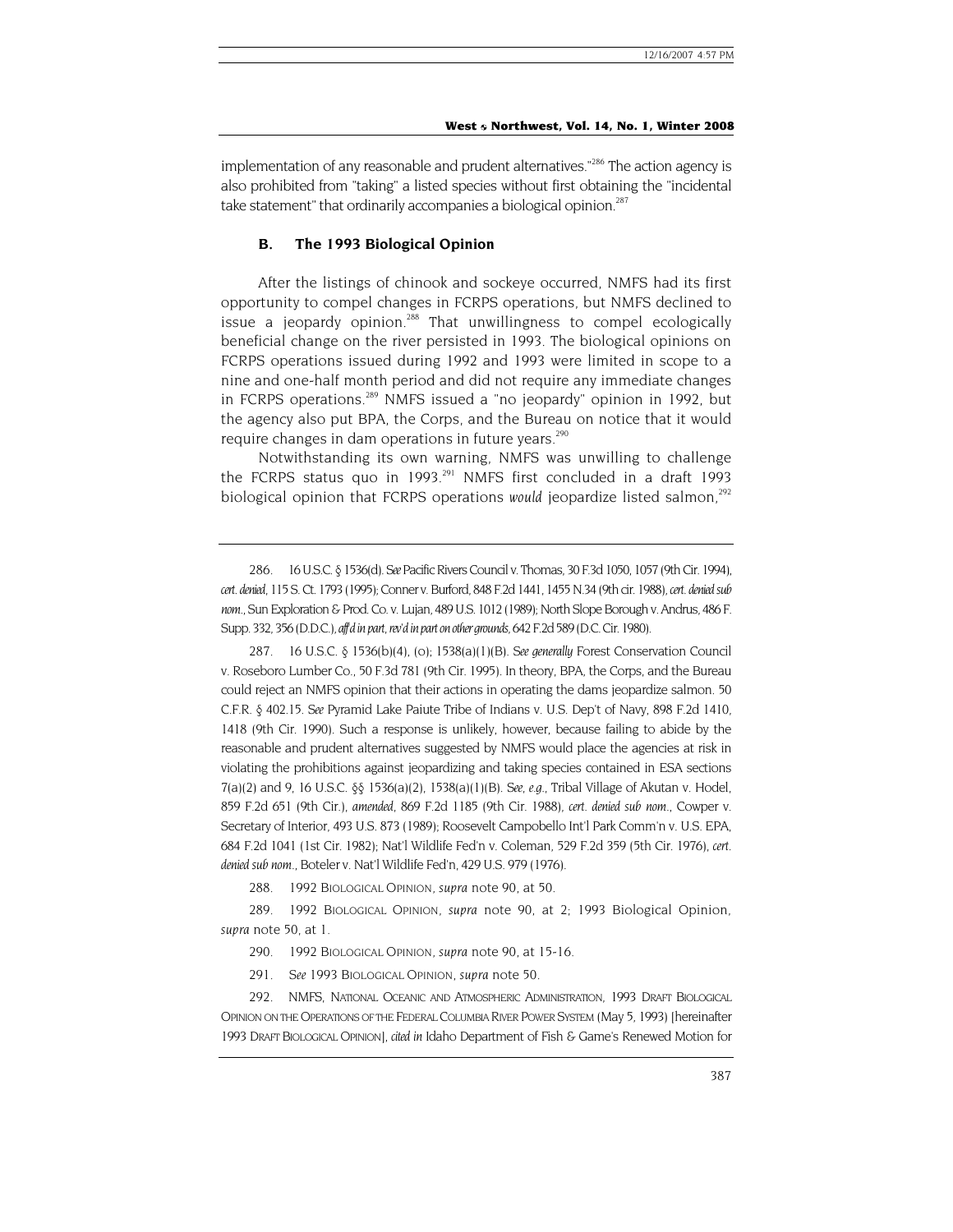<span id="page-56-8"></span>but came to a different conclusion after receiving rainfall projections from the Corps that predicted "slightly increased river flows."<sup>293</sup> In the final 1993 biological opinion, NMFS stated that slower river velocity caused by the dams delays juvenile migration and increases smolt mortality. In addition, NMFS confirmed that large numbers of young salmon are killed when they pass through hydroelectric turbines.<sup>294</sup> NMFS also determined that dams delay upriver adult passage, causing significant adult mortality.<sup>295</sup> Thus, the 1993 biological opinion seemed to reiterate the bleak predictions about the fate of the Snake River runs issued by NMFS two years earlier in a status report on spring and summer chinook: These stocks were "likely to become endangered in the near future if corrective actions are not taken";<sup>296</sup> fall chinook "face a substantial risk of extinction if present conditions continue"; $297$  and sockeye have "declined dramatically in recent years." $298$ 

Notwithstanding its conclusion that the FCRPS is the largest single human-induced cause of salmon mortality,<sup>299</sup> NMFS issued a no jeopardy opinion. This result was particularly surprising in light of computer modeling results that showed continued substantial mortality rates for all of the listed runs.<sup>300</sup> However, these models did not sway NMFS from its resolve not to issue a jeopardy opinion. NMFS decided not to consider "low case" test results that demonstrated a likelihood of only a 41-42% chance that stable populations of the listed species would be achieved.<sup>301</sup> NMFS also declined to

<span id="page-56-0"></span>293*. Compare* DRAFT 1993 BIOLOGICAL OPINION, *quoted in* Idaho Motion, *supra* note 292, at 5, *with* 1993 BIOLOGICAL OPINION, *supra* note 50.

- <span id="page-56-1"></span>294. 1993 BIOLOGICAL OPINION, *supra* note 50, at 18. *See also* 57 Fed. Reg. 14,653, 14,660 (1992).
- 295. 57 Fed. Reg. at 14,660. *See also* 57 Fed. Reg. 14,653-14,654, 14660.

<span id="page-56-3"></span><span id="page-56-2"></span>296*. See* NMFS, NATIONAL OCEANIC AND ATMOSPHERIC ADMINISTRATION, STATUS REVIEW FOR SNAKE RIVER FALL CHINOOK 50 (1991) [hereinafter FALL CHINOOK REVIEW]. NMFS downlisted Snake River spring and summer chinook to endangered in summer 1994. 50 Fed. Reg. 54,840 (1994).

<span id="page-56-4"></span>297. FALL CHINOOK REVIEW, *supra* note 296, at 50.

298. 56 Fed. Reg. at 58,622 (1991).

<span id="page-56-6"></span><span id="page-56-5"></span>299. 1993 BIOLOGICAL OPINION, *supra* note 50, at 51, 60 ("mortality of Snake River Chinook salmon associated with passage through the FCRPS is much higher than other sources of human-induced mortality").

<span id="page-56-7"></span>300. NMFS concluded that 55-77% of juvenile spring and summer chinook, 81- 92% of juvenile fall chinook, 33-41% of adult spring-summer chinook, and 41% of adult fall chinook, would be killed while attempting to pass through FCRPS dams. 1993 Biological Opinion, *supra* note 50, at 46, 48, 51 (table 7).

301. 1993 BIOLOGICAL OPINION, *supra* note 50, at 56, 64, NMFS used three tests to calculate the probabilities of achieving a desired spring/summer chinook goal in 2008: the System Planning

Summary Judgment, Idaho Dep't of Fish & Game v. Nat'l Marine Fisheries Serv., 850 F. Supp. 886 (D. Or. 1994) (Dec. 28, 1993) [hereinafter Idaho Motion].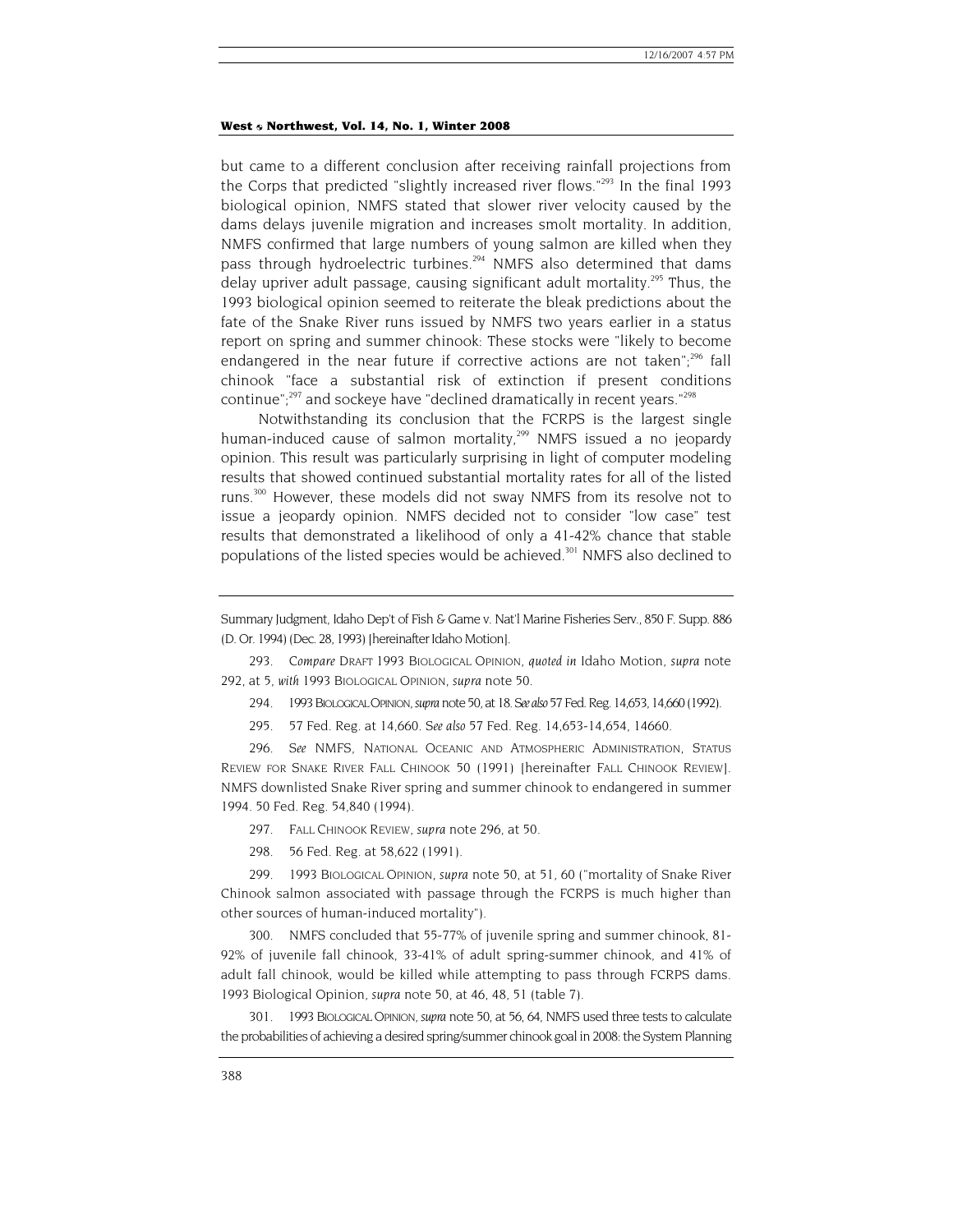factor into its jeopardy decision certain biological risks—the "extinction vortex" and "demographic risk"—unique to very small species populations.<sup>[302](#page-57-0)</sup>

#### **C. The Arguments**

The Idaho Department of Fish and Game (IDFG) challenged the 1993 biological opinion, arguing that it violated the ESA because NMFS had failed to consider all scientific information, including the "low case" test results, the extinction vortex and demographic risk.<sup>303</sup> IDFG also argued that a "no jeopardy" conclusion was unjustified because the FCRPS is responsible for the destruction of too many salmon.<sup>304</sup> IDFG also argued that NMFS had arbitrarily and capriciously used the years 1986-90 as the base period against which future salmon survival would be measured.<sup>[305](#page-57-3)</sup>

A coalition of DSIs and utility interests intervened in the case.<sup>306</sup> They argued that (1) the existence of the dams could not be considered as a potential cause of jeopardy; and (2) NMFS was legally barred from finding jeopardy once the agency had concluded that survival of juvenile listed salmon would improve in 1993 over the

Model (SPM), developed by the Council; the Stochastic Life-Cycle Planning Model (SLCM), developed for BPA; and the Empirical Life-Cycle Model (ELCM), developed for state fish and wildlife agencies and tribes. In 17 of 18 results under low-, mid-, and high-range assumptions, the likelihood of continued decline for spring and summer Snake River chinook was greater than onethird. *Id.* at 18-20. NMFS also failed to consider corrected ELCM results, prepared several months prior to the release of the 1993 biological opinion, that demonstrated no scenario under which Snake River falls chinook would return to levels equivalent to the "base period" employed in the biological opinion's jeopardy analysis. Idaho Motion, *supra* note 292, at 19.

<span id="page-57-0"></span>302. 1993 BIOLOGICAL OPINION, *supra* note 50. Attachment Appendix 1, at 13 ("[I]t appears that the target population size is large enough that no significant problems from inbreeding would be expected if the population behaved as a single, randomly mating unit"). NMFS had earlier expressed its view that adult salmon generally mate with fish from the same spawning stream and therefore that no significant likelihood of a particular stock acting as a single mating unit exists. *See* Idaho Motion, *supra* note 292, at 26 (quoting NMFS, NATIONAL OCEANIC AND ATMOSPHERIC ADMINISTRATION, STATUS REVIEW FOR SNAKE RIVER SPRING/SUMMER CHINOOK SALMON 23-24 (1991) [hereinafter SPRING/SUMMER CHINOOK STATUS REVIEW]). These risks, called the "extinction vortex," include increased in-breeding between individual fish of the same run and random events such as drought or fire. *Id.* (citing SPRING/SUMMER CHINOOK STATUS REVIEW, supra, at 22).

<span id="page-57-1"></span>303. The States of Oregon and Alaska joined Idaho in challenging the 1993 biological opinion. Several of the region's Indian tribes, including the Warm Springs Tribe, the Yakama Nation, the Nez Perce Tribe, and the Umatilla Tribe, participated as *amici* and generally supported the states' arguments. *Idaho Dep't of Fish & Game*, 850 F. Supp. at 890-91 & nn.10-11.

- <span id="page-57-2"></span>304. Idaho Motion, *supra* note 292, at 10-24.
- <span id="page-57-3"></span>305*. Idaho Dep't of Fish & Game*, 850 F. Supp. at 892-93.
- <span id="page-57-4"></span>306*. Id.* at 891.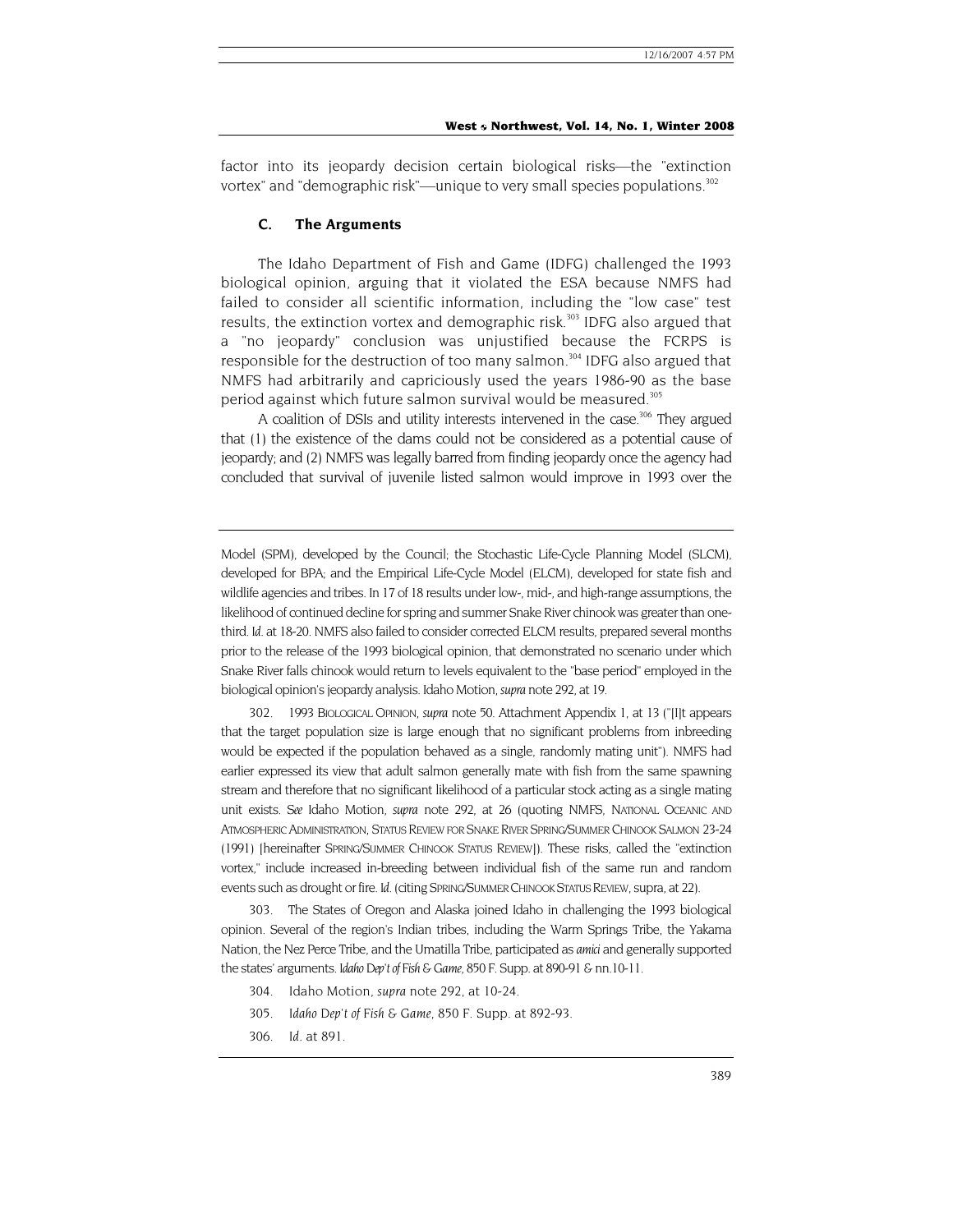chosen base period.<sup>307</sup> The DSIs, as well as NMFS and the other federal defendants, also asserted that NMFS properly took into account qualitative judgments about the likely impacts of future regulatory and other activities that would reduce ecological impacts on listed salmon.<sup>308</sup> In addition, the government and the DSIs maintained that the disputes over which test results to consider in crafting the biological opinion and the proper interpretation of the various test results were questions of scientific dispute beyond the reach of judicial review.<sup>309</sup>

# **D. The Marsh Decision**

NMFS' struggle to avoid confronting the impacts of hydropower production on salmon produced a court ruling that should encourage the region's river users to find the consensus and commitment needed to reverse the decline of the runs. In March 1994, Judge Malcolm Marsh of the U.S. District Court for the District of Oregon ruled that NMFS' issuance of a "no jeopardy" opinion in 1993 violated the ESA and the APA. Just as the Ninth Circuit later invoked procedural flaws in the process to reject the Strategy for Salmon,<sup>310</sup> Judge Marsh rejected NMFS' 1993 biological opinion on FCRPS operations because NMFS had not adhered to procedural requirements mandated by those two laws.<sup>[311](#page-58-4)</sup>

The court first ruled that NMFS improperly selected 1986-90 as the "base period," or period against which salmon survival would be measured, to determine whether population stability targets would be reached.<sup>312</sup> NMFS had used this four year period without explanation of why the longer base period used in the 1992 biological opinion was no longer adequate.<sup>313</sup> Judge Marsh concluded that the base period selected did not accurately reflect average numbers of listed species in the region or reflect the region's ordinary annual rainfall and runoff.<sup>314</sup> The court also

<span id="page-58-1"></span>308. Federal Defendants' Reply to IDFG on Summary Judgment, Idaho Dep't of Fish & Game v. Nat'l marine Fisheries Serv. (Mar. 11, 1994), at 7-20; DSI Memorandum, *supra* note 307, at 19-30.

- <span id="page-58-2"></span>309*. Id.*
- <span id="page-58-3"></span>310*. See supra* notes 137-138 and accompanying text.
- <span id="page-58-4"></span>311*. Idaho Dep't of Fish and Game,* 850 F. Supp. 886.
- <span id="page-58-5"></span>312*. Id.* at 892-93.
- <span id="page-58-6"></span>313*. Id.* at 893.

<span id="page-58-7"></span>314*. Id.* at 893 & n.21. If years characterized by more rainfall and runoff were included in the base, then improvements in survival of salmon during years where runoff improves cannot with certainty be attributed to FCRPS operation improvements.

<span id="page-58-0"></span><sup>307</sup>*. See* Joint Memorandum of DSIs, PPC & PNGC in Opposition to IDFG's Motion for Summary Judgment, Pacific Northwest Generating Coop v. Brown, 850 F. Supp. 886 (D. Id. 1994) (No. CIV 92-973-MA) (Feb. 9, 1994), at 15-18 [hereinafter DSI Memorandum].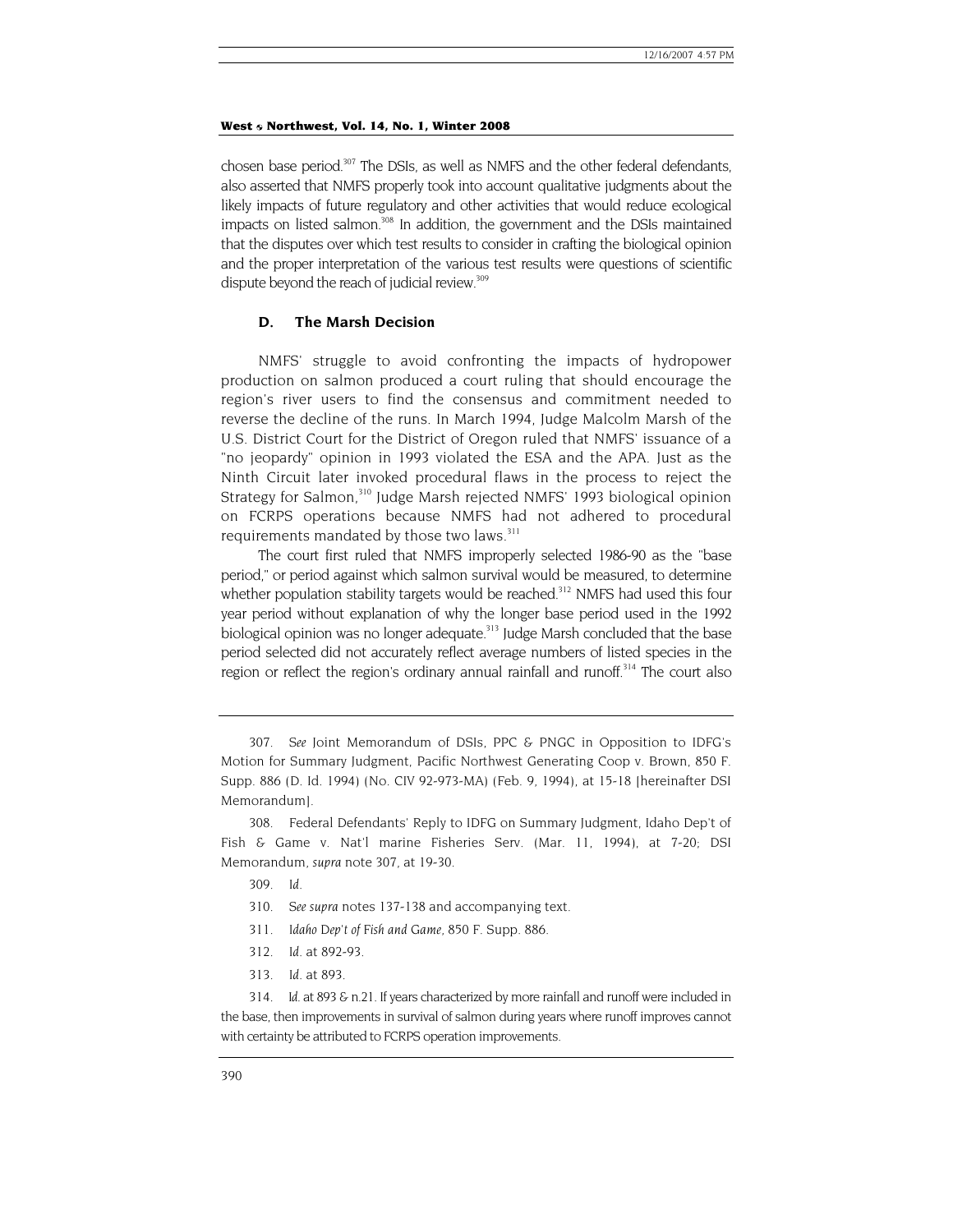<span id="page-59-9"></span>found reason to reject the biological opinion in NMFS' failure to consider the "low case" test results and 'extinction vortex" risks.<sup>315</sup> The court also rejected the government's (and the DSIs') attempt to prevent NMFS from considering the impact of the dams' existence on salmon.<sup>316</sup> Judge Marsh found that the administrative record indicated that no effort had been made to distinguish between salmon mortality caused by dam existence and salmon mortality caused by dam operations[.317](#page-59-2) Moreover, the court found that the relevance of the "environmental baseline" dispute was limited only to the question of consultation requirements, not to the permissible scope of alternatives to actions that would cause jeopardy.<sup>318</sup>

Nor did the DSIs' other arguments fair well. Although the DSIs protested that NMFS lacked authority to require changes in FCRPS operations as a condition of a no jeopardy opinion, $319$  the court refused to draw a bright line between preventing injury to the survival of listed salmon and increasing the likelihood of their survival.<sup>320</sup> The court explained that Congress intended the focus of the ESA to remain on the needs of the listed species, as opposed to requiring NMFS actions to fall strictly in categories of permissible "alternatives," "measures," "conservation requirements," or "recovery plans."<sup>321</sup> In other words, the court declared that NMFS may require agencies to take mitigation actions with one goal in mind: jeopardy to the species.<sup>322</sup> Because NMFS concluded that measures to increase salmon survival are needed to reduce the likelihood of extinction, the court found that NMFS was within its discretion.<sup>[323](#page-59-8)</sup>

*Idaho Department of Fish & Game* is important in two fundamental respects. First, Judge Marsh's decision will drive NMFS' handling of the consultation process on a revised 1994-98 biological opinion; and second, the decision is one of the first ESA cases in the nation to rule on the legality of a no jeopardy opinion.<sup>324</sup> But the more lasting impact of the ruling may lie

<span id="page-59-0"></span>315*. Id.* at 896-99.

<span id="page-59-2"></span>317*. Id.* at 894.

<span id="page-59-3"></span>318*. Id.*

319. DSI Memorandum, *supra* note 307, at 14.

<span id="page-59-5"></span><span id="page-59-4"></span>320*. Idaho Dep't of Fish & Game,* 850 F. Supp. at 895 ("I expressly reject any attempt to impose bright-line definitions upon the hydropower system's 'existence' vs. 'operations' or the terms 'survival' vs. 'recovery'.").

- <span id="page-59-6"></span>321*. Id.* at 895.
- <span id="page-59-7"></span>322*. Id.* at 895-96.
- 323*. Id.* at 896.

<span id="page-59-8"></span>324. But it is not the first. In Conner v. Burford, 836 F.2d 1521 (9th Cir. 1988), *cert. denied sub nom.*, Sun Exploration & Prod. Co. v. Lujan, 489 U.S. 1012 91995), the court invalidated a

<span id="page-59-1"></span><sup>316</sup>*. Id.* at 893-95. The DSIs and the federal government argued that 50 C.F.R. § 402.02 precluded NMFS from considering the fact of the dam's existence in determining whether the FCRPS jeopardized salmon.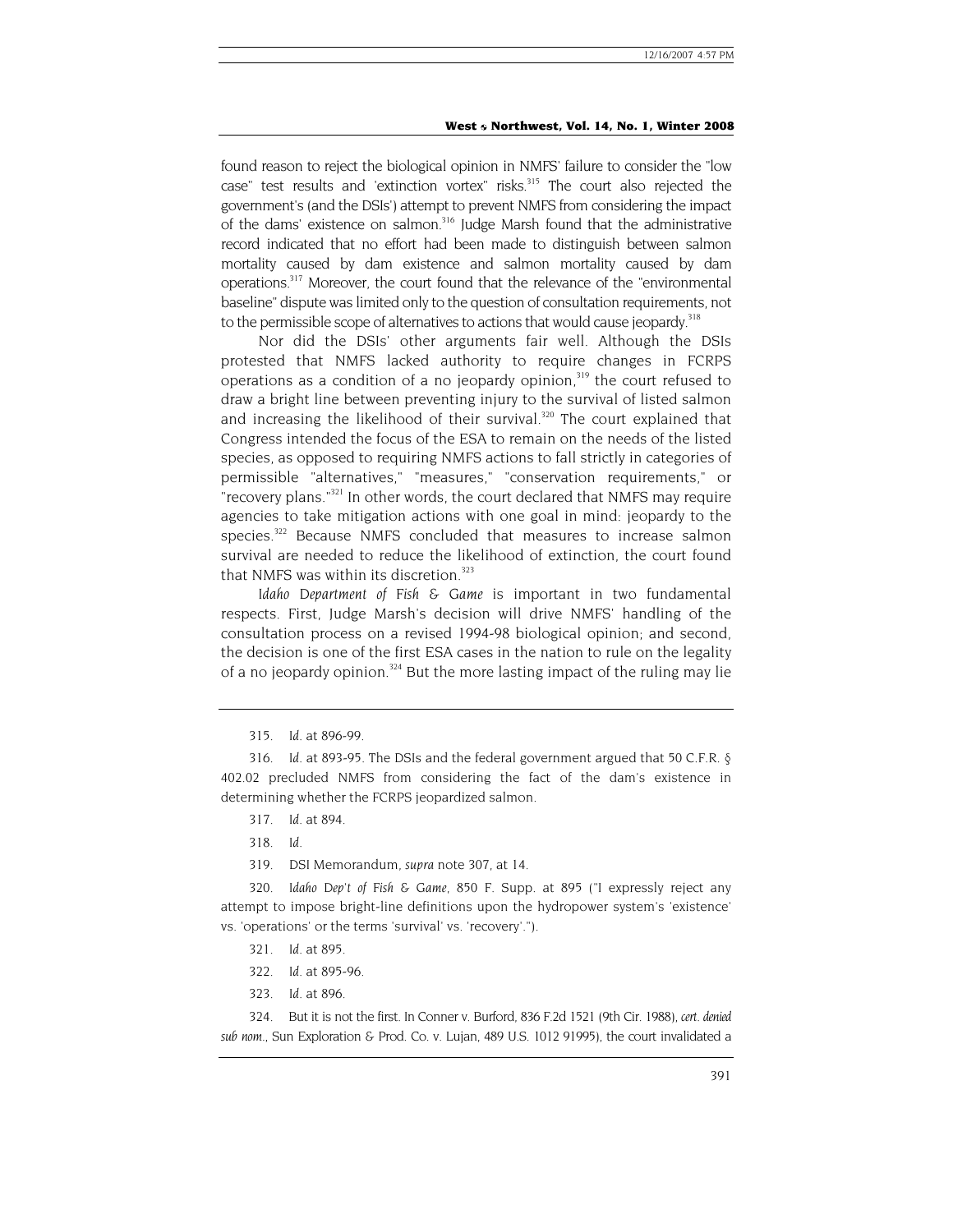in Judge Marsh's rejection of the government's argument that NMFS could not consider modifications to dam structures, as opposed to their operation, in determining whether agency action would jeopardize listed salmon stocks and in considering alternatives available for avoiding jeopardy.<sup>325</sup> Moreover, although the decision does not immediately compel any specific changes in the FCRPS operations, Judge Marsh indicated that the court will not tolerate indefinitely the delays that have thus far blocked serious efforts to restore the salmon runs:

NMFS has clearly made an effort to create a rational, reasoned process for determining how the action agencies are doing in their efforts to save the listed salmon species. But the process is seriously, "significantly," flawed because it is too heavily geared towards a status quo that has allowed all forms of river activity to proceed in a deficit situation—that is, relatively small steps, minor improvements and adjustments—when the situation literally cries out for a major overhaul. Instead of looking for what *can* be done to protect the species from jeopardy, NMFS and the action agencies have narrowly focused [sic] their attention on what the establishment is capable of handling with minimal disruption.<sup>326</sup>

# **E. Implications of the Marsh Decision**

Just as the Ninth Circuit did in Northwest Resource Information Center,<sup>327</sup> Judge Marsh put NMFS and the federal dam operating agencies on notice that substantial

- <span id="page-60-0"></span>325*. Idaho Dep't of Fish & Game,* 850 F. Supp. at 894-95.
- <span id="page-60-1"></span>326*. Id.* at 900.

<span id="page-60-2"></span>327. Northwest Resource Info. Center v. Northwest Power Planning Council, 35 F.3d 1371, 1395 (9th Cir. 1994) ("The Council's approach seems largely to have been from the premise that only small steps are possible, in light of entrenched river user claims of economic hardship. Rather than asserting its role as regional leader, the Council has assumed the role of consensus builder, sometimes sacrificing the Act's fish and wildlife goals for what is, in essence, the lowest common denominator acceptable to power interests and DSIs.").

biological opinion that did not evaluate all of the phases of a proposed sale of oil and gas leases on two National Forests. In Conservation Law Foundation v. Watt, 560 F. Supp. 561 (D. Mass), *aff'd*, 715 F.2d 946 (5th Cir. 1983), the court rejected a biological opinion that failed to consider recent research results. For examples of decisions rejecting challenges to biological opinions, see, e.g., Greenpeace Action v. Franklin, 982 F.2d 1342 (9th Cir.), *amended*, 14 F.3d 1324 (9th Cir. 1992); Village of False Pass v. Clark, 733 F.2d 605 (9th Cir. 1984); Friend of Endangered Species, Inc. v. Jantzen, 589 F. Supp. 113 (N.D. Cal. 1984), *aff'd*, 760 F.2d 976 (9th Cir. 1985); Swan View Coalition, Inc. v. Turner, 824 F. Supp. 923 (D. Mont. 1992).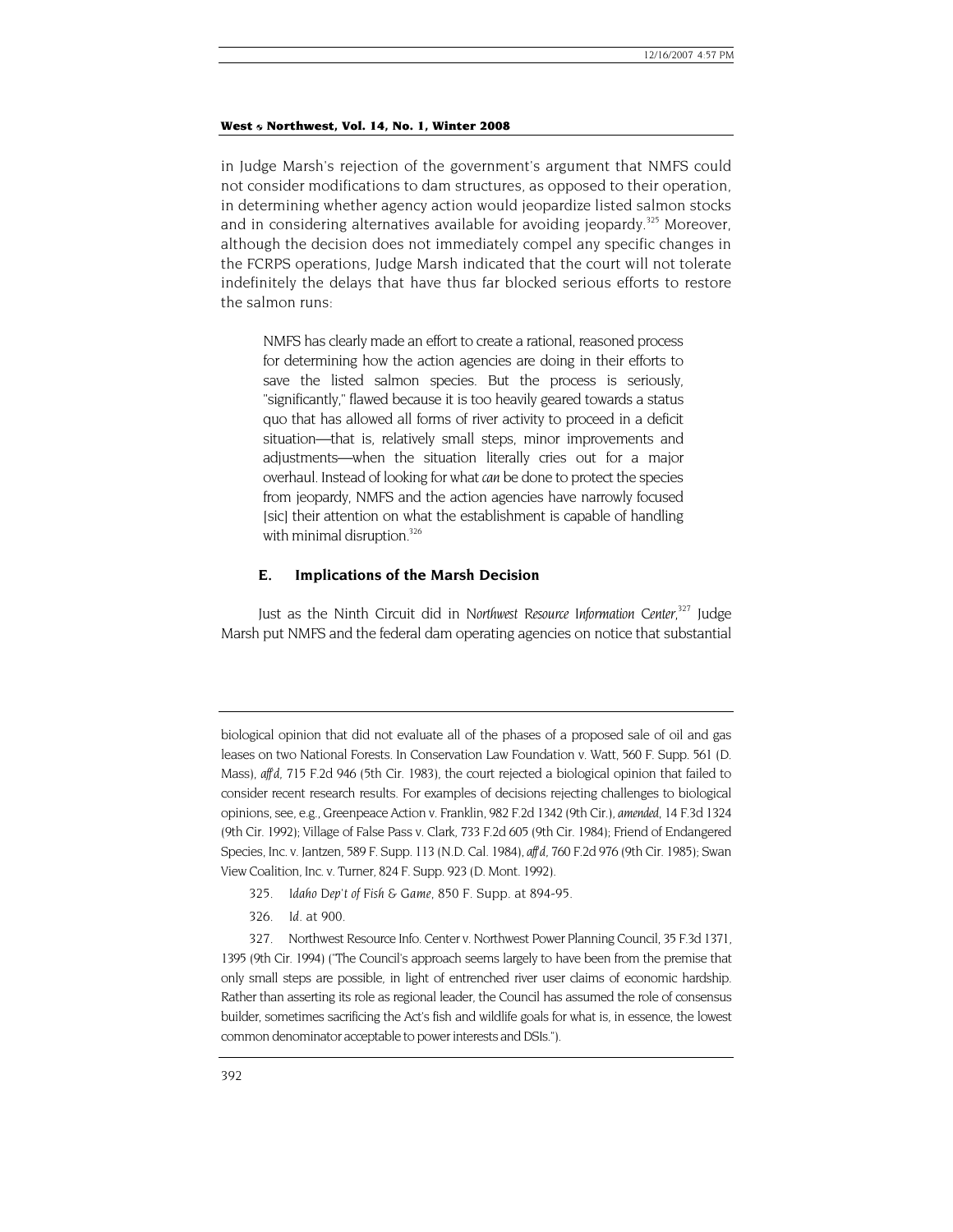changes from the river's status quo are required.<sup>328</sup> That warning prompted NMFS to issue a jeopardy opinion for  $1994-98^{329}$  However, the 1994-98 biological opinion may represent only "[s]mall steps, minor adjustments and improvements," and accordingly may be subject to future ESA challenges.

Little improvement in the river's suitability for salmon has occurred since 1993, and Judge Marsh's decision required NMFS to consider pessimistic test results and demographic risks associated with the small populations of some of the basin's endangered salmon stocks. The court's expression of impatience with current conditions on the river suggests that NMFS must require more than marginally improved smolt survival in order to fulfill its statutory obligation to assure the "survival" and "recovery" of listed salmon runs.

The revised 1994-98 biological opinion is not, however, the only forum in which *Idaho Department of Fish & Game* will be noticed. NMFS' plan for recovering the listed salmon was also affected by the decision. Although the recovery team's recommendations, issued in October 1993,<sup>330</sup> recognized the

<span id="page-61-0"></span>328. Although the judgment in *Idaho Department of Fish & Game* was vacated by the Ninth Circuit on mootness grounds, the court hinted that it approves of Judge Marsh's warning. In *Northwest Resource Information Center,* Judge Tang's opinion for the court favorably discussed and quoted the language cited in the text. Northwest Resource Info. Center, 35 F.3d at 1390-91. The Ninth Circuit also concluded its opinion in that case with language quite similar in its meaning:

[T]he Council's approach seems largely to have been from the premise that only small steps are possible, in light of entrenched river user claims of economic hardship. Rather than asserting its role as a regional leader, the Council has assumed the role of consensus builder, sometimes sacrificing the Act's fish and wildlife goals for what is, in essence, the lowest common denominator acceptable to power interests and DSIs.

*Id.* at 1395. Moreover, in *Idaho Department of Fish & Game* the Ninth Circuit did not vacate or reverse Judge Marsh's opinion containing his criticism of NMFS' actions. Interestingly, the Council's current chairman has publicly warned that consensus on the merits of recovery measures is virtually impossible to achieve. *See* Angus Duncan, *Biology, Politics, and Salmon Recovery,* WILD FISH (Nov.-Dec. 1992) 4 ("There is no such creature as unanimous conclusive scientific opinion when it comes to divisive questions of how much water the fish need, what kind of travel times [fish need]…."].

<span id="page-61-1"></span>329*. See infra* notes 458-464 and accompanying text, NMFS first issued a 1994-98 biological opinion on FCRPS operations in March 1994 and again reached a "no jeopardy" opinion. *See* Blumm, *Columbia River Basin, supra* note 35, at 84. However, that biological opinion adopted a similar methodology as the 1993 biological opinion overturned in *Idaho Department of Fish & Game*. *Id.* Accordingly, in the aftermath of Judge Marsh's ruling, NMFS asked the parties to recommend mutually acceptable alternatives to be considered for incorporation into the amended 1994-98 Special Litigation Counsel, U.S. Department of Justice (Nov. 1, 1994).

<span id="page-61-2"></span>330. SNAKE RIVER SALMON RECOVERY TEAM, DRAFT SNAKE RIVER SALMON RECOVERY PLAN RECOMMENDATIONS (1993), *cited in* Blumm, *Columbia river Basin, supra* note 35, 1t 86 [hereinafter DRAFT RECOVERY RECOMMENDATIONS].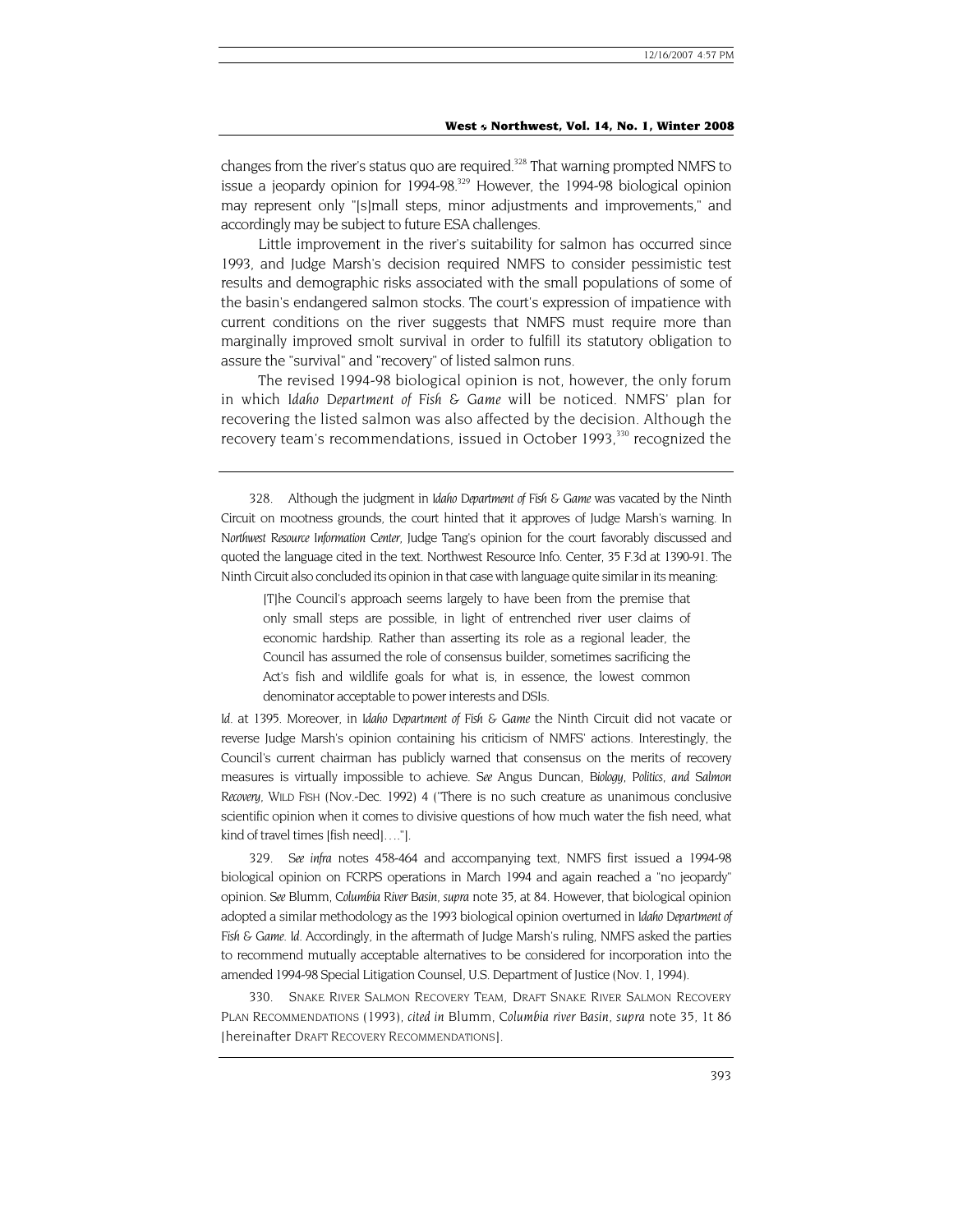<span id="page-62-2"></span>importance of many of the measures long urged upon the Council by the fishery coalition, $331$  NMFS' draft recovery plan did not ask for the needed fundamental changes in FCRPS operations. Instead, the draft recovery plan included only two major alternatives for increasing smolt survival through the FCRPS gauntlet: drawdown of several Snake River reservoirs to enhance flows,<sup>332</sup> and increased reliance on transportation of smolts past lower Snake and Columbia River dams.<sup>[333](#page-62-2)</sup>

<span id="page-62-0"></span>331. The recovery team recommended improved fish ladders for adult salmon, Draft Recovery Recommendations at XI-3; augmentation of flows during migration seasons, *id.* at VIII-6; reduction of salmon harvests, *id.* at IX-12; improvement of hatchery practices, *id.* at VI-ii, VII-ii; restoration of spawning and rearing habitat, *see generally id.* ch. V; and control of salmon predators, *see generally id.* ch. X; Blumm, *Columbia River Basin, supra* note 35, at 87.

<span id="page-62-1"></span>332*. See* STRATEGY FOR SALMON, *supra* note 114, at 30-32. The proposal to drawdown several Snake River reservoirs during the spring as a device to improve flows and juvenile passage is controversial. Opponents argue that lowering reservoirs will not speed juvenile migration or reduce smolt mortality, and navigation and agricultural interests are concerned that drawdowns would have a seriously adverse effect on use of the river for shipping an irrigation. In addition, drawdowns would cause a decline in hydropower production, which in turn would cause a reduction in BPA's revenues derived from the sale of surplus power to California utilities. Blumm, *Columbia River Basin, supra* note 35, at 103. On the other hand, the agriculture community's share of drawdown consequences could be reduced by modifying the pumps that remove irrigation water from the reservoirs and the adverse effects on navigation would be limited to a two-month period each spring, during which time only five percent of the tonnage shipped downriver would be affected. Blumm, *Saving Idaho's Salmon*, *supra* note 2, at 688 n.123. The Corps tested the drawdown proposal by lowering Lower Granite and Little Goose reservoirs in March 1992. Initial results indicate that the economic consequences of lowering reservoirs in the region are not as high as was previously feared. Andrew S. Noonan, *Just Water Over the Dam? A Look at the Endangered Species Act and the Impact of Hydroelectric Facilities on the Anadromous Fish Runs of the Northwest*, 28 IDAHO L. REV. 781, 799 (1992). Businesses and highways suffered damages of approximately \$1.1 million during a 1992 test. *See House Panel Approves Aid for River Drawdown Damage*, Oregonian, June 11, 1992, at B6. A more recent analysis concluded that drawdown of Lower Granite, Little Goose, Little Monumental, and Ice Harbor dams to spillway crest (approximately 33 feet) may cost approximately \$9.5 million per year, plus approximately \$259 million for construction costs. Daniel D. Huppert & David L. Fluharty, ECONOMICS OF SNAKE RIVER SALMON RECOVERY: A REPORT TO THE NATIONAL MARINE FISHERIES SERVICE 3-71 (Feb. 1995).

333. The recovery team advocated increased reliance on transportation on the basis of social and economic factors. DRAFT RECOVERY RECOMMENDATIONS, *supra* note 330, at VIII-3 (explaining that the team used social factors for want of sufficient information to make a wholly biology-based decision). Unfortunately, state, federal, and tribal fishery scientists generally oppose continued transportation because its benefits for fish are unclear and because there is some evidence that transported fish suffer adverse stress effects upon release back into the river. Blumm, *supra* note 35, at 104-05. The Corps' transportation program has been in full operation since 1981. Juvenile salmon are captured above upper Snake River dams and are transported by barge or truck to the lower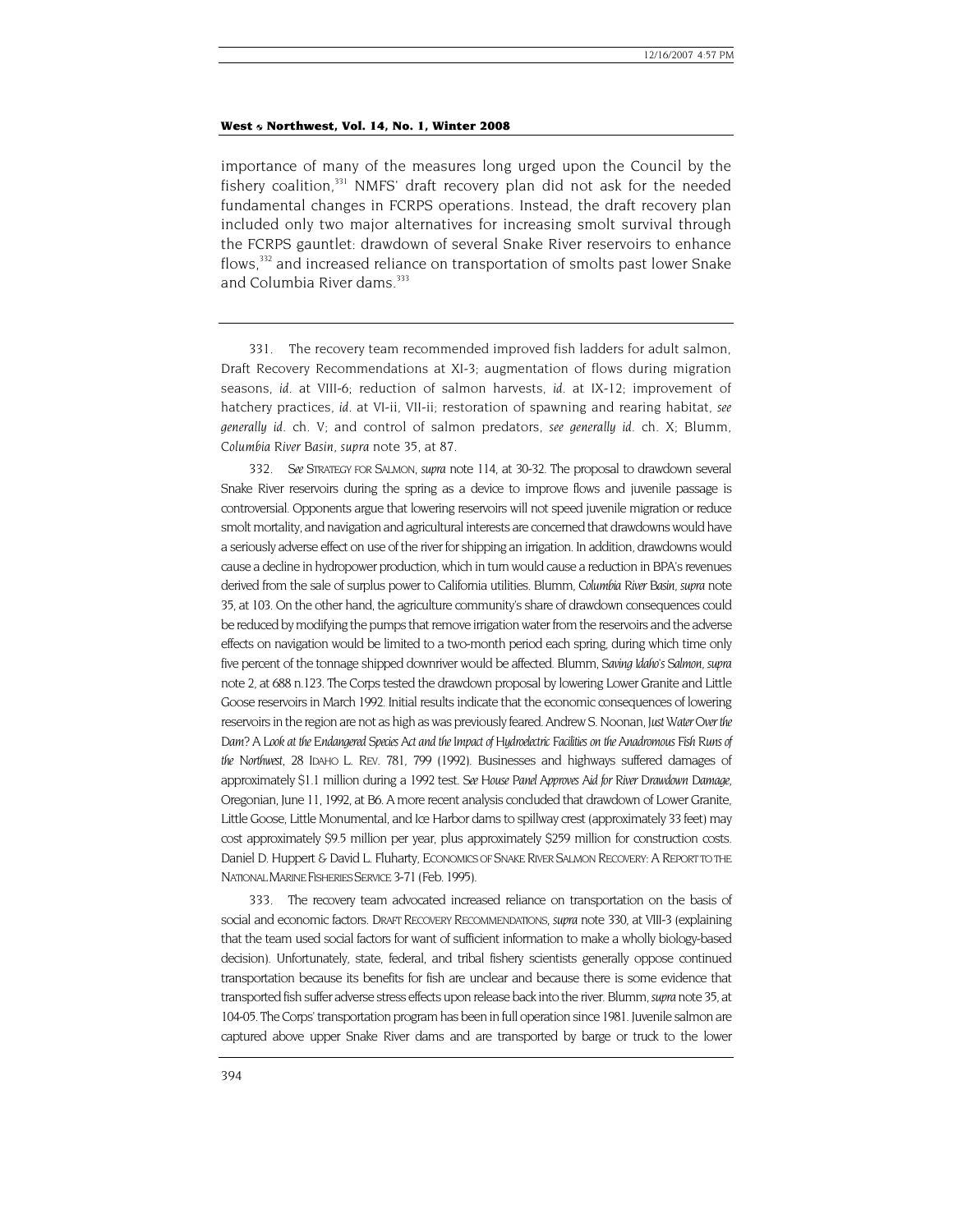<span id="page-63-4"></span>Judge Marsh's ruling also aggrandizes NMFS' recent designation of critical habitat for Snake River sockeye and chinook.<sup>334</sup> For Snake River sockeye, NMFS designated the Columbia and Snake Rivers, historical spawning lakes, and certain inlet creeks.<sup>335</sup> For chinook, NMFS designated the Columbia and Snake Rivers and all tributaries presently or historically accessible to the stock except the Clearwater River in Idaho.<sup>336</sup> In addition, as NMFS lists more salmon stocks,<sup>337</sup> additional critical habitat designations are likely and each of those may affect FCRPS operations.<sup>338</sup>

Columbia below Bonneville Dam, where they are released. For a thorough discussion of the Corps' collection and transportation program, see U.S. ARMY CORPS OF ENGINEERS, ET AL., INTERIM COLUMBIA AND SNAKE RIVERS FLOW IMPROVEMENT MEASURES FOR SALMON DRAFT AND SUPPLEMENTAL ENVIRONMENTAL IMPACT STATEMENT 244 (1992). Federal water managers favor transportation because, unlike modifications to dam operations, it does not require a decline in hydropower production. Blumm, *Columbia River Basin*, *supra* note 35, at 104. One might find it ironic that the Corps' transportation program often results in a situation in which what is afforded the use of the river is grain while fish are forced to use I-84. Daniel J. Rohlf, *Legal Issues Shaping Salmon's Future*, 25 ENVTL. L. 415, 416 (1995).

<span id="page-63-0"></span>334*. See* 58 Fed. Reg. 68,543 (1993). NMFS must designate critical habitat in order to effectuate the ESA's goal of conserving ecosystems. *See* 16 U.S.C. § 1533(a)(3). "Critical habitat" is loosely defined as areas with physical and biological features that are essential to the conservation of a given species and that require special management considerations or protection. 16 U.S.C. § 1532(5)(A); 50 C.F.R. § 424.12.

- <span id="page-63-1"></span>335. 58 Fed. Reg. at 68,543.
- 336*. Id.*

<span id="page-63-3"></span><span id="page-63-2"></span>337*. See supra* notes 30, 87, 91. Although the language of the statute leaves the question open to some doubt, NMFS may be prohibited from listing additional imperiled salmon stocks under the ESA until October 1, 1995 by the Emergency Supplemental Appropriations and Rescissions for the Department of Defense to Preserve and Enhance Military Readiness Act of 1995, Pub. L. No. 104-6, Tit. II, ch. IV, 109 Stat. 73, 86 (1995) (prohibiting Fish and Wildlife Service from listing species under the ESA after Sept. 30, 1995).

338. Federal dam operators are also preparing a plan for FCRPS operations. *See* UNITED STATES DEPARTMENT OF ENERGY, BONNEVILLE POWER ADMINISTRATION, COLUMBIA RIVER SYSTEM OPERATIONS REVIEW: DRAFT ENVIRONMENTAL IMPACT STATEMENT (1994) [hereinafter SOR]. The SOR is intended to help BPA, the Corps, and the Bureau coordinate management of the hydropower system and was commenced in order to facilitate renegotiation of the Pacific Northwest Coordinating Agreement (PNCA) and the Canadian Entitlement Allocation Agreement (CEAA). UNITED STATES DEPARTMENT OF ENERGY, BONNEVILLE POWER ADMINISTRATION, MIGHTY COLUMBIA: DESTINY OF A GIANT, DRAFT ENVIRONMENTAL IMPACT STATEMENT (Portland, OR., July 1994), at 1. The three federal dam operators have announced that SOR will select a management plan for the FCRPS that accommodates salmon, *id.*, but the SOR does not include a preferred management alternative. The Columbia River Alliance, a coalition of utilities and navigation, irrigation, and reservoir recreation interests, have asked the federal dam operators to choose a management plan that would increase transportation of juvenile salmon and reduce the quantity of water dedicated to fish flows. *See Recover 1: An Option for Salmon and Us, Alliance Backgrounder* (Columbia River Alliance for Fish, Commerce, and Communities, Portland, OR, Sept. 1994). The management option selected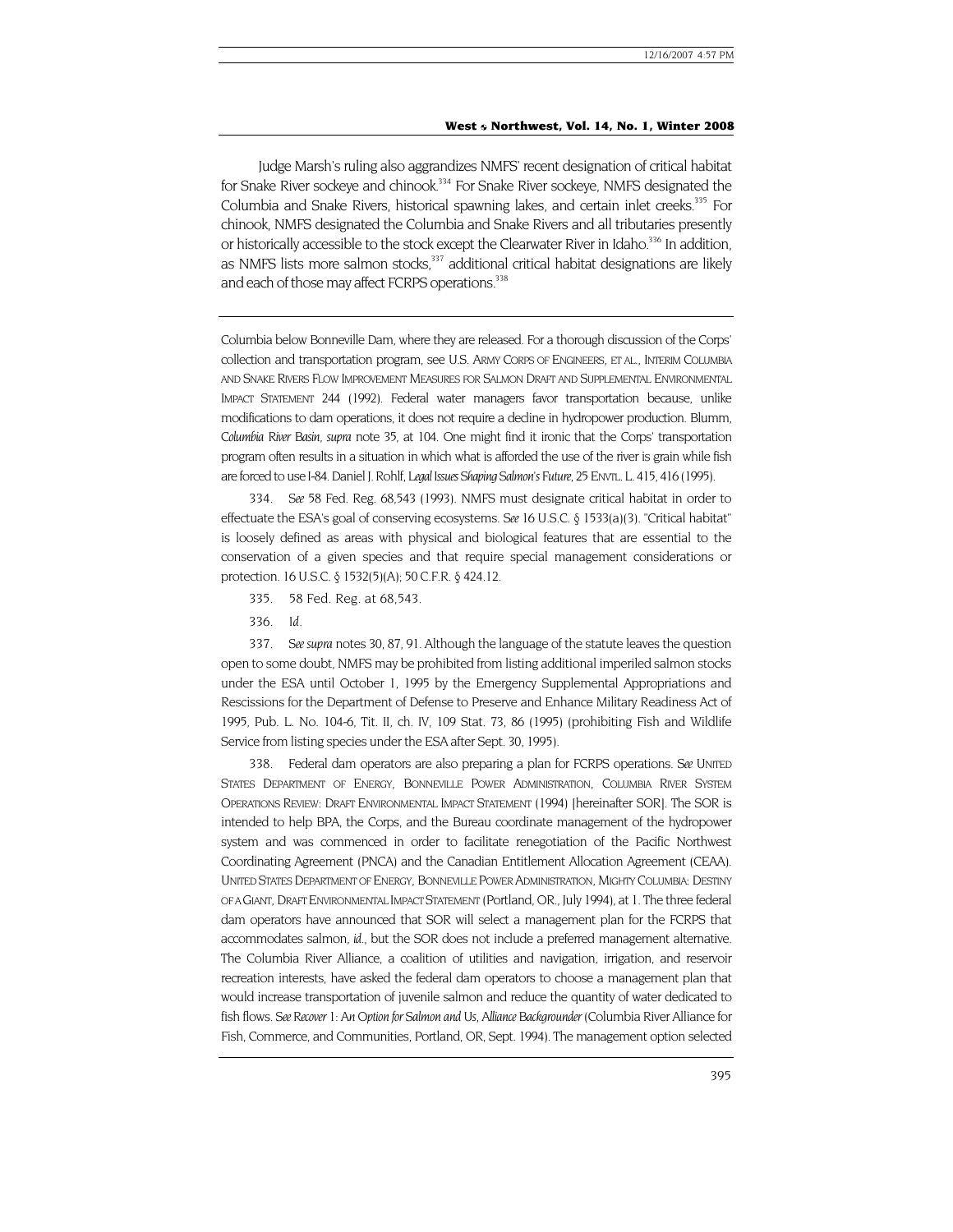<span id="page-64-2"></span>While acknowledging that adequate river velocity is an essential component of migratory salmon habitat, neither critical habitat designation includes designated flow levels.<sup>339</sup> In addition, consultation should, but does not, address temperature changes and sediment deposits, which negatively affect salmon spawning and rearing habitat.<sup>[340](#page-64-1)</sup>

*Idaho Department of Fish & Game* also reduces the Council's salmon restoration efforts to a less important status in the short term. The listing of salmon under the ESA empowered NMFS to require "reasonable and prudent alternatives" as a condition of a "no jeopardy" opinion. The agency's recovery plan is therefore likely to become the most significant region-wide effort for salmon recovery. However, it is not clear that the recovery plan binds the Corps, the Bureau, BPA and FERC anymore than does the Program. $341$  However, these federal agencies are likely to

during the SOR process is likely, however, to be consistent with NMFS' recovery plan for listed salmon stocks. PNCA is a contract between the region's utilities and federal dam operators that governs the power production of the region's hydroelectric system. PNCA, signed in 1964, is due to expire in 1003. Negotiations to renew it commenced in 1991. CEAA, which is no longer in effect, was a U.S.-Canada agreement signed after ratification of the 1964 Columbia River Treaty that allowed a portion of hydropower generated by Canadian dams to be assigned to U.S. utilities. A new agreement is necessary to allocate responsibility for returning hydrosystemgenerated power to Canada.

339. Blumm, *Columbia River Salmon, supra* note 35, at 118.

<span id="page-64-1"></span><span id="page-64-0"></span>340. In an unrelated case, the Ninth Circuit enjoined ongoing Forest Service timber sale, range, and road-building activities in the Wallowa-Whitman and Umatilla National Forests until the Forest Service initiated consultation under ESA § 7 because such activity may adversely affect listed Snake River chinook. Pacific Rivers Council v. Thomas, 30 F.3d 1050 (9th Cir. 1994), *cert. denied,* 115 S. Ct. 1793 (1995).

341. NMFS is required by the ESA to develop plans for the "conservation and survival" of the listed salmon stocks. 16 U.S.C. § 1533(f)(1). The plan, prepared by a team of scientists employed by federal and state governments and private employers, must contain (1) site-specific management actions; (2) objective criteria against which progress towards recovery can be measured; and (3) estimates of the amount of time and resources needed to achieve plan goals. 16 U.S.C. § 1533(f)(1)(B). BPA, the Corps, and the Bureau may not be obligated to comply with the salmon recovery plan. *See* Pyramid Lake Paiute Tribe of Indians v. United States Dep't of Navy, 898 F.2d 1410, 1481 (9th Cir. 1990) (Department of Navy has discretion to decide whether to implement conservation measures recommended by U.S. Fish and Wildlife Service as part of a recovery plan for listed fish species); ROHLF, ESA, *supra* note 88, at 28 ("[T]he legal weight and enforceability of recovery plans are not well-defined."). *But see* Resources Ltd., Inc. v. Robertson, 35 F.3d 1300, 1304 n.3 (9th Cir. 1994) (finding Forest Service adoption of plan that failed to incorporate grizzly bear recovery guidelines arbitrary and capricious where Fish and Wildlife Service issued "no jeopardy" finding on condition that grizzly plan is followed). Of course, since a recovery plan is aimed at preventing jeopardy to a listed species, failure to abide by it could result in a violation of the ESA. *See* 16 U.S.C. § 1536(a)(1), (2). The Fish and Wildlife Service apparently believes that recovery plans serve as guidance to federal agencies. Robert Meltz, *Where the Wild Things Are: The Endangered Species Act and Private*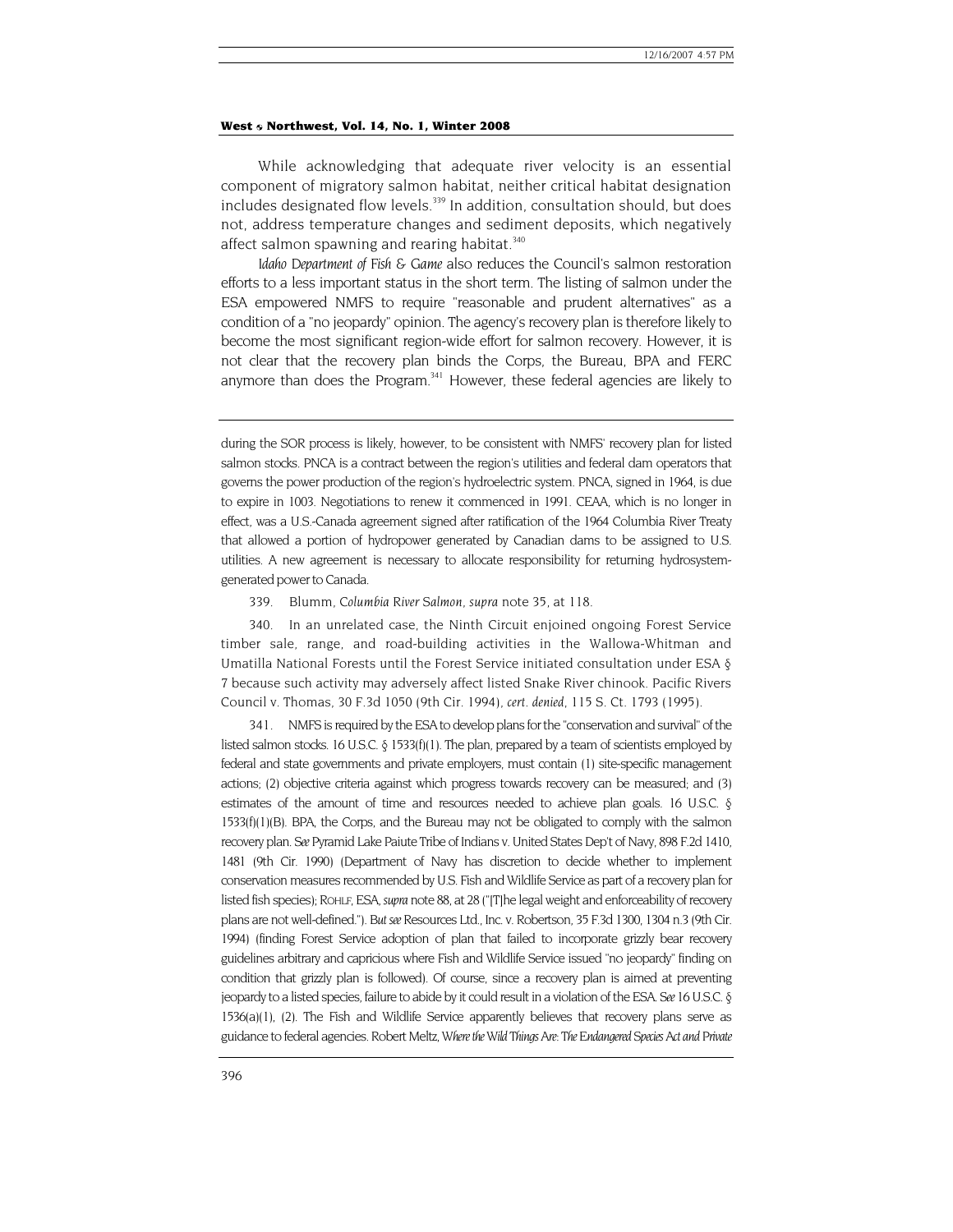comply with the recovery plan because they have participated in its preparation, and the Clinton Administration has stated that federal agencies will speak with one voice on natural resource issues.<sup>342</sup> The Northwest Power Act does not permit the Council to focus exclusively on recovery, as that term is defined under the ESA. The Council must pursue harvestable runs, not simply the removal of endangered stocks from the endangered species list, and therefore the requirements of the Program exceed the requirements imposed by NMFS as part of the 1994-98 biological opinion and recovery plan.<sup>343</sup>

The Corps, BPA or the Bureau could conceivably seek an exemption from ESA section 7 requirements if the impact of salmon listings and NMFS' biological opinion and recovery plan are thought too damaging to the FCRPS.<sup>344</sup> The Endangered Species Committee<sup>345</sup> could grant an exemption for the FCRPS only if  $(1)$  there is no reasonable and prudent alternatives to continuing the status quo, (2) the benefits of the FCRPS clearly outweigh the benefits of agency actions taken pursuant to the ESA, and (3) unchanged operation of the FCRPS is of local or national importance.<sup>346</sup> However, invocation of the ESA exemption process does not appear to be a likely outcome of the Columbia River Basin's salmon crisis. First, such exemptions are rarely

*Property*, 24 ENVTL. L. 369, 377 n.48 (1994) (citing U.S. Dep't of Justice, Memorandum in Support of Federal Defendants' Motion to Dismiss, submitted in Hawaii Audubon Soc'y v. Lujan, No. 91-00191 (D. Haw., filed Apr. 4, 1991) ("FWS consistently has taken the position that recovery plans serve as guidance documents . . . , but are not in themselves specific proposals to undertake federal agency actions.") *See also* Endangered and Threatened Species Listing and Recovery Priority Guidelines, 48 Fed. Reg. 43,098, 43,103 (1983) (describing recovery plans as "guiding documents"). BPA, the Corps, the Bureau and FERC may also be able to avoid implementing the Program. *See supra* notes 265-266 and accompanying text.

<span id="page-65-0"></span>342*. Remarks Announcing the Forest Conservation Plan*, WEEKLY COMP. OF PRES. DOC. 1211 (June 10-July 6, 1993) (explaining that government "owe[s] the people of the Pacific Northwest at least a unified Federal position that would break the logjam. . . .").

<span id="page-65-1"></span>343*. Compare* 16 U.S.C. §§ 839b(h)(1)(A) (requiring Program to "protect, mitigate, and enhance" fish and wildlife); 839b(h)(6)(E) (requiring increased flows to "improve" "survival," "protection" and "migration" of salmon) *with* 16 U.S.C. §§ 1533(f) (requiring recovery plan only to "promote the conservation and recovery" of listed species, 1532(3)) (defining "conserve" and "conservation" as "methods and procedures which are necessary to bring [listed] species to the point at which [the EPA's] protections are no longer necessary").

<span id="page-65-2"></span>344*. See* Noonan, *Just Water Over the Dam?, supra* note 332, at 788; Blumm, *Columbia River Basin, supra* note 35, at 120-21.

<span id="page-65-3"></span>345. The Endangered Species Committee is a seven-member, Cabinet-level committee empowered to determine that an agency action may go forward even if it could cause the extinction of a listed species. *See* 16 U.S.C. § 1536(e). The Committee must hold hearings on requested exemptions, and the exemption will not be granted if it finds that the exemption applicant or agency made any irretrievable commitment of resources before the exemption was granted. 16 U.S.C.  $\S$  1536(g)(4), (h)(1)(A)(iv).

<span id="page-65-4"></span>346*. See* 16 U.S.C. § 1536(h)(1)(A).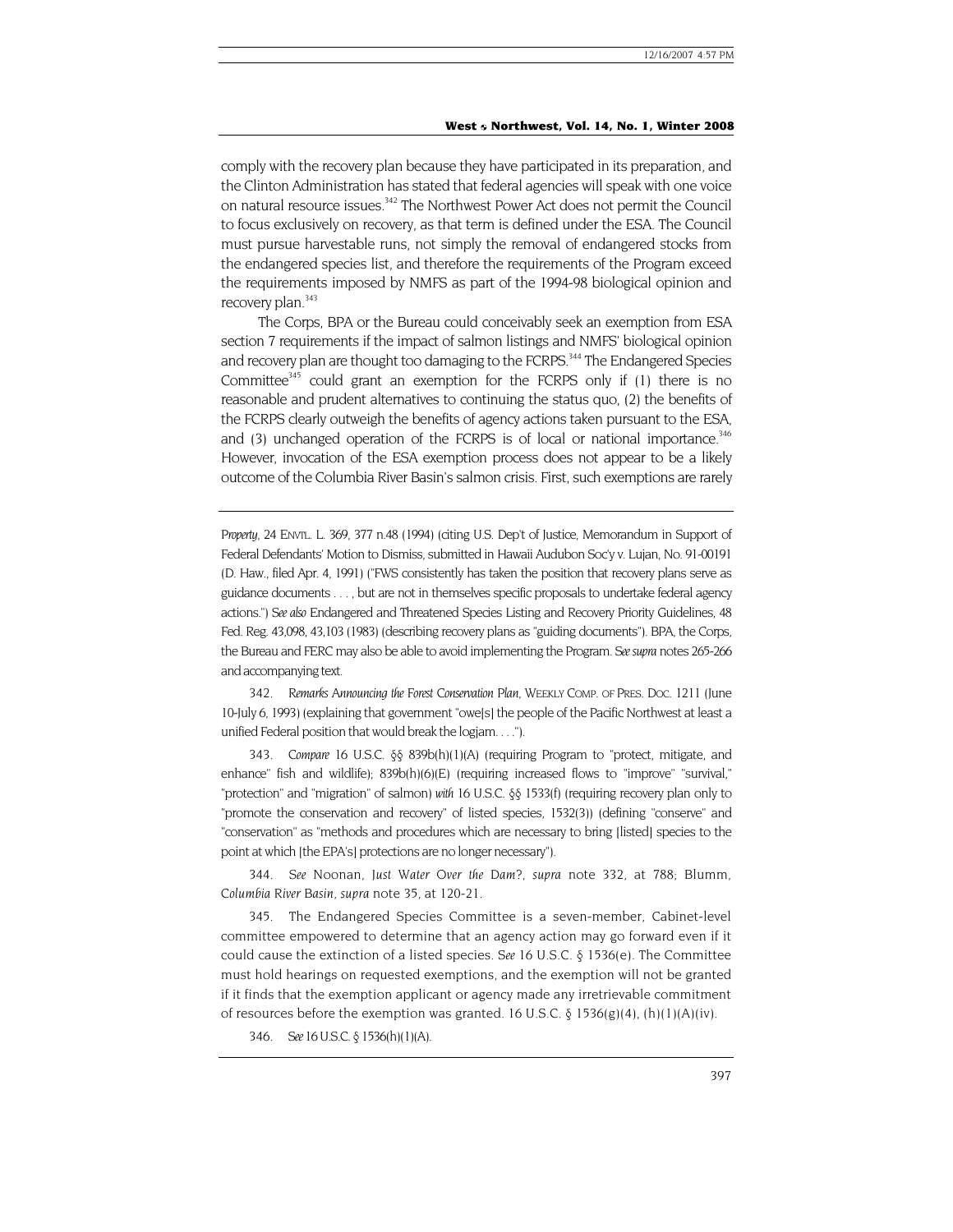<span id="page-66-2"></span>granted; $347$  second, the criteria may prove difficult to meet, since drawdowns, increased flows and other salmon mitigation measures have either been attempted or are the subject of studies that show them to be economically feasible; and third, the region almost certainly lacks the degree of political consensus required to encourage the Committee to grant such an exemption.<sup>348</sup>

Nevertheless, NMFS and the federal dam operating agencies may not appropriately respond to Judge Marsh's warning that the imminent disappearance of the region's wild salmon runs requires more than tinkering with the current state of the river. Policy makers in Washington, D.C. may decide that the economic costs of rebuilding the stocks justify sacrificing the salmon.<sup>349</sup> Even if Congress does not intervene, and the Clinton

<span id="page-66-0"></span>347. Only two exceptions from a jeopardy finding have been granted since Congress created the Endangered Species Committee in 1978. *See* Blumm, *Columbia River Basin, supra* note 35, at 121 & n.510 (discussing exemption adopted for Nebraska whooping cranes, granted on condition that comprehensive mitigation plan be adopted, and exemption granted the U.S. Bureau of Land Management in 1992 for certain timber sales in northern spotted owl habitat). The exemption granted BLM never took effect. BLM withdrew its application to the Committee after the Ninth Circuit found reason to believe that the White House attempted to exert illegal influence over the Committee and the Clinton Administration too office. *See* Portland Audubon Soc'y v. Endangered Species Comm., 984 F.2d 1534, 1540 (9th Cir. 1993).

<span id="page-66-1"></span>348. Of course, such consensus is not necessary for the Endangered Species Committee to act. The fact that Oregon's representative on the Committee voted against the BLM exemption indicates that the citizens of the Pacific Northwest did not clearly support continued unsustainable timber harvesting in northern spotted owl habitat. In any event, however, the Clinton Administration is apparently committed to preventing the sort of interagency dispute that caused the spotted owl crisis to reach the Committee. *See* Spigal, *supra*  note 186, at 413; Joan Laatz, *The New Order: The Endangered Species Act and Political Reality Clash as New Leaders Look to Save Salmon*, OREGONIAN, Nov. 29, 1994, at A1, A7. Moreover, these factors might make it difficult to convince Congress to grant the FCRPS a legislative exemption from the ESA, should the federal dam operating agencies or private utility, irrigation, navigation, or aluminum interests seek one. Of course, if BPA is successful in convincing Congress and the citizens of the region that the costs of recovering the salmon runs threaten its financial viability or the reliability of the hydropower system, then increased political consensus to avoid those costs could develop. *See* Spigal, *supra* note 186, at 414.

349. One prominent Pacific Northwest politician has indicated that he believes the costs of recovery salmon are high enough to justify allowing the listed runs to go extinct. *See* Scott Sonner, *Gorton: Salmon Might Have to Go*, SEATTLE TIMES, Jan. 20, 1995, at B1. Vice President Al Gore and NMFS' fisheries manager for the Pacific Northwest have publicly promised that the Clinton Administration will not adopt this attitude. *See* Jessica Maxwell, *How to Save a Salmon*, AUDUBON 28, 31, July-Aug. 1994 (quoting Vice President Gore's comments at the Northwest Watershed Restoration/Partnership Conference, Tacoma, WA, Feb. 16-17, 1994) (stating that Administration intends to "get the jump on restoring the great salmon runs that are the heart and soul of the Northwest."); Bill Mackenzie & Joan Laatz, *Planners Weigh Cheap Power, Salmon,* OREGONIAN, Dec. 7,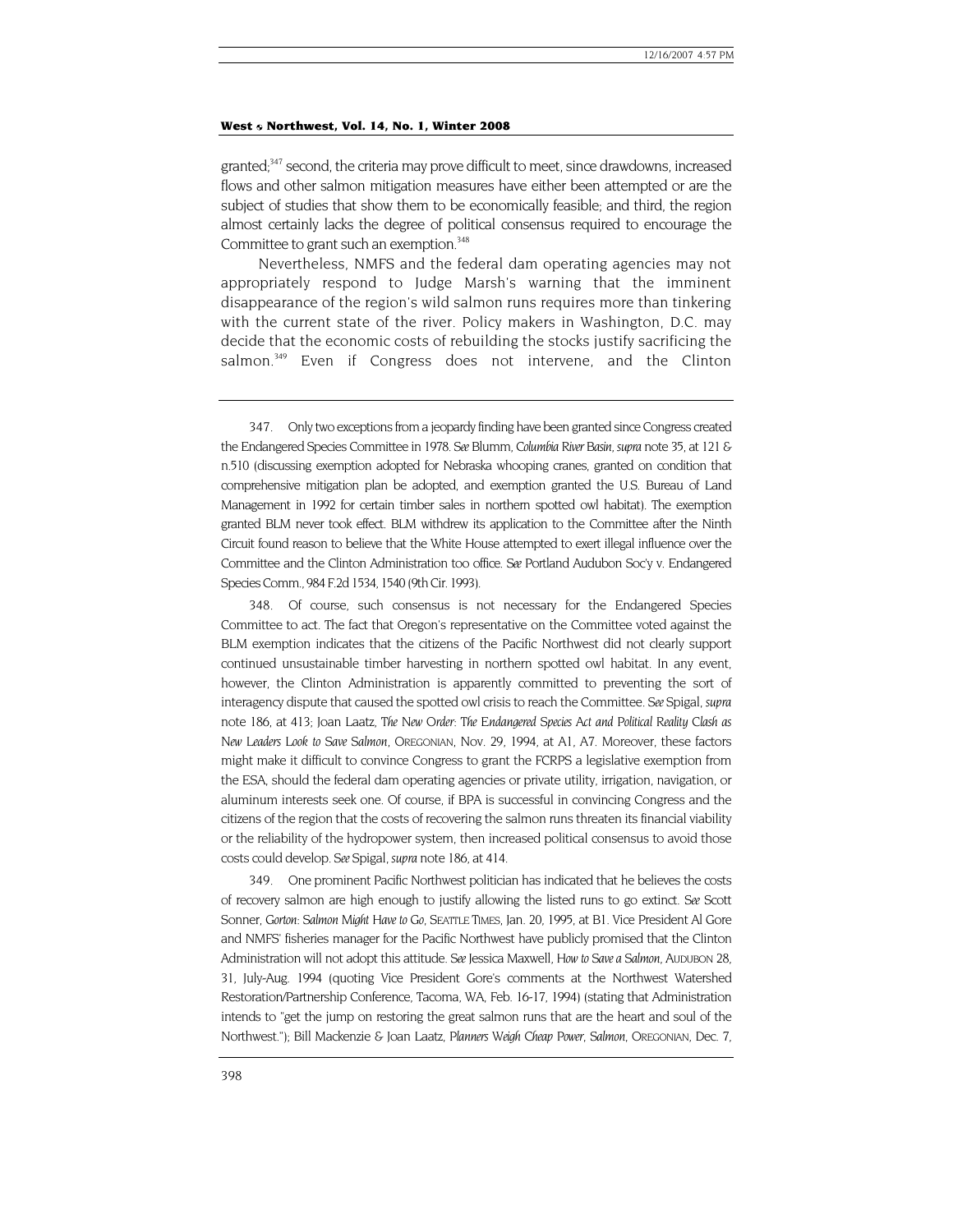Administration maintains a public commitment to restoring the runs, BPA, the Corps or the Bureau may nevertheless delay or otherwise resist taking actions mandated by NMFS. Under such circumstances, Judge Marsh may find himself asked to become the Pacific Northwest's rivermaster.

Judge Marsh could find precedent for acting in such a capacity. In the past other federal judges in the region have been forced to exert substantial control over natural resource allocation where government agencies have refused to obey laws limiting their management discretion. During the 1970s, the federal courts began acting as regional fisheries manager after decades of state fish and wildlife agency interference with tribal treaty fishing rights.<sup>350</sup> Similarly, during recent years federal judges in Oregon and Washington have sharply restricted timber harvesting on the region's national forests as a consequence of federal foresters' violations of laws protecting wildlife.<sup>[351](#page-67-1)</sup>

1994, at C1, C7 (quoting NMFS regional director Will Stelle) ("The administration is committed to . . . restoring the health of the entire basin and the financial health of the energy system itself."). Of course, the Republican takeover of Congress in January 1995 may result in increased pressure in the Administration to avoid expending significant federal resources on salmon restoration. *Cf.* Joan Laatz, *The New Order, supra* note 348, at A1, A7 (noting that NMFS and Fish and Wildlife Service are likely to experience budget cuts during 104th Congress and that Republican majority in Congress is likely to weaken the Endangered Species Act); Joan Laatz, *Natural Resources Face Cloudy Future in Congress*, OREGONIAN, Dec. 15, 1994, at A1, A16 (noting that region's industrial leaders are planning to ask Congress to force NMFS and federal dam operating agencies to weigh costs of salmon restoration measures against their benefits). *Cf.* John H. Cushman, Jr., *Timber! A New Idea is Crashing*, N.Y. Times, Jan. 22, 1995, at E5 (reporting congressional Republicans' hostility to ecosystem management approach for public natural resources). Moreover, the four-state Pacific Northwest region lost many Congressmen friendly to salmon restoration efforts in the 1994 elections. *See* Laatz, *The New Order, supra* at A7 (noting defeat of five Washington state incumbent Representatives considered "salmon-friendly"). Thus, political support within the region for costly restoration is now significantly weaker than it was when the Vice President committed the Administration to unified efforts to rebuild the runs.

<span id="page-67-0"></span>350*. See* United States v. Washington, 506 F. Supp. 187 (W.D. Wash. 1980), *aff'd in part, rev'd in part,* 694 F.2d 1374 (9th Cir. 1982), *aff'd in part, vacated in part en banc*, 759 F.2d 1353 (9th Cir.), *cert. denied,* 474 U.S. 994 (1985); United States v. Washington, 459 F. Supp. 1020 (W.D.Wash. 1978), *aff'd sub nom.,* Puget Sound Gillnetters Ass'n v. United States Dist. Court, 573, F.2d 1123 (9th Cir. 1978), *aff'd in part, vacated in part, and remanded sub nom.,* Washington v. Washington State Commercial Passenger Fishing Vessel Ass'n, 443 U.S. 658 (1979); United States v. Washington, 384 F. Supp. 312 (W.D. Wash. 1974), *aff'd*, 520 F.2d 676 (9th Cir. 1975), *cert. denied,* 423 U.S. 1086 (1976); Sohappy v. Smith, 302 F. Supp. 899 (D. Or. 1969), *aff'd as modified sub nom.,* United States v. Oregon, 529 F.2d 570 (9th Cir. 1976).

<span id="page-67-1"></span>351*. See* Allison C. Flournoy, *Beyond the "Spotted Owl Problem": Learning From the Old Growth Controversy,* 17 HARV. ENVTL. L. REV. 261, 284-300 (1993) (outlining history of ancient forest management in Pacific Northwest); Victor M. Sher, *Travels With Strix: The Spotted Owl's Journey Through the Federal Courts*, 14 PUB. LAND L. REV. 41 (1993).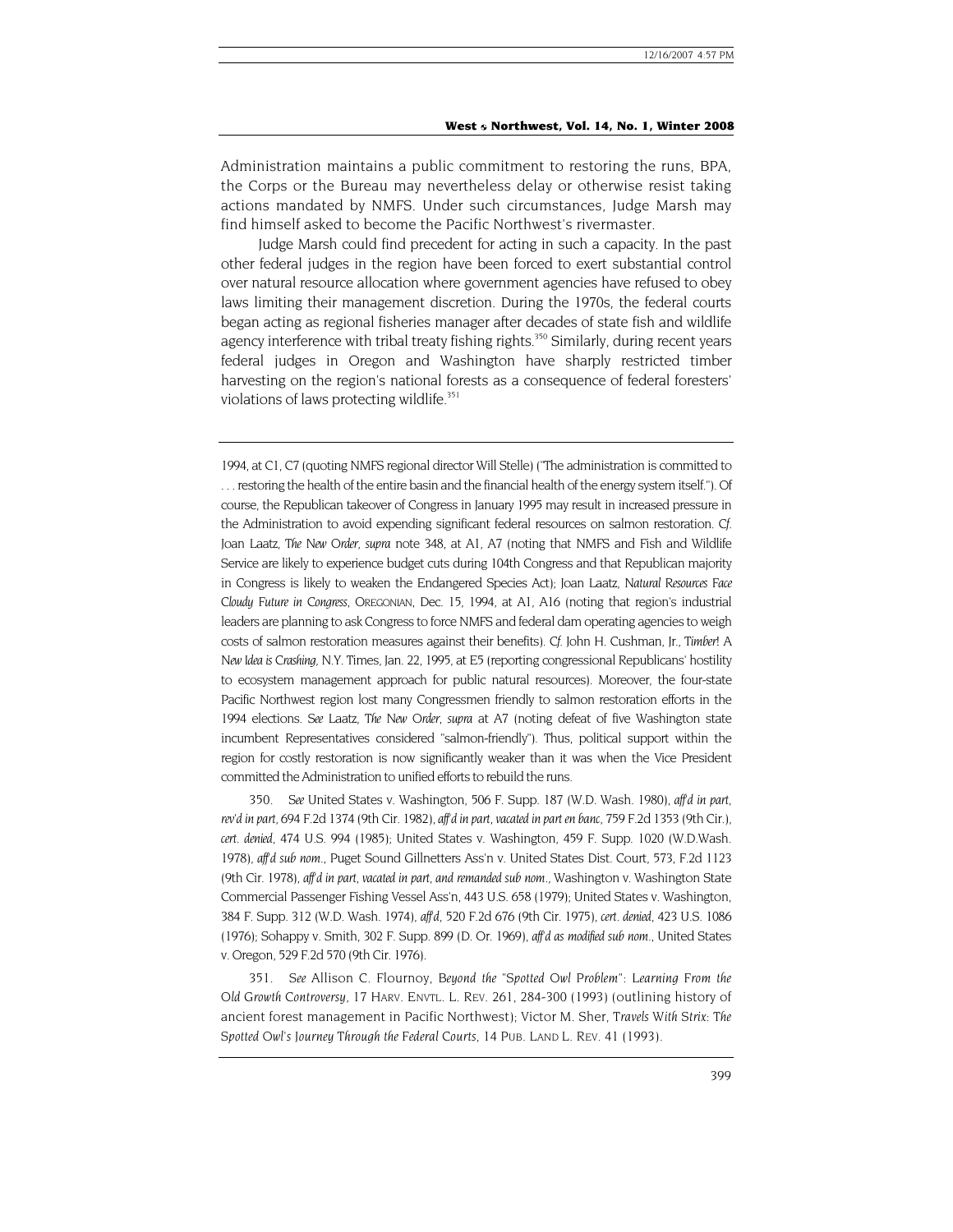Nevertheless, those who seek judicial control of the river may be disappointed. The challenges to a judge who assumes the role of Columbia River system manager would be much greater than the problems confronted by the judges in the treaty fishing rights and forest management cases. In the treaty fishing and forest management cases the plaintiffs generally sought an order dividing the natural resources available or injunctions to maintain the status quo. A judge who chooses to manage the economic uses of the Columbia River system would face a much more difficult task, since the manipulation of a river to produce power, allow irrigation and navigation, and protect the fish and wildlife that depend on it, requires dayto-day, and sometimes even hour-to-hour, changes in dam operations.<sup>352</sup> Because judges are ordinarily reluctant to undertake tasks inconsistent with the traditional role of courts in our society, Judge Marsh may resist any invitations to become the judicial overseer of the river.<sup>353</sup> Moreover, the public may suffer unfortunate consequences if Judge Marsh, in spite of the complexity of the task, eventually assumes a more significant role in controlling the operations of the hydropower system. Concerned citizens would no longer have the opportunity to influence decisions affecting a significant regional economic asset nor participate in the public dialogue about how best to save an important natural and cultural resource. Thus, neither a decision to incur the costs necessary to save the salmon runs, nor one that society's interests are best served by sacrificing them, would rest on a foundation of public awareness and support.

# **VII. Responses to Northwest Resource Information Center and Idaho Department of Fish & Game: Little Cause for Hope, Necessary Steps Towards Recovery Not Forthcoming**

# **A. The Council's December 1994 Program Amendments and Their Aftermath**

During the first decade of the Program, the Council often rejected, on the basis of its own scientific views and in the interests of consensus, recommendations

<span id="page-68-0"></span><sup>352</sup>*. See* Michael C. Blumm, *Columbia Basin Salmon and the Courts: Reviving the Parity Promise*, 25 Envtl. L. 353, 362 (1995) ("Courts have neither the institutional competency nor the interest to manage this system that has become such a headache for so many.").

<span id="page-68-1"></span><sup>353.</sup> For this reason, Idaho did not seek an injunction in *Idaho Department of Fish & Game,* Will Whelan, *Idaho's Strategy in Idaho Department of Fish & Game v. National Marine Fisheries Serv.*, 25 Envtl. L. 401, 404 (1995). Moreover, Judge Marsh himself has previously demonstrated an unwillingness to insert his court into controversies over the scientific merit of particular salmon conservation activities. *See* Northwest Resource Info. Center, Inc., v. Nat'l Marine Fisheries Serv., No. 93-870-MA (slip op.) (D. Or. 1993) (denying plaintiff's request for injunction halting transportation of juvenile salmon), *aff'd in part and rev's in part on other grounds,* 56 F.3d 1060 (9th Cir. 1995).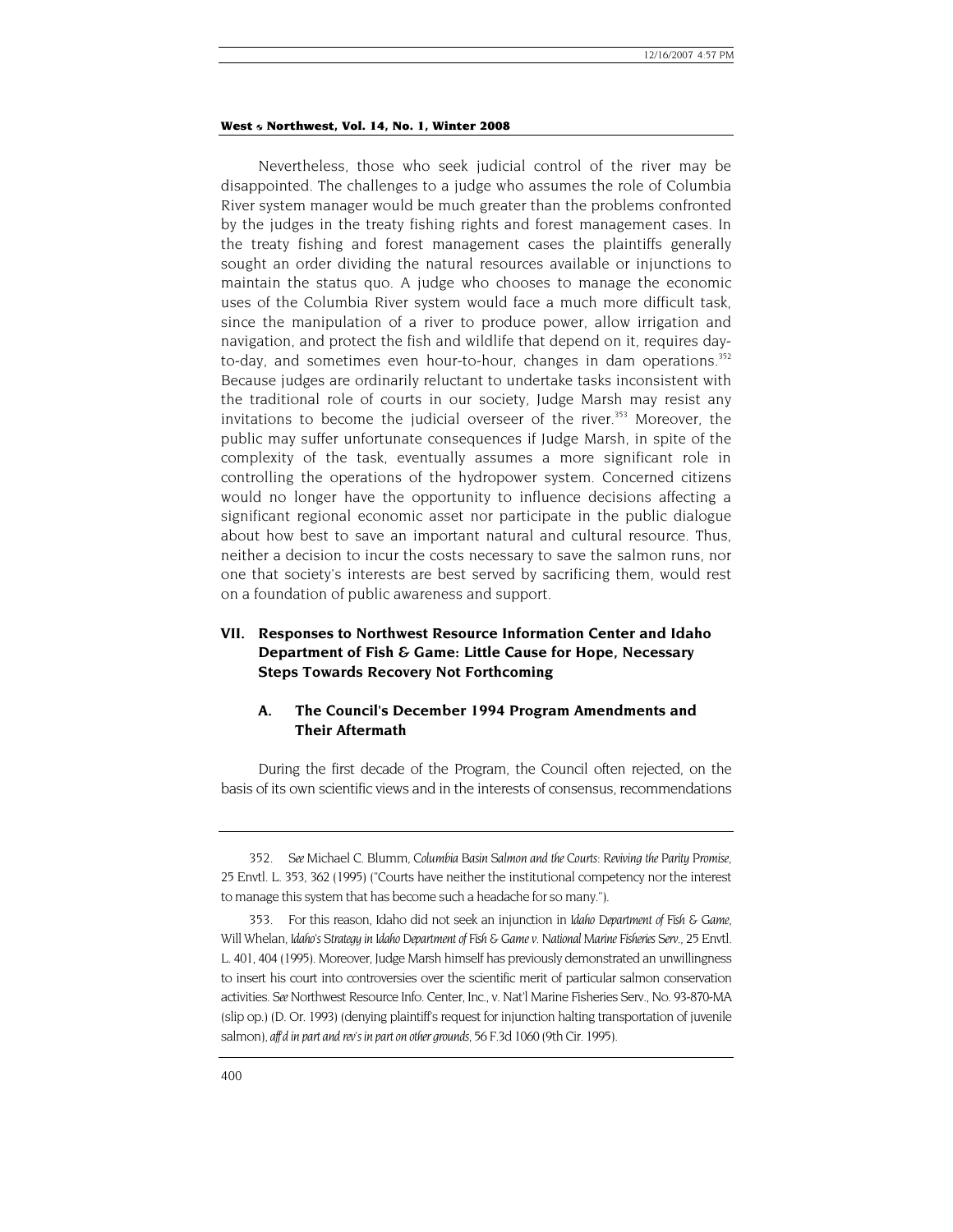aimed at restoring sustainable and harvestable runs to the Basin's rivers and streams[.354 B](#page-69-0)ut *Northwest Resource Information Center* ensured that the Council could not continue compromising the biological needs of the region's salmon. The Ninth Circuit emphasized that the region must begin the process of returning river conditions to the rivers. *Northwest Resource Information Center* therefore closed the door on the accommodation of the utilities' and DSIs' interests and delaying tactics the Council used for so long to avoid confronting the imminent disappearance of one of the Pacific Northwest's defining characteristics.<sup>355</sup> The public waited only thirteen weeks for the Council's response to the Strategy for Salmon's demise.<sup>356</sup> When it came, there could be no doubt that the Council heard the judges' message. On December 14, 1994, the Council approved bold new measures to restore the Columbia River Basin's disappearing salmon runs.<sup>357</sup>

In contrast to the Strategy for Salmon, the 1994 program amendments reflect the urgent necessity for prompt and aggressive actions to stave off the extinction of listed salmon stocks.<sup>358</sup> Finally, the Council accepted that increased water velocity may be essential if mortality during passage is to be significantly decreased, and acted to assure adequate flows in the lower Columbia and Snake Rivers. Thus, the Council demonstrated that it takes seriously the Ninth Circuit's warnings that the judgments of fish and wildlife managers are entitled to significant deference and that sound biological objectives, based on knowledge existing today, must be established.

### **1. Written Explanation**

The Council responded to numerous comments submitted when the draft 1994 amendments were released and included in the amended

<span id="page-69-2"></span>356*. Northwest Resource Information Center* was decided on September 9, 1994. The Council adopted amendments to the Program on December 15, 1994.

<span id="page-69-3"></span>357. Press reaction to the Council's December 1994 Program amendments noted the unprecedented nature of the Council's actions. *See, e.g., Northwest Power Council Unveils Sweeping Strategy,* AMERICAN POLITICAL NETWORK: GREENWIRE, Dec. 15, 1994 (available on Westlaw, APN-GR Database) (characterizing 1994 Program amendments as the beginning of "the biggest endangered species bailout in history" and as a "bold plan"); Joan Laatz, *Power Council OK's Plan to Save Salmon,* OREGONIAN, Dec. 15, 1994, at A1 (labeling Program amendments "aggressive").

<span id="page-69-4"></span>358*. See* NORTHWEST POWER PLANNING COUNCIL, 1994 COLUMBIA RIVER BASIN FISH AND WILDLIFE PROGRAM 1-1 (1994) [hereinafter 1994 PROGRAM] (acknowledging that previous efforts to restore salmon runs "have not been enough to rescue some species"); 1-2 (urging region to "redouble the efforts" to protect salmon).

<sup>354</sup>*. See supra* notes 61-62, 72-73, 82, 108-121 and accompanying text.

<span id="page-69-1"></span><span id="page-69-0"></span><sup>355</sup>*. But Cf.* Volkman, *supra* note 239 (comments on *Northwest Resource Information Center* by Council's general counsel) (stating belief that the Ninth Circuit's opinion precludes the Council from doubting the biological justifications for recommendations submitted by fish and wildlife agencies and tribes).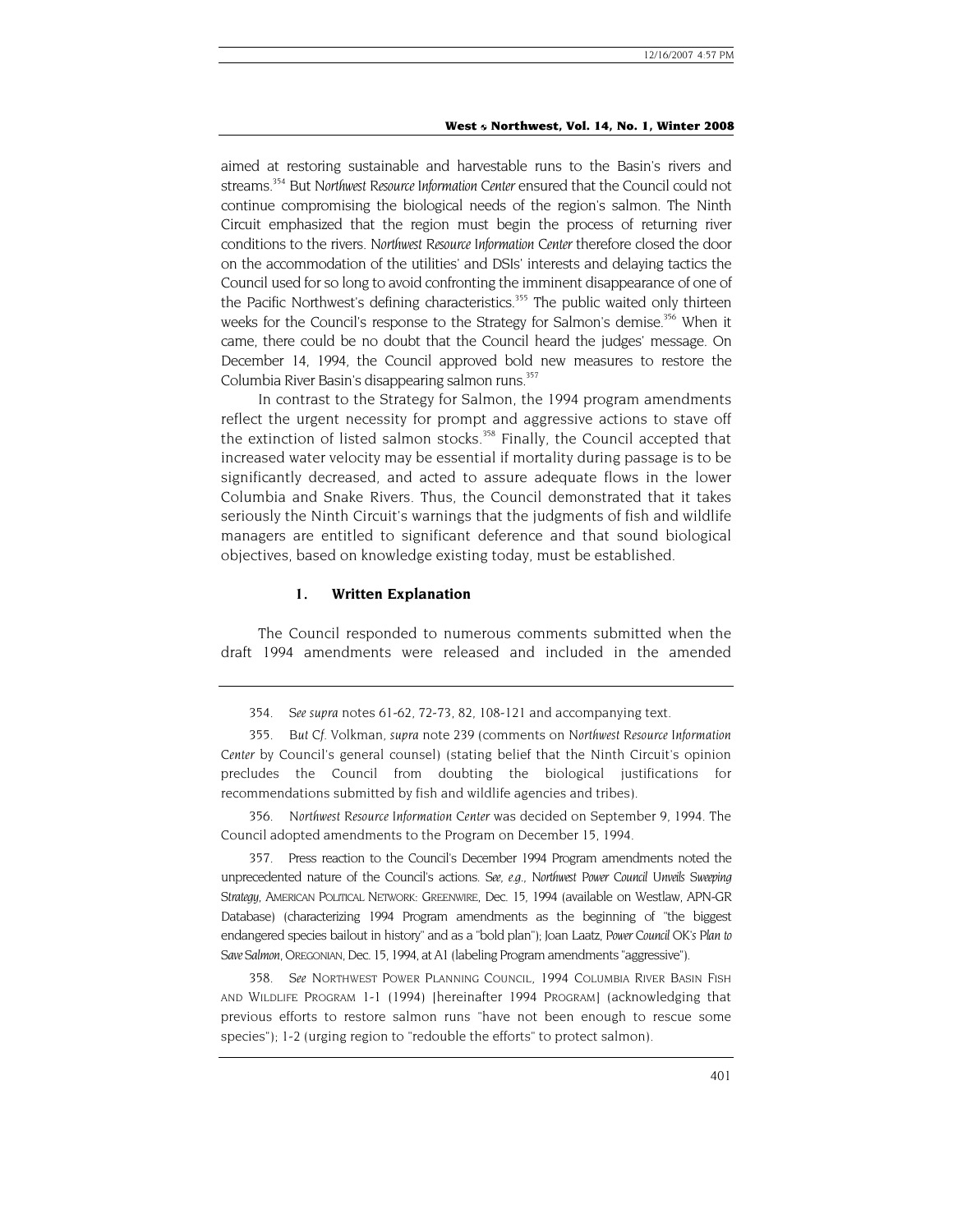Program itself a detailed discussion of the rationale supporting adopted measures. The Council provided a useful summary of the current state of the scientific inquiry into the controversial question whether juvenile salmon survival is directly related to high water velocity.<sup>359</sup> Similarly, the Council treated the question of whether smolt mortality is significantly decreased through the use of barge and truck transportation with a broad overview of the current state of scientific support for that Program.<sup>360</sup> The Council's findings on Program recommendations were extensive and reflect substantially more deference to the expertise of fish and wildlife agencies and tribes than was shown during the 1991-92 amendment process. On the central issues of flows, smolt travel times and hydroelectric project operations constraints, the Council largely adopted the recommendations of fish and wildlife agencies and tribes.<sup>[361](#page-70-2)</sup>

# **2. Biological Objectives**

After providing a detailed analysis of the Northwest Power Act's biological objective requirements, the Council established biologically-based goals for the development and operation of the hydroelectric system. In determining the extent of the biological objectives required by the Act, the Council wisely dodged an attempt by power interests to slow the amendment process and force the Council to shift restoration responsibility away from the hydropower system. Several power interests argued that the Act required a comprehensive set of quantifiable objectives for the entire salmon life-cycle.<sup>362</sup> While disagreeing with the argument that biological objectives must relate to all actions that cause salmon to die, the Council acknowledged the central role of biological objectives in comparing the cost of alternative measures<sup>363</sup> and emphasized that such objectives must be "sound," meaning "supported by data and information," and "reflect the best available scientific knowledge."<sup>364</sup> The Council took pains to point out that Congress considered biological objectives especially important with respect to flows, specifically noting that the Act requires flow decisions to be "based on biology and not other considerations.["365](#page-70-6)

The Council reaffirmed a short-term Program goal, set several years ago, of doubling the runs in the interim and a long-term focus on protecting, mitigating and enhancing fish and wildlife as much as possible while also

<span id="page-70-0"></span><sup>359. 1994</sup> PROGRAM, *supra* note 358, at 5-9 to 5-12.

<span id="page-70-1"></span><sup>360</sup>*. Id.* at 5-12 to 5-13.

<span id="page-70-2"></span><sup>361</sup>*. See infra* notes 374-405 and accompanying text.

<span id="page-70-3"></span><sup>362. 1994</sup> PROGRAM, *supra* note 358, at 15-16.

<span id="page-70-4"></span><sup>363</sup>*. Id.* at 15-18.

<span id="page-70-5"></span><sup>364</sup>*. Id.*

<span id="page-70-6"></span><sup>365</sup>*. Id.* at 15-19.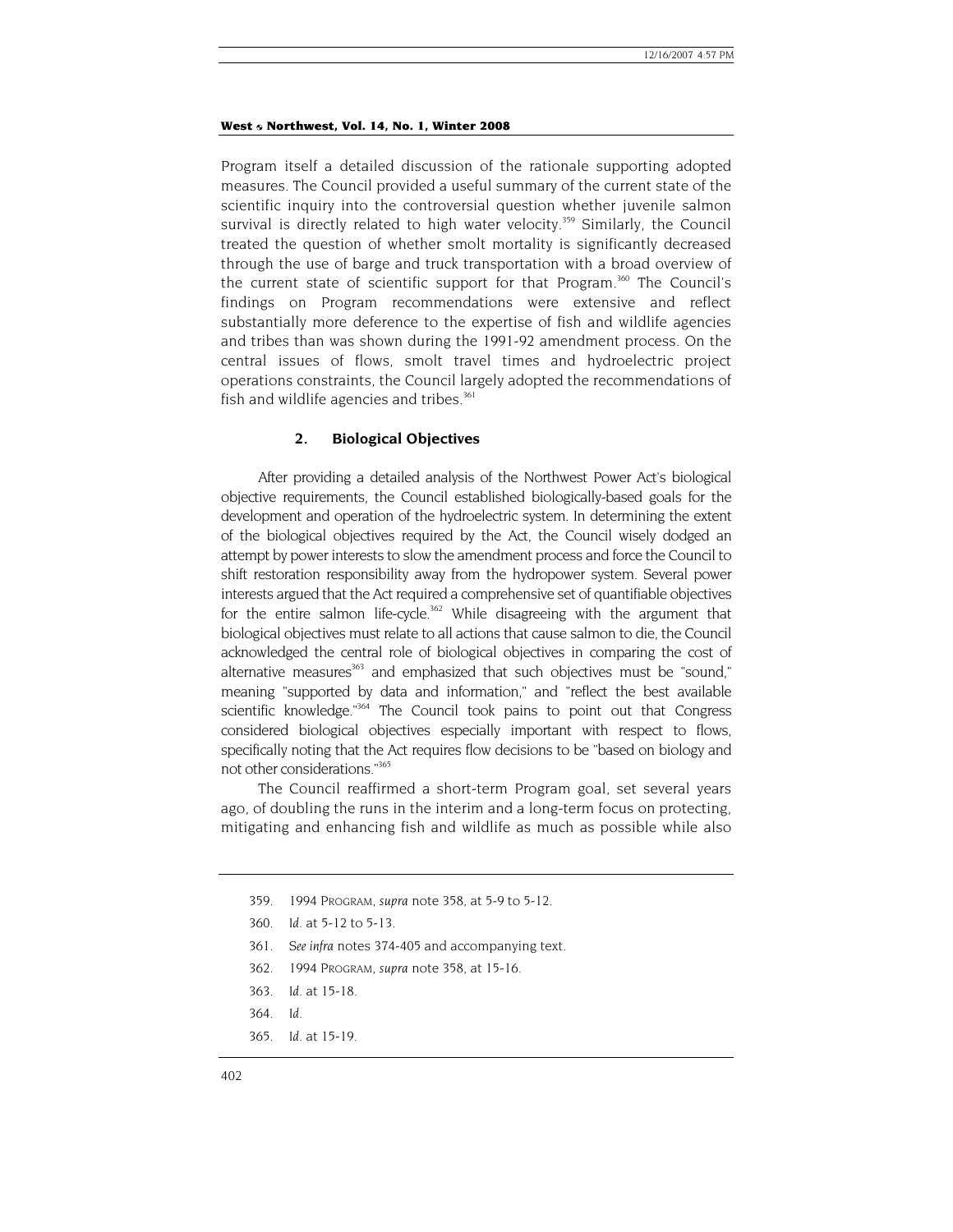avoiding the loss of biological diversity.<sup>366</sup> To accomplish these goals, the 1994 amendments establish four system-wide sub-goals: (1) halt declines in the runs and rebuild populations to sustainable levels by  $2000$ ;<sup>367</sup> (2) halt declines in particular salmon runs and "rebuild [the] population by 2030 to a level that will support commercial and sports harvest" and contribute to the doubling of all salmon in the Basin;<sup>368</sup> (3) rebuild by 2194 all populations to a level that goes beyond the first two sub-goals and allows the protection, mitigation and enhancement of all fish and wildlife affected by the hydropower system;<sup>369</sup> and (4) accomplish the populations without loss of biological diversity.<sup>[370](#page-71-4)</sup>

The Council further broke down the sub-goals into a series of planning principles aimed at restoring the long-term health of the runs. These include: (1) give priority to actions that aim to rebuild the weakest stocks, particularly the listed Snake River runs; (2) generally avoid Program activities that create an "appreciable risk" to biological diversity; (3) approach habitat and production activities "from a total-water-shed perspective," which means that such activities should include comprehensive actions and local involvement; (4) provide harvest opportunities in tributaries and weak-stock areas to meet treaty obligations; (5) give priority to actions that examine "critical uncertainties" or "test important hypotheses" about salmon; and (6) avoid construction of new hatcheries "unless it is clear that the need for fish cannot be met with existing facilities or a new facility would be a better way to achieve the [P]rogram's goals."<sup>[371](#page-71-5)</sup>

<span id="page-71-0"></span>366*. Id.* at 4-4. The Council accepted with modifications CRITFC's recommendation that all salmon losses caused by the hydroelectric system be fully mitigated. The Council believed its mandate to maintain an "adequate, efficient, economical and reliable power supply" might be compromised if it established a focus solely on fish restoration. The Council believed this modification was not inconsistent with CRITFC's recommendations because its Program goals include a focus on avoiding any further loss of biological diversity. *Id.* at 15-42. The doubling goal applies to the whole Basin, not particular runs. *Id.* § 4.1A, at 4-5.

- <span id="page-71-1"></span>367*. Id.* at 4-4.
- <span id="page-71-2"></span>368*. Id.* at 4-4.
- 369*. Id.*

<span id="page-71-4"></span><span id="page-71-3"></span>370*. Id.* The regulation goals are not set as numeric targets because the Council was concerned that doing so would lead to insufficient protection against adverse genetic impacts. *Id.* 4-4, 4-5.

<span id="page-71-5"></span>371*. Id.* at 4-5 to 4-6. The Council noted that its focus on weak stocks should receive the bulk of the funds for the Program for at least five years, but also declared that listed runs are not the only stocks to be considered weak and therefore subject to priority rebuilding efforts. The Council acknowledged that many imperiled runs are not listed under the ESA and pointed out that failure to focus on them immediately would surely lead to more listed runs. *Id.* at 4-6. But the Council also emphasized the importance of investing toward the goal of restored tribal harvests: "Upriver fishers are entitled to salmon populations that are more than museum specimens." *Id.* at 4-6.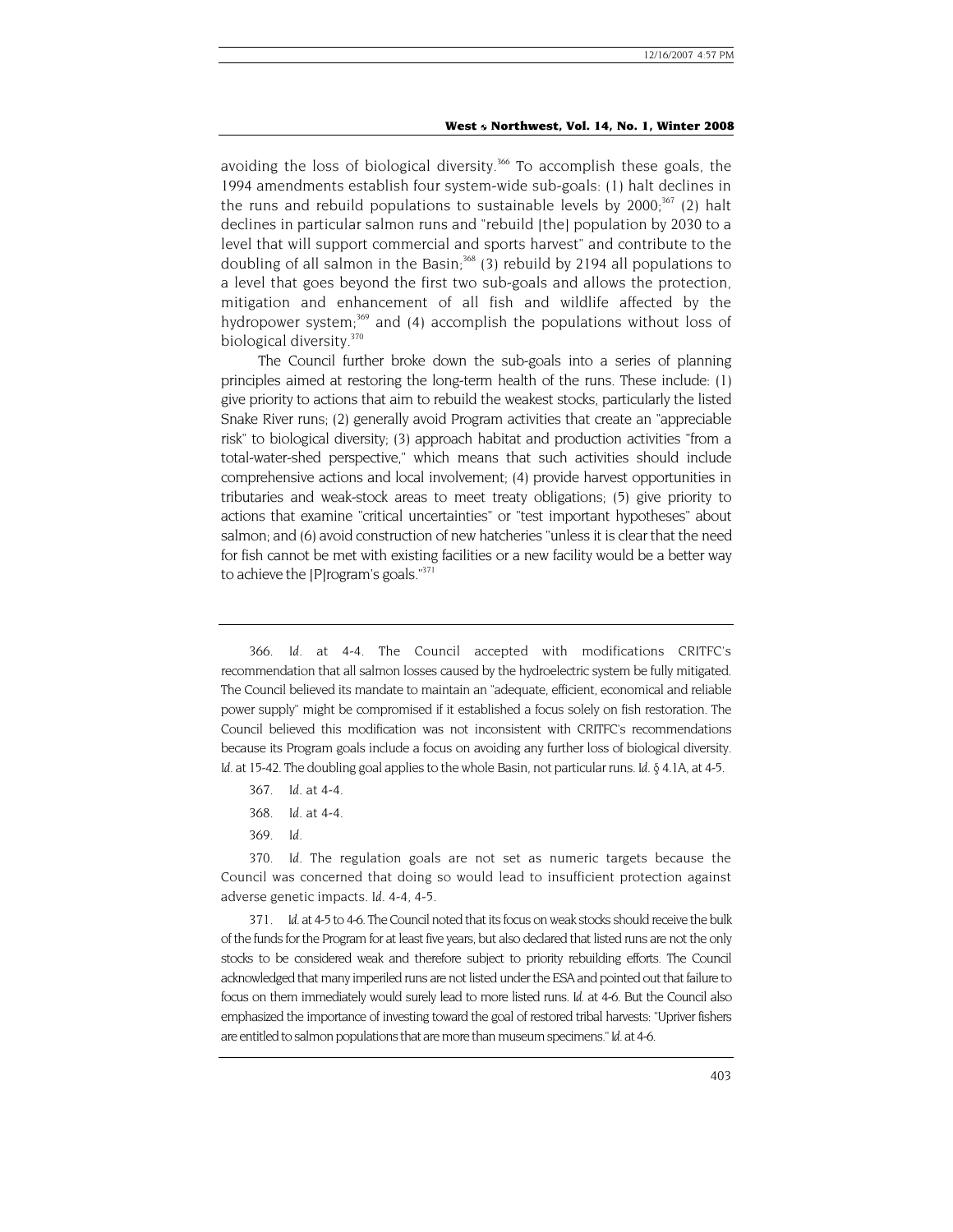<span id="page-72-6"></span>To achieve the Program goals and rebuilding targets, the Council set one central biological objective: increased water velocity.<sup>372</sup> After thirteen years of failing to confront or even frankly to acknowledge the conflict between adequate fish flows and power generation, the Council finally agreed with the opinion of fish and wildlife agencies and tribes that increased water velocity was the most reliable method for improving smolt survival.<sup>[373](#page-72-1)</sup>

# **3. Other Provisions**

The Council acknowledged that the Water Budget, as modified by the Strategy for Salmon, would fail to provide the flows needed to rebuild the Snake River stocks.<sup>374</sup> The Council also admitted that it did not fully understand the exact relationship between flows, water velocity and salmon survival.<sup>375</sup> But the Council recognized that the salmon runs are affected by numerous human and natural impacts and that the runs had thrived before large-scale hydroelectric development because they had not been subjected to the lethal impacts of dams and slackwater reservoirs.<sup>376</sup> Therefore, the Council took seriously the Northwest Power Act's command *not* to wait for scientific certainty before acting.<sup>377</sup> To achieve juvenile travel time objectives, the Council ordered three reservoirs to be lowered over the next five years and committed itself to decide whether to drawdown two others.<sup>378</sup>

<span id="page-72-2"></span>374*. Id.* at 5-2 ("Analyses conducted by the Council indicate that, absent additional action and a substantial change in ocean conditions, salmon populations in the Snake Basin will not rebuild and will, in all likelihood, go extinct.").

<span id="page-72-3"></span>375*. Id.* at 5-3, 5-10.

<span id="page-72-4"></span>376*. Id.* at 5-2 ("The salmon runs were able to survive poor natural conditions in the past and would be able to survive in today's conditions but for a wide variety of human-caused sources of mortality.").

<span id="page-72-5"></span>377*. See id.* at 2-5 ("Congress directed the Council . . . not to await scientific certainty prior to action."). The Council also established a research agenda aimed at clarifying the effects of increased flows on smolt survival, announcing that the relationship requires "the highest priority in the region's research efforts." *Id*. at 5-13. To accomplish the needed research, the Council called for the establishment of a technical working group to be organized by an independent Scientific Group. *Id*. § 5.0F1, at 5-14.

378*. Id.* at 5-14 to 5-32. The affordable economic consequences of using drawdowns to increase water velocity in the lower Columbia and lower Snake Rivers apparently helped convince the Council to include a reservoir drawdown plan in the Program amendments issued in

<sup>372</sup>*. Id.* at 5-9 to 5-17.

<span id="page-72-1"></span><span id="page-72-0"></span><sup>373</sup>*. Id.* at 5-9 ("The Council accepts that there is a relationship between flow, water velocity, fish travel time and survival such that increasing water velocity increases the survival of salmon and steelhead from the onset of active downstream migration to adult spawner."); *id.* at 5-10 (The "biologically important" aspect of the relationship between flow, water velocity, and transportation "is water velocity.").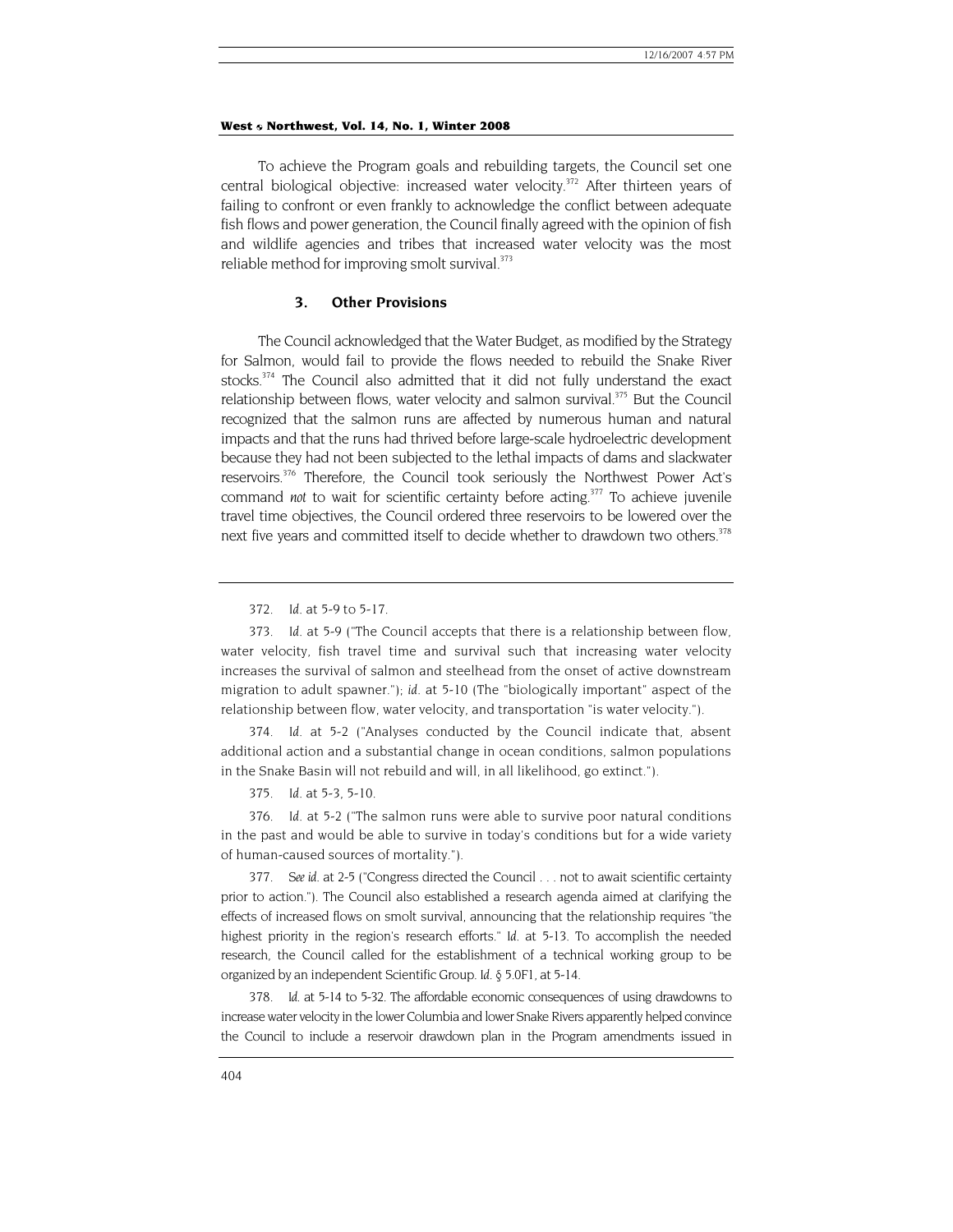On the lower Snake River, the amendments call for Lower Granite reservoir to be lowered to an elevation of 710 feet during the spring of  $1995<sup>379</sup>$  and an additional twenty feet commencing during the spring of 1996.<sup>380</sup> Little Goose reservoir is to be drawn down to "near spillway crest" during the two spring months beginning in 1999.<sup>381</sup> Based on the results of the Lower Granite and Little Goose drawdowns, the Council will decide, before 2002, whether to draw down the reservoirs behind Lower Monumental and Ice Harbor Dams to spillway or natural river levels.<sup>382</sup>

The objective of the Snake River drawdowns is to achieve a water velocity of 140 kcfs. $383$  That velocity, which would be a substantial improvement over that achievable under the Strategy for Salmon, is to be attained by establishing a minimum monthly average flow of  $85$  kcfs.<sup>[384](#page-73-5)</sup> However, drawdowns do not make more water available for increased flows. Accordingly, the Council issued a number of directives aimed at acquiring additional water for Program implementation. First, the Council required BPA and the dam operating agencies to shift storage water between reservoirs in low-flow years.<sup>385</sup> To make such shifts possible, the Council directed that Dworshak reservoir be raised as close to its power-production

December 1994. *See infra* notes 389-393, 403 and accompanying text. The Council decided to delay the planned drawdowns in order to allow adequate time for modifying salmon passage facilities at Lower Granite and Little Goose Dams and irrigation pumps at John Day reservoir, as well as to permit the study of how best to modify John Day Dam to allow continued irrigation and navigation and minimize drawdown impacts on power production and flood control. *Id.*

- <span id="page-73-0"></span>379*. Id.* § 5.3A.1, at 5-25.
- <span id="page-73-1"></span>380*. Id.* § 5.3B.2(1), at 5-26.
- <span id="page-73-2"></span>381*. Id.* § 5.3B.2(2), at 5-26.

<span id="page-73-3"></span>382*. Id.* § 5.3B.9, at 5-27. To effectively monitor the effects of the Snake River drawdowns, the Council established an oversight committee that will include representatives of BPA, the dam operating agencies, federal and state fish and wildlife agencies and treaty tribes. The committee is also assigned responsibility for overseeing implementation of the drawdown program. *Id.* § 5.3B.14, at 5-27.

383*. Id.* at 5-24.

<span id="page-73-5"></span><span id="page-73-4"></span>384*. Id.* at 5-20. The velocity target applies between April 10 and June 20 in *all* water years. *Id.* Thus, the 1994 amendments should avoid the risk that inadequate fish flows will be available in low water years. Between June 21 and July 31, dam operators are to maintain a monthly average flow equivalent to 50 kcfs. *Id.* These flow standards had been recommended by the Oregon Department of Fish and Wildlife. *Id.* at 15-29. Interestingly, CRITFC did not recommend Snake River flow targets. Instead, it sought "flow augmentation volume objectives" that would apply between April 15 and September 30 and which would have maintained the underlying methodology of the Water Budget. *See* NORTHWEST PACIFIC POWER PLANNING COUNCIL, 1 RECOMMENDATIONS TO AMEND THE ANADROMOUS FISH SECTIONS OF THE COLUMBIA RIVER BASIN FISH AND WILDLIFE PROGRAM, § 5-2, at 2-3 (1994).

<span id="page-73-6"></span>385*. Id.,* § 5.2A.1, at 5-20.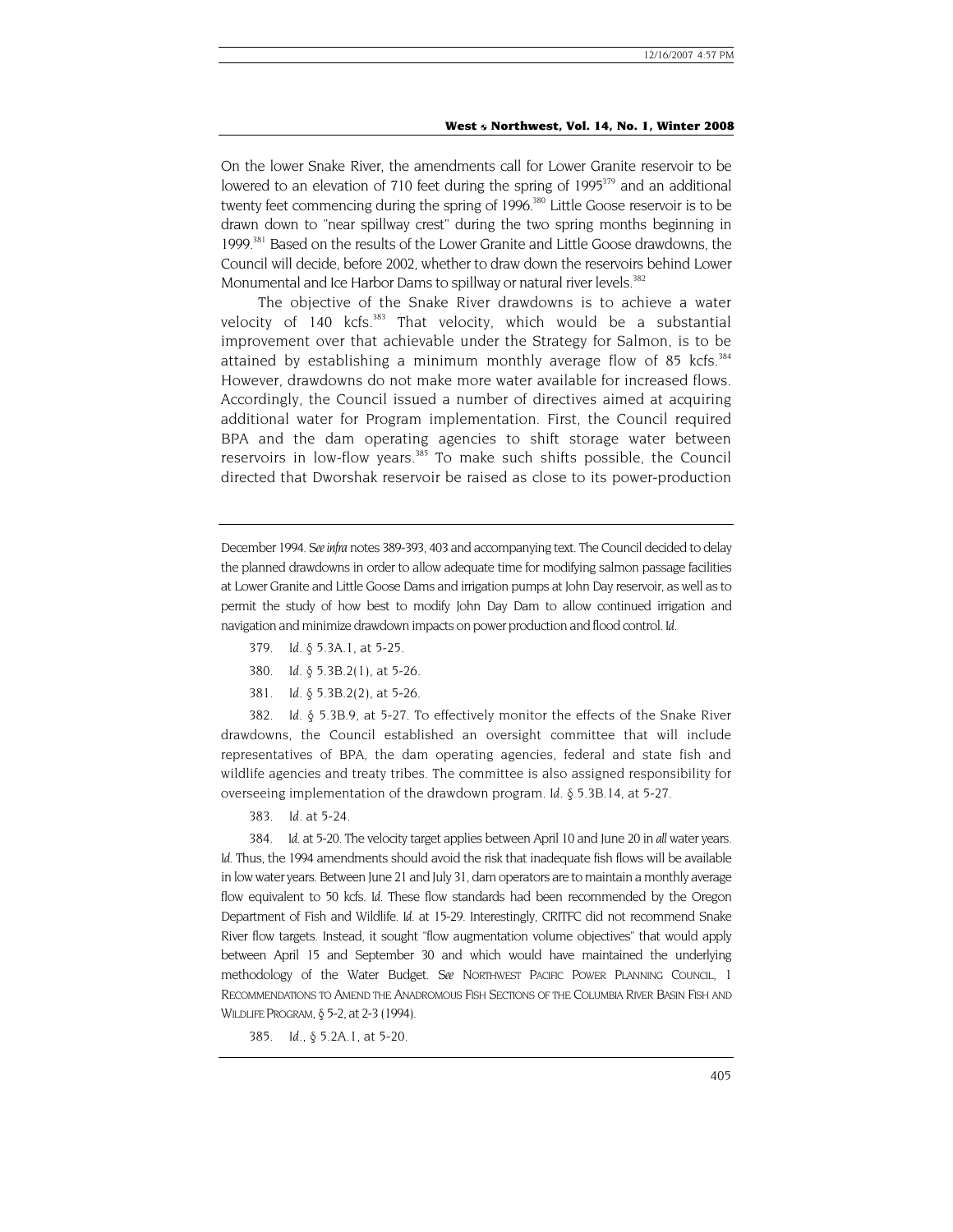role curve as possible by April 10 each year<sup>386</sup> and that 1 million acre-feet of water be made available for flows from Dworshak during the spring and summer migration season.<sup>387</sup> In addition, the Council asked BPA, the Bureau, and the states of Washington, Idaho and Montana to allocate 90 kaf of storage toward spring migration flows,<sup>388</sup> and to increase that annual dedication by 500 kaf in 1996 and 1998.<sup>389</sup> The Council also requested state water agencies to facilitate water transactions<sup>390</sup> and directed that Brownlee Reservoir be operated to achieve spring flow targets and release substantial storage between the spring and September of each year.<sup>[391](#page-74-5)</sup>

Flows must also be improved on the lower Columbia River. Accordingly, the Council established a series of flow equivalents at The Dalles Dam ranging between 300 kcfs between April 15 and June 15 in 1995; 200 kcfs between June 16 and July 31 in 1995; and 160 kcfs between August 1-31, 1995. $^{392}$  In 1996, and in the second years of future biannual "critical periods," the spring flow equivalents are lower: 260 kcfs between April 15-June 15; 200 kcfs between June 16-July 31; and 160 kcfs between August 1-31. During 1997 and the third and fourth years of a "critical period," the

<span id="page-74-1"></span><span id="page-74-0"></span>387*. Id.* To achieve the Dworshak targets during summer migration season, the Corps must draft the reservoir to an elevation of 1520 feet by July. *Id.* § 5.2B.2, at 5-23.

<span id="page-74-3"></span>389*. Id.*, § 5.2A.3, at 5-21. The additional 1.09 maf thus allocated would be in addition to the 427 kaf provided for by the Strategy for Salmon. *Id.* However, the Council's directive may not be implemented because the needed water must be acquired through voluntary sales transactions, "non-structural approaches," new storage, or a combination of these possibilities. *Id.* Early indications are that Idaho farmers may be unwilling to sell *any* water for fish recovery efforts. *See* Rocky Barker, NMFS *Plan Lets Farmers Control Tap.*, IDAHO FALLS POST-REGISTER, Mar. 2, 1995, at A-1 (noting that Bureau is offering \$150 per acre-foot for water purchased by irrigation districts from federal government for \$2.50 per acre-foot and is experiencing difficulty finding willing sellers).

390. 1994 PROGRAM, *supra* note 358, § 5.2A.5, at 5-22.

<span id="page-74-5"></span><span id="page-74-4"></span>391*. Id.*, §§ 5.2A.9-5.2A.10. To comply with the Council's request, Idaho Power Company, the Corps, the Bureau, and FERC must guarantee that 110 kaf of water could be made available if needed during the spring migration season and avoid refilling in June, provide a maximum of 137 kaf of storage for summer migration in July, pass through 50-140 kaf in August, and allocate 100 kaf for fall flows in September. *Id.*, § 5.2A.10. In addition, Idaho Power Company is directed to modify operations at its Hells Canyon complex to achieve coordinated fall and spring flows and maintain chinook spawning, incubation, and emergence. Idaho Power Company must also examine how Hells Canyon can provide more water downstream to assist migration at Brownlee Reservoir, *Id.*, § 5.2a.11.

<sup>386</sup>*. Id.* at 5-21.

<span id="page-74-2"></span><sup>388</sup>*. Id.*, § 5.2A.2, at 5-21.

<span id="page-74-6"></span><sup>392</sup>*. Id.* at 5-29.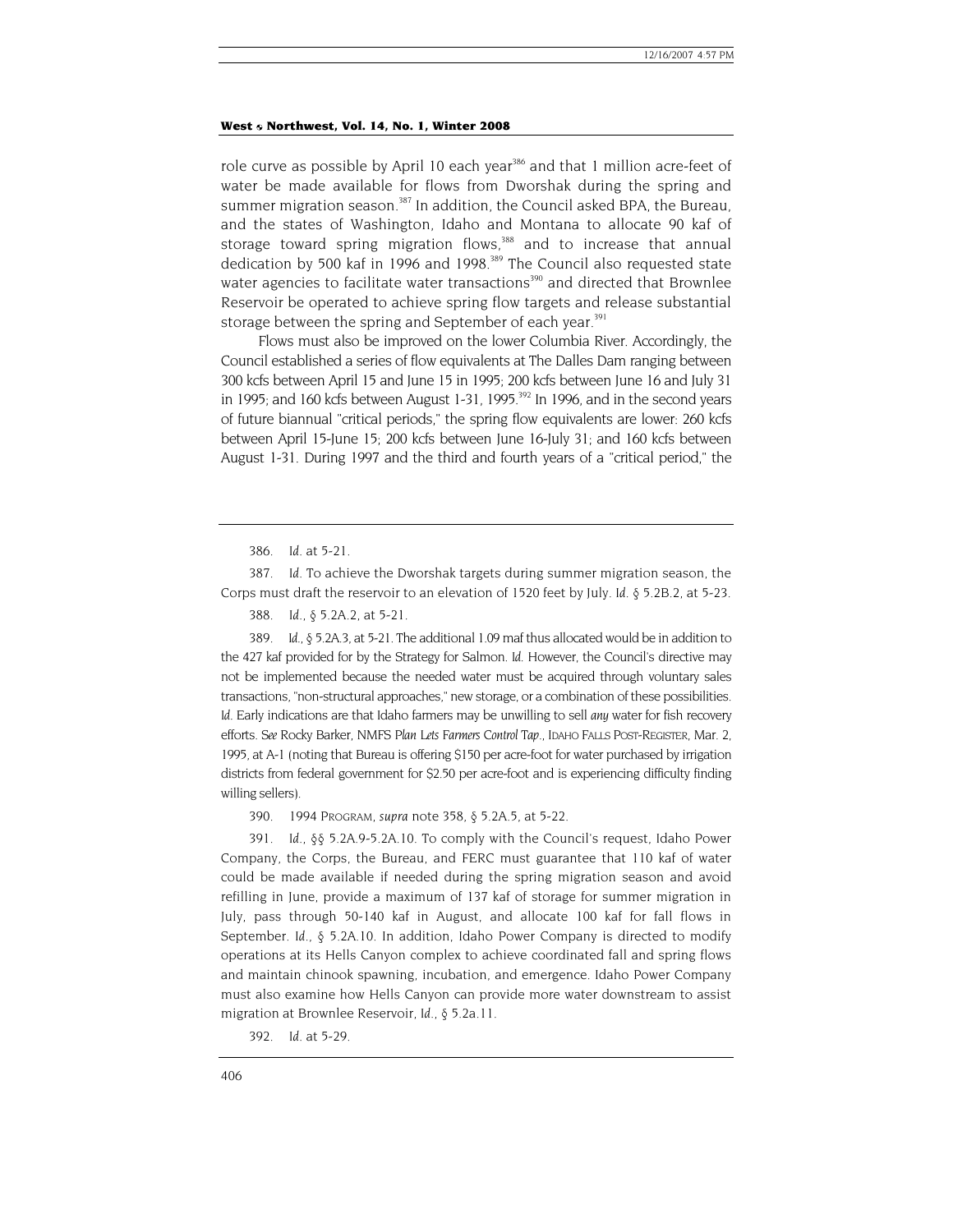spring flow equivalent is set at 220 kcfs.<sup>393</sup> Thus, the Council has not wholly retreated from its paradoxical approach to fish flows during drought years: when less rainfall creates more adverse river conditions for fish, *less* water is provided. That method of allocating the Columbia River system's waters was a flaw in the Water Budget of the  $1980s<sub>1</sub><sup>394</sup>$  and will continue to be an unjustified and counter-intuitive barrier to effective salmon recovery efforts in the future.

The Council's lower Columbia River goal is 3.45 maf for the Water Budget's fish flow allocation, to be supplemented by a firm allocation of 4 maf during spring migration.<sup>395</sup> The Council directed that adequate water, beyond the Water Budget volume, be available to assist summer migration behind The Dalles Dam by April 30.<sup>396</sup> To achieve its lower Columbia River velocity goals, the Council decided to lower John Day reservoir to a minimum irrigation pool between May 1-August 31 starting in 1996 and to require an evaluation of whether to require an additional thirty-seven foot drawdown, to spillway crest, before April 30, 1996.<sup>397</sup>

As an additional device to reduce juvenile mortality, the Council commanded the Corps to spill enough water over dam spillways to allow eighty percent of the smolts migrating between April 15 and July 31 on the Snake and between May 1 and August 31 on the Columbia to avoid encountering hydroelectric turbines during their voyage to the sea.<sup>398</sup> The Council mandated additional improvements in facilities allowing adult salmon to bypass the dams and intensified efforts to control predation of juveniles in hydropower system reservoirs.<sup>399</sup>

<span id="page-75-2"></span>395. The Water Budget allocation of 3.45 maf is the aggregate of a monthly *minimum* velocity standard of 58 kcfs/month. *Id.*, § 5.4A, at 5-29.

<span id="page-75-3"></span>396*. Id*., § 5.4A.3, at 5-29 to 5-30. Other measures to assist summer migration include directives to BPA to allocate non-Treaty Dam storage during July and August of low-water years; seek energy exchanges to facilitate greater summer flows; and allow the reservoir behind Grand Coulee Dam to draft to an elevation of 1,280 feet if necessary to achieve flow targets. *Id.*, § 5.4B, at 5-31.

397*. Id.,* § 5.4C, at 5-32.

<span id="page-75-5"></span><span id="page-75-4"></span>398*. Id.,* § 5.6A, at 5-36. To reduce the likelihood that increased spills will cause juveniles to contract nitrogen supersaturation disease, the amendments require the Corps to conduct the spills in compliance with Washington and Oregon laws limiting dissolved gases in reservoir waters. *Id.,* § 5.6C.1, at 5-40. Accordingly, the 1994 Program amendments also ask the Corps to accelerate dams' modifications that reduce gas supersaturation. *Id.*, § 5.6E.2, at 5-41. The Council also required the Corps to install slotted spillway gates at all FCRPS dams and to continue improving hydropower turbine screens. *Id.*

<span id="page-75-6"></span>399*. Id.,* §§ 5.6A-5.6B, 5.7, at 5-36 to 5-40, 5-42 to 5-47.

<span id="page-75-0"></span><sup>393</sup>*. Id.*

<span id="page-75-1"></span><sup>394</sup>*. See* notes 62-63 and accompanying text.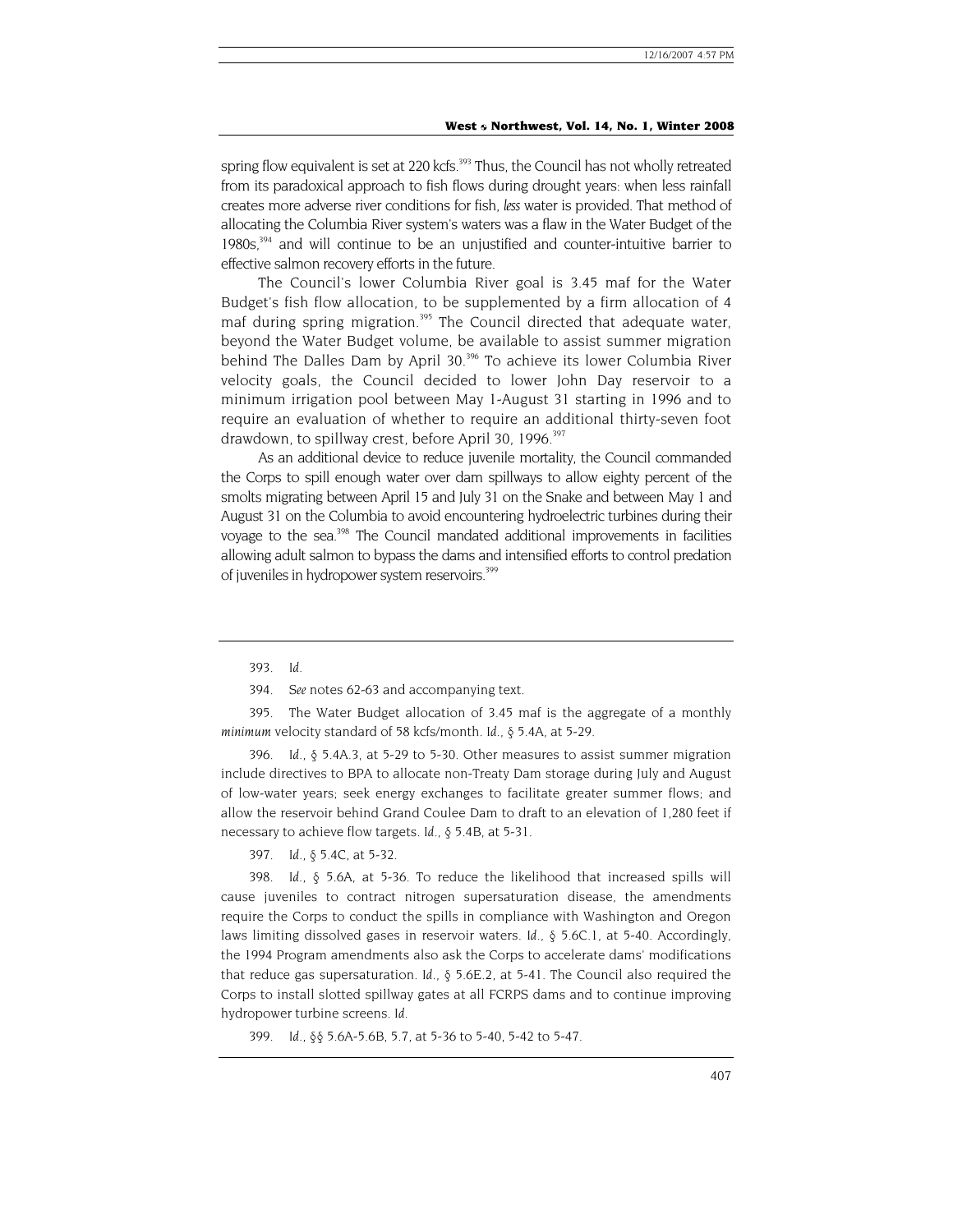Of course, the 1994 amendments do not focus exclusively on flows and the means necessary to achieve them. The Council also directed that a number of steps be taken to improve adult salmon survival during up-river migration, including: (1) initiating upgrades to existing passage facilities at the Basin's dams; $400$  (2) performing evaluations of the necessity for new passage facilities, more effective attraction flows and corrected fishery hydraulics;<sup>401</sup> and (3) retaining fish screens in place after the juvenile migration season ends where adult fallback is a documented problem.<sup>402</sup> Moreover, the Council recommended that additional water be allowed to flow into the lower Snake to reduce water temperatures.<sup>403</sup> To improve the Basin's efforts to protect spawning habitat, the Council mandated immediate efforts to gather data on wild stocks, review the impacts of the hatchery system, and coordinate all supplementation activities.<sup>404</sup> In addition, the Council called for changes in land and water management, water diversion screening, habitat priorities, and an expedited funding process.<sup>405</sup>

The Council's adoption of velocity goals, greater flows and increased allocation of storage to assist migration is consistent with recommendations long advanced by fish and wildlife agencies and tribes and indicates that the Council took its statutory obligation to afford deference on scientific issues seriously. Those

<span id="page-76-0"></span>400. The Council directed the Corps to automate all control systems; place measuring devices in accessible areas; place velocity meters in low velocity areas of collection channels; construct additional ladders at Lower Granite and Little Goose Dams by 1999; provide increased attraction water for all ladder collection channels and entrances by 1997; modify the collection channel at McNary Dam by 1996; construct collection channel extensions at Lower Granite and Little Goose Dams by 1998; complete fishway modifications and improvements at Bonneville Dam by 1997; and determine whether to cover existing ladders. *Id.*, § 6.1A.4, at 6-2. The Council also mandated compliance with existing fishway operating and passage centers, including, among other things, minimization of power peaking; establishment of ramping rates; elimination of zero-flow operations; and reduction of ladder water temperatures. *Id.,* at 6-1, 6-2. The owners of the mid-Columbia's dams were ordered to determine whether adult losses are occurring between those hydroelectric projects and to evaluate whether establishment of optimum flows and spill configurations is necessary. *Id.,* § 6.1E.1, at 6-5. Douglas County Public Utility District (PUD), Chelan County PUD, and Grant County PUD were directed to rectify and correct fishery problems at Wells, Rocky Reach, Priest Rapids and Wanapum Dams. *Id.,* §§ 6.1E2-6.1E.4, at 6-5.

<span id="page-76-1"></span>401*. Id.*, § 6.1A.2, at 6-2. The Corps is commanded to install backup parts, attraction water pumps, or fish turbines as necessary. *Id.* 

<span id="page-76-2"></span>402*. Id.,* § 6.1A.3, at 6-2.

<span id="page-76-3"></span>403*. Id.,* § 6.1D.3, at 6-4 (requiring releases of 100 kaf of storage from Brownlee Dam and Hells Canyon complex, reduction of water temperatures at Ice Harbor Dam, and studies of whether cool water releases from Dworshak Dam and Hells Canyon complex in August and September improves adult fall chinook survival).

404*. Id.,* §§ 7.0-7.5.

<span id="page-76-5"></span><span id="page-76-4"></span>405*. Id.,* § 7.6-7.8. The 1994 amendments also focus on resident fish and wildlife, however, detailed discussion of those aspects of the Program are beyond the scope of this Article.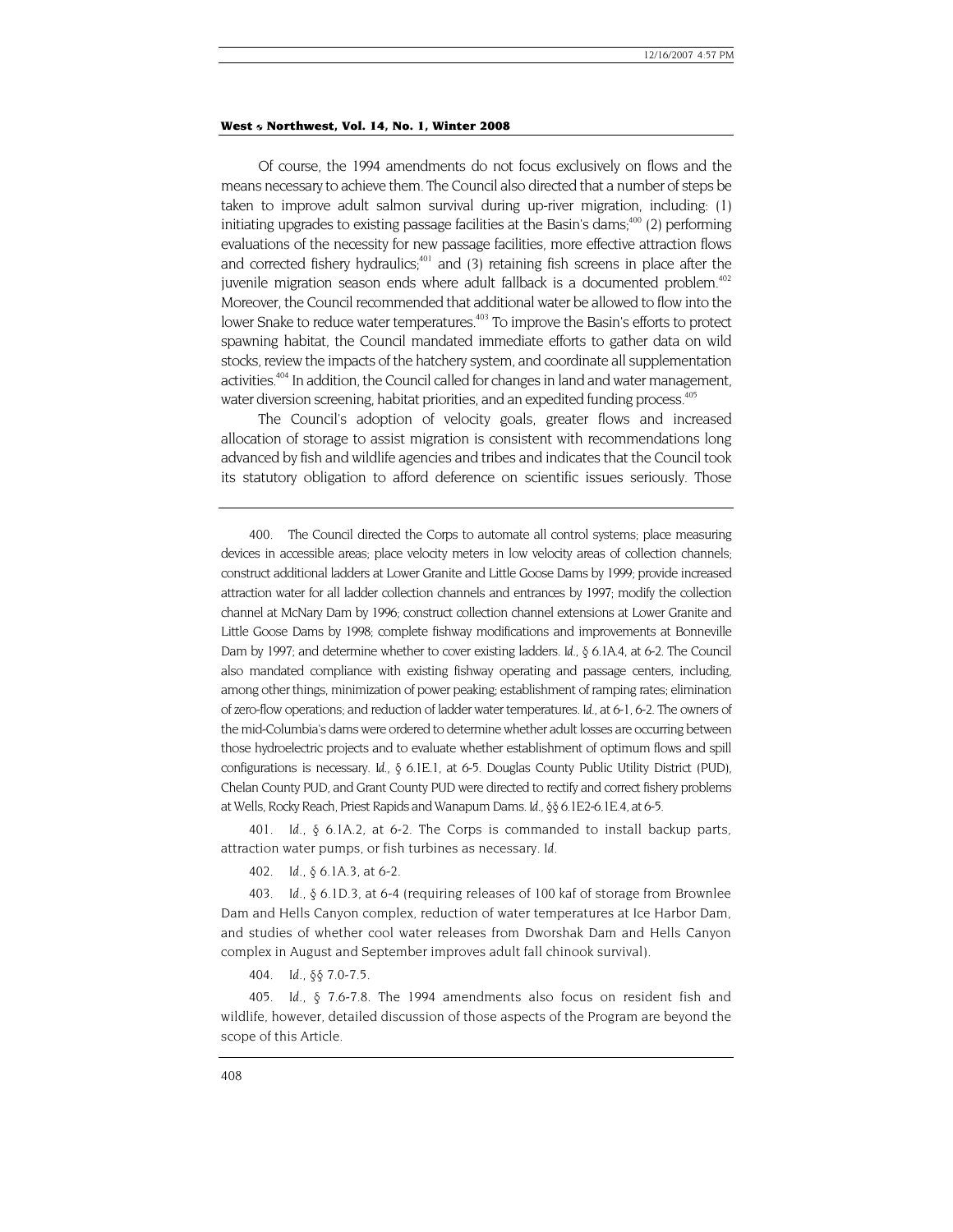measures will, if implemented, be a positive step toward salmon recovery, and the Council accordingly deserves credit for committing the region to them. Unfortunately, for all of the Council's willingness to accept that restored runs require healthy river conditions, the Council failed to take the one step that could have, more than any other, left no doubt that the Basin is willing to invest in a renewed fishery: making plain its commitment to ending transportation as a means of assisting smolt migration.

The Council remains convinced that barge and truck transportation may, under some circumstances, improve salmon survival.<sup>406</sup> Thus, the Council concluded that it could achieve its objective of "an effective fish and wildlife rebuilding effort"<sup>407</sup> that "meets the needs of salmon with a level of certainty comparable to that accorded other operational purposes" by continuing the region's reliance on the transportation program. But transportation, as a tool for improving smolt survival, has never been assessed in terms of its performance relative to allowing juvenile salmon to pass over dam spillways.<sup>408</sup> Moreover, transportation actually harms wild fish.<sup>409</sup> In fact, studies of the effects of transportation on salmon have been performed on all species.<sup>410</sup> Some of these studies show that transportation increases the number of smolts that successfully pass Bonneville Dam, but there is also evidence that *fewer* transported fish return from the ocean.<sup>411</sup> Thus, the biological merits of transportation are at least debatable and

- <span id="page-77-1"></span>407*. Id.* at 1-3.
- <span id="page-77-2"></span>408. The Council acknowledges this. *See id.* at 5-12 n.6.

<span id="page-77-3"></span>409. Some studies show that smolts of some species lose some of their ability to survive in saltwater after undergoing barge transportation. *See* Carl B. Schreck & James L. Congleton, EVALUATION OF FACILITIES FOR COLLECTION, BYPASS, AND TRANSPORTATION OF OUTMIGRATING CHINOOK SALMON (abstract) (Oct. 1993).

<span id="page-77-4"></span>410. NMFS, NATIONAL OCEANIC AND ATMOSPHERIC ADMINISTRATION, ENDANGERED SPECIES ACT SECTION 7 BIOLOGICAL OPINION OF THE REINITIATION OF CONSULTATION AND 1994-98 OPERATION OF THE FEDERAL COLUMBIA RIVER POWER SYSTEM AND JUVENILE TRANSPORTATION PROGRAM (Mar. 1995) [hereinafter 1994-98 BIOLOGICAL OPINION] (discussing several scientific studies).

<span id="page-77-5"></span>411*. See* Ad Hoc Transportation Review Group, *Review of Salmon and Steelhead Transportation Studies with Columbia and Snake Rivers* (1984-89) (Dec. 31, 1992); P.R. MUNDY ET AL., TRANSPORTATION OF JUVENILE SALMONIDS FROM HYDROELECTRIC PROJECTS IN THE COLUMBIA RIVER BASIN (FINAL REPORT) 116 (U.S. Fish & Wildlife Service, 1994) (concluding that available evidence indicates that transportation can improve adult survival under some adverse river conditions, but also declaring that the evidence also indicates that transportation cannot ensure reconstruction of Snake River and upper Columbia River runs). The Council acknowledged these studies. 1994 PROGRAM, *supra* note 358, at 5-12 n.7.

<span id="page-77-0"></span><sup>406</sup>*. See id.* at 5-12 ("The Council accepts that under some passage conditions, transportation can increase the survival of salmon and steelhead from the onset of active downstream migration to their return as adult spawners relative to survival experienced by fish migrating in the river.").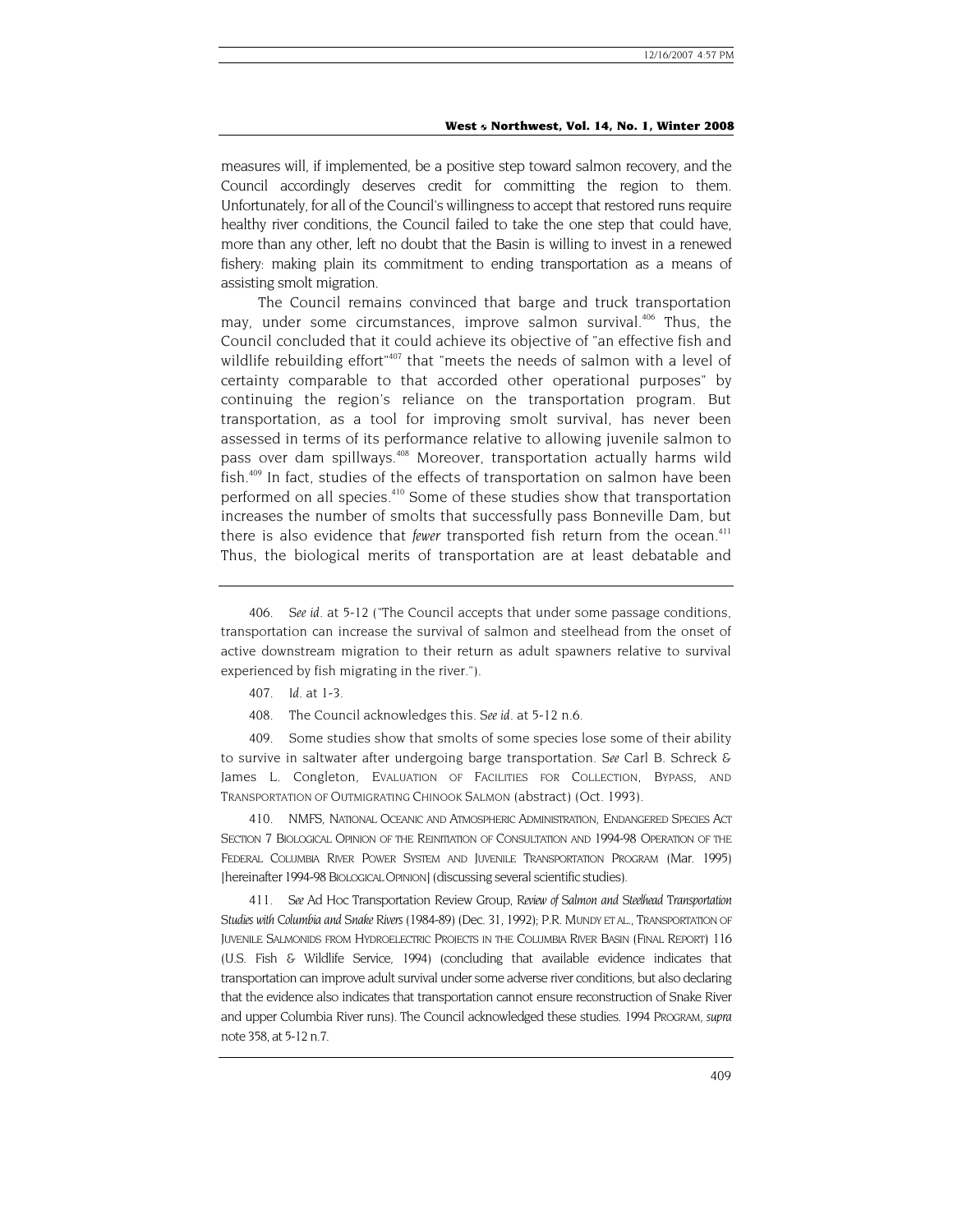<span id="page-78-4"></span>possibly entirely absent.<sup>412</sup> The most likely result of continued reliance on transportation of migrating smolts will not be restored runs, but the perpetuation of collective indecision. Transportation is an anesthetic that dulls the region's awareness of the choice that must be made: manage the Columbia River system in a manner likely to afford adequate habitat for salmon, or allow that resource to disappear in the interests of continued dependence on the cheapest electric power in the nation, subsidized navigation and irrigated agriculture.

Aside from the Council's commitment to transportation in the face of increased concern among scientists that this form of passage harms salmon,<sup>413</sup> the Program also continues to depend on hatcheries as a means for sustaining the Pacific Northwest's fishing industry and satisfying treaty obligations to Indian tribes.<sup>414</sup> This is equally unlikely to advance the Council's restoration goals. Hatchery production damages the adaptive capability of wild stocks, $415$  which are ecologically unique as a result of genetic differences fostered by the isolation of one stock from another.<sup>416</sup> Hatchery production also tends to reduce genetic

<span id="page-78-0"></span>412. 1994 PROGRAM, *supra* note 358, § 5.0F, at 5-13. The Council wisely requested that research on the effects of transportation be afforded the "highest priority" and appropriately labeled the barging program an "experiment."

<span id="page-78-1"></span>413. The transportation program may violate the ESA. Many critics, including state fish and wildlife agencies, the U.S. Fish and Wildlife Service, the region's tribes, and other fishery advocates, believe that transportation has not increased smolt survival. They argue that transportation may actually increase juvenile mortality by contributing to increased stress levels, disease transmission, and disorientation created by the process. *See* Blumm, *Parity V, supra* note 8, at 693; note 410, *supra* (discussing recent scientific studies). Because the transportation program requires the capture of endangered juvenile salmon, the ESA requires the Corps to obtain an "incidental take permit" for the program. *See* 16 U.S.C. § 1539(d), Environmentalists have challenged the program on grounds that NMFS should not have granted such a permit when alternative methods for improving in-river conditions for juvenile migration exist. The district court rejected this argument. *See* Northwest Resource Info. Center, Inc., v. Nat'l Marine Fisheries Serv., Civ. No. 93-870-MA (slip op.) (D. Or., Dec. 22, 1993), *aff'd in part and rev'd in part on other grounds*, 56 F.3d 1060 (9th Cir. 1995). The issue is again before Judge Marsh in American Rivers, et al. v. Nat'l Marine Fisheries Serv., et al., Civ. No. 94-940-MA (D. Or., filed August 4, 1994).

<span id="page-78-2"></span>414. The region's fishers and tribes generally support reliance on hatchery supplementation of wild runs. Jessica Maxwell, *How to Save a Salmon*, AUDUBON 28, 30- 31, July-Aug. 1994; Rob Taylor, *Hatcheries That Once Aided Coho Salmon Are Now Potential Foes*, HOUSTON CHRONICLE, Nov. 13, 1994, at A10.

<span id="page-78-3"></span>415. Michael Blumm, *Parity V, supra* note 8, at 695.

416. Michael L. Goodman, *Preserving the Genetic Diversity of Salmonid Stocks: A Call for Federal Regulation of Hatchery Programs,* 20 ENVTL. L. 111, 116, 119 (1990) (*citing* Bevan, *Problems of Managing Mixed-Stock Salmon Fisheries*, in SALMON PRODUCTION, MANAGEMENT AND ALLOCATION: BIOLOGICAL, ECONOMIC, AND POLICY ISSUES 103, 104 (W. McNeil ed. 1988)). This point was made recently, somewhat more colorfully by biologist Jim Lichatowich. "A hatchery is like a Ford assembly plant.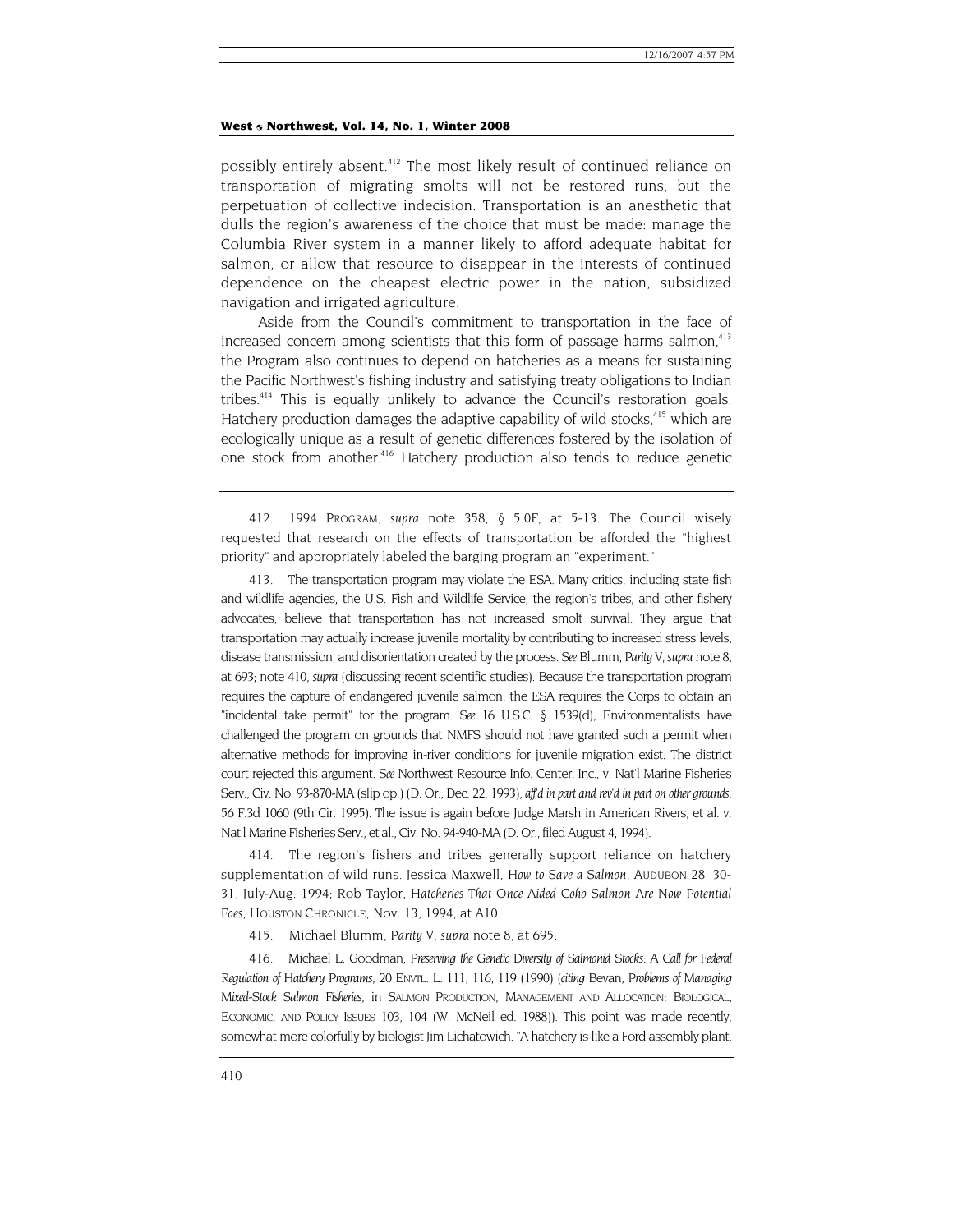<span id="page-79-4"></span>diversity, impair natural reproduction<sup>417</sup> and harm wild fish by transmitting disease and increasing competition for available food and habitat.<sup>418</sup> But the risks to existing populations of wild fish are not the only reasons that hatcheries should be used sparingly, if at all. Artificially produced fish do not adapt well to life in the wild.<sup>419</sup> Continued reliance on hatcheries therefore will not prove to be an efficient mechanism for sustaining the region's fish harvests.

#### **4. Aftermath of the 1994 Program Amendments**

Recent political developments in the Basin and in Washington, D.C. may render the Council's actions temporary. Seven of the region's eight United States Senators, all but one a member of the Senate's new Republican majority, have expressed opposition to the December 1994 Program amendments.<sup>420</sup> At least one, Slade Gorton of Washington, has indicated a willingness to push a legislative cancellation of the Council's actions[.421 I](#page-79-4)mpacts on Idaho's agriculture also underlies Idaho Governor Phil

<span id="page-79-0"></span>417. Goodman, *supra* note 416, at 123-31. 164 (citing Reisenbichler & McIntyre, *Requirements for Integrating Natural and Artifical Production of Anadromous Salmonids in the Pacific Northwest*, in FISH CULTURE IN FISHERIES MANAGEMENT 372 (R. Stroud ed. 1986) [hereinafter FISH CULTURE]; Blumm, *Parity V, supra* note 8, at 695 (citing Fish Culture and William Bakke, Review of Scientific Literature on the Supplementation of Anadromous Fish from Hatcheries with Comments for the Northwest Power Planning Council (Nov. 1987) (unpublished manuscript)).

<span id="page-79-1"></span>418. Blumm, *Saving Idaho's Salmon*, *supra* note 2, at 680; Blumm, *Columbia River Basin, supra* note 35, at 89-90.

<span id="page-79-2"></span>419. One study found that wild salmon spawn nine times as successively as hatchery fish. *See* Paul Koberstein, *Are Hatcheries Producing Salmon "Wimps"?*, HIGH COUNTRY NEWS, Apr. 27, 1991, at 27 (citing NMFS study of Kalama River steelhead).

<span id="page-79-3"></span>420*. See* Letter from Senators Larry E. Craig, Conrad Burns, Max Baucus, Mark O. Hatfield, Dirk Kempthorne, and Slade Gorton to Angus Duncan, Chairman, Northwest Power Planning Council (Dec. 13, 1994) (on file with author); Joan Laatz, *Delay Decision, Senators Urge*, OREGONIAN, Dec. 14, 1994, at E1. Senators Craig and Kempthorne oppose the 1994 amendments because they call for reservoir drawdowns. Bill Loftus, *Flushing Fish: Craig Demands Justification for Plan,* LEWISTON MORNING TRIBUNE, Mar. 13, 1994, at 1C.

421*. See* Al Biggs, *Gorton Suggests Federal Law to Solve Region's Salmon Crisis*, [TACOMA] NEWS TRIBUNE, Oct. 13, 1994, at B6. Any such attempt will apparently draw strong opposition from Washington Senator Patty Murray and Oregon Congresswoman Elizabeth Furse. *See* Laatz, *Power Council OK's Plan to Save Salmon, supra* note 21, at A1, A26; Laatz, *Power Council's Plan Makes Waves in NW, Elsewhere*, at B6. There is some question as to the ability of these legislators to prevent such congressional meddling, however. Both are Democrats and are therefore in the minority of both Houses of Congress. Senator Gorton's plans may nevertheless fail in the face of Oregon Senator Mark O. Hatfield's opposition. Hatfield, Chairman of the Senate Appropriations Committee, has indicated that he will support legislation to fund actions required under the 1994 amendments.

It functions best when the product you're working on is all uniform." Sandy Daughton, *Hatcheries on the Hot Seat*, [TACOMA] NEWS TRIBUNE, Dec. 27, 1994, at A1.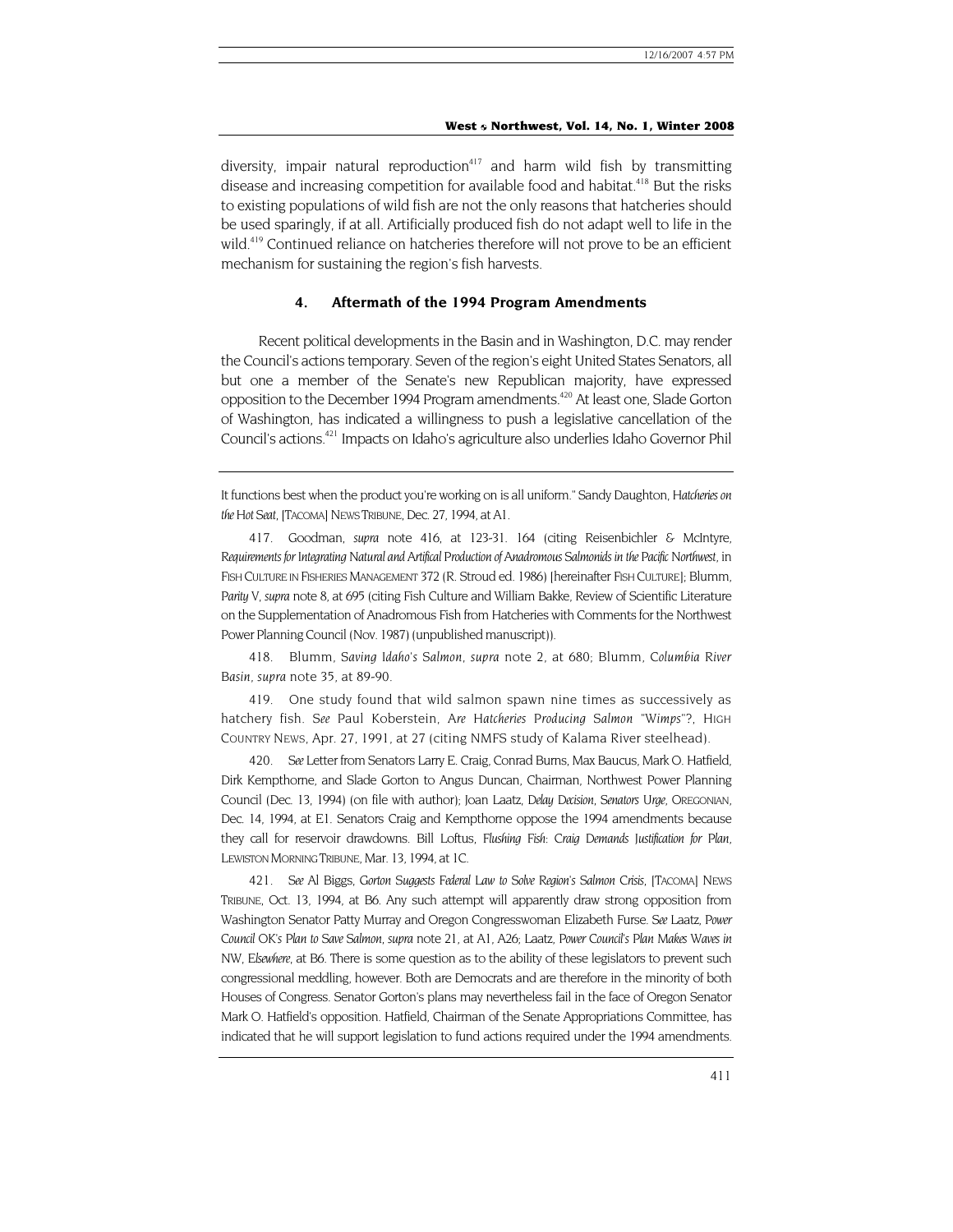<span id="page-80-4"></span>Batt's opposition. Batt does not believe that the water supplies currently used by his state's farmers are adequate to allow the Council to acquire additional water supplies for increased fish flows and is concerned that the revised Program will unnecessarily harm navigation interests based at Lewiston, Idaho.<sup>422</sup> Governor Batt's hostility to the 1994 amendments has already affected their continuing viability. Idaho's new representatives on the Council are Mike Field, a former aide to anti-salmon recovery Senator Larry Craig, and Todd Maddock, a former timber industry lobbyist. Both oppose large portions of the Program, including drawdowns.<sup>423</sup> In Oregon, Governor John Kitzhaber has succumbed to pressure from conservative Republicans to seat an eastern Oregonian on the Council.<sup>424</sup>

The effects of the recent political changes in the Pacific Northwest have already been felt. Less than a month after adopting the 1994 amendments, the Council agreed to "reconsider" the "scientific justification" for them.<sup>425</sup> Of course, the region's industrial power consumers, irrigators and navigation interests, as well as BPA, have signaled their opposition to the recent amendments and have encouraged politicians to conclude that they are unaffordable.<sup>426</sup> The basis for the opposition to the Program is the

Laatz, *Power Council OK's Plan to Save Salmon, supra* at A26. The Republican 104th Congress may also attempt to weaken the ESA, which might reduce pressure on the region to restore the salmon runs. Joan Laatz, *The New Order: The Endangered Species Act and Political Reality Clash as New Leaders Look to Save Salmon*, OREGONIAN, Nov. 29, 1994, at A1, A7; *Cf. Foley' Loss*, GOP *Gains Stire the Pot*, AMERICAN POLITICAL NETWORK: GREENWIRE, Nov. 15, 1994, (available on Westlaw, APN-GR Database) (noting that Washington Republican Senator Slade Gorton and Idaho Republican Senator Larry Craig will "have more clout to oppose costly efforts at salmon protection and perhaps [to] dilute the Endangered Species Act"). By March 1995, both Houses of Congress passed bills forbidding further ESA listings in 1995, and the House of Representatives has passed a retroactive regulatory moratorium that would invalidate nearly all rulemakings, including those under the Northwest Power At and the ESA, since November 20, 1994.

<span id="page-80-0"></span>422*. See Idaho's Governor-Elect Asks Power Council to Delay Salmon Vote*, OREGONIAN, Dec. 13, 1994, at C6; Dan Gallagher, *Idaho Governor Rips Salmon Recovery Plan*, SEATTLE POST-INTELLIGENCER, Jan. 15, 1995, at B1.

423*. Id.*

<span id="page-80-2"></span><span id="page-80-1"></span>424. Governor Kitzhaber recently appointed eastern Oregon rancher John Brogoitti to replace pro-salmon chairman Angus Duncan in September 1995, which means the Council will lose one of its most persistent advocates for bold restoration measures. *See* Jeff Mapes, *Power Council Action Solves Problem,* OREGONIAN, Mar. 17, 1995, at C6.

<span id="page-80-3"></span>425*. See First Step to Reconsider Plan to Protect Salmon Taken by Northwest Power Council*, BNA NATIONAL ENVIRONMENT DAILY, Feb. 14, 1995 (available on WESTLAW, BNA-NED database).

426. Litigation challenging the 1994 amendments has already commenced. *See* Idaho Power Co. v. Northwest Power Planning Council, No. 95-70205 (9th Cir., petition for review filed Feb. 24, 1995). *See* Laatz, *Power Council OK's Plan to Save Salmon, supra* note 21, at A26 (quoting Bruce Lovellin, spokesman for Columbia River Alliance, which represents aluminum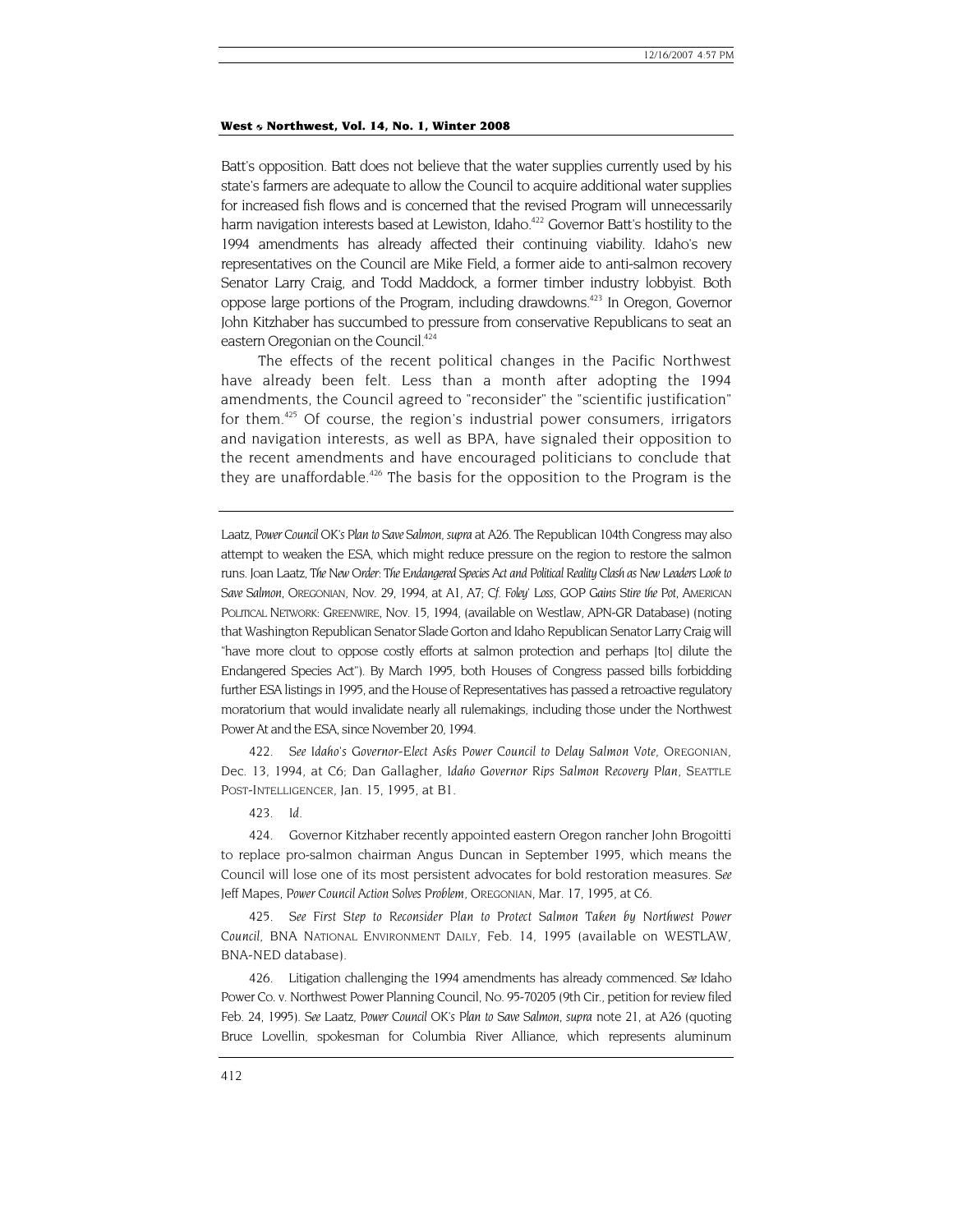<span id="page-81-4"></span>increased costs that it measures will impose on BPA, utilities and the DSIs. The Council estimates that the 1994 amendments will cost approximately  $$177$  million,<sup>427</sup> resulting in an estimated average residential electricity bill increase of \$2 per month by 1996, with an additional \$1 per month by 2015, and a projected wholesale electricity rate increase of 7%.<sup>[428](#page-81-1)</sup>

However, it is difficult to summon sympathy. BPA's 1994 revenues exceeded \$2 billion, and residential electricity rates in the region are significantly lower than elsewhere in the United States.<sup>429</sup> Meanwhile, the DSIs and irrigators benefit from huge energy subsidies,<sup>430</sup> and BPA has not attempted to convince Congress to reduce or eliminate them.<sup>431</sup> The subsidies continue

companies, irrigators, utilities, and navigation interests, arguing that costs of Program are "beyond the region's ability to pay"); Mackenzie & Laatz, *Planners Weigh Cheap Power, Salmon, supra* note 349, at C1, C7 (quoting BPA Administrator Randy Hardy's warnings that amended Program will adversely affect power system "reliability" and increase BPA's "financial" risks). The Columbia River Alliance has couched its opposition in terms of a warning that greater flows and water velocity will "destroy" the Basin's economy. Thus, opponents of a credible recovery effort continue to confuse the debate with questionable invocation of science to defend a status quo that the courts have warned is legally inadequate.

<span id="page-81-0"></span>427. Laatz, *Power Council OK's Plan to Save Salmon, supra* note 21, at A1; Northwest Power Planning Council, News Release, *supra* note 21, at 3. The costs of the 1994 amendments are in addition to the \$250 million cost of preexisting Program measures. *Northwest Power Council Unveils Sweeping Strategy, supra* note 357, at 2. The Council counts in the cost of the 1994 amendments losses of income suffered by BPA and the additional expense of acquiring necessary supplemental electric power supplies. Such costs total \$57 million, while the remainder of the newly-modified Program measures - mainly structural modifications to FCRPS dams - account for the remainder of the \$177 million increase. Laatz, *Power Council OK's Plan to Save Salmon*, *supra* note 21, at A1, A26.

428. Laatz, *Power Council OK's Plan to Save Salmon, supra* note 21, at A1, A26.

<span id="page-81-2"></span><span id="page-81-1"></span>429. BPA 1994 Report, *supra* note 249, at 26. The average residential electricity bill in the Pacific Northwest is 40% lower than in other states. Timothy Egan, *Fight to Save Salmon Starts Fight Over Water*, N.Y. Times, Apr. 1, 1991, at A1; Hathorn, *Save our Salmon, Save our Soul, supra* note 10, at 14.

<span id="page-81-3"></span>430. Subsidies that reduce electricity prices paid by the DSIs, primarily aluminum companies, and the region's users of irrigation water total approximately \$230 million per year. *See* Natural Resources Defense Council, Sierra Club, and American Rivers, *Changing the Current: Affordable Salmon Strategies for Salmon Restoration in the Columbia River Basin* (1994) (copy on file with author); Joan Laatz, *Report: BPA Off on Claims,* OREGONIAN, Dec. 8, 1994, at C1, C9. *But cf.* Ellie Winninghoff, *Where Have all the Salmon Gone?*, FORBES, Nov. 21, 1994, at 104 (noting that federal government spends more than \$1 billion per year to subsidize power consumption by Pacific Northwest residential and industrial energy users and that BPA's aluminum industry customers pay 2 cents per kilowatt hour for federal hydropower, or onethird the average industrial electricity rate nationwide).

Interview with K.C. Golden, Northwest Conservation Act Coalition (Feb. 25, 1995). Other significant adverse impacts to BPA's financial health are drought and the increasing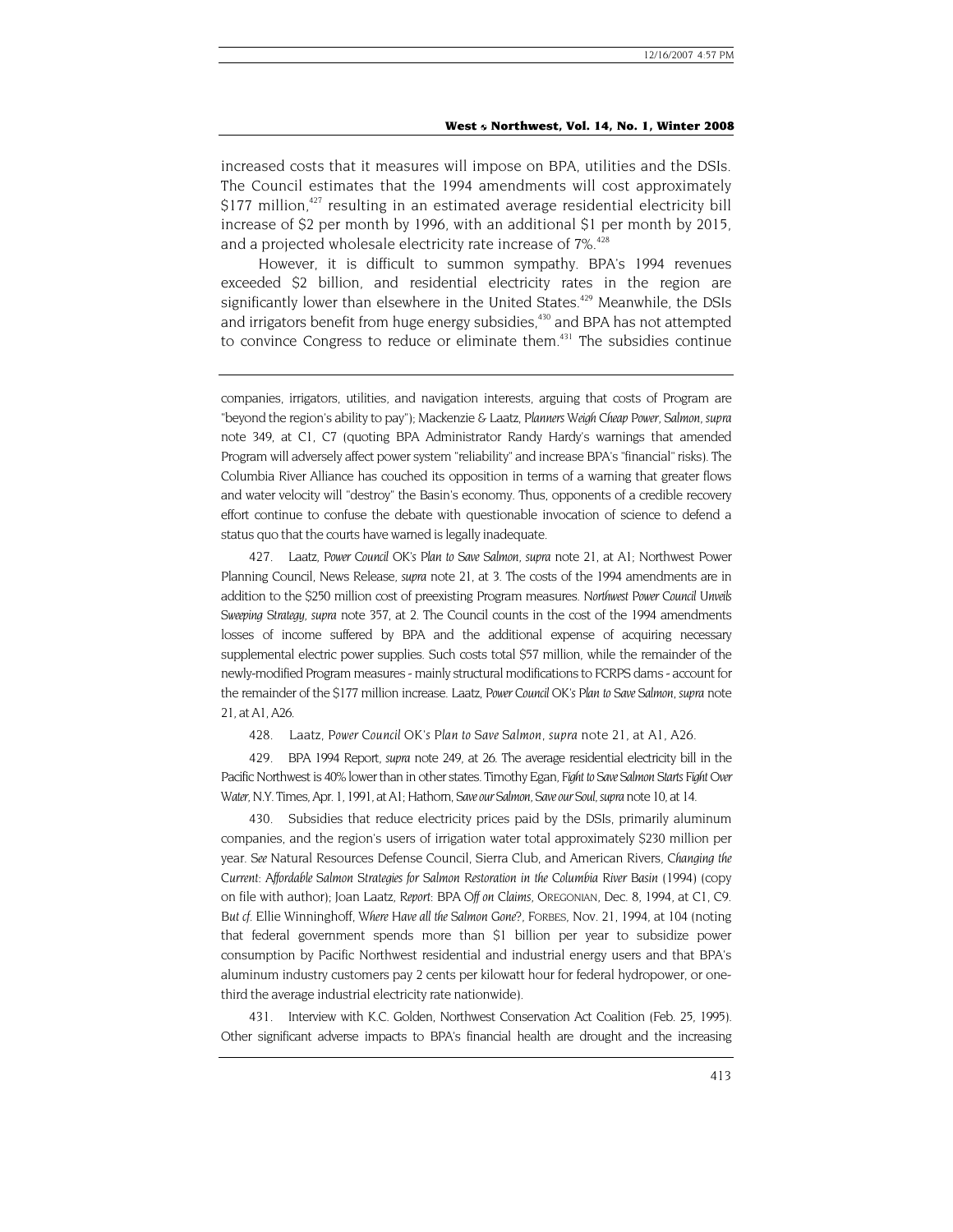because BPA is insulated from the electricity market. BPA is required by public preference clauses contained in the Bonneville Project Act and incorporated into the Northwest Power Act to sell the region's hydroelectric power at cost and to offer it first to public-sector agencies, such as public utility districts.<sup>432</sup> Only if power remains available for sale after fulfilling public-sector demand may BPA sell electricity to private-sector customers at cost.<sup>433</sup> Under this system, the inflation-adjusted price of BPA power fell from 2.74 cents per kilowatt-hour in 1940 to 2.28 cents per kilowatt-hour in 1990.<sup>[434](#page-82-2)</sup>

Accordingly, one way to remedy BPA's concern that salmon conservation costs will result in the loss of its customers may be to force the agency to compete in the wholesale electric power market.<sup>435</sup> Although Congress fleetingly attempted to bring market forces to bear on BPA in the 1960s, when it authorized construction of an interstate power intertie, $436$  the bills that authorized funding for intertie construction continued to constrain BPA's ability to sell power outside the region by granting a preference to Pacific Northwest electricity consumers.<sup>437</sup> Thus, BPA cannot sell federal hydroelectricity to the buyers who are willing to pay the most for it, even though doing so may increase the amount of income produced by the

availability of low cost natural gas. *Hearing Focuses on BPA Financial Problems,* AMERICAN POLITICAL NETWORK: GREENWIRE, Mar. 17, 1995 (available on WESTLAW, APN-GR database).

<span id="page-82-0"></span>432. Northwest Power Act, 16 U.S.C. §§ 839c(a), 839g(c); Bonneville Project Act of 1937, 16 U.S.C. § 832c. *See generally* Joseph P. Mertor, Jr. & David C. Jory, *The Preference Clause Revisited: Central Lincoln Peoples' Utility District v. Johnson and the Pacific Northwest Electric Power Plan and Conservation Act,* 58 WASH. L. REV. 413 (1983).

<span id="page-82-1"></span>433. Aluminum Co. of Am. V. Central Lincoln People's Util. Dist., 467 U.S. 380, 384 (1984). *See generally* Jeffrey C. Fereday, Comment, *The Meaning of the Preference Clause in Hydroelectric Power Allocation Under the Federal Reclamation Statutes*, 9 ENVTL. L. 601 (1979).

<span id="page-82-2"></span>434. Winninghoff, *supra* note 430, at 104. Not surprisingly, one consequence of the artificially low price created by the public preference clause is a reduced incentive to conserve electricity. The Pacific Northwest consumes 61% more electricity, per capita, than any other region in the country. *Id.* 

<span id="page-82-3"></span>435. BPA remains bound by preference requirements notwithstanding Congress' recent decision to permit private utilities to engage in interstate wholesale "wheeling" of electricity. *See* Energy Policy Act of 1992, Pub. L. No. 102-486, § 723, 106 Stat. 2782, 2919 (codified as amended at 16 U.S.C. § 824L).

<span id="page-82-4"></span>436*. See* Act of Aug. 31, 1964, Pub. L. No. 88-552, § 8, 78 Stat. 758 (1964). BPA may sell power to non-Pacific Northwest consumers and transmit it to them by way of the intertie only if such regional power purchasers do not desire to purchase the electricity. *See* 16 U.S.C. §§ 824(i)(5), 837a-e. *See generally* California Energy Resources Conservation & Dev. Comm'n v. Bonneville Power Admin., 831 F.2d 1467, 1470-71 (9th Cir. 1987).

<span id="page-82-5"></span>437*. See infra* notes 438-39 and accompanying text.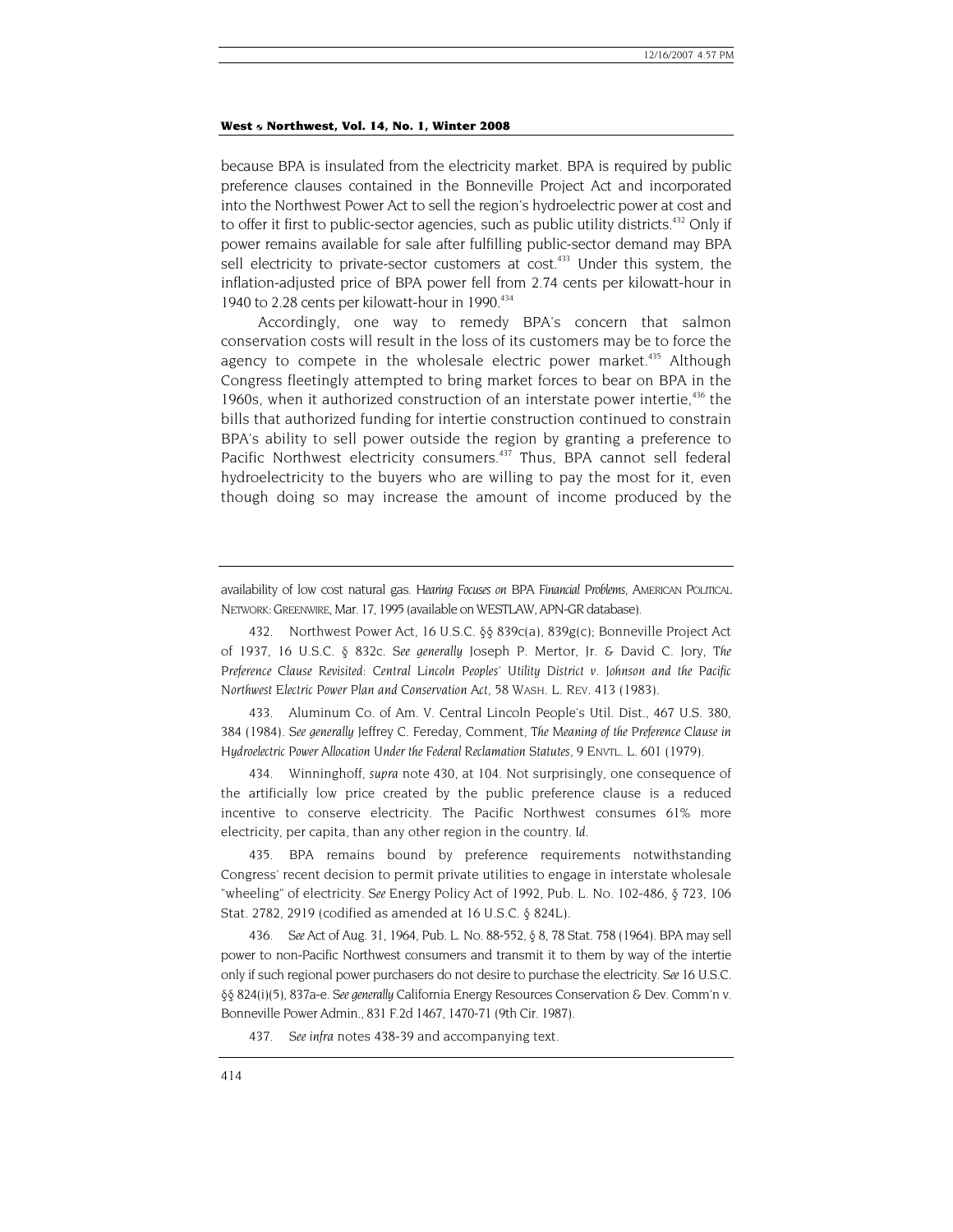region's hydroelectric system.[438](#page-83-0) The net result is that BPA must *increase* its wholesale electric rates to compensate for the preference discount.

BPA's concerns about the financial impacts of intensified salmon recovery efforts also rest on warnings by some of its customers that they may buy electricity elsewhere.<sup>439</sup> However, BPA is not facing the imminent loss of customers because most existing power contracts bind purchasers to BPA electricity purchases until 2001.<sup>440</sup> The agency could reduce the financial risks created by the loss of a part of its market by imposing exit fees to compensate for the federal investment in the power system's infrastructure.<sup>441</sup> An

<span id="page-83-0"></span>438. One promising market for BPA hydropower is the southwestern United States. Changes in the power production operations at Glen Canyon Dam, a significant hydroelectricity producer in the Colorado River Basin, to protect the ecosystem of Grand Canyon National Park will force energy purchasers in that region to seek alternative supplies during the month of the year when electricity demand is highest. Since those peak demands occur in the desert southwest in spring and summer, BPA could sell power to interested utilities at the same time the water used to generate it could benefit migrating smolts. One recent estimate indicates that BPA could increase its revenues \$30 million per year by taking advantage of the southwest market. Salem Electric Cooperative, BPA's *Competitiveness: Steps BPA Can Take to Avoid Shifting Costs to Treasury* 6 (no date) (unpublished report on file with author) [hereinafter BPA's *Competitiveness*] (noting that changes in Glen Canyon Dam operations are likely to cause loss of 450-800 megawatts of firm peaking capacity during months when increased flows are needed on Columbia Basin rivers to assist smolts; cost to replace lost Glen Canyon power is estimated at \$28 per kilowatt-month, while BPA currently sells power at approximately \$5 per kilowatt-month). Of course, the preference clause would have to be modified in order to allow BPA to enter into long-term contracts with southwest utilities. Unfortunately, the current Administration apparently opposes any such change. *See Interview: Hazel R. O'Leary*, 8 NAT. RES. & ENV'T 32, 60 (1994) (interview with Secretary of Energy).

<span id="page-83-1"></span>439. Les Blumenthal, *Agencies at Odds Over Salmon Runs: Policymakers Debate Who's to Pay for Habitat*, [TACOMA] NEWS TRIBUNE, Mar. 2, 1995, at A1; BPA *May Face Spate of Defections*, OREGONIAN, Jan. 13, 1995, at C2. If BPA's expenses remain high enough that the agency has difficulty holding onto customers, then BPA may experience difficulty in repaying the federal treasury for the Basin's hydroelectric infrastructures. But BPA's \$16.3 billion debt could be reallocated to the taxpayers, or BPA could seek to recoup from fleeing customers the investment in the hydroelectric system.

440. Interview with K.C. Golden, Northwest Conservation Act Coalition (Feb. 25, 1995).

<span id="page-83-3"></span><span id="page-83-2"></span>441. Some states are considering allowing utilities facing retail competition to impose a transmission charge, which would allow recovery of a portion of the "stranded" investment in the physical facilities needed to generate and deliver energy. *See, e.g.,* California Public Utilities Comm'n, Order Instituting Rulemaking and Order Instituting Investigation: On the Commission's Proposed Policies Governing Restructuring California's Electric Services Industry (Docket No. R94-04-031) (Apr. 20, 1994). It is not clear, however, whether recovery of a stranded investment may proceed unrestricted. *See* Cajun Elec. Power Coop v. Fed. Energy Reg. Comm'n, 28 F.3d 173 (D.C. Cir. 1994). FERC recently announced a rule that would permit BPA to impose an exit fee during a three-year experimental window. *See Recovery of Stranded Costs by Public Utilities and Transmitting Utilities*, 59 Fed. Reg. 35,274 (1994).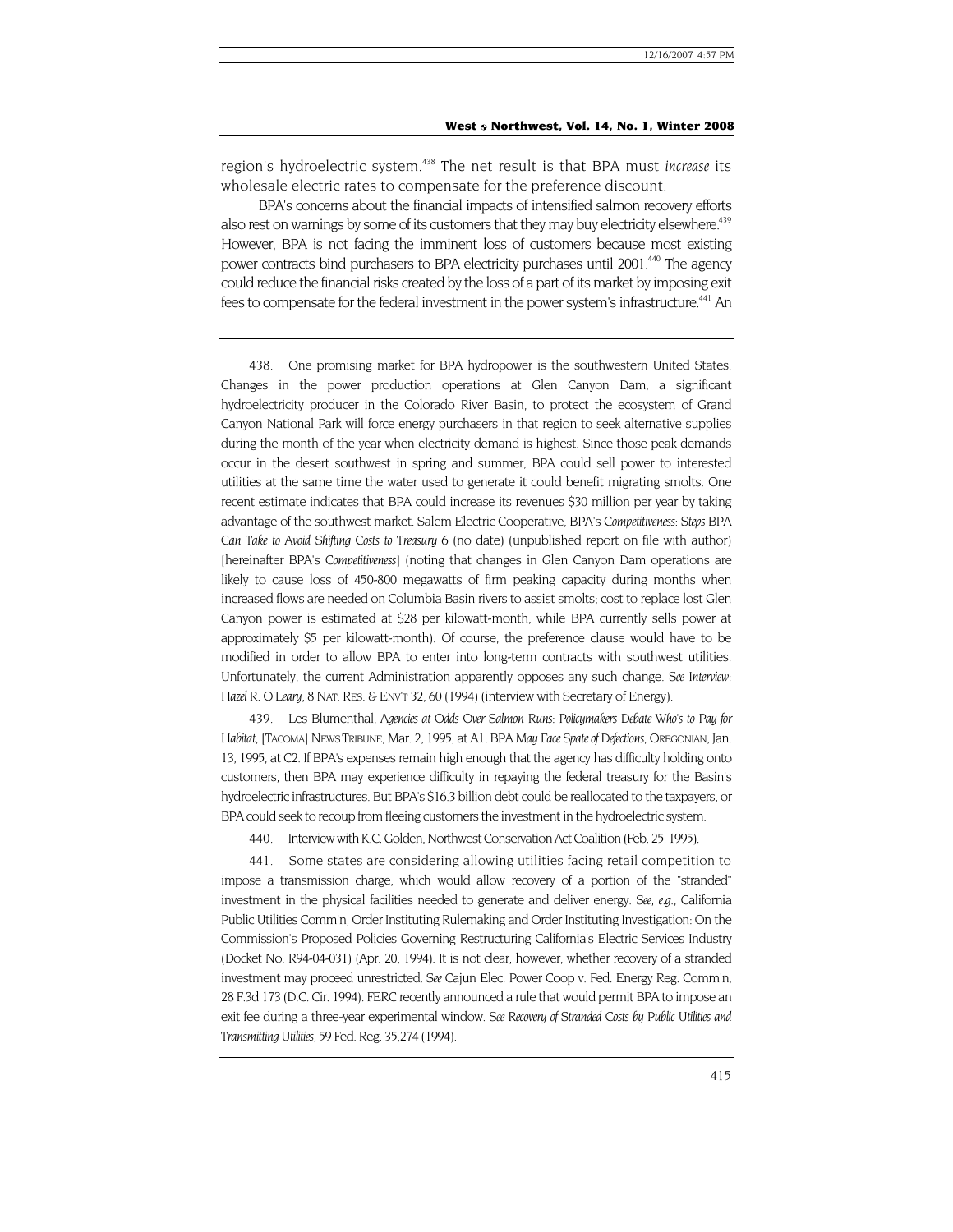exit fee would not need to be particularly high. One recent study indicates that BPA could impose a charge of 7.4 mills per kilowatt hour to cover all of the federal investment in the Washington Public Power Supply System (WPPSS) plants, physical facilities needed for salmon passage and conservation programs mandated by the Northwest Power Act. A fee of that amount would also allow BPA to reduce electricity rates charged to its preferred customers by 25% and maintain a price advantage over competing regional power providers.<sup>442</sup> And an exit fee would be equitable, because the harm to the Basin's fisheries has primarily benefited BPA's customers, not caused by the FCRPS taxpayers[.443 U](#page-84-1)nfortunately, the Clinton Administration, faced with opposition from BPA and Pacific Northwest utility interests, recently killed a proposal to require exit fees.<sup>444</sup> But an exit fee is not BPA's only available avenue for recovering its investments on behalf of customers. BPA could impose a contract charge, which would require any customer purchasing a service from BPA to pay a share of the WPPSS debt. Importantly, BPA lawyers apparently believe a contract charge could be assessed without amending federal law or the Federal Energy Regulatory Commission rules.<sup>[445](#page-84-3)</sup>

Salmon recovery costs are not even the most significant cause of BPA's precarious fiscal position. There is little doubt that BPA's resources are stretched,<sup>446</sup> but that is mostly the result of the debt accrued when the region launched its effort to build nuclear power plants during the 1970s.<sup>447</sup> Nor has BPA seriously pursued an effort to force the region's utilities to bear a portion of the costs of the WPPSS

<span id="page-84-2"></span>444. Michael C. Blumm & Eric Lemelson, BPA *Plight Exaggerated by Industry* (editorial opinion), OREGONIAN, Mar. 6, 1995, at B9. Congress is also apparently unwilling to sanction exit fees. See Bill Mackenzie, *Power Players Mull Fees For Those Leaving BPA,* OREGONIAN, Mar. 31, 1995, at B1.

445*. See Nuke Debt: Hole That May Become A Grave, supra* note 249, at 1.3.

<span id="page-84-4"></span><span id="page-84-3"></span>446*. See* ASSURING POWER SUPPLY, *supra* note 256, at 17. BPA does not, however, appear to face imminent financial failure. *See* BPA 1994 REPORT, *supra* note 249, at 26 (noting 1994 net operating revenue of \$315,614,000).

<span id="page-84-5"></span>447*. See* BPA 1994 REPORT, *supra* note 249, at 25 (listing net non-federal projects debt of \$7,141,126); ASSURING POWER SUPPLY, *supra* note 256, at 27 (WPPSS debt accounts for approximately 45% of BPA's total debt and interest costs and for about one-fifth of its net revenue requirement).

<sup>442</sup>*. See* BPA's *Competitiveness, supra* note 438, at 7.

<span id="page-84-1"></span><span id="page-84-0"></span><sup>443.</sup> The aluminum industry receives approximately \$180 billion in subsidies from FCRPS each year, while Pacific Northwest irrigators receive an annual federal water subsidy of \$50 million, and the region's navigation interests benefit from federally subsidized sonar on the Columbia and Snake Rivers to the tune of approximately \$30 million each year. *See Cost the \$64 Million Question for Salmon*, 14 NORTHWEST CONSERVATION ACT REPORT 3, 6 (Jan. 13, 1995). The irrigation subsidy figure does not include approximately \$300 million in power revenues lost when water stored in federal reservoirs is diverted to farms. *Id.*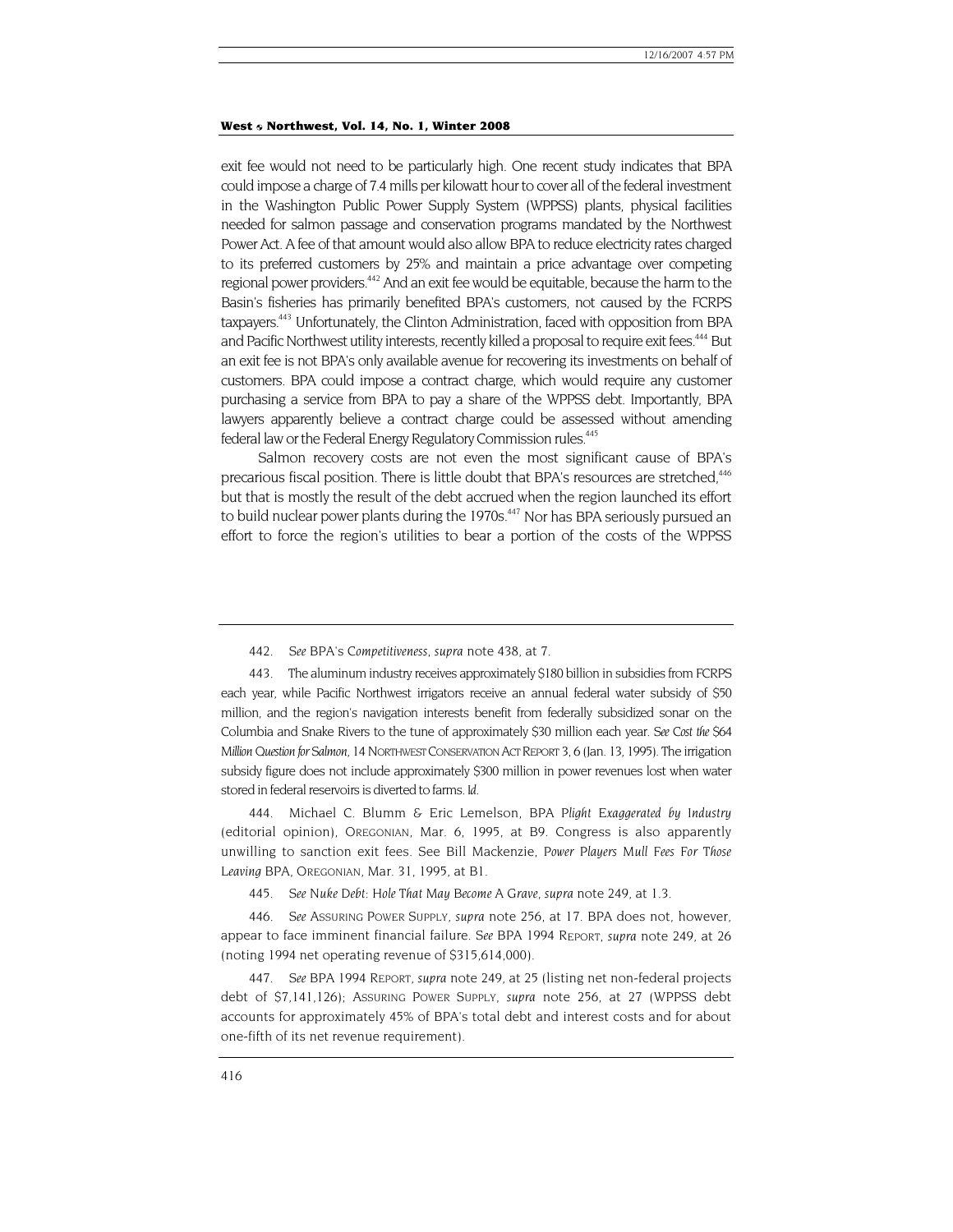<span id="page-85-3"></span>fiasco[.448 I](#page-85-0)n any event, much of the Program's financial impact on BPA is in the form of lost revenues, not increased outlays.<sup>449</sup> BPA's zeal to contain its expenses is also not aimed at all the sources of its financial stress, as it has not publicly expressed similar concerns about the loss of hydropower generating capacity created when irrigators divest large quantities of Snake River Basin waters at very low prices.<sup>450</sup> BPA has been content to continue the region's traditional approach of forcing the fishery to bear the costs of the region's energy choices and water allocation decisions; its complaints that increased costs caused by the 1994 amendments threaten it with financial doom are not matched by a willingness to confront more significant threats to the health and role in the region's economy. Nevertheless, whether credible or not, BPA's complaints about the costs of restoring the Basin's salmon runs have received the sympathetic attention of the Clinton Administration. The President has agreed to provide \$100 million during FY 1996 and 1997 to implement NMFS' recovery plan for the listed runs.<sup>451</sup>

<span id="page-85-0"></span>448. Interview with K.C. Golden, Northwest Conservation Act Coalition (Feb. 25, 1995). The financial disaster spawned by the WPPSS has a long and tortured history. During the 1970's, utility planners and BPA determined that the Pacific Northwest faced an imminent power shortage and backed the construction of five nuclear power plants to produce additional electricity. BPA provided crucial assistance in launching the projects by issuing net billing agreements, under which participating utilities could trade their share of nuclear plant output for a credit toward their purchase of energy from BPA. Eventually, nearly 100 of the region's utilities agreed to finance the WPPSS nuclear plants. However, construction of the fourth and fifth nuclear plants was accompanied by a variety of financial and technical problems, including spectacular cost overruns and a failure of the expected power demand to materialize. In January 1982, WPPSS defaulted on repayment of \$2.25 billion in construction bonds. Lengthy litigation over the question of liability on the bonds followed the default, with BPA eventually agreeing to assume most of the region's nuclear power plant debt. *See generally* WAYNE H. SUGAI, NUCLEAR POWER SUPPLY SYSTEM CRISIS 22-92 (1987); Benjamin E. Walters & David F. Sugarman, WPPSS *and the Pacific Northwest: A Mere Possibility of Unraveling a Hopelessly Twisted Debt*, 16 ENVTL. L. 91, 93-104 (1985). As of the summer of 1995, BPA's WPPSS-related debt exceeds \$7 billion. BONNEVILLE POWER ADMINISTRATION, QUARTERLY REPORT FOR THE NINE MONTHS ENDED JUNE 30, 1995 (1995). Other financial consequences of the region's experiment with nuclear power are also not in the past. WPPSS plant number 2 remains in operation, and during fiscal year 1993-94 the cost to BPA to operate and maintain it was 39 mills per kilowatt-hour (m/kh). Unfortunately, BPA sells the power generated by the plant to its utility customers for 27 m/kh. *Utilities Rain on BPA's Funeral Parade*, 14 NORTHWEST CONSERVATION ACT REPORT 1, 2 (Feb. 10, 1995).

- <span id="page-85-1"></span>449*. Id.*
- <span id="page-85-2"></span>450*. Id. See supra* note 443.

451*. See Salmon Cost Shift to Taxpayers OK'd*, 14 NORTHWEST CONSERVATION ACT REPORT 4 (Mar. 17, 1995). The agreement will enable BPA to shift \$60-70 million per year in salmon costs to the treasury, depending on water conditions. After two years, the shift will be \$30-40 million per year. In return, BPA must reduce its operating expenses by \$30-40 million, but may reduce its required cash reserves and therefore make less probable the payment on its debt to the treasury. *Id.* In committing the federal treasury to pay a portion of BPA's salmon costs, the Administration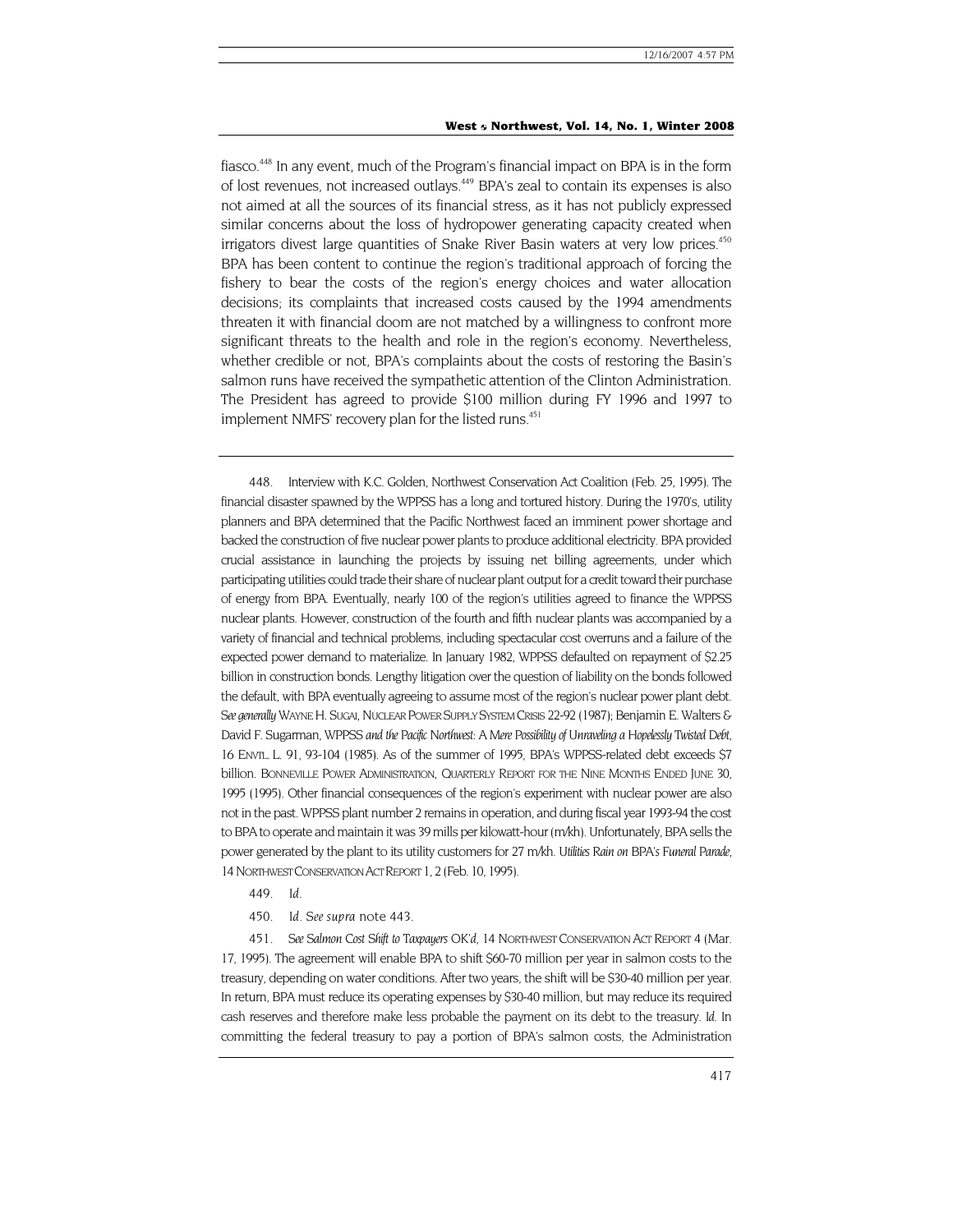BPA's financial condition aside, it is not likely that the 1994 amendments violate the Northwest Power Act's requirement that an adequate, efficient, reliable and economical power supply be maintained.<sup>452</sup> Increased hydroelectricity generation costs do not transgress this constraint,<sup>453</sup> and the Program does not threaten the region's ability to meet energy demands.<sup>454</sup> Congress recognized that the region's economy would see electricity costs rise since salmon recovery efforts began, and the Council has concluded that significant adverse financial consequences for some economic interests, such as the aluminum industry and public utility districts, does not render the power supply as a whole uneconomic.<sup>455</sup> BPA can protect its financial viability by forcing its customers to bear a more equitable proportion of the region's hydroelectricity investment, and therefore the Northwest Power Act's implicit mandate to preserve BPA as the region's predominant electricity wholesaler is not violated by the 1994 amendments.<sup>456</sup>

# **B. The Revised 1994-98 Biological Opinion and the Proposed Recovery Plan**

In March 1995, NMFS issued a revised 1994-98 biological opinion on the FCRPS and a proposed recovery plan. The agency responded to Judge Marsh's criticism in *Idaho Department of Fish & Game* and concluded that status quo

invoked section  $4(h)(10)(C)$  of the Northwest Power Act, 16 U.S.C. § 839b(h)(10)(C). Section 4(h)(10)(C) authorizes BPA to allocate the costs of Program activities "as appropriate" to "various project purposes." The Administration apparently believes that a substantial portion of the responsibility for the salmon runs should be absorbed by parties that receive benefits other than energy from the FCRPS, but there is not an available mechanism for taxing all users other than energy consumers. Salmon costs can be recovered only from federal taxpayers or regional ratepayers. Some of the Northwest's representatives in Congress also apparently believe that salmon recovery costs are the most significant threat to BPA's financial health. Congress is considering bills that would cap BPA's salmon-related expenditures at percentage of its gross power revenues. S.481, 104th Cong. 1st Sess. 91995); H.R. 1905, § 509, 104th Cong., 1st Sess. (1995). The bills' definition of cost include foregone power revenues and the cost of power needed to replace generating capacity lost when stored water is released for increased flows. The bills also forbid the use of transmission rate increases to pay salmon costs. *Id.* 

452*. See* 16 U.S.C. § 839b(h)(5).

<span id="page-86-1"></span><span id="page-86-0"></span>453*. See Northwest Resource Info. Center,* 35 F.3d at 1371 n.13 (noting that requirement applies to "power supply," not hydroelectric system).

<span id="page-86-2"></span>454*. See* ASSURING POWER SUPPLY, *supra* note 256, at 11. The Program allows system operators to draft reservoirs below elevations needed for fish purposes to meet firm loads.

455. ASSURING POWER SUPPLY, *supra* note 256, at 3, 13-16.

<span id="page-86-4"></span><span id="page-86-3"></span>456. The Council has interpreted the "economical" power supply constraint as a requirement that BPA be maintained as an entity that can offer energy for sale at prices more economical than those offered by alternative suppliers. ASSURING POWER SUPPLY, *supra* note 256, at 1, 3.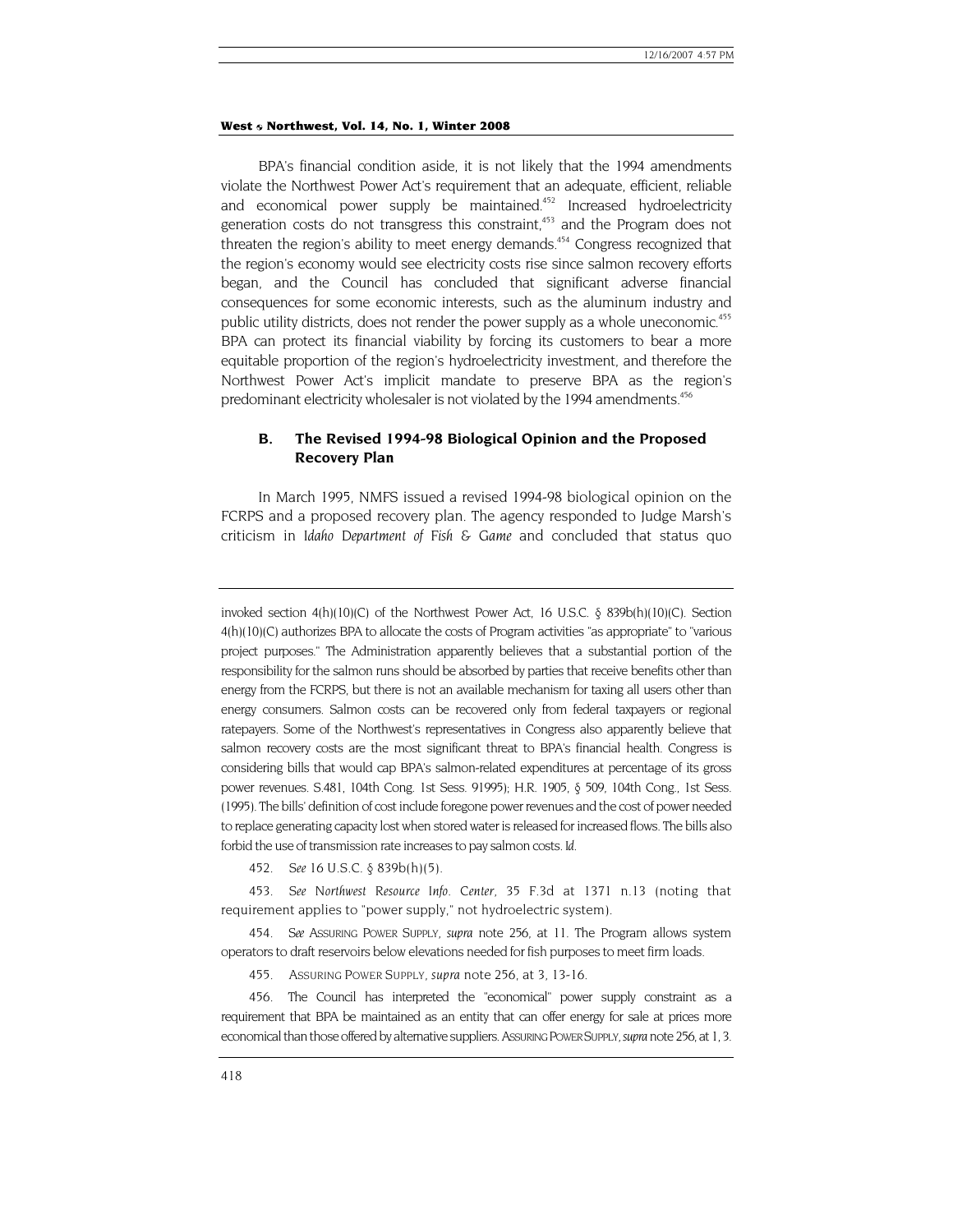<span id="page-87-4"></span>operations of the hydroelectric system would jeopardize the listed stocks.<sup>457</sup> Nevertheless, the measures contained in the revised 1994-98 biological opinion and the recovery plan can be considered, at best, small steps toward salmon recovery. After *Idaho Department of Fish & Game* and *Northwest Resource Information Center* were decided, the Clinton Administration repeatedly promised the region that it would require recovery efforts similar to those mandated by the Council's 1994 Program amendments. Unfortunately, NMFS produced an array of restoration measures substantially weaker than those required by the 1994 Program amendments. NMFS' approach is therefore also less likely to prevent further declines in the endangered runs. While the revised 1994-98 FCRPS biological opinion and the recovery plan, if finished in its current form, may survive a future challenge based on arguments that the agency failed to consider all available information, NMFS has not adequately responded to Judge Marsh's warning that aggressive action is needed to save the Basin's salmon runs.

# **1. Compliance with Idaho Department of Fish & Game**

In the aftermath of *Idaho Department of Fish & Game*, NMFS opted to reconsider the 1994-98 biological opinion on FCRPS operations that it had issued soon before Judge Marsh's decision.<sup>458</sup> NMFS also decided to include the states and treaty tribes in the ESA section 7 consultation process.<sup>459</sup> Accordingly, NMFS held discussions with these interested parties throughout much of 1994. These meetings were intended to achieve a consensus on the scientific evidence that should be obtained and considered during the consultation process and the alternatives to current FCRPS operations that should be considered.<sup>460</sup> The Corps, the Bureau and BPA reinitiated consultation on the FCRPS in December 1994.<sup>461</sup> The final FCRPS 1994-98 biological opinion was issued on March 2, 1995.

<span id="page-87-3"></span>460*. Id.* at 9.

461. See Letter from Maj. Gen. Ernest J. Harrell, U.S. Army Corp of Engineers, to William W. Stelle, Jr., National Marine Fisheries Service, and Michael Spear, U.S. Fish and Wildlife Service (Dec. 15, 1994) (transmitting U.S. ARMY CORPS OF ENGINEERS,

<span id="page-87-0"></span><sup>457.</sup> 1994-98 BIOLOGICAL OPINION, *supra* note 410, at 88 (Snake River spring/summer chinook), 89 (Snake River fall chinook), 91 (Snake River sockeye). Because NMFS' proposed recovery plan includes essentially the same measures for mitigating hydropower system impacts on listed stocks, it will not be discussed in detail. *See* NMFS, NATIONAL OCEANIC AND ATMOSPHERIC ADMINISTRATION, PROPOSED RECOVERY PLAN FOR SNAKE RIVER SALMON, V.2.10-V.2.90 (Mar. 1995).

<span id="page-87-1"></span><sup>458</sup>*. See* Letter from Fred. R. Disheroon, Esq., Special Litigation Counsel, U.S. Department of Justice, to Hon. Malcolm F. Marsh (Apr. 7, 1994) (copy on file with author).

<span id="page-87-2"></span><sup>459. 1994-98</sup> BIOLOGICAL OPINION, *supra* note 410, at 8-9 (citing Federal Defendants' Report on Compliance with the Judgment, Idaho Dep't of Fish & Game v. Nat'l Marine Fisheries Serv., 850 F. Supp. 886 (D. Or. 1994) (June 28, 1994)).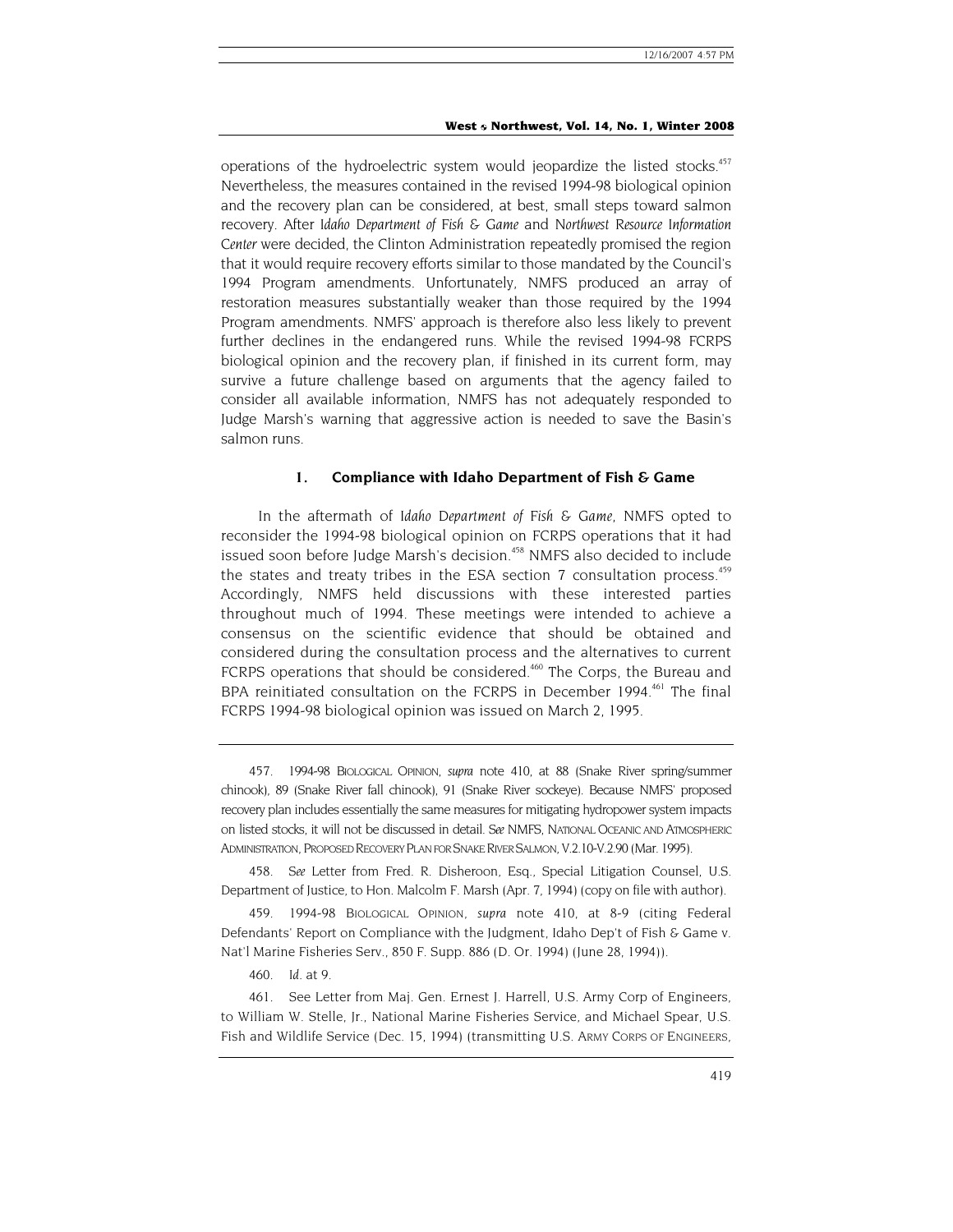The revised 1994-98 biological opinion addressed each of the holdings of *Idaho*  Department of Fish & Game.<sup>462</sup> NMFS considered the "low case" test results and the demographic risks associated with low populations that it had previously ignored.<sup>463</sup> NMFS also repeated its 1993 finding that the existence of the hydroelectric dams must be considered a part of the "environmental baseline"<sup>464</sup> against which the effects of the proposed operation of the hydroelectric system must be measured. In addition, NMFS considered population levels during high and low water years, rather than population levels only during high water years, as it did in the 1992 and 1993 consultation processes.

<span id="page-88-1"></span>463. 1994-98 BIOLOGICAL OPINION, *supra* 410, at 68-69 (Snake River sockeye test results); 69-71 (Snake River spring/summer chinook test results); 71-73 (Snake River fall chinook results). The three tests for juvenile mortality, which are performed as a computer simulation on the effects of passage through the hydroelectric system, are (1) the Columbia River Salmon Passage (CRiSP) model; (2) the Passage Analysis Model (PAM); and (3) the Fish Leaving under Several Hypotheses (FLUSH) model. *Id.* at 66-67. The three models "characterize juvenile passage in a similar fashion when input is standardized and results are presented on a relative scale," but reflect different hypothesis. *Id.* at 67. These are: (1) the distribution of survival over the lifespan of the fish; (2) the effect of flow on survival; and (3) the benefit, in terms of reduced mortality, of juvenile transportation. *Id.* (citing L. BARNTHOUSE, *ET AL.,* COLUMBIA BASIN SALMONID MODEL REVIEW (Interim Report, Oct. 1994) (available from Oak Ridge National Laboratory, Oak Ridge, TN)).

<span id="page-88-2"></span>464*. Id.* at 12. The environmental baseline "includes the past and present impacts of all Federal, State, or private activities in the action area, the anticipated impacts of all proposed Federal projects in the action area that have already undergone formal or early [ESA] section 7 consultation, and the impact of State or private actions which are contemporaneous with the consultation in process." 50 C.F.R. § 402.02 (definition of "effects of the action"). Thus, the environmental baseline describes the current status of the listed species "in relation to the risks presented by the continuing effects of all previous actions and resource commitments that are not now subject to further exercise of federal discretion." 1994-98 BIOLOGICAL OPINION, *supra* note 410, at 12. In *Idaho Department of Fish & Game*, Judge Marsh rejected arguments that the existence of the FCRPS dams could not be considered part of the environmental baseline. *See supra* notes 317- 319 and accompanying text.

ET AL., SUPPLEMENTAL BIOLOGICAL ASSESSMENT ON FEDERAL COLUMBIA RIVER POWER OPERATIONS) (copy on file with author).

<span id="page-88-0"></span><sup>462.</sup> Because the proposed recovery plan duplicates the measure contained in the revised biological opinion in its section dealing with hydropower impact on the listed runs, it will not be discussed separately. *See* PROPOSED RECOVERY PLAN FOR SNAKE RIVER SALMON, *supra* note 457, at V.2.10-V.2.90.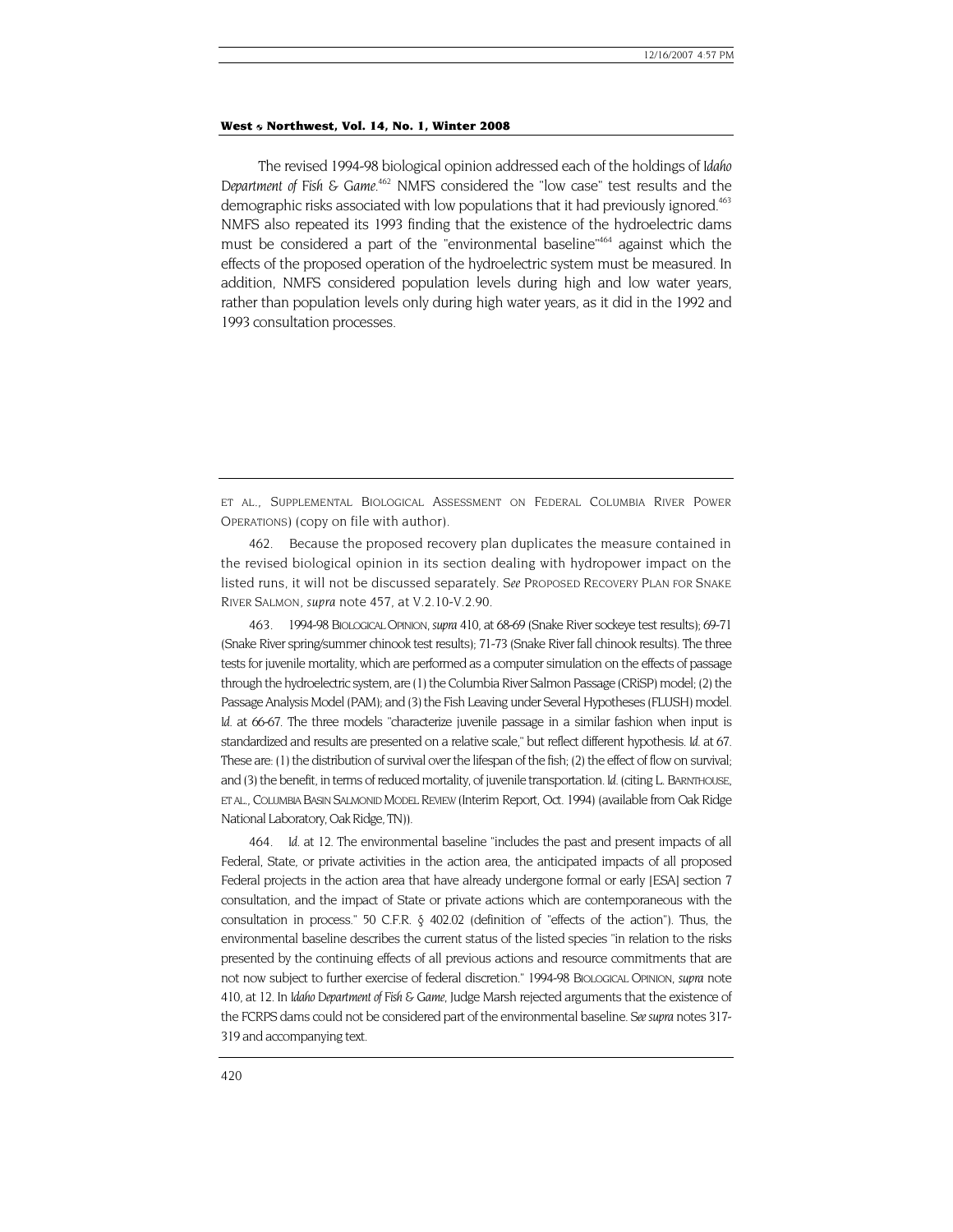# **2. Reasonable and Prudent Alternatives**

NMFS acknowledged that adult returns among each of the listed stocks are expected to be very low in the next few years.<sup>465</sup> Nevertheless, the agency set low survival and recovery targets. For Snake River spring and summer chinook, NMFS expects survival to be assured if 11,000-22,000 natural spawners are counted at Lower Granite Dam<sup>466</sup> For fall chinook, the survival threshold is 300 spawners, while for Snake River sockeye it is 150-300 returning fish. $467$  Recovery targets are set substantially higher. For Snake River sockeye, the goal is 1000 naturally-produced salmon in one lake and at least 500 in each of two other lakes in the Stanley River Basin, Idaho.<sup>468</sup> For fall chinook, the recovery objective is 2,500 naturally-produced fish in the lower Snake River and its tributaries.<sup>469</sup> For spring and summer chinook, the target is 31,440 wild salmon at Lower Granite Dam.<sup>470</sup>

To achieve these targets, NMFS mandated four basic objectives for FCRPS management during 1994-98. First, the agency recognized that juvenile salmon need more water to assist their migration, and therefore included a variety of measures aimed at augmenting flows in the biological opinion. Second, NMFS acknowledged that releases of stored water over dams allow smolts to avoid passage through hydroelectric turbines and established criteria for such spills at several lower Snake and lower Columbia dams. The objective of the flow and spill criteria is the achievement of an 80% juvenile fish passage efficiency (FPE). Third, NMFS required changes to the physical structures of the dams to improve adult migration. Finally, the agency made clear that an "improved" transportation program is essential to allow juveniles to reach the sea.

Although NMFS committed the federal government to the drawdown of John Day reservoir and the four lower Snake River dams to minimum operating pool by 1996, the agency postponed until 1999 any decision on whether to lower the Snake River reservoirs below that elevation in an effort to further enhance water velocity.<sup>471</sup> Thus, even if NMFS eventually concludes that drawdowns below minimum operating pool are necessary, none will occur before the twenty-first

<span id="page-89-1"></span>466*. Id.* at 27.

<span id="page-89-0"></span><sup>465.</sup> Only two Snake River sockeye, 500 Snake River fall chinook, and less than 2,000 Snake River spring and summer chinook are expected to reach the mouth of the Columbia River in 1995 under the current method of operating the federal hydroelectric power system. 1994-98 BIOLOGICAL OPINION, *supra* note 410, at 33-37.

<span id="page-89-2"></span><sup>467</sup>*. Id.* at 30, 32.

<span id="page-89-3"></span><sup>468</sup>*. Id.* at 32.

<span id="page-89-4"></span><sup>469</sup>*. Id.* The lower Clearwater River is excluded.

<span id="page-89-5"></span><sup>470</sup>*. Id.*

<span id="page-89-6"></span><sup>471</sup>*. Id.* at 92-94.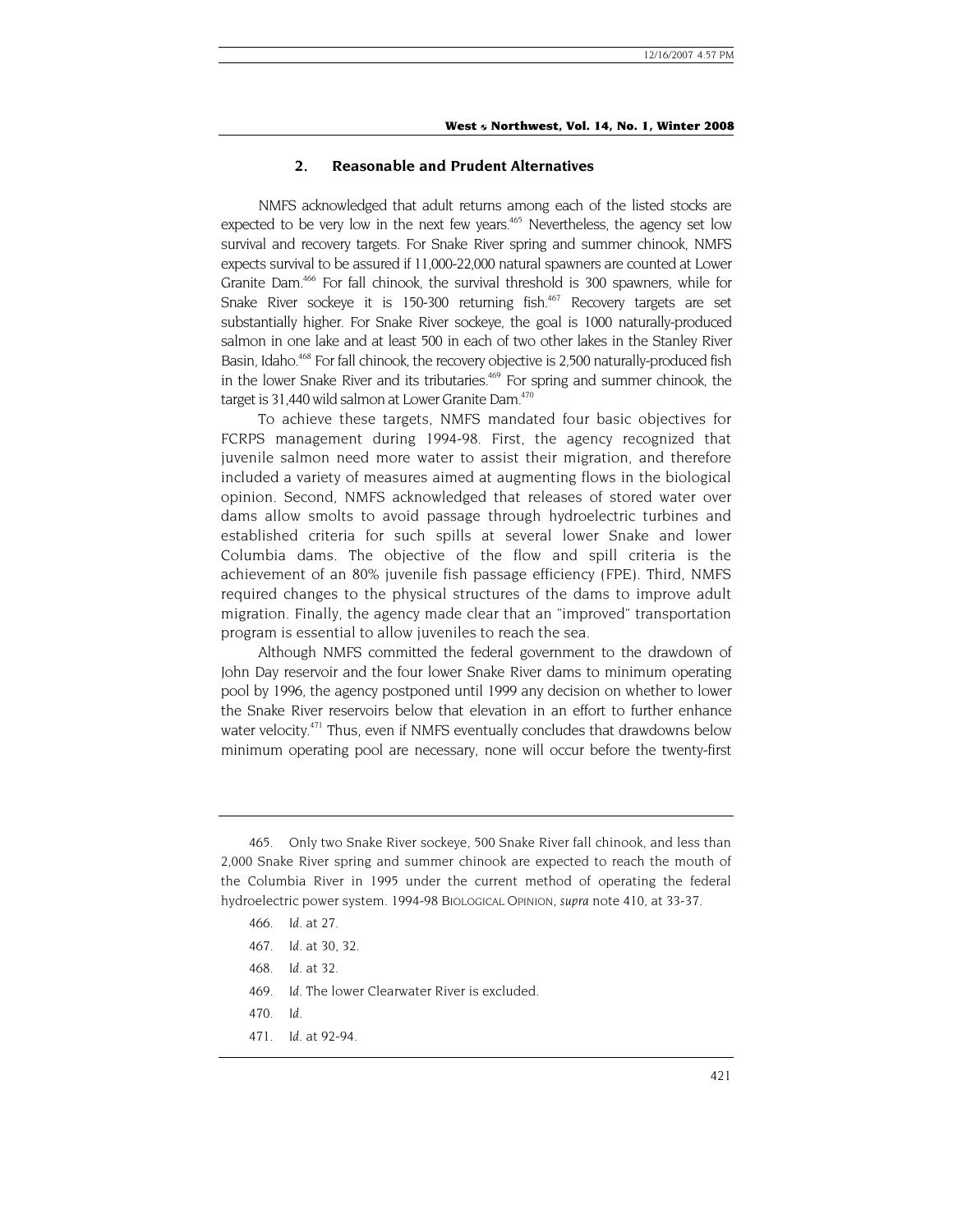century[.472](#page-90-0) Although recent tests have demonstrated that drawdowns are beneficial to juveniles and economically feasible,<sup>473</sup> the agency asked the Corps to perform another complete feasibility study before 1996.<sup>[474](#page-90-2)</sup>

## **3. Flow Augmentation Measures**

NMFS recognized the value of greater flows for juvenile salmon.<sup>475</sup> But the agency failed to require the biologically optimum flow targets long advocated by state fish and wildlife agencies and treaty tribes.<sup>476</sup> To provide maximum benefit to smolts, flows on the lower Snake River should average 140 kcfs. $477$  On the lower Columbia, flows should average 300-350 kcfs. $478$ Under the revised 1994-98 biological opinion, the spring freshet on the lower Snake River is to be maintained at 85-100 kcfs, while the average spring flow objective on the lower Columbia River is set at  $220-260$  kcfs.<sup>479</sup> During the summer, the flow requirements are respectively 50-55 kcfs and 200 kcfs.<sup>480</sup> If flows on the lower Snake River are permitted only at the mandated minimum levels, then the region will continue to find it necessary to remove most juvenile salmon from the river.<sup>[481](#page-90-9)</sup>

NMFS also suggested reasonable and prudent alternatives that are unlikely to achieve the recommended minimum flows. Although the agency allocates 11.5 maf more water toward flows than does the Council's 1994 Program amendments, the biological opinion actually provides 1 maf *less* water for flows in the lower Snake River than the Council called for.<sup>482</sup> The only definite source of the water needed to provide increased flows is the

- <span id="page-90-1"></span>473*. See supra* note 332 and accompanying text.
- <span id="page-90-2"></span>474. 1994-98 BIOLOGICAL OPINION, *supra* note 410, at 92-94.
- <span id="page-90-3"></span>475*. Id.* at 95-104.
- <span id="page-90-4"></span>476*. See supra* notes 57-59 and accompanying text.
- <span id="page-90-5"></span>477. THE WATER BUDGET, *supra* note 58.
- <span id="page-90-6"></span>478. 1981 COALITION RECOMMENDATIONS, *supra* note 57, at 167-69.1.
- <span id="page-90-7"></span>479. 1994-98 BIOLOGICAL OPINION, *supra* note 410, at 104.
- 480*. Id.*

<span id="page-90-9"></span><span id="page-90-8"></span>481. When flows on the lower Snake average 85 kcfs, approximately 74% of migrating spring and summer chinook juveniles must be transported; at flows of 100 kcfs, the proportion is 56%. *Id.* at 112.

<span id="page-90-10"></span>482. 1994-98 BIOLOGICAL OPINION, *supra* note 410, at 99-100. This is because NMFS calls for the purchase of less than 500 kaf of water from upper Snake River basin users each year between 1995-97. Moreover, the Bureau is not actually obligated to acquire that much water. NMFS directed the Bureau only to "tak[e] such actions as are necessary to ensure a high probability of providing provision of that volume by 1998." *Id.* at 99.

<span id="page-90-0"></span><sup>472</sup>*. Id.* at 92 ("[I]mplementation of drawdown . . . in the Snake River may begin by 2000.")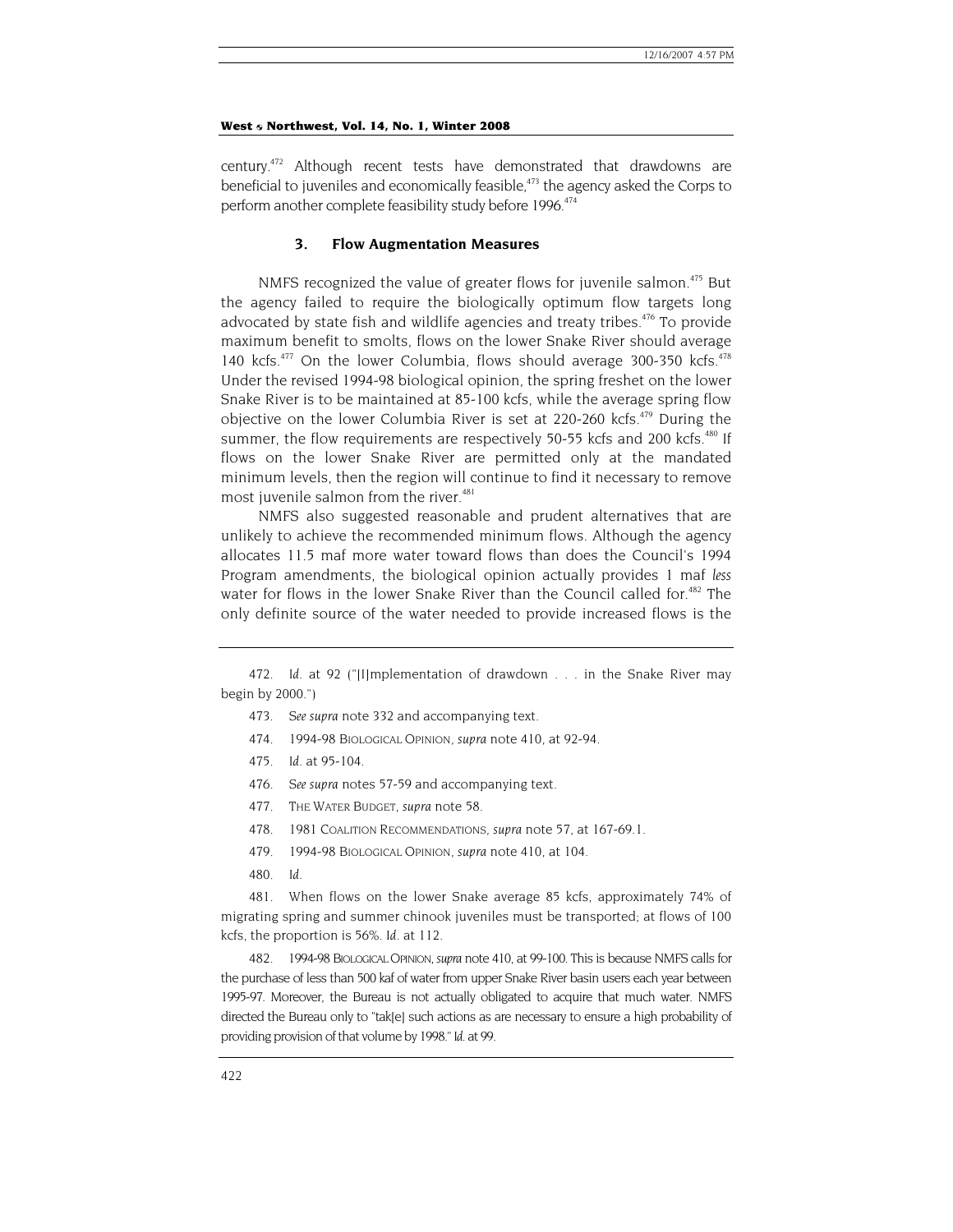drawdown of Dworshak Reservoir by 80 feet during the summer.<sup>483</sup> The success of other methods for acquiring the needed water depends on whether the federal government can persuade private parties to provide the volume needed. NMFS reiterated its earlier recommendation that the Corps and the Bureau obtain 427 kaf from the upper Snake River from willing sellers, but thus far it appears that the government is experiencing difficulty finding sellers even at a very high price.<sup>484</sup> NMFS also commanded the federal government to negotiate the acquisition of an additional volume of storage from the Canadian treaty projects to enhance spring and summer flows.[485](#page-91-2) Releases from Brownlee Reservoir are also made voluntary because NMFS has no authority over the Idaho Power Company through the ESA section 7 consultation process.

To compound the revised biological opinion's lower water acquisition target, NMFS required the dam operating agencies to obtain additional water only when it proves convenient for third parties to provide it.<sup>486</sup> This approach will not guarantee the achievement of flow targets. NMFS further undercut its own emphasis on flows by including in the biological opinion numerous constraints that may make achievement of the flow levels impossible. Lake Roosevelt (behind Grand Coulee Dam), Hungry Horse Reservoir, and Libby Reservoir must be filled by April 20 each year and are to remain that way until releases for other project purposes draw down the elevations.<sup>487</sup> That requirement eliminates the prospect of flow enhancement from upstream project storage during the fall. Minimum reservoir elevations are also established for Lake Roosevelt and Dworshak Reservoir.<sup>488</sup>

# **4. Spills**

The biological opinion recognizes that hydroelectric turbines have a catastrophic impact on migrating juveniles and relies on spills at all of the

<span id="page-91-0"></span>483. Stephen Steubner, NMFS *Decision Leaves Industry Intact, Fish Little Hope*, IDAHO FALLS POST-REGISTER, Mar. 2, 1995, at A1.

<span id="page-91-1"></span>484. Rocky Barker, NMFS *Plan Lets Farmer Control Tap*, IDAHO FALLS POST-REGISTER, Mar. 2, 1995, at A1.

<span id="page-91-2"></span>485. 1994-98 BIOLOGICAL OPINION, *supra* note 410, at 100-101. However, the agreement must be "revenue neutral," which means it probably cannot result in any lost power revenues for either BPA or Canadian power sellers or increased energy costs associated with power generated at the Canadian plants. *Id.* 

<span id="page-91-3"></span>486*. Id.* at 99 ("[T]he [Bureau] shall secure water for flow augmentation . . . from willing sellers."). The Bureau is also forbidden to invoke the federal government's condemnation power. NMFS directed it to obtain water "in a manner that is consistent with applicable state law." *Id.*

<span id="page-91-4"></span>487*. Id.* at 95. The practical consequence of this provision will be to encourage flood control releases in March, before migration season begins.

<span id="page-91-5"></span>488*. Id.*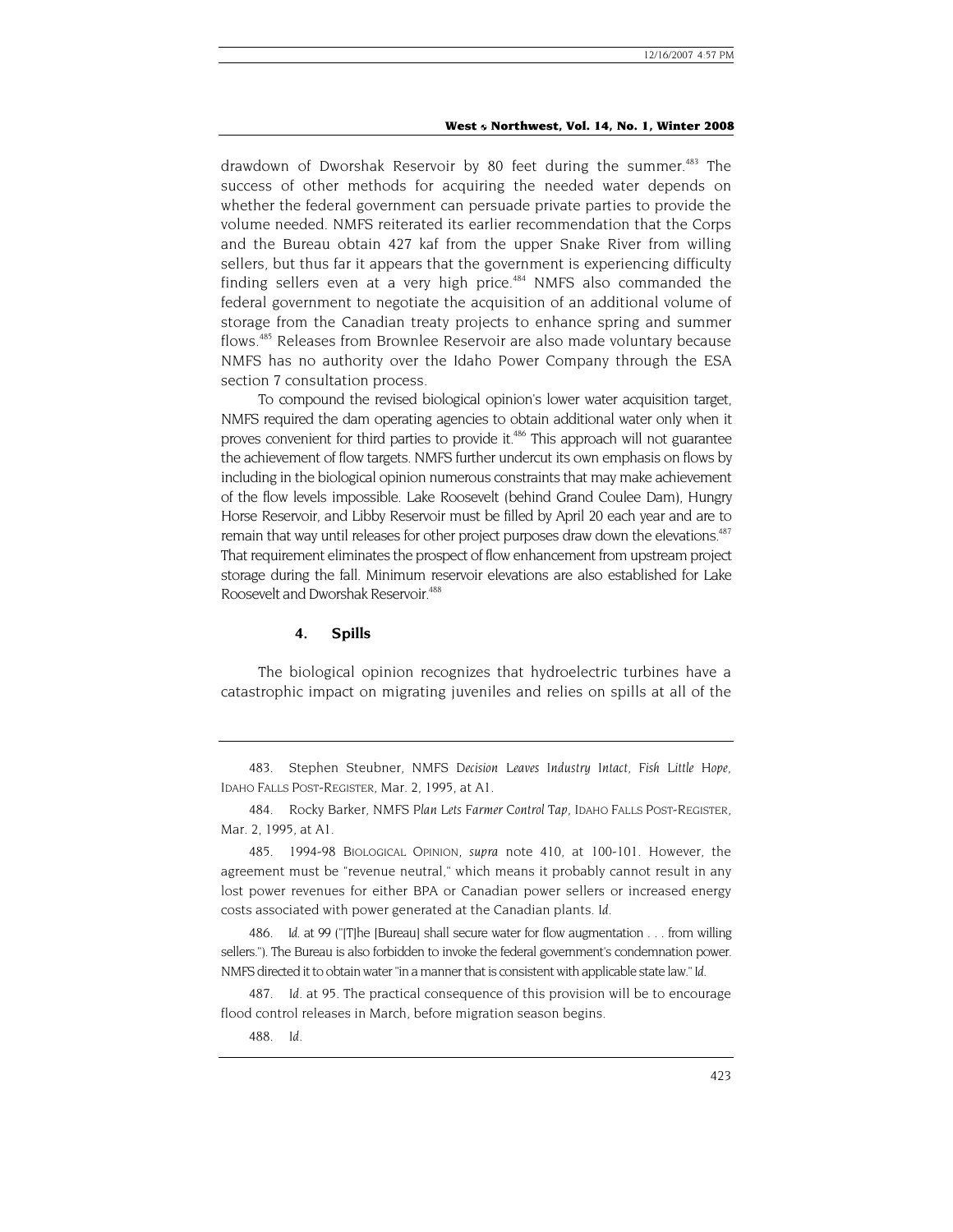federal dams in order to avoid forcing the young fish through them.<sup>489</sup> Spill requirements are established for each hydroelectric project where transportation collection does not occur.<sup>490</sup> At Little Goose and Lower Monumental Dams, however, spill is only required when flows exceed 85 kcfs in the Snake River, while spills are mandatory at Lower Granite Dam only when flows on the Snake exceed 100 kcfs.<sup>491</sup> Similarly, at McNary Dam no spills are mandated when flows on the Columbia fall below 220 kcfs.<sup>[492](#page-92-3)</sup>

These spill thresholds are not reinforced by NMFS' decision to allow FPE goals to be achieved by exceeding gas supersaturation limits imposed by the four Pacific Northwest states.<sup> $493$ </sup> The biological opinion specifies that flows should not allow juveniles to be exposed, over the long term, to more than 115% or, in the short run, to more than 120% of the gas saturation levels mandated by the respective state water quality agencies.<sup>494</sup> By contrast, the Council established the same FPE target but required the Corps to stay generally within state-mandated gas supersaturation limits between April 15-July 31 on the Snake River and between May 1-August 31 on the Columbia River.<sup>[495](#page-92-6)</sup>

## **5. Changes to Dam Structures to Assist Adult Passage**

NMFS established a fish guidance efficiency (FGE) target of 80% of adults on the way to upriver spawning beds.<sup>496</sup> To achieve that goal, the biological opinion requires the Corps to improve adult routing and bypass systems and calls for improvement in spill efficiency through modifications to dam baffles, flip-lips and stilling basins.<sup>[497](#page-92-8)</sup>

#### **6. Transportation**

NMFS decided to reduce the number of juvenile salmon transported to the base of Bonneville Dam below the levels currently subject to such

492*. Id. at 104.*

<span id="page-92-4"></span><span id="page-92-3"></span>493*. Id.* at 107-08. Fish passage efficiency refers to the proportion of fish passing the dams without moving through turbines. *Id.* at 45.

<span id="page-92-5"></span>494*. Id.* at 107.

495. 1994 PROGRAM, *supra* note 358, § 5.6C.1, at 5-40.

<span id="page-92-7"></span><span id="page-92-6"></span>496. 1994-98 BIOLOGICAL OPINION, *supra* note 410, at 105. Fish guidance efficiency refers to the proportion of fish passing the dams through juvenile bypass systems. *Id.* at 45.

<span id="page-92-0"></span><sup>489</sup>*. Id.* at 45 (recognizing that mortality associated with passage through turbines exceeds mortality caused by spillways and bypasses).

<span id="page-92-1"></span><sup>490</sup>*. Id.* at 105.

<span id="page-92-2"></span><sup>491</sup>*. Id.*

<span id="page-92-8"></span><sup>497</sup>*. Id.* at 114-15, 125.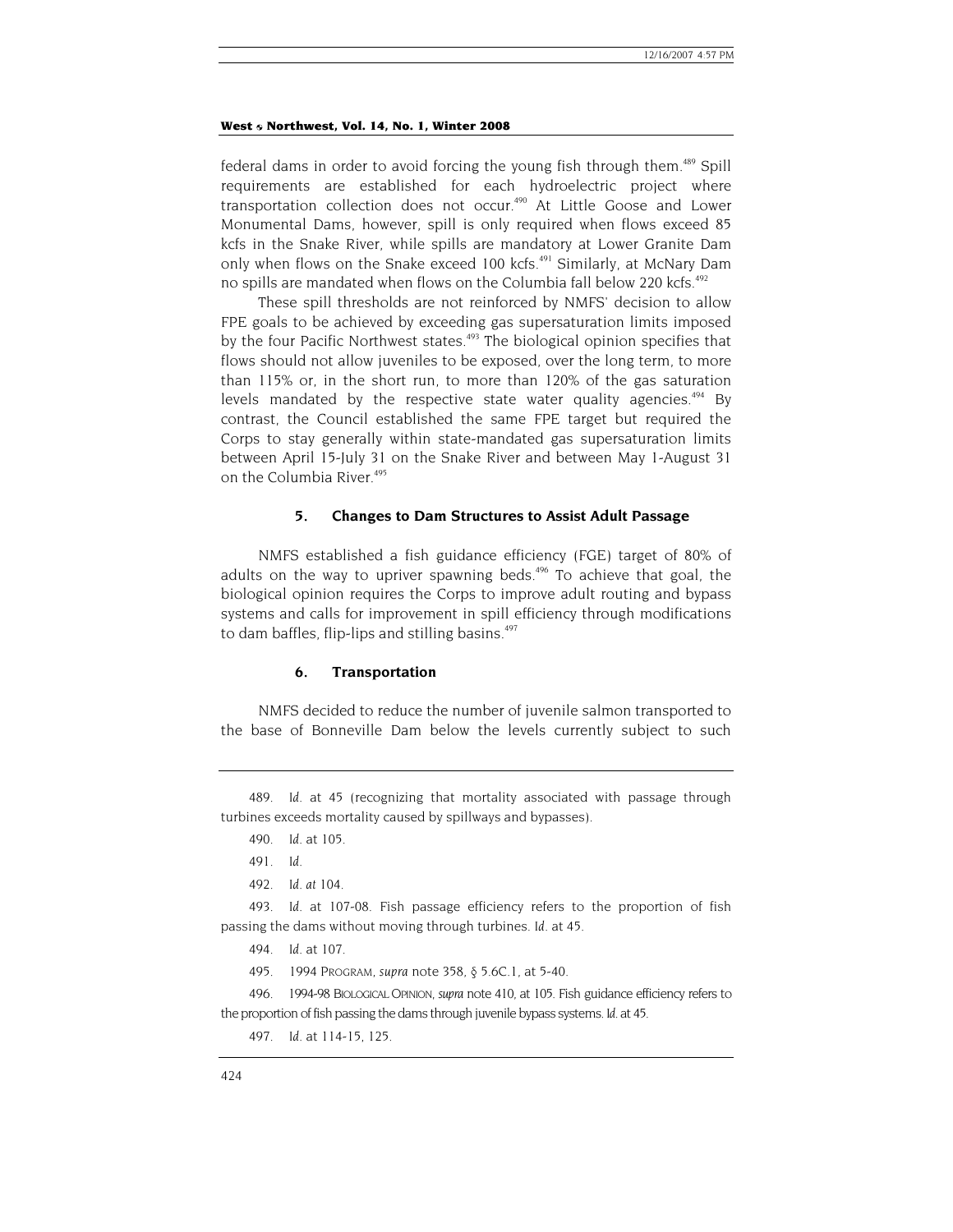handling when conditions permitting the achievement of flows above 100 kcfs in the lower Snake River exist.<sup>498</sup> The agency also recognized that improvements in the methods of transporting fish are necessary to reduce the stress inflicted on smolts, as well as the occurrence of predation and disease.[499](#page-93-1) The problem with these "improvements" is that they fail to address the basic flaw in the plan. The state fish and wildlife agencies and tribes believe that transportation will not assist the endangered runs to recover so long as in-river conditions are not improved.<sup>500</sup> Moreover, NMFS decided to disregard test results that indicate that transportation may actually decrease the likelihood of salmon recovery.<sup>501</sup> The agency compounded this mistake by establishing procedures for tests to be conducted over the next several years that are unlikely to provide an accurate assessment of the impacts of the barging and trucking programs on wild juveniles.<sup>502</sup>

# **7. Putting it All Together: Will the 1994-98 Biological Opinion and Proposed Recovery Plan Restore Wild Salmon to the Pacific Northwest?**

The 1994-98 biological opinion on FCRPS operations recommends recovery measures that are likely to be less effective than those mandated by the Council in the 1994 Program amendments. Nevertheless, the cost of NMFS' plan is not substantially lower than that of the Program.<sup>503</sup> Nor does NMFS' plan reflect the urgency so clearly demanded by the plight of the

<span id="page-93-2"></span>500*. See* 1994 PROGRAM, *supra* note 358, at 15-116 to 15-123 (discussing various studies of transportation program effects on salmon).

<span id="page-93-3"></span>501. 1994-98 BIOLOGICAL OPINION, *supra* note 410, at 111 ("NMFS recognizes the validity of the concerns raised by the states, tribes, and others both about the absolute benefits of transportation and of its ultimate efficacy as a recovery tool.").

<span id="page-93-4"></span>502*. Id.* at 111. NMFS proposes to compare adult returns from transported smolts to survivals in the same river. However, this methodology entirely fails to take account of survival rates on rivers with adequate flows and therefore cannot accurately assess the efficacy of transportation as a recovery tool.

<span id="page-93-5"></span>503. NMFS' recommendations, if fully implemented, may actually cost the region more than the Council's Fish and Wildlife Program. *See* letter from F. Lorraine Bodi, American Rivers to William Stelle, National Marine Fisheries Service, and Michael Speer, U.S. Fish and Wildlife Service (Feb. 9, 1995) at 2 (copy on file with author).

<span id="page-93-0"></span><sup>498</sup>*. Id.* at 112. However, NMFS sanctioned nearly exclusive reliance on transportation to assist migrating Snake River fall chinook, since the biological opinion failed to require full flows adequate to permit in-river migration. *Id.* Moreover, nearly all migrating spring/summer chinook would be transported. NMFS estimated that 74% would have to be barged when flow levels are between 85-100 kcfs, with 56% taken out of the river when flows exceed 100 kcfs. *Id.* 

<span id="page-93-1"></span><sup>499</sup>*. Id.* at 111.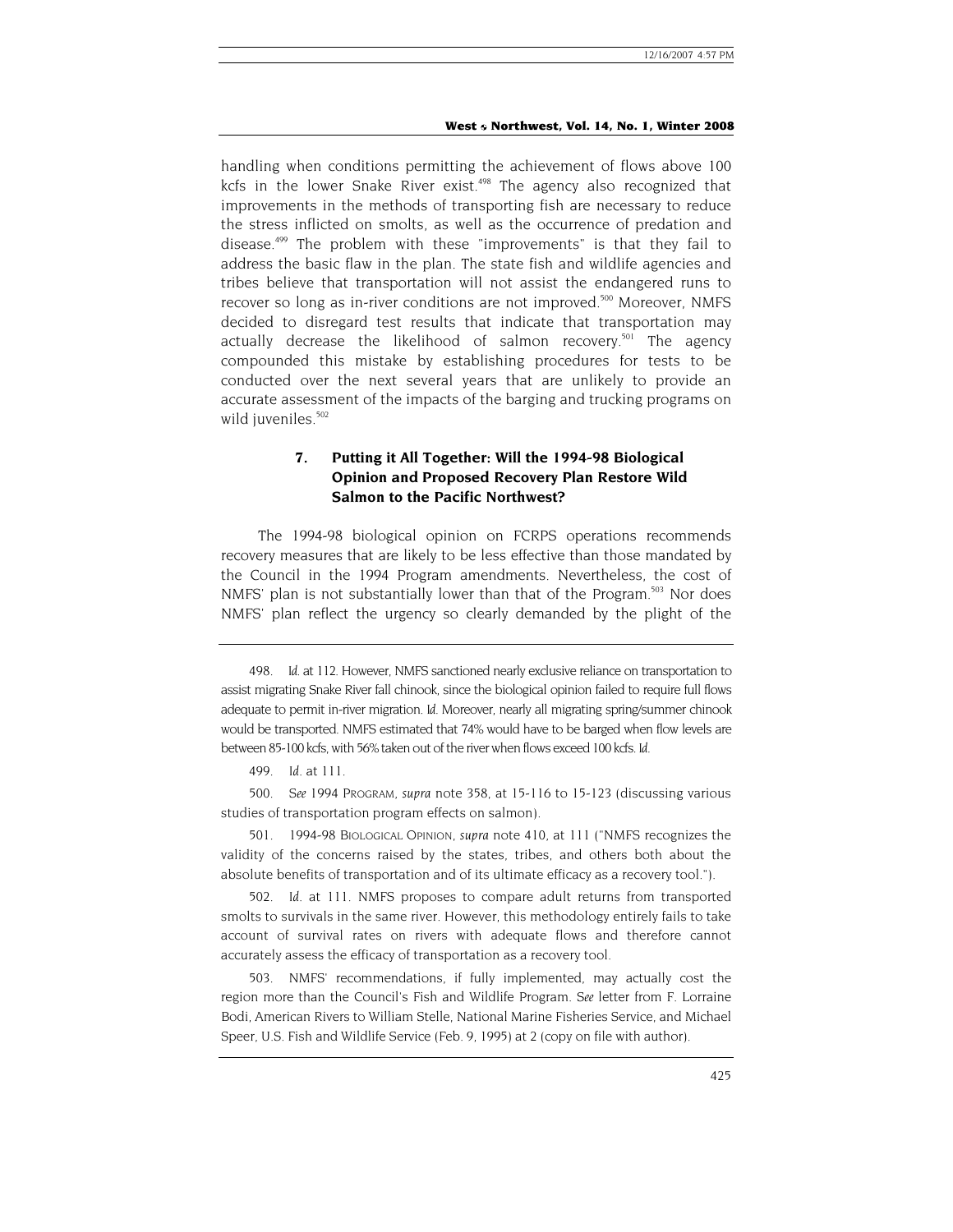Basin's salmon and which both the Ninth Circuit and Judge Marsh thought necessary. NMFS failed to provide adequate flows or to mandate spills at all of the projects where they would be most helpful to migrating juveniles. The agency has not summoned the courage to re-orient river management toward a velocity-based scheme or acknowledged that lasting improvement in the health of the runs can be achieved only if the federal dam operators let the Columbia and Snake Rivers be rivers again. Despite convincing evidence of their value,<sup>504</sup> NMFS punted into the next century a decision on whether to drawdown Snake River reservoirs in order to improve smolt travel time. Most damningly of all, the 1994-98 biological opinion steadfastly upholds a fifteenyear experiment in transporting juveniles that offers little evidence that human technological fixes can do better by the salmon than can the river.<sup>505</sup>

NMFS should have required much bolder efforts. To give the rapidly disappearing salmon runs their best chance to survive into the next century, NMFS should put into practice the tenets of adaptive management. Fifteen years of experience has taught the region that barges and trucks are not an adequate substitute for rapids and fast water. The Corps, the Bureau and BPA should be forced to end the transportation program. Much higher flow levels on the Columbia and Snake Rivers during the spring and summer migration seasons should also be mandated. Minimum average flows should be maintained much closer to the biologically optimum beneficial levels.<sup>506</sup> To avoid the huge mortality rates created by hydroelectric turbines, spills should be mandatory at all of the hydroelectric projects. Finally, NMFS should accept that juvenile mortality can be reduced most substantially if the speed of the river's flow is increased. NMFS should pursue quickened recovery by implementing reservoir drawdowns while enough fish to rebuild the remaining tiny wild populations can benefit from them.

# **VIII. Conclusion**

The 1994 Program amendments responded admirably to the court's holdings and expression of impatience in *Northwest Resource Information Center*. They briefly promised some hope that the region's leaders recognize that aggressive actions are needed if healthy wild salmon runs are to be returned to the Pacific Northwest. Nevertheless, the Council's new-found willingness to lead the recovery effort may prove fleeting. The new Republican majority in Congress and the changed political leadership in Idaho have already

<sup>504</sup>*. See supra* note 332.

<span id="page-94-1"></span><span id="page-94-0"></span><sup>505</sup>*. See* 1994 Program, *supra* note 358, at 15-116 to 15-118 (discussing state fish and wildlife agency and tribal criticisms of transportation program and noting that "[T]he Council agrees that transportation is not a substitute for changes in the river.").

<span id="page-94-2"></span><sup>506</sup>*. See supra* notes 57-59 and accompanying text for a discussion of biologically optimum flows.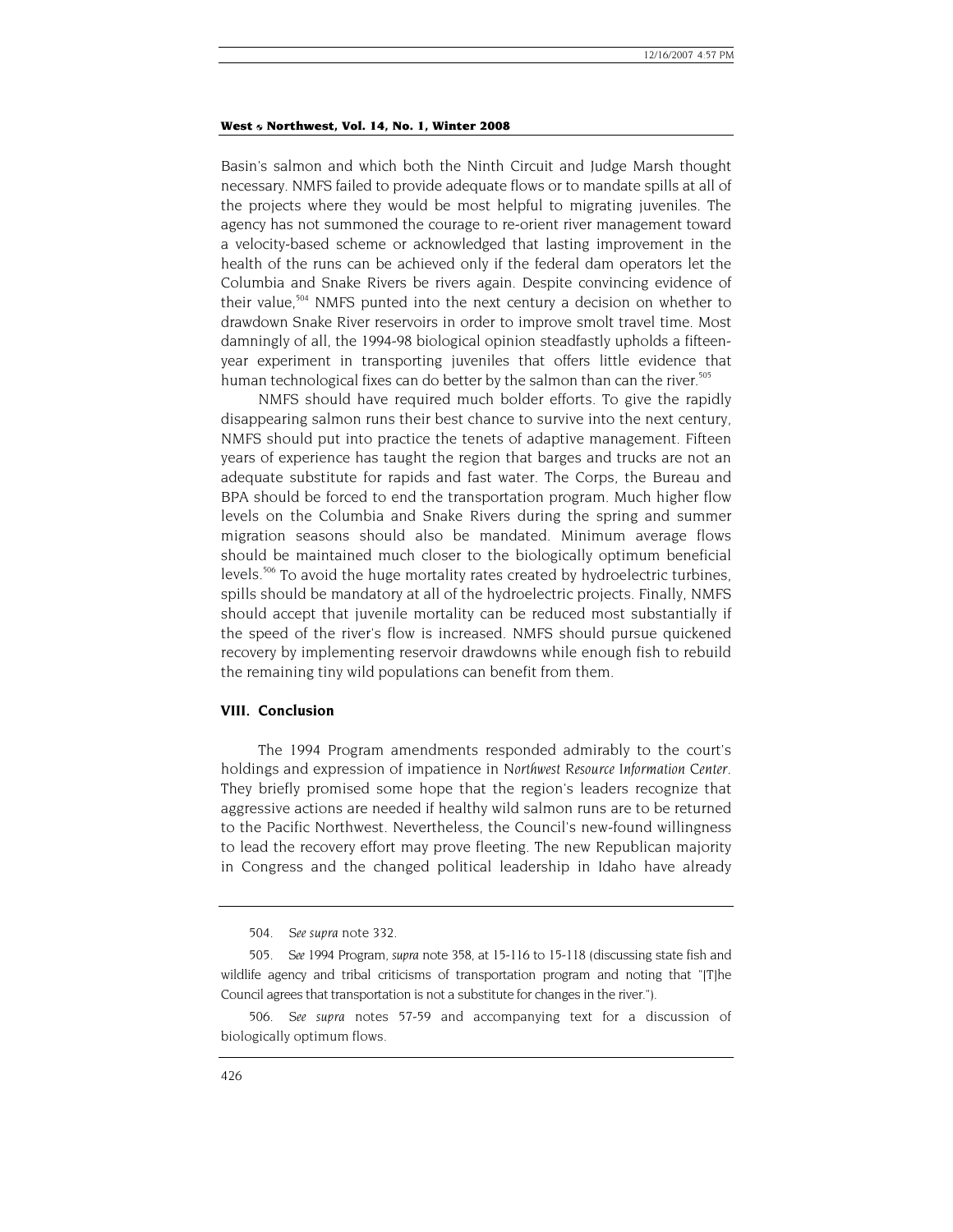indicated strong sympathy toward the economic interests that may have to sacrifice subsidies if the salmon are to be saved. The loss of Idaho as an advocate of bold efforts to stave off the extinction of salmon may further facilitate the breakdown of the fragile consensus behind the 1994 Program amendments. Thus, the Ninth Circuit's decision in *Northwest Resource Information Center*, while a useful and unprecedented interpretation of the Northwest Power Act, may ultimately prove insignificant.

NMFS unfortunately failed to produce a blueprint for salmon recovery that responds to Judge Marsh's warning that the salmon cannot, for much longer, survive the entrenched resistance to fundamental change. Although *Idaho Department of Fish & Game* forced NMFS to include all relevant scientific information in the revised 1994-98 biological opinion on FCRPS operations, NMFS avoided the hard choices that must be made. The 1994-98 biological opinion appropriately calls for increased flows in the lower Columbia and lower Snake Rivers during smolt migration seasons, but fails to provide the means to achieve them. NMFS also unwisely postponed the measures essential to achieve improved water velocity. Reservoir drawdowns are put off until the next century at the earliest, and NMFS again failed to urge a step away from continued reliance on barge and truck transportation as a means for helping juvenile salmon reach the ocean. NMFS may have complied with the ESA, but not with Judge Marsh's warning that the region's river managers, fish and wildlife agencies, electricity consumers and concerned fish advocates must quickly reconcile the needs of salmon to the energy demands of the Pacific Northwest.

*Northwest Resources Information Center* and *Idaho Department of Fish & Game* could have prompted the end of "business as usual" in the Columbia River Basin. The Ninth Circuit and Judge Marsh clearly warned of their impatience with the status quo and of their skepticism toward any approach that continues to place the economic considerations of power consumers before the urgent priority of returning thriving wild salmon runs to the region. For all of that, however, the decisions have failed to convince the region's entrenched economic powers that the Pacific Northwest's hydroelectric system should not be maintained without changes at the expense of the Columbia River Basin's most significant cultural and biological resource.

# **IX. Afterword**

Developments over the summer have cast further doubt on the region's willingness to change the status quo in the Columbia River Basin. NMFS has sought to avoid implementing measures included in its proposed recovery plan and in the 1994-98 biological opinion on the FCRPS that might antagonize upper Basin irrigators. In August 1995 the agency agreed to scale back plans to increase flows during the final weeks of the Snake River fall chinook smolt migration. NMFS caved in to pressure from Montana Governor Marc Racicot and irrigation and flatwater recreation interests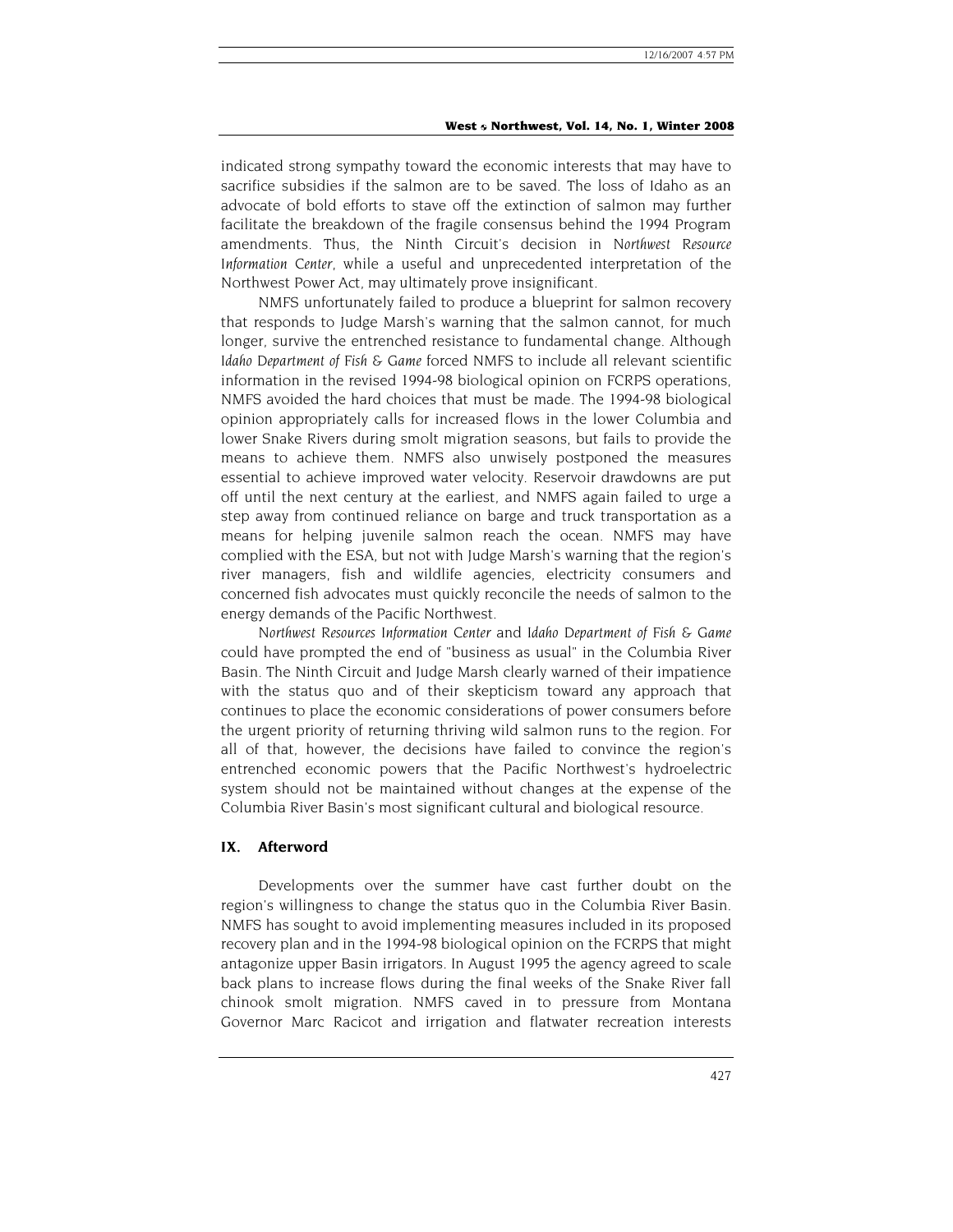<span id="page-96-7"></span>opposed to an increase in releases from Libby Dam of  $4000$  cfs.<sup>507</sup> Meanwhile, the Corps allowed only 360,000 of 1.8 million wild Snake River spring and summer chinook smolts to migrate in the river.<sup>508</sup> The Corps also failed to implement the spills mandated by the 1994-98 biological opinion on the FCRPS until May, with the result that 16% of spring migrants were killed in turbines or while in the reservoirs. $509$  The Corps also cut back required spills later in the summer, which caused the FCRPS to fall below the 80% fish passage efficiency mandated by the biological opinion. $510$ 

BPA's behavior has been even more troubling. Instead of taking Judge Marsh's warning that the status quo is unacceptable to heart, BPA has continued to focus almost exclusively on salmon recovery as the cause of its financial woes.<sup>511</sup> The agency has unilaterally imposed an \$83 million cost cap on direct fish and wildlife costs, including habitat restoration, systems improvement programs, and the cost of BPA and Council management operations related to fish.<sup>512</sup> BPA has also aggressively pushed legislation that would exempt operation of the hydroelectric system from virtually every environmental law, including the ESA and the Northwest Power Act.<sup>513</sup> The proposed legislation would also place a cap on BPA's annual salmon recoveryrelated expenses.<sup>514</sup> The cost cap would count power revenues foregone as a result of

<span id="page-96-0"></span>507*. See* Bob Baum, U.S. *Action Draws Fire of Salmon Advocates,* OREGONIAN, Aug. 10, 1995, at C-1, C-3.

<span id="page-96-1"></span>508*. Notice of Suit Against NMFS BiOp Filed*, 14 NORTHWEST CONSERVATION ACT REPORT 2 (July 24, 1995). The Corps transported 13 million smolts this year. *Id.*

<span id="page-96-2"></span>509*. Id.*

<span id="page-96-3"></span>510*. Id.* The reductions in spills were apparently deemed necessary because the turbines at Ice Harbor Dam malfunctioned.

<span id="page-96-4"></span>511. As discussed earlier, see *supra* notes 446-456 and accompanying text, BPA's financial condition cannot be said to be the result of salmon recovery costs.

<span id="page-96-5"></span>512*. Shareholders Have Practical Solutions,* 14 NORTHWEST CONSERVATION ACT REPORT 1 (May 12, 1995). Thus, BPA has shown an unwillingness to spend the amount of money required to implement the provisions of the 1994 Fish and Wildlife Program intended to benefit salmon. *Id.*

<span id="page-96-6"></span>513. Joan Laatz, BPA *May Get a Break From Environmental Laws,* OREGONIAN, Sept. 12, 1995, at A1, A7. There are several bills pending before Congress that would grant BPA the cost cap and exemptions. One, introduced by Sen. Mark O. Hatfield (R.-Oregon), is expected to be included as an amendment to a fiscal year 1996 appropriations bill. The others, introduced by Senators Slade Gorton (R.-Washington) and Larry Craig (R.-Idaho), would also exempt other hydroelectric dam operators in the region, including the Idaho Power Company and the mid-Columbia PUDs, from environmental laws. As of the date this was written, the Clinton Administration has not yet agreed to so-called "sufficiency" language that would declare expenditure of costs up to the annual limit adequate to comply with federal environmental laws. *Id.* 

514. Senator Hatfield's bill would set up cap as a percentage of BPA's revenues. By contrast, the Gorton and Craig bills would establish a Fish and Wildlife Enhancement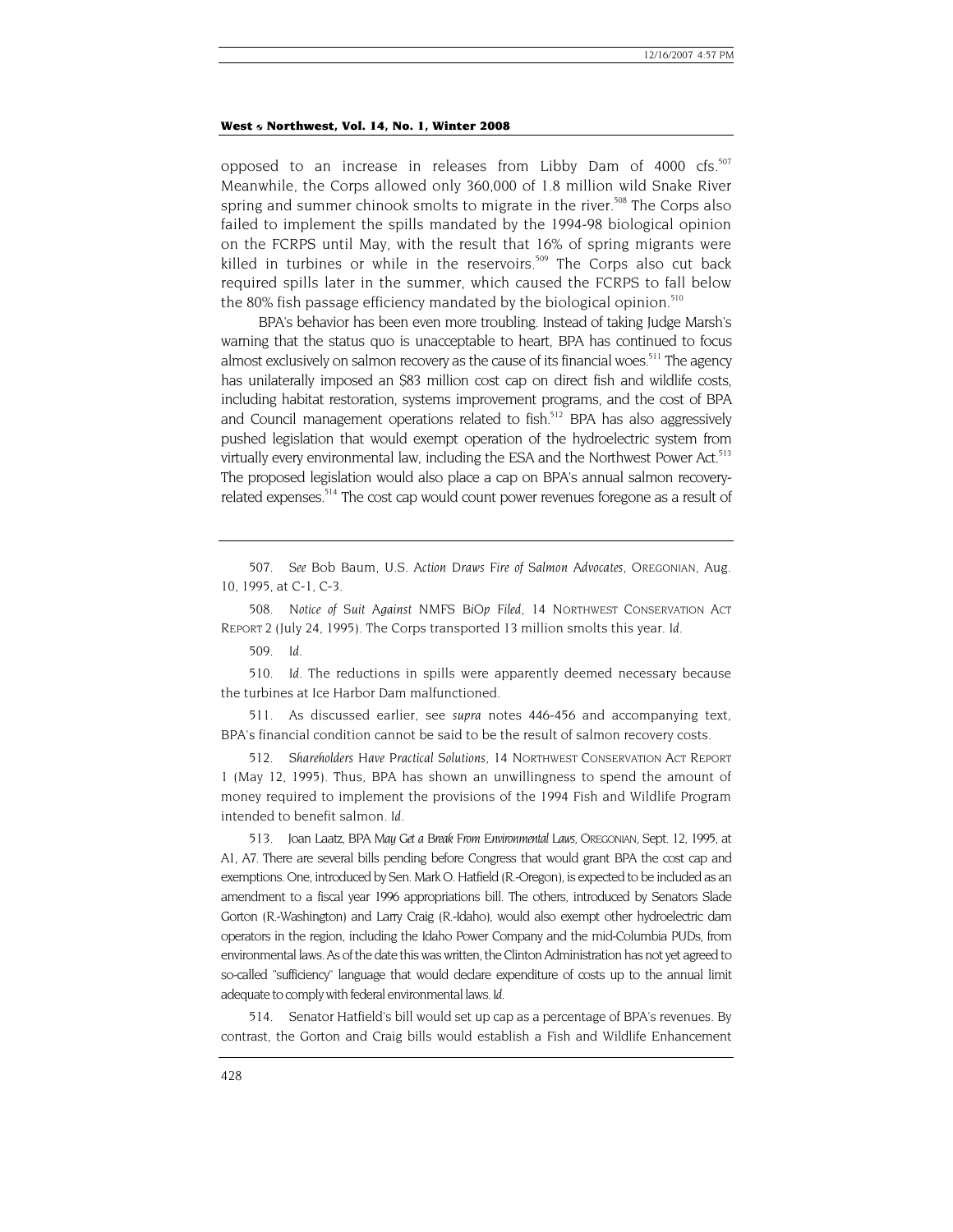<span id="page-97-2"></span>spills or flows as costs.<sup>515</sup> Congress is likely to decide whether to impose a limit on BPA's salmon recovery costs and exempt the agency from environmental laws during the debate over federal spending for fiscal year 1996.<sup>516</sup>

BPA has also decided that it is appropriate to continue the rate system that has foreclosed any serious effort to fix the agency's financial problems. Instead of moving toward a rate scheme that more equitably allocates BPA's WPPSS-related debt to those who benefited from the region's investment in it, BPA has decided to cut electricity rates for the DSIs for at least the next five years.<sup>517</sup> BPA has also allowed some of the DSIs to purchase power from

Fund to which BPA would contribute and which would serve as a sort of "checking account" that imposes a limit on annual spending for salmon recovery. *Shareholders Have Practical Solutions*, 14 NORTHWEST CONSERVATION ACT Report 1 (May 12, 1995).

<span id="page-97-0"></span>515. In whatever form adopted, salmon cost cap legislation is likely to require that BPA's costs be determined from a baseline assumption as to the amount of power that could be generated if the Columbia River system were dedicated to maximum energy production. The bills would also mandate use of the market value of the power that could have been generated but for increased spills or flows as the measure for BPA's foregone power revenues. *Id.* The Gorton bill would also require that BPA *and the utilities that buy power from the federal government* be compensated for foregone power revenues that result from reservoir and flow modifications. Thus, Senator Gorton proposes to mandate taxpayer compensation to users of a publicly-owned resource if the government decides to redirect use of that resource. *Gorton Bill Draft: Write a Check, and that's "Sufficient."* 14 NORTHWEST CONSERVATION ACT REPORT 4 (Aug. 28, 1995).

<span id="page-97-1"></span>516. The BPA cost cap apparently does not yet have unanimous support from the Pacific Northwest congressional delegation. Idaho Senators Craig and Dirk Kempthorne (R.) have indicated that they oppose Senator Hatfield's proposal because it "does not adequately address the problem of Dworshak Reservoir drawdowns, rate increases to [Idaho] Power Company customers and the creation of a regional authority to oversee salmon restoration." *Salmon: Dems Urge Emergency Fund*; ID *Sens Oppose GOP Plan*, AMERICAN POLITICAL NETWORK: GREENWIRE, Sept. 25, 1995 (available on Westlaw, APN-GR database). Senator Kempthorne also opposes exempting BPA from the ESA. *Id.* Meanwhile, Senators Patty Murray (D.-Washington) and max Baucus (D.-Montana) have announced that they will support cost cap legislation only if Congress creates an additional \$500 million "emergency fund." The fund would cover salmon recovery expenses in years when water flows in the Basin are inadequate to provide for all existing uses of the river system. *Id.* 

517. Joan Laatz, BPA *Generates Static Over Power Deals,* OREGONIAN, Sept. 14, 1995, at A1. BPA defends its desire to cut the DSI's power rates as a "pragmatic business decision" intended to secure a reliable customer base for federal power. *Id.* However, the effect of the DSI rate cut is to repudiate every other obligation of the agency except providing power to the aluminum smelters, since BPA has attempted to make up for the lost revenues concessions to the DSIs create by reducing expenditures on salmon recovery and energy conservation. *Special Report: BPA Competitiveness Bill a Crossroads*, 14 NORTHWEST CONSERVATION ACT REPORT 1, 2 (June 26, 1995). Nevertheless, after initially opposing the DSI rate cuts, the Clinton Administration - pressured by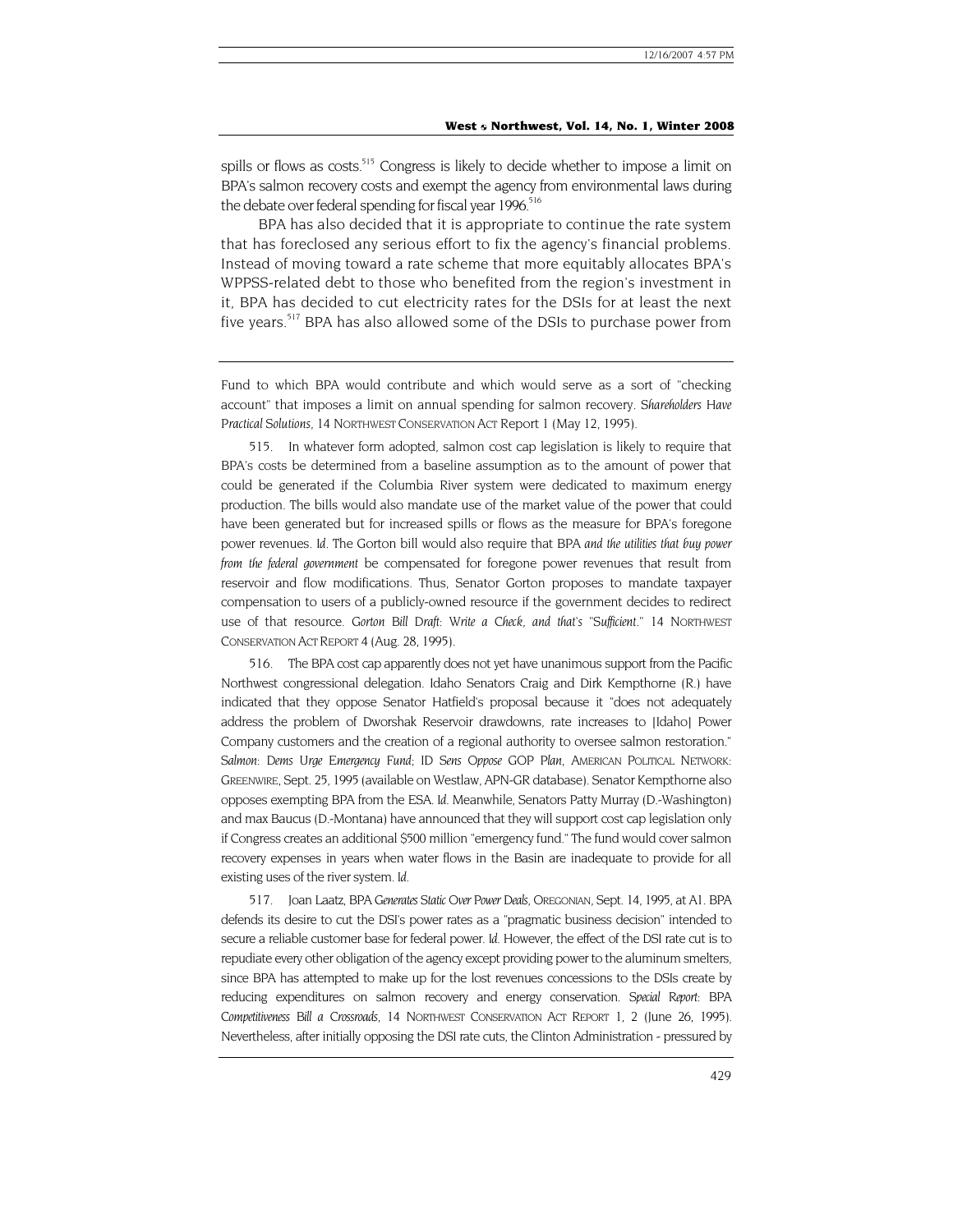competing generators before their existing contracts with BPA expire.<sup>[518](#page-98-0)</sup> Thus, BPA is willingly allowing its revenues to be reduced at a time when the agency loudly complains that the costs of salmon recovery are placing a potentially fatal drain on its resources.<sup>519</sup>

Nor is the outlook for one of the legal foundations supporting efforts to recover Pacific Salmon bright. The House Resources Committee recently approved an ESA "reform" bill that would de-list Columbia River Basin Salmon stocks and forbid future listings of individual ones without Congressional approval.<sup>[520](#page-98-2)</sup>

## **Resource Guide: Columbia River and Endangered Salmon Issues**

Michael C. Blumm, *Saving Idaho's Salmon: A History of Failure and a Dubious Future,* 28 IDAHO L. REV. 667 (1991-92).

Blumm's article examines the reasons behind the decline of Idaho's salmon and options for preventing extinction of the state's salmon population. Focuses on the effects of Columbia Basin water projects on salmon spawning grounds, briefly exploring the history of eight major federal dam systems on the lower Snake and Columbia rivers and their particular impact on juvenile salmon. After discussing past efforts to save the landlocked state's salmon, including the Northwest Power Act's Columbia Basin Fish and Wildlife Program, the author concludes that salmon advocates must adopt a broad-based strategy to contend with both state water laws and federal hydropower laws and press for greater accommodations to salmon in the operation of Columbia Basin dams.

several of the DSI subsidies - signed several power contracts. The new DSI contracts will allow several aluminum companies to avoid any liability for BPA's salmon recovery costs or WPPSS debt. Bill Mackenzie, BPA *Zigzags, Then Signs Contracts*, OREGONIAN, Sept. 29, 1995, at A14.

<span id="page-98-0"></span>518*. The BPA Ratecase: Background and Outline of Issues*, 14 NORTHWEST CONSERVATION ACT REPORT 1, 2 (Aug. 28, 1995). The DSI rate cut would lower per unit electricity costs for aluminum and other intensive energy-using industries from 26 mills to 22.6 mills per kilowatt hour. Robert T. Nelson, BPA *Called on Carpet Over Rate Plan*, SEATTLE TIMES, Sept. 19, 1995, at B1.

<span id="page-98-1"></span>519. BPA's willingness to waive DSI contract provisions could cost the agency as much as \$30 million. *See Enviros Seek to Void BPA Biz Concessions,* GREENWIRE, Apr. 27, 1995 (available on Westlaw, APN-GR database). Moreover, BPA has offered to allow the DSIs continued free access to the federal transmission system for twenty years, even if a contractee decides to purchase power from another generator. BPA *Generates Static, supra* note 509, at A1. Thus, BPA is unwilling to force the DSIs to contribute to the costs of salmon recovery or to defray part of BPA's WPPSS debt through an access charge, even though the DSIs have benefitted greatly from the FCRPS and encouraged construction of the ill-fated WPPSS plants.

<span id="page-98-2"></span>520*. See* H.R. 2275, 104th Cong., 1st sess. (1995): *Young - Pombo ESA Reauthorization Bill Approved by House Committee,* BNA NATIONAL ENVIRONMENT DAILY, Oct. 16, 1995 (available on LEXIS, BNA Library).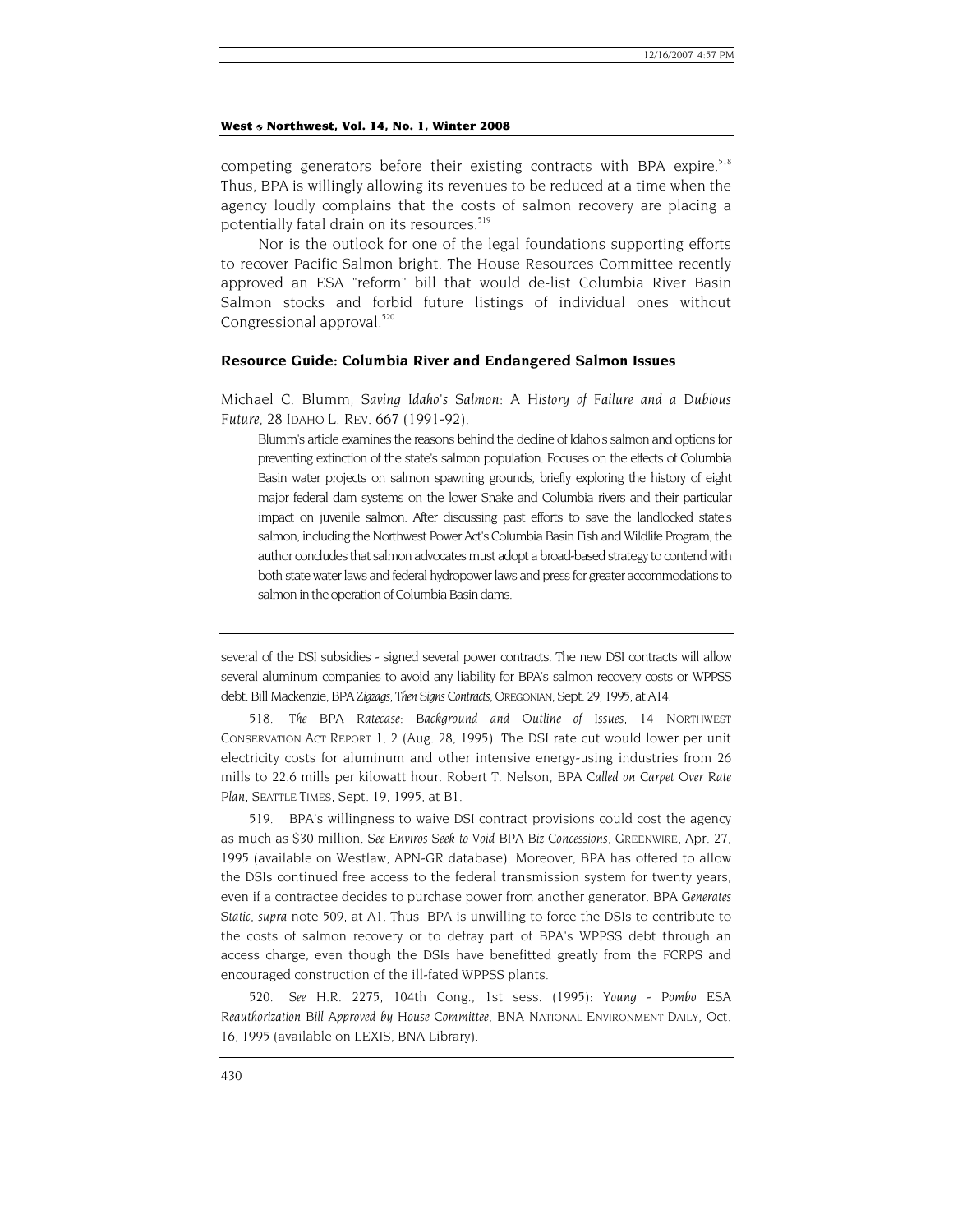Michael C. Blumm & Andy Simrin, *The Unraveling of the Parity Promise: Hydropower, Salmon, and Endangered Species in the Columbia Basin,* 21 ENVTL. L. 657 (1991).

One in a series on the Columbia Basin Fish and Wildlife Program: analyzes the effects of the Program since its adoption in the Northwest Power Act of 1980. Blumm and Simrin criticize the Northwest Power Planning Council as the agency responsible for implementing the program, blaming the Council for a failure to fulfill the Program's promise of placing salmon on "equal footing" with the hydroelectric power system, while crediting the agency with preventing further developments in the Columbia Basin hydroelectric system. Tracks the various amendments to the Act, and proposes pressuring the Council to fulfill its mandate or parity between salmon and hydroelectricity.

Michael C. Blumm, *Reexamining the Parity Promise: More Challenges Than Successes to the Implementation of the Columbia Basin Fish and Wildlife Program,* 16 ENVTL. L. 461 (1986).

Evaluates the first three-and-a-half years of the Columbia Basin Fish and Wildlife Program, from 1982 to 1986. Outlines amendments adopted by the Northwest Power Planning Council in 1984, 1985 and 1986. In the heart of the article, Blumm discusses the various legal challenges to the Program's implementation and the outcomes of those cases, concluding that the "jury is still out" on the Program's legal status.

Michael C. Blumm, *Implementing the Parity Promise: An Evaluation of the Columbia Basin Fish and Wildlife Program*, 14 ENVTL. L. 277 (1984).

Reviews the goals of the Columbia Basin Fish and Wildlife Program as adopted in 1982. Blumm provides the details of the Program's mandates, focusing on the precedent setting provisions to (1) change water project operations to benefit fish and wildlife; (2) give priority to rehabilitation of fish stocks and their natural habitat; (3) adopt a series of conditions for future hydroelectric projects in order to avoid problems created by systems built prior to 1982.

Michael C. Blumm, *Fulfilling the Parity Promise: A Perspective on Scientific Proof, Economic Cost and Indian Treaty Rights in the Approval of the Columbia Basin Fish and Wildlife Program,* 13 ENVTL. L. 103 (1982).

Blumm begins with an analysis of the Pacific Northwest Electric Power Planning and Conservation Act, hailing the Act as Congress' recognition of the debt owed by society to the fish and wildlife of the Columbia Basin, whose habitat has been sacrificed for energy consumption. This article explores possible definitions of approval standards listed in the Act, advocating a biological feasibility v. cost-benefit standard where biological concerns override economics, giving deference to the biological judgment of the region's fish and wildlife agencies and Indian tribes.

Michael C. Blumm, *Hydropower vs. Salmon: The Struggle of the Pacific Northwest's Anadromous Fish Resources for a Peaceful Coexistence with the Federal Columbia River Power System,* 11 ENVTL. L. 211 (1981).

Examines the evolution of the conflict between hydroelectric power and anadromous fish protection in the Columbia basin. Explores the reasons behind the development of a vast hydroelectric power system to supply most of the region's energy needs at the expense of the world's largest runs of chinook salmon and steelhead trout. The author also describes the role the Indian treaty rights, the National Environmental Policy Act and other federal acts in protecting the region's fish population, calling for an overhaul of the decision-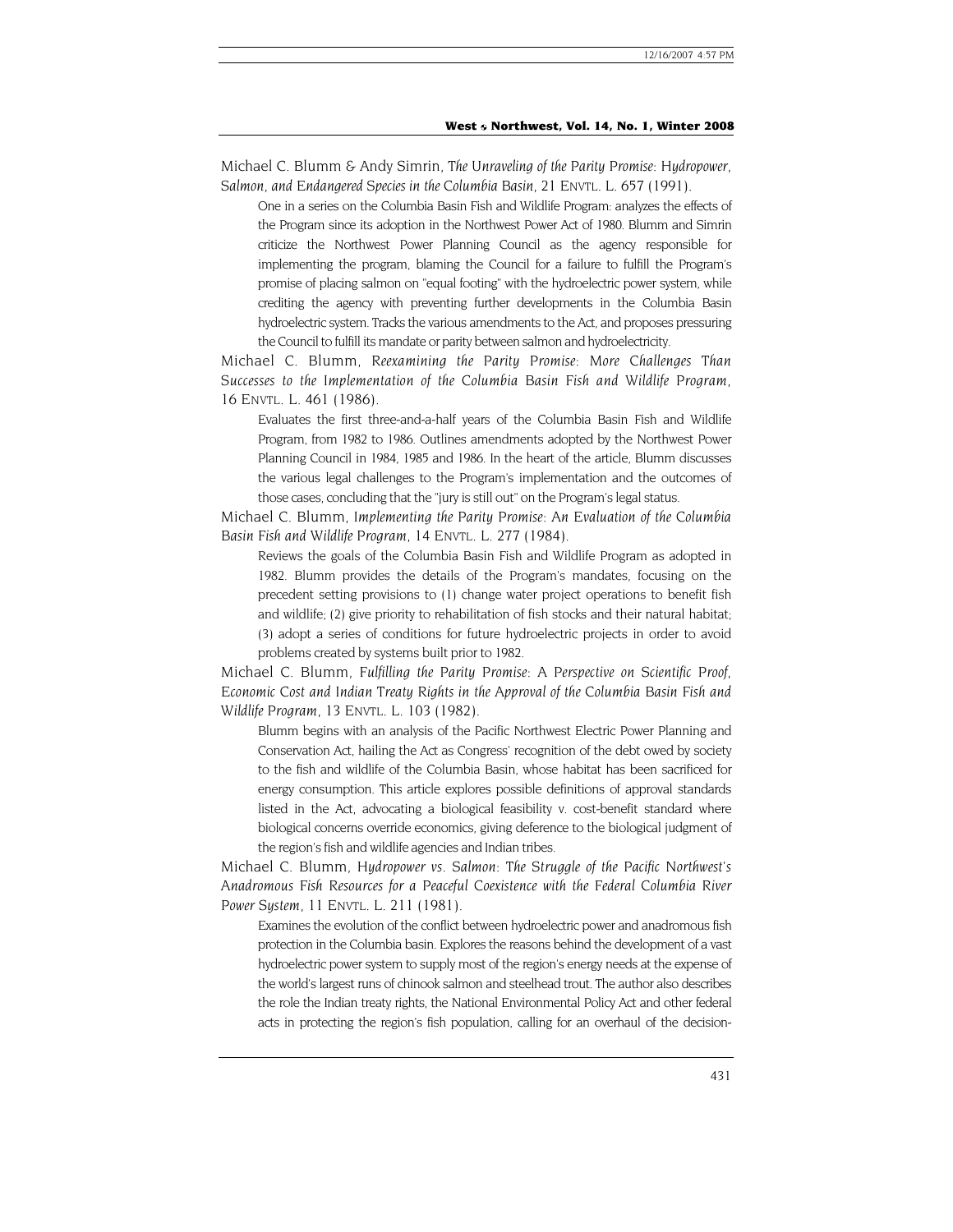making structure regarding the region's hydroelectric power system and fish population to minimize conflicts between the various entities involved.

Kelly R. Bryan, Note, *Swimming Upstream: Trying to Enforce the 1992 North Pacific Salmon Treaty,* 28 CORNELL INT'L. L.J. 241 (1995).

Examines the 1992 North Pacific Salmon Treaty beginning with a recounting of the history of the fishing industry and past fishing treaties of North America-Japanese and Russ-Japanese relations. After discussing the provisions of the new Treaty and problems of illegal salmon fishing, the note concludes with an assessment of the Treaty's enforcement provisions at land and sea.

ROBERT CLARK, RIVER OF THE WEST: STORIES FROM THE COLUMBIA (1995).

Chronicles the uneasy history of natives and settlers along the Columbia River. Clark reconstructs for his readers how settlers, naturalists, historians and politicians all impacted the river's destiny.

JOSEPH CONE, A COMMON FATE: ENDANGERED SALMON AND THE PEOPLE OF THE PACIFIC NORTHWEST (1995).

Traces the history of the plight of the Pacific salmon and the Americans fighting against the salmon's extinction. Cone reconstructs the factors which caused the rapid depletion of salmon stocks and traces the parallel growth in concern over the problem. A Common Fate is ultimately about creating a viable future for salmon and people. The book provides a framework for understanding what solutions will be genuine and which ones will save the Northwest Salmon. WILLIAM DIETRICH, NORTHWEST PASSAGE: THE GREAT COLUMBIA RIVER (1995).

Beginning with an extensive history of the Columbia River, this book then focuses on the total transformation of the river to provide electricity and reliable navigation. Dietrich claims not to make a judgment on whether the transformation from river to energy source was a good thing, with his main concern being the lack of argument and debate over the transformation, and the possibility the other side was simply not heard.

Michael B. Early & Egil Krogh, *Balancing Power Costs and Fisheries Values Under the Northwest Power Act,* 13 U. PUGET SOUND L. REV. 281 (1990).

The central thesis of this article is that the Northwest Power Act requires that appropriate mitigation measures for the fisheries must be determined by balancing the fisheries values against the costs incurred by electric power consumers. Early and Krogh contend that the Act has been misinterpreted and discuss whether the Council's actions have been consistent with the Act, concluding that balancing power cost and fisheries values is not an easy balance to strike.

JEFFREY P. FOOTE ET AL., BONNEVILLE POWER ADMINISTRATION, POWER AND THE PACIFIC NORTHWEST: A HISTORY OF THE BONNEVILLE POWER ADMINISTRATION (1976).

Traces the development of the Bonneville Power Administration from an obscure federal agency to an agency that has a dominant role in power planning for the Pacific Northwest. The arena of judicial activity is explored as it has forced the BPA into the area of long-term environmental planning. The article concludes with a discussion of then current planning efforts to bridge the gap between energy supply and demand and the various legislative proposals then being advanced.

Dale D. Goble, *The Council and the Constitution: An Article on the Constitutionality of the Northwest Power Planning Council,* 1 J. ENVTL. L. & LITIG. 11 (1986).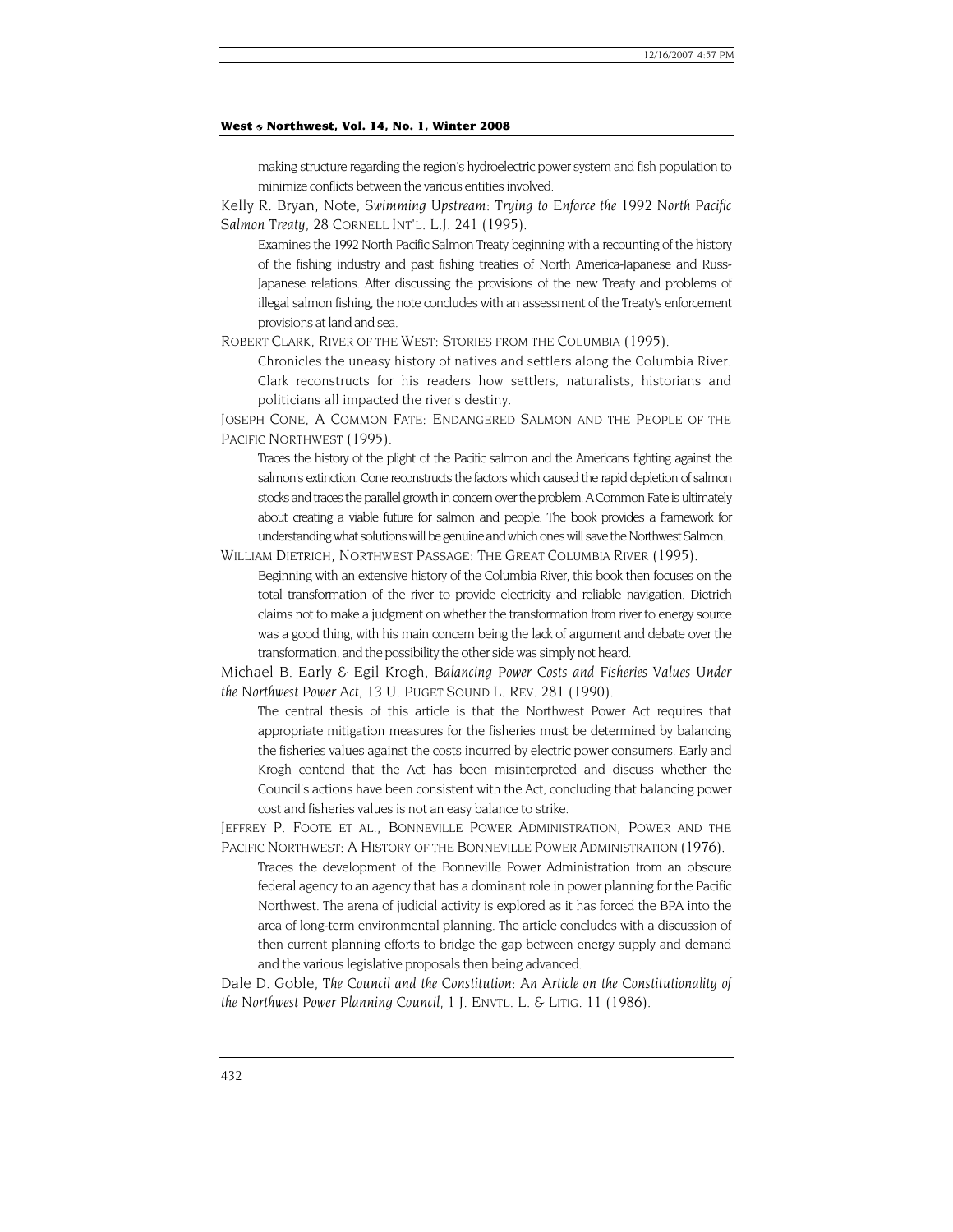Discussed constitutional challenges to Congress' authority in creating the Northwest Power Planning Council as a state-appointed body authorized to guide the actions of a federal agency. Provides a history of legislation which lead to the Council's creation and focuses on the impact of the Council on the Appointments Clause of the U.S. Constitution. This author ultimately concludes that the challengers' arguments are flawed and serve only as a "red herring" in the environmental battle over water rights.

Thomas C. Jensen, *The United States-Canada Pacific Salmon Interception Treaty: An Historical and Legal Overview,* 16 ENVTL. L. 363 (1986).

Provides an overview of the United States-Canada Salmon Treaty beginning with the political, legal and resource management problems stemming from United States and Canadian interception of each other's Pacific salmon, and the interception of each nation's salmon by third-party fishing nations. The article then discusses other events leading up to the treaty such as the cultural and economic significance of the Pacific salmon, the Frasier River Convention, and the last minute maneuvering in the three years leading up to the final agreement. After an overview of the treaty's text, the author speculates on the treaty's probable future.

Judith A. Johansen, *Is Hydropower an Endangered Species?*, 8 NAT. RESOURCES & ENV'T 13 (1994). Considers critical questions about the future of hydropower. Delves into the historical development of hydropower, the role of hydropower in the development of the electric utility industry and how society's attitude toward hydropower has changed. Presents the issues of environmental protection that impact hydroelectric plants and whether such plants will be able to continue operating within the bounds of environmental regulations.

Kai N. Lee, *Rebuilding Confidence: Salmon, Science, and the Law in the Columbia Basin*, 21 ENVTL. L. 745 (1991).

Discusses various approaches advocated by academics and activists to the threat of extinction of salmon populations. Describes the effect of human intervention in the Columbia River Basin's ecosystem and explores various bases for protecting salmonids. Advocates utilizing the Endangered Species Act in conjunction with the authority of the Northwest Power Planning Council and other relevant government agencies as a viable method of saving the salmonids from extinction.

Michael V. McGinnis, *On the Verge of Collapse: The Columbia River System, Wild Salmon and the Northwest Power Planning Council*, 35 NAT. RESOURCES J. 63 (1995).

Describes the various fish species threatened with extinction in the Columbia River Basin. Discusses the scope of authority vested in the Northwestern Power Planning Council in determining the future of the Columbia River fish stocks. Concludes that efforts to save the Columbia River fish population depend on the development of a non-conquering approach to nature on the part of the government and private agencies utilizing the resources of the area.

Andrew S. Noonan, Just Water Over the Dam? A Look at the Endangered Species Act and the Impact *of Hydroelectric Facilities on the Anadromous Fish Runs of the Northwest*, 28 IDAHO L. REV. 781 (1992).

Noonan examines the environmental impact of the Northwest's dependence on inexpensive electricity produced by hydroelectric dams, concluding that hydropower dams account for more than ninety-five percent of the human impact causing a decline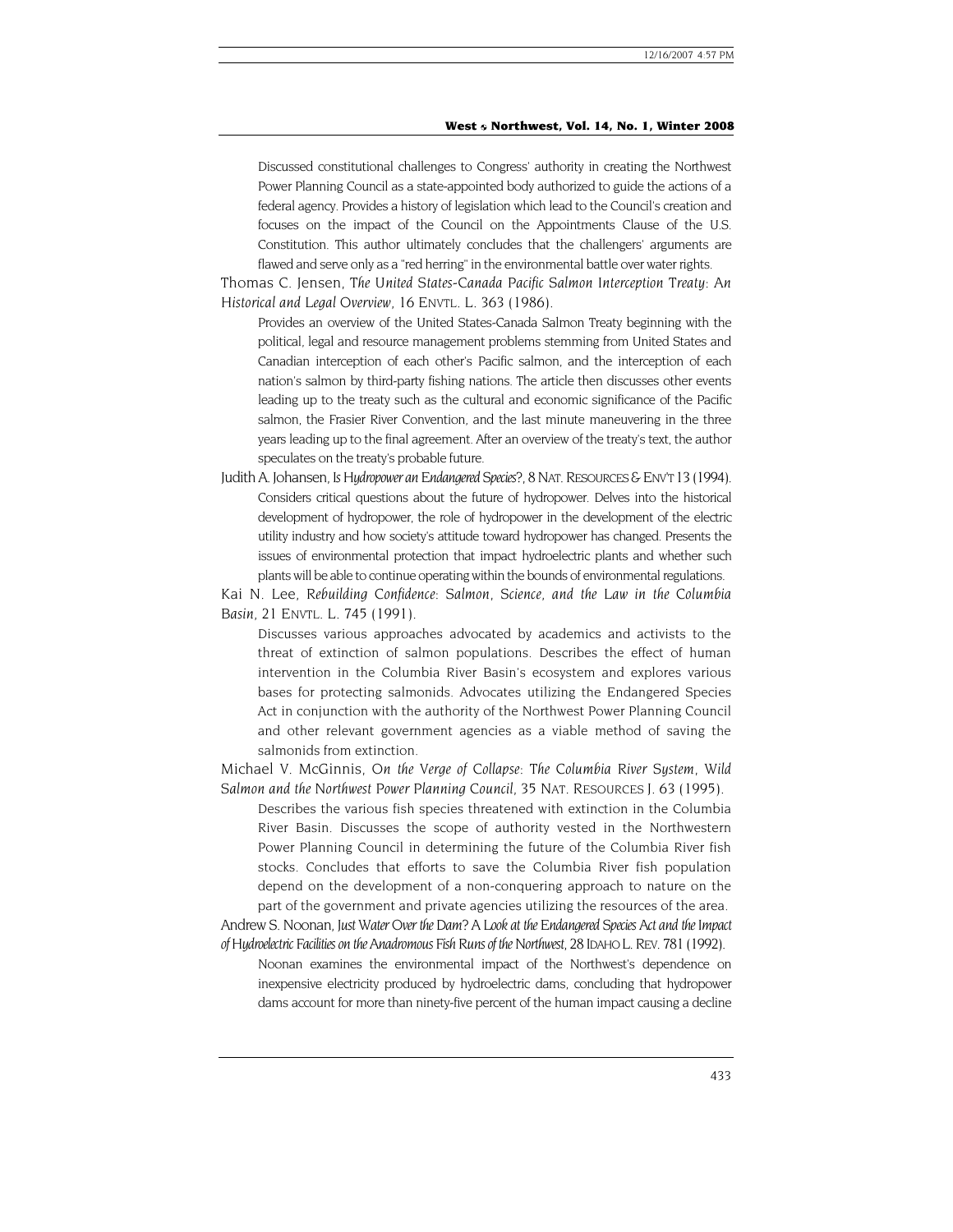in the salmon population. His article explores the ESA's impact on the Northwest rivers' salmon, focusing on the no-jeopardy and takings clauses of the ESA.

- Panel, *Issues Under the Northwest Power Planning Act,* 2 J. ENVTL. L. & LITIG. 153 (1987). A panel with separate presentations by Michael C. Blumm, John M. Volkman, Terence Thatcher and Bill Kloos on a variety of issues affecting the Act. Blumm evaluates the innovative measures and unfulfilled promises contained within the Act, while Volkman focuses on Indian treaty fishing rights. Thatcher discusses the proposed expansion of electrical lines in the Northwest and the Federal Energy Regulatory Commission's handling of fishery issues in its hydroelectric licensing process. Kloos provides a brief overview of litigation before the Federal Regulatory Commission.
- Michael T. Pyle, *Beyond Fish Ladders: Dam Removal as a Strategy for Restoring America's Rivers*, 14 STAN. ENVTL. L.J. 97 (1995).
	- Provides a rationale for removing dams from American rivers in order to restore the wildlife and fish populations dependent on affected rivers. Discusses the social and economic effects of removing the dams, and tackles the political question of succeeding in such a strategy through the Federal Power Act and license expirations. Concludes that dams can and should be removed.
- Colloquium, *Who Runs the River?*, 25 ENVTL. L. (1995).
	- Includes articles by Lorraine Bodi, Michael C. Blumm and Adam Berger. Bodi provides the history and legislative background of the Northwest Power Act, while Blumm discusses two recent judicial decisions: *Idaho Department of Fish & Game v. National Marine Fisheries Service* and *Northwest Resource Information Center v. Northwest Power Planning Council*. Berger also analyzes the Northwest Resource Information Center's challenge to the Council, but as an insider working for the Center.
- Symposium, *Seattle Master Builders and Creative Cooperative Federalism*, 17 ENVTL. L. (1987).
- Symposium issue covering the effects of the Ninth Circuit's decision in *Seattle Master Builders Ass'n v. Pacific Northwest Electric Power & Conservation Planning Council*. Author Dave Frohnmayer reviews the court's ruling that the Council was not subject to the Appointments Clause and saved what Frohnmayer called an "imaginative, complex and very important experiment in regional federalism." The case tested the authority of the Northwest Power Planning Council as a multistate agency setting energy conservation guidelines for the region. Other symposium articles examine federal acts affecting conservation efforts in the Columbia River gorge and the potential for new forms of governing decisions affecting river basins.
- John M. Volkman, *Making Room in the Ark: The Endangered Species Act and the Columbia River Basin,* 34 ENVIRONMENT 18 (1992).
	- One of three articles on regional efforts in the Northwest to protect fish stocks of the Columbia River using the ESA. Volkman discusses efforts to list various salmon species as endangered and the reasons behind the region's failure to gain protection of the river basin's fish population through the Act's listing procedures. Concludes that the Act, combined with regional political efforts, can still save the dwindling salmon populations.
- RICHARD WHITE, THE ORGANIC MACHINE: THE REMAKING OF THE COLUMBIA RIVER (1995). Chronicles the history of the Columbia River. Throughout his narrative White takes what he calls an unromantic and dogma free approach. White argues that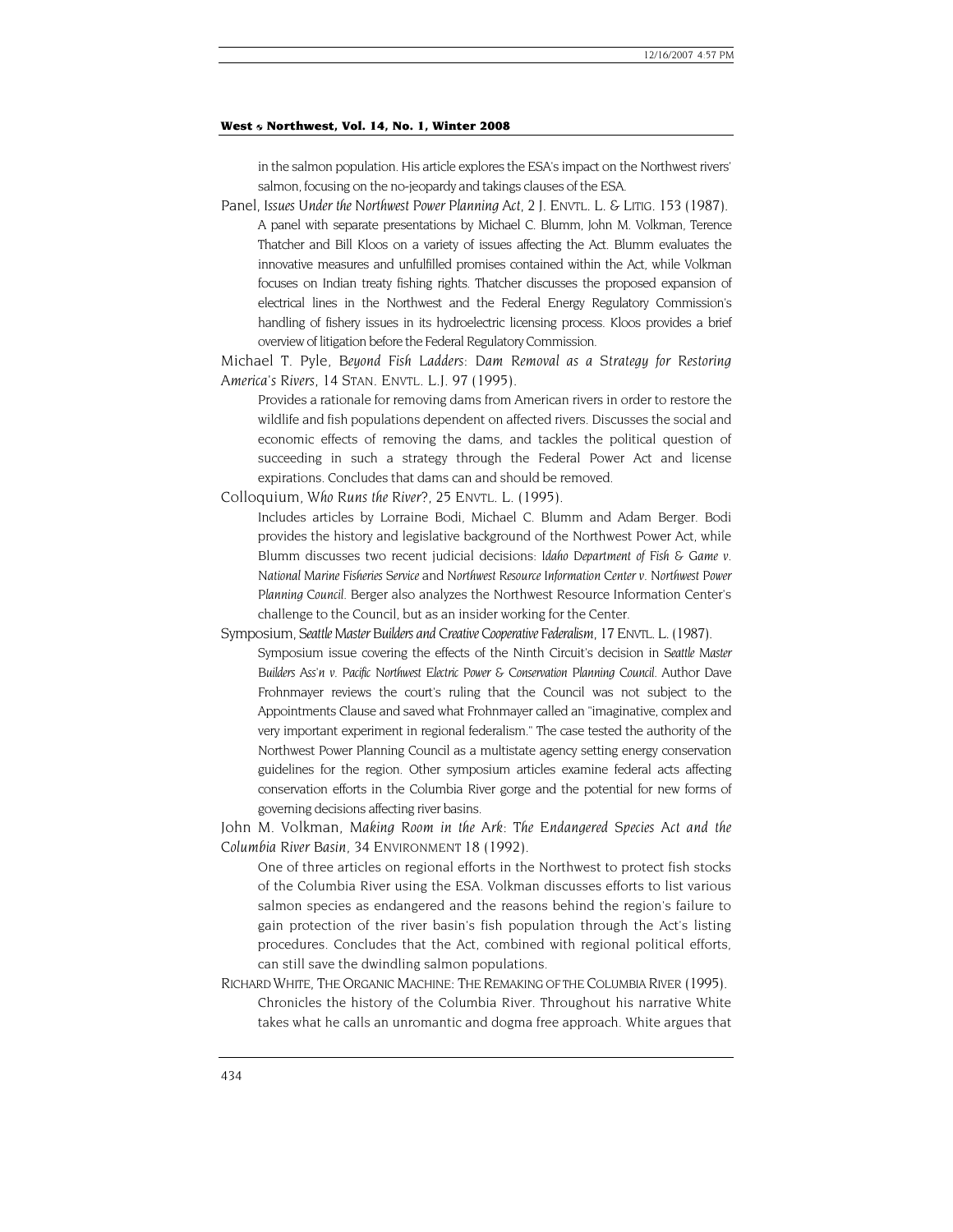the effort to transform nature is not a defiling of nature. Rather, the combined efforts of groups who push for transformation purify society by freeing both human labor and nature.

CHARLES F. WILKINSON, CROSSING THE NEXT MERIDIAN: LAND, WATER AND THE FUTURE OF THE WEST (1992).

Provides a broad overview of environmental issues facing the Western states, covering mining rights, ranchers, and forest preservation. Wilkinson dedicates several chapters to the fish of Western river systems, including the once-bountiful salmon. Advocates the adoption of a sustainable yield in order to preserve the West's delicate eco-system.

Charles F. Wilkinson & Daniel K. Conner, *The Law of the Pacific Salmon Fishery: Conservation and Allocation of a Transbounding Common Property Resource,* 32 U. KAN. L. REV. 17 (1983-84).

Authors Wilkinson and Conner begin with the premise that salmon and steelhead trout are among the most intensively exploited resources, leading into a discussion on why these fish are vulnerable to such exploitation. The article also traces the history of fisheries in the Pacific Northwest, starting with the practices of Indian tribes in the area, followed by destructive methods of the new settlers, culminating in a free-for-all era of the early 1900's. The authors end with modern-day attempts at restoration and the difficulties of balancing the competing interests of hydroelectric dams, conservationists and Indian treaty rights.